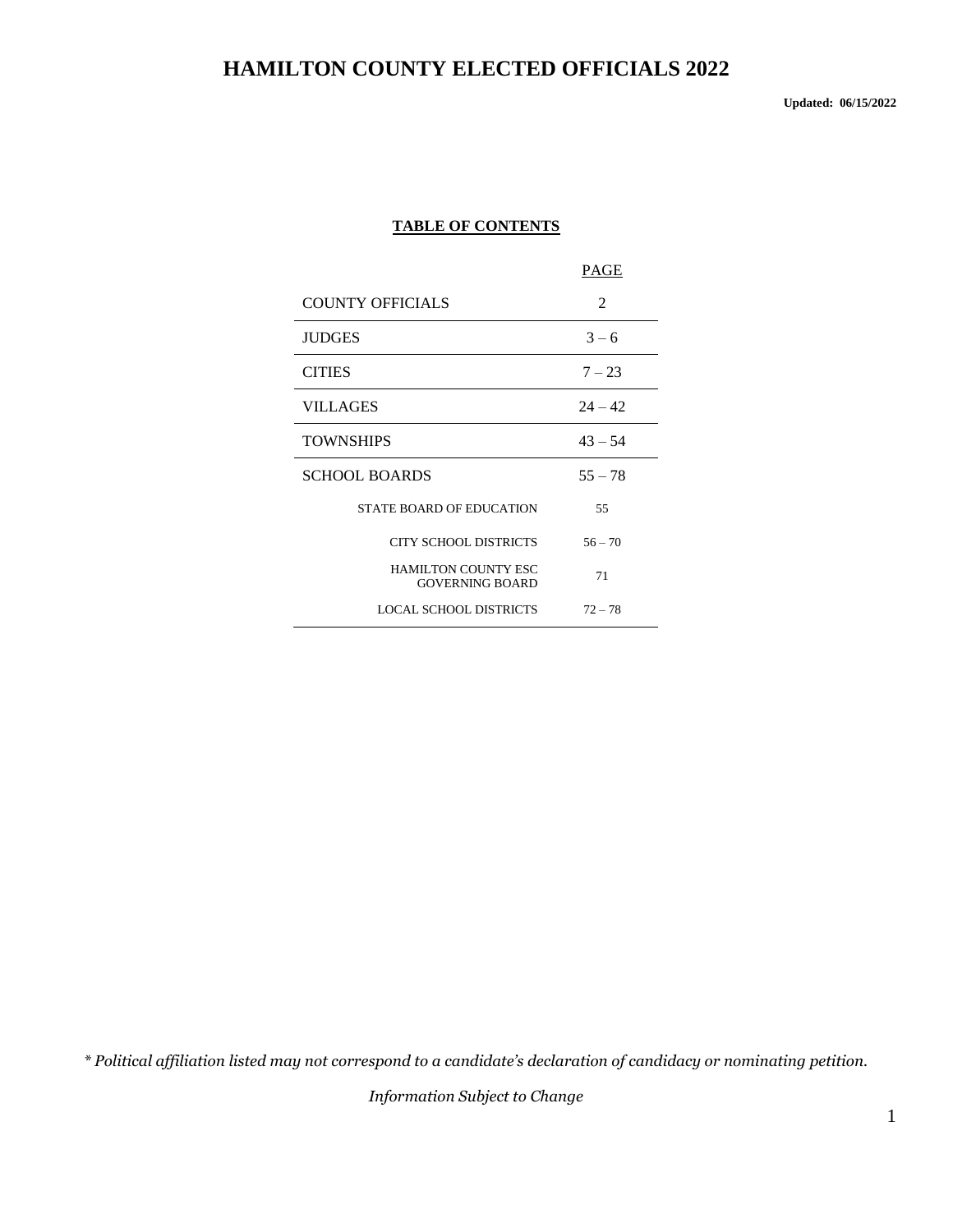#### **Updated: 06/15/2022**

<http://www.hamiltoncountyohio.gov/government>

#### **COUNTY OFFICIALS**

| <b>MONTH / YEAR</b><br><b>ELECTED</b>                                                             | <b>NAME / ADDRESS</b>                                                                         | <b>TERM</b><br><b>COMMENCES</b>                                  | <b>TERM</b><br><b>EXPIRES</b> |  |  |  |  |
|---------------------------------------------------------------------------------------------------|-----------------------------------------------------------------------------------------------|------------------------------------------------------------------|-------------------------------|--|--|--|--|
|                                                                                                   | <b>COUNTY COMMISSIONERS:</b>                                                                  |                                                                  |                               |  |  |  |  |
| 11/18                                                                                             | STEPHANIE SUMMEROW DUMAS (D)*<br>4910 HUNT RD, 45242                                          | 01/01/19                                                         | 12/31/22                      |  |  |  |  |
| 11/20                                                                                             | <b>ALICIA REECE</b><br>$(D)*$<br>1857 SUNNYBROOK DR, 45237                                    | 01/02/21                                                         | 01/01/25                      |  |  |  |  |
| 11/20                                                                                             | <b>DENISE DRIEHAUS</b><br>$(D)$ *<br>433 OLD MCMILLAN ST, 45219                               | 01/03/21                                                         | 01/02/25                      |  |  |  |  |
| <b>COUNTY AUDITOR:</b>                                                                            |                                                                                               |                                                                  |                               |  |  |  |  |
| 11/18                                                                                             | <b>DUSTY RHODES</b><br>$(D)*$<br>5654 ALOMAR DR, 45238                                        | 03/11/19<br>2 <sup>nd</sup> Monday in March                      | 03/12/23                      |  |  |  |  |
| PROSECUTING ATTORNEY:                                                                             |                                                                                               |                                                                  |                               |  |  |  |  |
| 11/20                                                                                             | <b>JOSEPH T. DETERS</b><br>$(R)^*$<br>230 E NINTH ST, SUITE 4000, 45202                       | 01/04/21<br>1 <sup>st</sup> Monday in January                    | 01/05/25                      |  |  |  |  |
| <b>CLERK OF THE COURT OF COMMON PLEAS:</b>                                                        |                                                                                               |                                                                  |                               |  |  |  |  |
| 11/20<br>A.Pureval resigned 12/21/21                                                              | PAVAN PARIKH<br>$(D)^*$<br>F.Rucker Apptd interim 12/21/21 308 SUMMER VIEW DR, 45255          | Appointed 12/30/21 01/05/25<br>1 <sup>st</sup> Monday in January |                               |  |  |  |  |
| <b>SHERIFF:</b><br>11/20                                                                          | CHARMAINE MCGUFFEY (D)*<br>621 E. MEHRING WAY, #1408, 45202 1 <sup>st</sup> Monday in January | 01/04/21                                                         | 01/05/25                      |  |  |  |  |
| <b>COUNTY RECORDER:</b><br>11/20                                                                  | <b>SCOTT CROWLEY</b><br>$(D)^*$<br>4607 WHISPERING OAK TRL, 45247                             | 01/04/21<br>1 <sup>st</sup> Monday in January                    | 01/05/25                      |  |  |  |  |
| <b>COUNTY TREASURER:</b><br>11/20<br>C. Winburn term expired 9/5/21<br>R Goering resigned 2/10/21 | <b>JILL SCHILLER</b><br>$(D)$ *<br>3017 PORTSMOUTH AVE, 45208                                 | 09/06/21<br>1 <sup>st</sup> Monday in September                  | 08/31/25                      |  |  |  |  |
| <b>COUNTY ENGINEER:</b>                                                                           |                                                                                               |                                                                  |                               |  |  |  |  |
| 11/20                                                                                             | ERIC J. BECK<br>$(R)$ *<br>2960 TREEKNOLL DR, 45244                                           | 01/04/21<br>1 <sup>st</sup> Monday in January                    | 01/05/25                      |  |  |  |  |
| <b>CORONER:</b><br>11/20                                                                          | LAKSHMI KODE SAMMARCO, M.D. (D)* 01/04/21<br>4795 DRAKE RD, 45243                             | 1 <sup>st</sup> Monday in January                                | 01/05/25                      |  |  |  |  |
| <b>COUNTY ADMINISTRATOR:</b>                                                                      |                                                                                               |                                                                  |                               |  |  |  |  |
|                                                                                                   | <b>JEFF ALUOTTO</b>                                                                           | <b>APPOINTED</b>                                                 |                               |  |  |  |  |

*\* Political affiliation listed may not correspond to a candidate's declaration of candidacy or nominating petition.*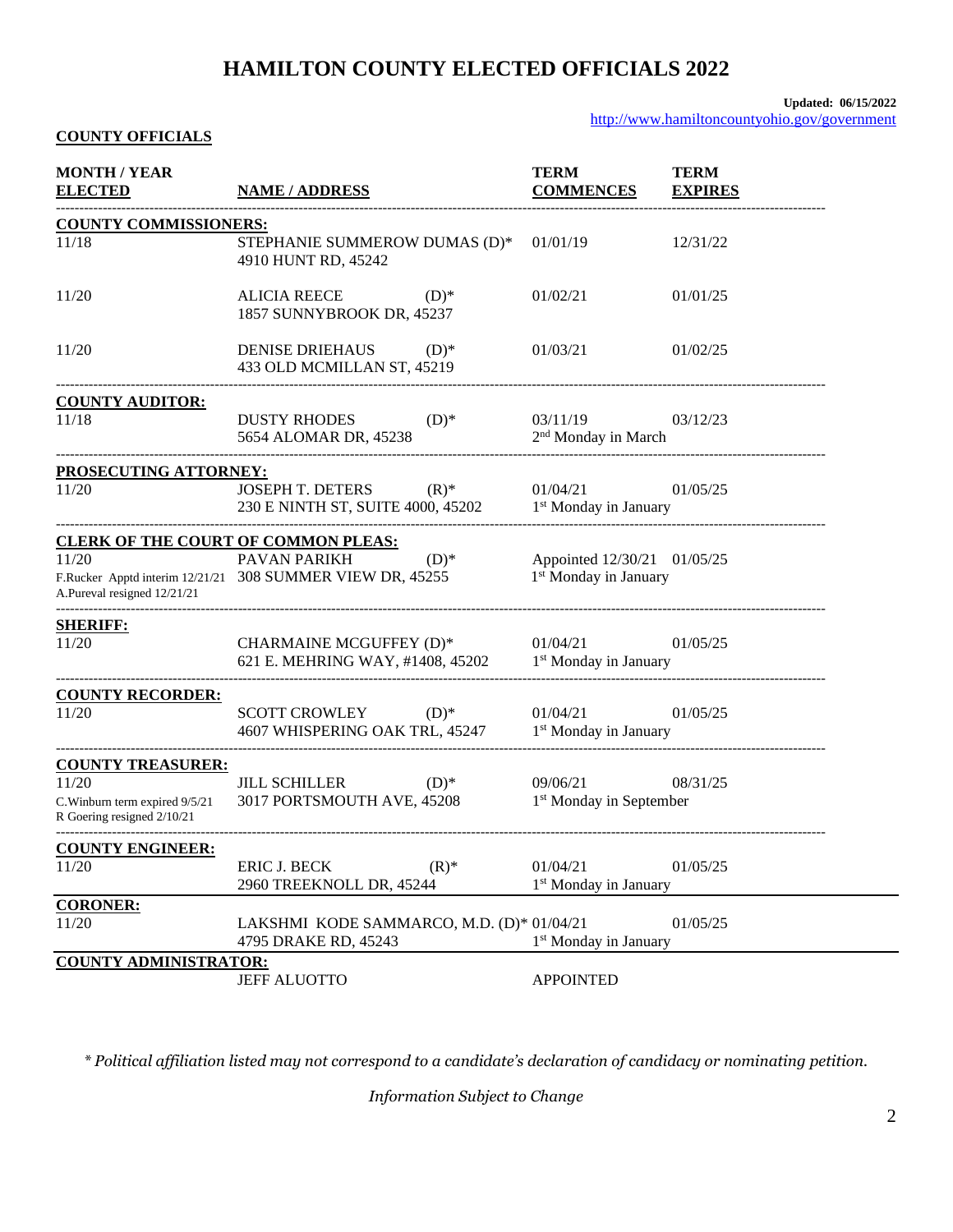#### **Updated: 06/15/2022**

<http://www.hamiltoncountyohio.gov/cms/One.aspx?portalId=6254867>

### **JUDGES, FIRST DISTRICT COURT OF APPEALS**

| <b>MONTH / YEAR</b><br><b>ELECTED</b> | <b>NAME/ADDRESS</b>                                                    |         | <b>TERM</b><br><b>COMMENCES</b> | <b>TERM</b><br><b>EXPIRES</b> |
|---------------------------------------|------------------------------------------------------------------------|---------|---------------------------------|-------------------------------|
| 11/16                                 | <b>BETH A. MYERS</b><br>230 E NINTH ST, 12 <sup>TH</sup> FLOOR, 45202  | $(R)^*$ | 02/09/17                        | 02/08/23                      |
| 11/18                                 | PIERRE BERGERON<br>230 E NINTH ST, 12 <sup>TH</sup> FLOOR, 45202       | $(D)*$  | 02/09/19                        | 02/08/25                      |
| 11/18                                 | <b>MARILYN ZAYAS</b><br>230 E NINTH ST, 12 <sup>TH</sup> FLOOR, 45202  | $(D)*$  | 02/10/19                        | 02/09/25                      |
| 11/18                                 | <b>CANDACE CROUSE</b><br>230 E NINTH ST, 12 <sup>TH</sup> FLOOR, 45202 | $(D)*$  | 02/11/19                        | 02/10/25                      |
| 11/18                                 | ROBERT C. WINKLER<br>230 E NINTH ST, 12 <sup>TH</sup> FLOOR, 45202     | $(R)^*$ | 02/12/19                        | 02/11/25                      |
| 11/20                                 | <b>GINGER BOCK</b><br>230 E NINTH ST, 12 <sup>TH</sup> FLOOR, 45202    | $(D)*$  | 02/09/21                        | 02/08/27                      |

*\* Political affiliation listed may not correspond to a candidate's declaration of candidacy or nominating petition.*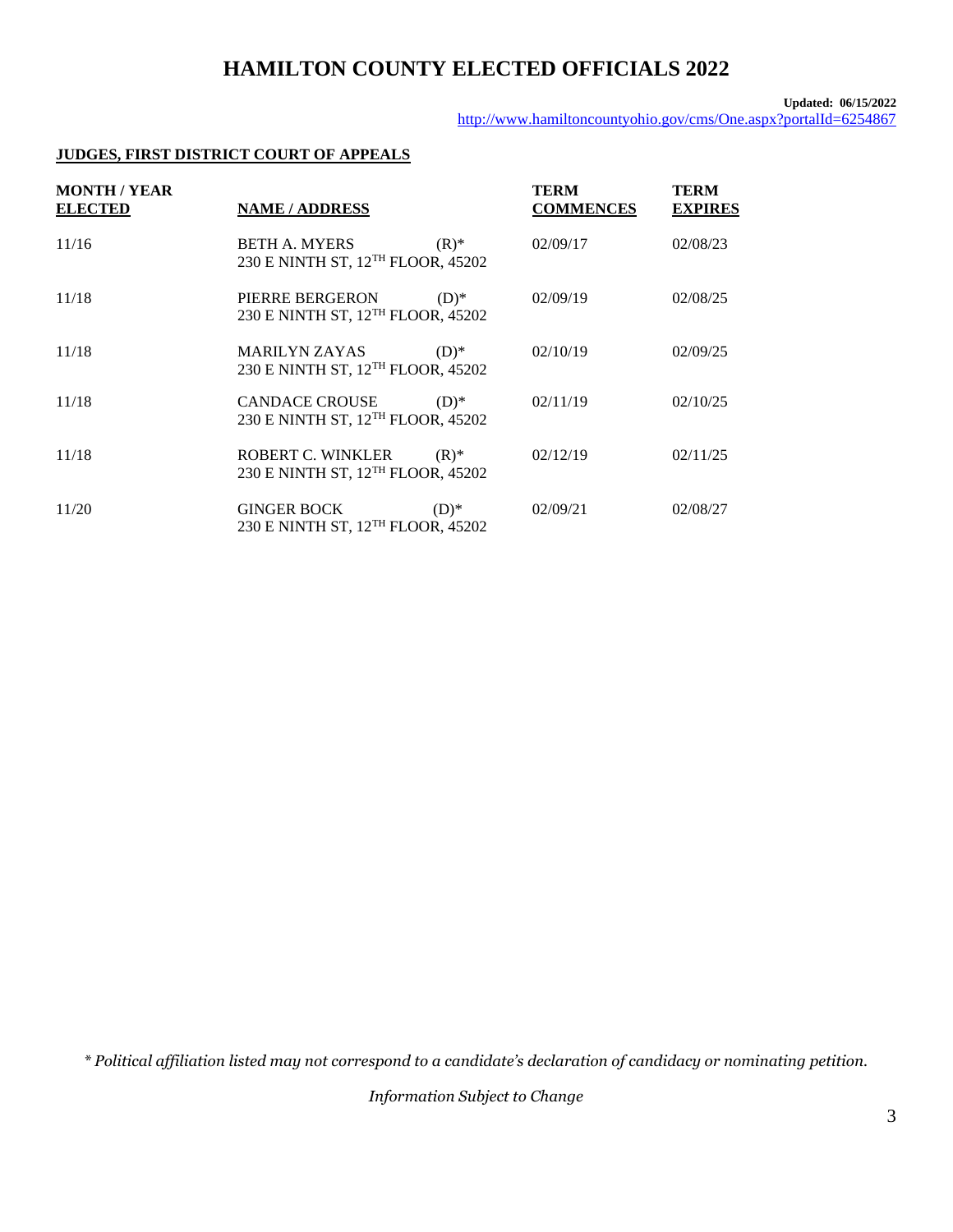#### **JUDGES, HAMILTON COUNTY COURT OF COMMON PLEAS**

| <b>MONTH / YEAR</b><br><b>ELECTED</b> | <b>NAME / ADDRESS</b>                                                  | <b>TERM</b><br><b>COMMENCES</b> | <b>TERM</b><br><b>EXPIRES</b> |
|---------------------------------------|------------------------------------------------------------------------|---------------------------------|-------------------------------|
| <b>GENERAL DIVISION:</b>              |                                                                        |                                 |                               |
| 11/16                                 | <b>JODY MARIE LUEBBERS</b><br>$(D)*$<br>1000 MAIN ST, ROOM 340, 45202  | 01/02/17                        | 01/01/23                      |
| 11/16                                 | ROBERT P. RUEHLMAN<br>$(R)^*$<br>1000 MAIN ST, ROOM 300, 45202         | 01/03/17                        | 01/02/23                      |
| 11/16                                 | TOM HEEKIN<br>$(R)^*$<br>1000 MAIN ST, ROOM 595, 45202                 | 01/04/17                        | 01/03/23                      |
| 11/16                                 | <b>MEGAN SHANAHAN</b><br>$(R)^*$<br>1000 MAIN ST, ROOM 560, 45202      | 01/15/17                        | 01/14/23                      |
| 11/18                                 | <b>TERRY NESTOR</b><br>$(D)$ *<br>1000 MAIN ST, ROOM 495, 45202        | 01/01/19                        | 12/31/24                      |
| 11/18                                 | <b>LESLIE GHIZ</b><br>$(R)$ *<br>1000 MAIN ST, ROOM 530, 45202         | 04/01/19                        | 03/31/25                      |
| 11/18                                 | <b>LISA ALLEN</b><br>$(R)$ *<br>1000 MAIN ST, ROOM 510, 45202          | 04/01/19                        | 03/31/25                      |
| 11/20                                 | <b>MELBA MARSH</b><br>$(R)$ *<br>1000 MAIN ST, ROOM 310, 45202         | 01/01/21                        | 12/31/26                      |
| 11/20                                 | <b>CHRISTIAN A. JENKINS</b><br>$(D)*$<br>1000 MAIN ST, ROOM 360, 45202 | 01/02/21                        | 01/01/27                      |
| 11/20                                 | <b>CHRIS WAGNER</b><br>$(D)*$<br>1000 MAIN ST, ROOM 320, 45202         | 01/04/21                        | 01/03/27                      |
| 11/20                                 | <b>JENNIFER BRANCH</b><br>$(D)*$<br>1000 MAIN ST, ROOM 380, 45202      | 02/09/21                        | 02/08/27                      |
| 11/20                                 | <b>ALAN C. TRIGGS</b><br>$(D)*$<br>1000 MAIN ST, ROOM 330, 45202       | 02/10/21                        | 02/09/27                      |
| 11/20                                 | ROBERT A. GOERING<br>$(R)^*$<br>1000 MAIN ST, ROOM 485, 45202          | 02/11/21                        | 02/10/27                      |
| 11/20                                 | <b>WENDE CROSS</b><br>$(D)*$<br>1000 MAIN ST, ROOM 540, 45202          | 02/12/21                        | 02/11/27                      |
| 11/20                                 | <b>ALISON HATHEWAY</b><br>$(D)*$<br>1000 MAIN ST, ROOM 520, 45202      | 02/13/21                        | 02/12/27                      |

*\* Political affiliation listed may not correspond to a candidate's declaration of candidacy or nominating petition.*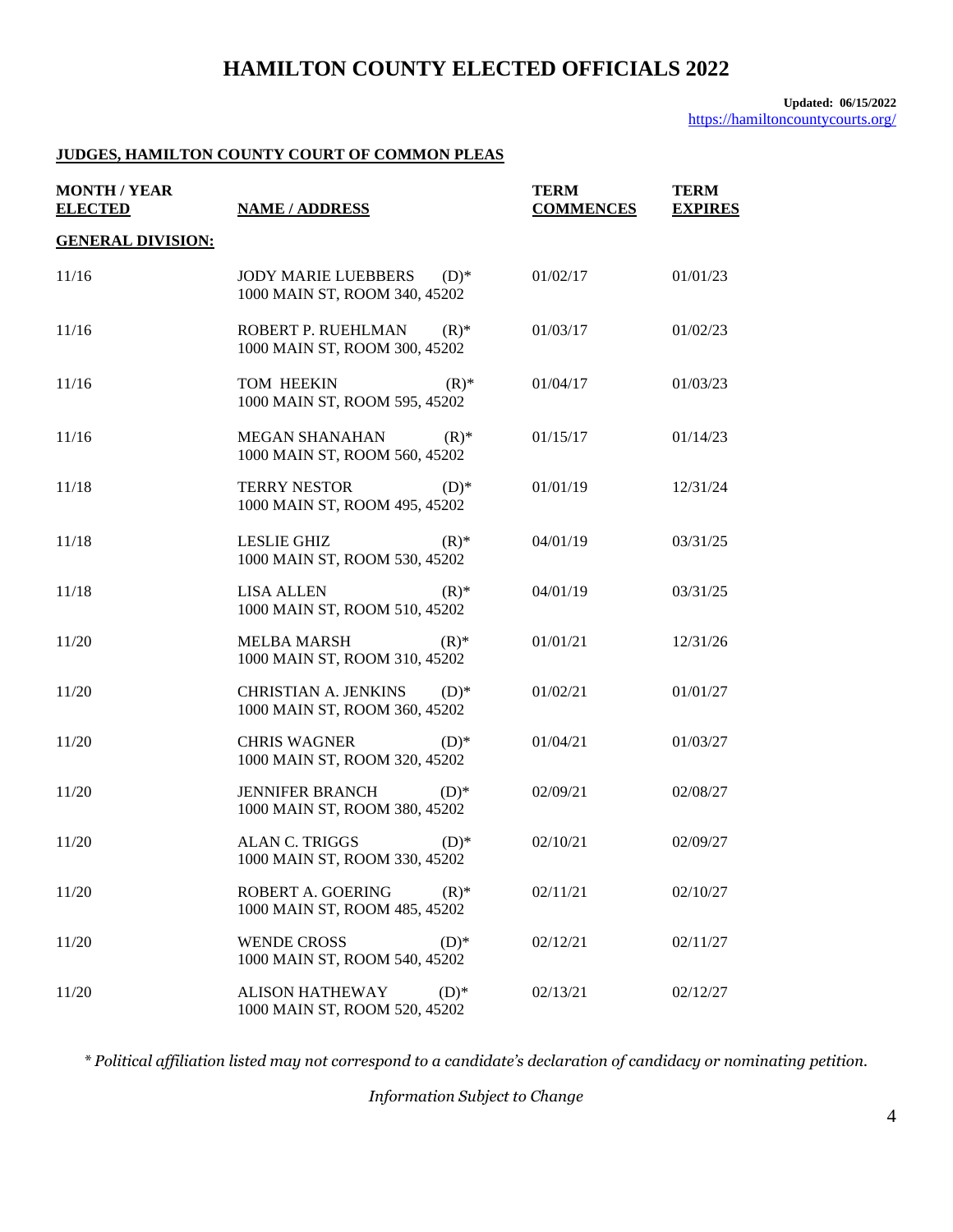**Updated: 06/15/2022**

#### **JUDGES, HAMILTON COUNTY COURT OF COMMON PLEAS**

| <b>MONTH / YEAR</b><br><b>ELECTED</b>                                                                                              | <b>NAME / ADDRESS</b>                                                            | <b>TERM</b><br><b>COMMENCES</b> | <b>TERM</b><br><b>EXPIRES</b> |          |  |  |  |
|------------------------------------------------------------------------------------------------------------------------------------|----------------------------------------------------------------------------------|---------------------------------|-------------------------------|----------|--|--|--|
| DRUG COURT (GENERAL DIVISION, SPECIALIZED DOCKET):<br>https://hamiltoncountycourts.org/index.php/specialized-dockets-common-pleas/ |                                                                                  |                                 |                               |          |  |  |  |
| 11/20                                                                                                                              | <b>NICOLE SANDERS</b><br>1000 MAIN ST, ROOM 500, 45202                           | $(D)*$                          | 01/03/21                      | 01/02/27 |  |  |  |
| <b>PROBATE COURT DIVISION:</b><br>https://www.probatect.org/                                                                       |                                                                                  |                                 |                               |          |  |  |  |
| 11/20                                                                                                                              | <b>RALPH WINKLER</b><br>230 E NINTH ST, 45202                                    | $(R)$ *                         | 02/09/21                      | 02/08/27 |  |  |  |
| <b>JUVENILE DIVISION:</b><br>http://www.juvenile-court.org/                                                                        |                                                                                  |                                 |                               |          |  |  |  |
| 11/16                                                                                                                              | <b>MELISSA POWERS</b><br>800 BROADWAY, 45202                                     | $(R)$ *                         | 01/01/17                      | 12/31/22 |  |  |  |
| 11/20                                                                                                                              | <b>KARI L. BLOOM</b><br>800 BROADWAY, 45202                                      | $(D)*$                          | 02/14/21                      | 02/13/27 |  |  |  |
| DOMESTIC RELATIONS DIVISION:                                                                                                       |                                                                                  |                                 |                               |          |  |  |  |
|                                                                                                                                    | http://www.hamiltoncountyohio.gov/government/courts/court_of_domestic_relations/ |                                 |                               |          |  |  |  |
| 11/16                                                                                                                              | <b>JON H. SIEVE</b><br>800 BROADWAY, 45202                                       | $(R)$ *                         | 01/05/17                      | 01/04/23 |  |  |  |
| 11/16                                                                                                                              | <b>SUSAN LAKER TOLBERT</b><br>800 BROADWAY, 45202                                | $(R)$ *                         | 01/16/17                      | 01/15/23 |  |  |  |
| 11/20                                                                                                                              | <b>AMY SEARCY</b><br>800 BROADWAY, 45202                                         | $(R)$ *                         | 07/01/21                      | 06/30/27 |  |  |  |

*\* Political affiliation listed may not correspond to a candidate's declaration of candidacy or nominating petition.*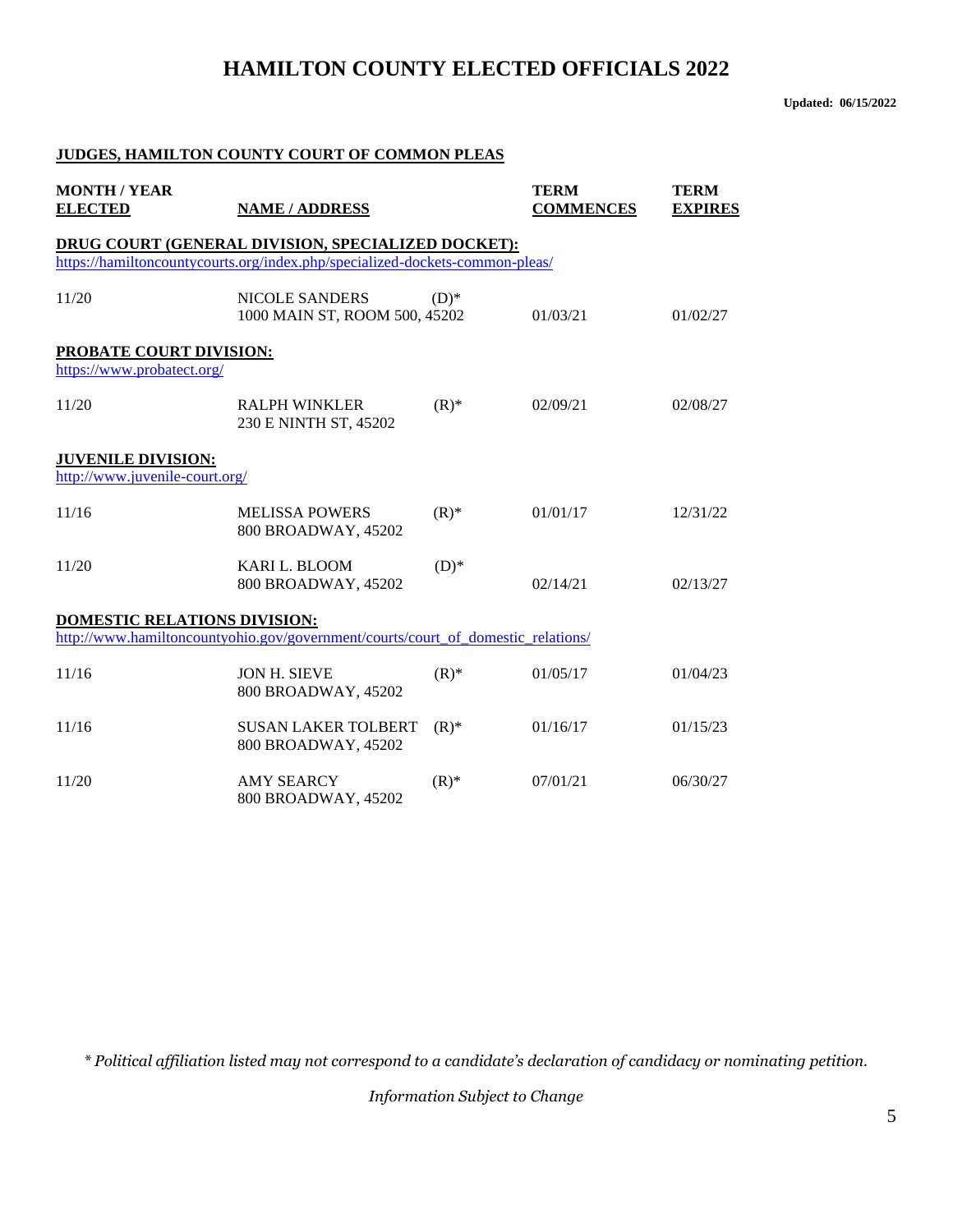#### **Updated: 06/15/2022** <https://hamiltoncountycourts.org/>

#### **JUDGES, HAMILTON COUNTY MUNICIPAL COURT**

| <b>MONTH / YEAR</b><br><b>ELECTED</b>                                        | <b>NAME / ADDRESS</b>                                        |         | TERM<br><b>COMMENCES</b> | <b>TERM</b><br><b>EXPIRES</b>                     |  |
|------------------------------------------------------------------------------|--------------------------------------------------------------|---------|--------------------------|---------------------------------------------------|--|
| <b>DISTRICT 1</b><br>11/19                                                   | <b>DWANE MALLORY</b><br>1000 MAIN ST, ROOM 134, 45202        | $(D)*$  | 01/05/20                 | 01/04/26                                          |  |
| <b>DISTRICT 1</b><br>11/17<br>Elected to unexpired term 11/19                | JANAYA TROTTER BRATTON (D)*<br>1000 MAIN ST, ROOM 270, 45202 |         | 01/03/18                 | 01/02/24                                          |  |
| <b>DISTRICT 2</b><br>11/19                                                   | TYRONE K. YATES<br>1000 MAIN ST, ROOM 140, 45202             | $(D)$ * | 01/05/20                 | 01/04/26                                          |  |
| <b>DISTRICT 2</b><br>11/17 A.Triggs - resigned<br>B.Hemlick - appointed 4/21 | <b>DONTE JOHNSON</b><br>1000 MAIN ST, ROOM 220, 45202        | $(D)$ * | 12/6/21                  | Elected 11/2021 Unexpired term ending<br>01/02/24 |  |
| <b>DISTRICT 3</b><br>11/19                                                   | TED BERRY<br>1000 MAIN ST, ROOM 230, 45202                   | $(N)^*$ | 01/05/20                 | 01/04/26                                          |  |
| <b>DISTRICT 3</b><br>11/17                                                   | WILLIAM L. MALLORY<br>1000 MAIN ST, ROOM 240, 45202          | $(D)*$  | 01/03/18                 | 01/02/24                                          |  |
| <b>DISTRICT 4</b><br>11/19                                                   | <b>JOSH BERKOWITZ</b><br>1000 MAIN ST, ROOM 154, 45202       | $(R)^*$ | 01/05/20                 | 01/04/26                                          |  |
| <b>DISTRICT 4</b><br>11/17                                                   | <b>CURT KISSINGER</b><br>1000 MAIN ST, ROOM 124, 45202       | $(R)$ * | 01/03/18                 | 01/02/24                                          |  |
| <b>DISTRICT 5</b><br>11/19                                                   | HEATHER S. RUSSELL<br>1000 MAIN ST, ROOM 264, 45202          | $(R)^*$ | 01/05/20                 | 01/04/26                                          |  |
| <b>DISTRICT 5</b><br>11/17                                                   | <b>BRAD GREENBERG</b><br>1000 MAIN ST, ROOM 164, 45202       | $(R)^*$ | 01/03/18                 | 01/02/24                                          |  |
| <b>DISTRICT 6</b><br>11/19                                                   | <b>MIKE PECK</b><br>1000 MAIN ST, ROOM 174, 45202            | $(R)$ * | 01/05/20                 | 01/04/26                                          |  |
| <b>DISTRICT 6</b><br>11/17                                                   | <b>BERNIE BOUCHARD</b><br>1000 MAIN ST, ROOM 160, 45202      | $(R)^*$ | 01/03/18                 | 01/02/24                                          |  |
| <b>DISTRICT 7</b><br>11/19                                                   | <b>GWEN BENDER</b><br>1000 MAIN ST, ROOM 280, 45202          | $(R)^*$ | 01/05/20                 | 01/04/26                                          |  |
| <b>DISTRICT 7</b><br>11/17                                                   | <b>JACKIE GINOCCHIO</b><br>1000 MAIN ST, ROOM 144, 45202     | $(R)^*$ | 01/03/18                 | 01/02/24                                          |  |

*\* Political affiliation listed may not correspond to a candidate's declaration of candidacy or nominating petition.*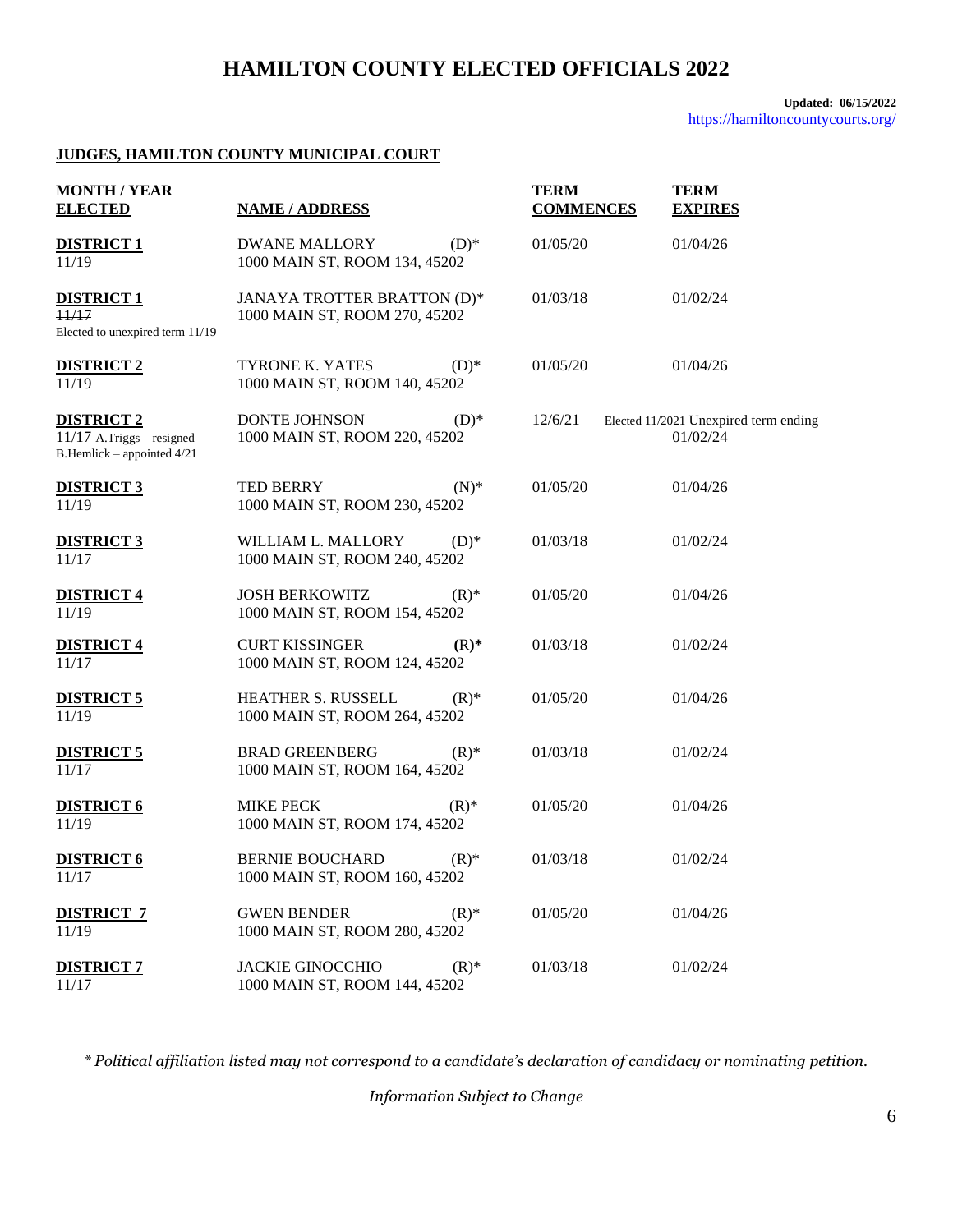#### **CITY OF CINCINNATI**

| <b>FORM OF</b>                   | <b>CHARTER</b> / |                                                                   |  |
|----------------------------------|------------------|-------------------------------------------------------------------|--|
| <b>GOVERNMENT</b>                |                  | CITY MANAGER POPULATION: 304,548 (2020 census) INCORPORATION 1802 |  |
| <b>ADDRESS OF MUNICIPAL BLDG</b> |                  | 801 PLUM ST, CINCINNATI, OH 45202                                 |  |
| DATE AND TIME OF MEETING         |                  | EVERY WEDNESDAY, 2:00 PM                                          |  |
| <b>CITY SOLICITOR</b>            |                  | ANDREW GARTH, (513) 352-3320                                      |  |
| <b>CITY MANAGER</b>              |                  | PAULA BOGGS MUETHING, (513) 352-3243                              |  |
| <b>CLERK OF COUNCIL</b>          |                  | MELISSA AUTRY, (513) 352-3246                                     |  |

| <b>OFFICE</b><br><b>MAYOR:</b> | <b>NAME / ADDRESS</b><br><b>AFTAB PUREVAL</b>       | TERM EXPIRES. | <b>POLITICAL</b><br><b>AFFILIATION*</b> |
|--------------------------------|-----------------------------------------------------|---------------|-----------------------------------------|
| TERM: 1st                      | 16 BELSAW PLACE, 45220                              | 01/05/26      | D                                       |
| <b>MEMBERS OF COUNCIL:</b>     |                                                     |               |                                         |
| TERM: 2nd                      | JAN-MICHELE LEMON KEARNEY<br>3 LENOX LN, 45229      | 01/01/24      | D                                       |
| TERM: 2nd                      | <b>GREG LANDSMAN</b><br>5187 ADENA TR, 45230        | 01/01/24      | D                                       |
| TERM: 1st                      | <b>REGGIE HARRIS</b><br>1407 CHASE AVE, 45223       | 01/01/24      | D                                       |
| TERM: 1st                      | <b>MEEKA D. OWENS</b><br>151 E. MITCHELL AVE, 45217 | 01/01/24      | D                                       |
| TERM: 1st                      | <b>VICTORIA PARKS</b><br>6401 ASPEN WAY #1, 45224   | 01/01/24      | D                                       |
| TERM: 1st                      | <b>SCOTTY JOHNSON</b><br>5598 REGIMENTAL PL, 45239  | 01/01/24      | D                                       |
| TERM: 1st                      | <b>JEFF M. CRAMERDING</b><br>4604 JOANA PL, 45238   | 01/01/24      | D                                       |
| TERM: 1st                      | <b>MARK JEFFREYS</b><br>554 EVANSWOOD PL, 45220     | 01/01/24      | D                                       |
| TERM: 2nd                      | <b>LIZ KEATING</b><br>925 EDWARDS RD, 45208         | 01/01/24      | $\mathbf{R}$                            |

*\* Political affiliation listed may not correspond to a candidate's declaration of candidacy or nominating petition.*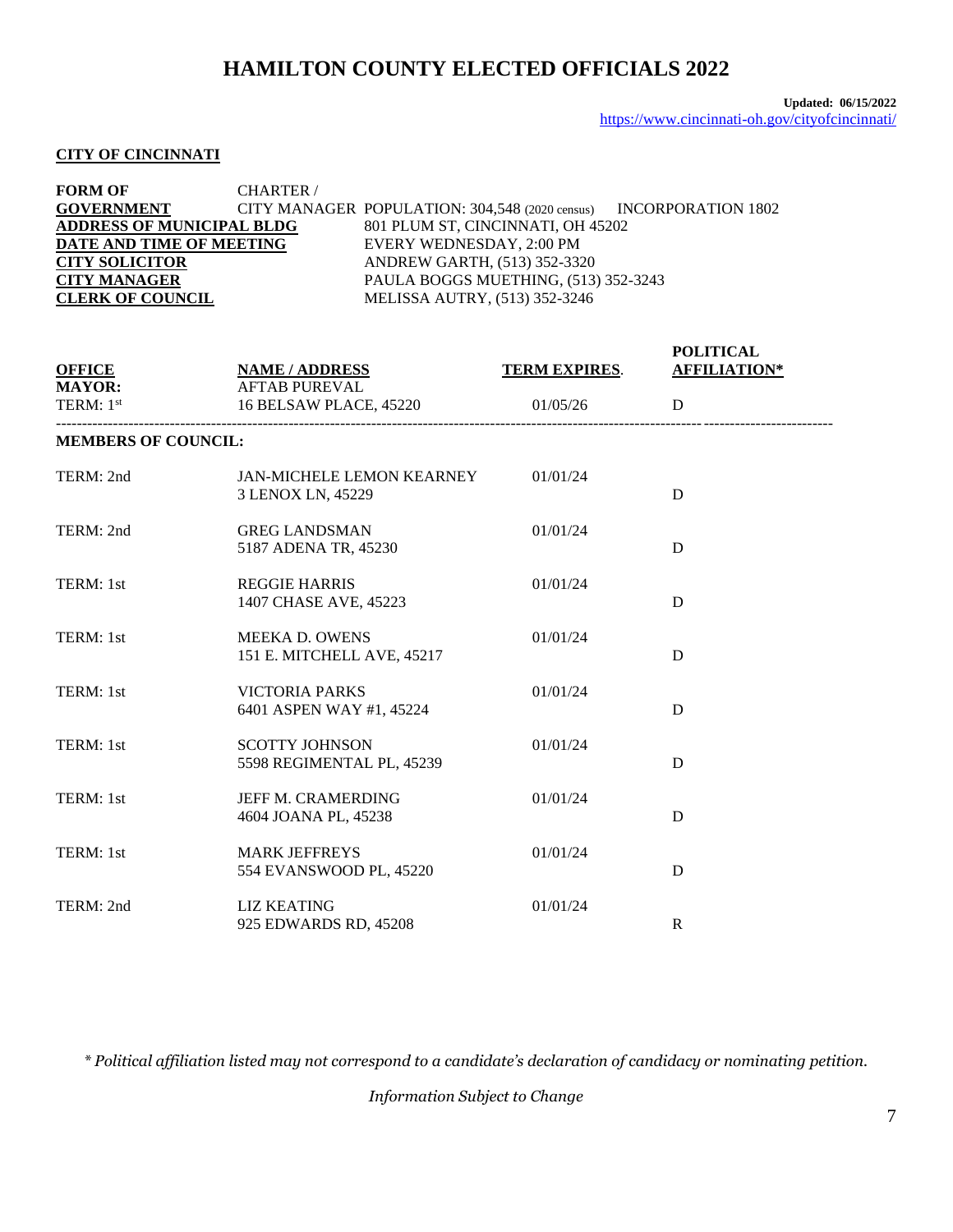#### **CITY OF BLUE ASH**

| <b>FORM OF</b><br><b>GOVERNMENT</b><br><b>ADDRESS OF MUNICIPAL BLDG</b><br>DATE AND TIME OF MEETING<br><b>PHONE NUMBER</b><br><b>CITY MANAGER</b> | CHARTER /<br>CITY MANAGER POPULATION: 12,492 (2020 census) INCORPORATION 1955<br>DAVID WALTZ (513) 745-8539 | 4343 COOPER RD, CINCINNATI, OH 45242<br>(513) 745-8500 FAX (513) 745-8594 | JAN-MAY, SEPT & OCT 2ND & 4TH THURSDAY OF EACH MONTH, 7:00 PM<br>JUNE-AUG, NOV & DEC 2ND THURSDAY OF EACH MONT, 7:00 PM |  |
|---------------------------------------------------------------------------------------------------------------------------------------------------|-------------------------------------------------------------------------------------------------------------|---------------------------------------------------------------------------|-------------------------------------------------------------------------------------------------------------------------|--|
| <b>OFFICE</b>                                                                                                                                     | <b>NAME / ADDRESS</b>                                                                                       | <b>TERM</b><br><b>EXPIRES</b>                                             | <b>POLITICAL</b><br><b>AFFILIATION*</b>                                                                                 |  |
| <b>MAYOR:</b>                                                                                                                                     | <b>MARC SIRKIN</b><br>9772 COOPER WOODS CT, 45241                                                           | <b>ELECTED</b><br>BY COUNCIL                                              | N                                                                                                                       |  |
| <b>CITY SOLICITOR:</b> BRYAN PACHECO                                                                                                              | ------------------------------------                                                                        | <b>APPOINTED</b><br><b>BY COUNCIL</b>                                     |                                                                                                                         |  |
| <b>CLERK OF COUNCIL:</b> JAMIE K. EIFERT                                                                                                          |                                                                                                             | <b>APPOINTED</b><br>BY COUNCIL                                            |                                                                                                                         |  |
| <b>MEMBERS OF COUNCIL AT LARGE:</b>                                                                                                               |                                                                                                             |                                                                           |                                                                                                                         |  |
| <b>AT LARGE A</b>                                                                                                                                 | LEE E. CZERWONKA<br>10884 FALLSINGTON CT, 45242 11/30/25                                                    |                                                                           | R                                                                                                                       |  |
| <b>AT LARGE B</b><br>Yasbeck-Schwieter<br>resigned $6/1/20$                                                                                       | <b>JILL S. COLE</b><br>11 WOODCREEK DR, 45241                                                               | Elected to unexpired term $11/21$ ending<br>11/30/23                      | $\mathbf{R}$                                                                                                            |  |
| <b>MEMBERS OF COUNCIL BY WARD:</b>                                                                                                                |                                                                                                             |                                                                           |                                                                                                                         |  |
| <b>1ST WARD</b>                                                                                                                                   | KATIE E. SCHNEIDER<br>9499 WYNNECREST DR, 45242 11/30/23                                                    |                                                                           | D                                                                                                                       |  |
| 2ND WARD                                                                                                                                          | <b>BRIAN GATH</b><br>99842 CATALPA WOODS CT, 45242 11/30/25                                                 |                                                                           | N                                                                                                                       |  |
| 3RD WARD                                                                                                                                          | PRAMOD S. JHAVERI<br>4319 PEPPERMILL LN, 45242 11/30/23                                                     |                                                                           | $\mathbf N$                                                                                                             |  |
| <b>4TH WARD</b>                                                                                                                                   | <b>JEFF CAPELL</b><br>9354 HUNTERS CREEK DR, 45242 11/30/25                                                 |                                                                           | R                                                                                                                       |  |
| 5TH WARD                                                                                                                                          | <b>MARC SIRKIN</b><br>9772 COOPER WOODS CT, 45241                                                           | 11/30/23                                                                  | N                                                                                                                       |  |

*\* Political affiliation listed may not correspond to a candidate's declaration of candidacy or nominating petition.*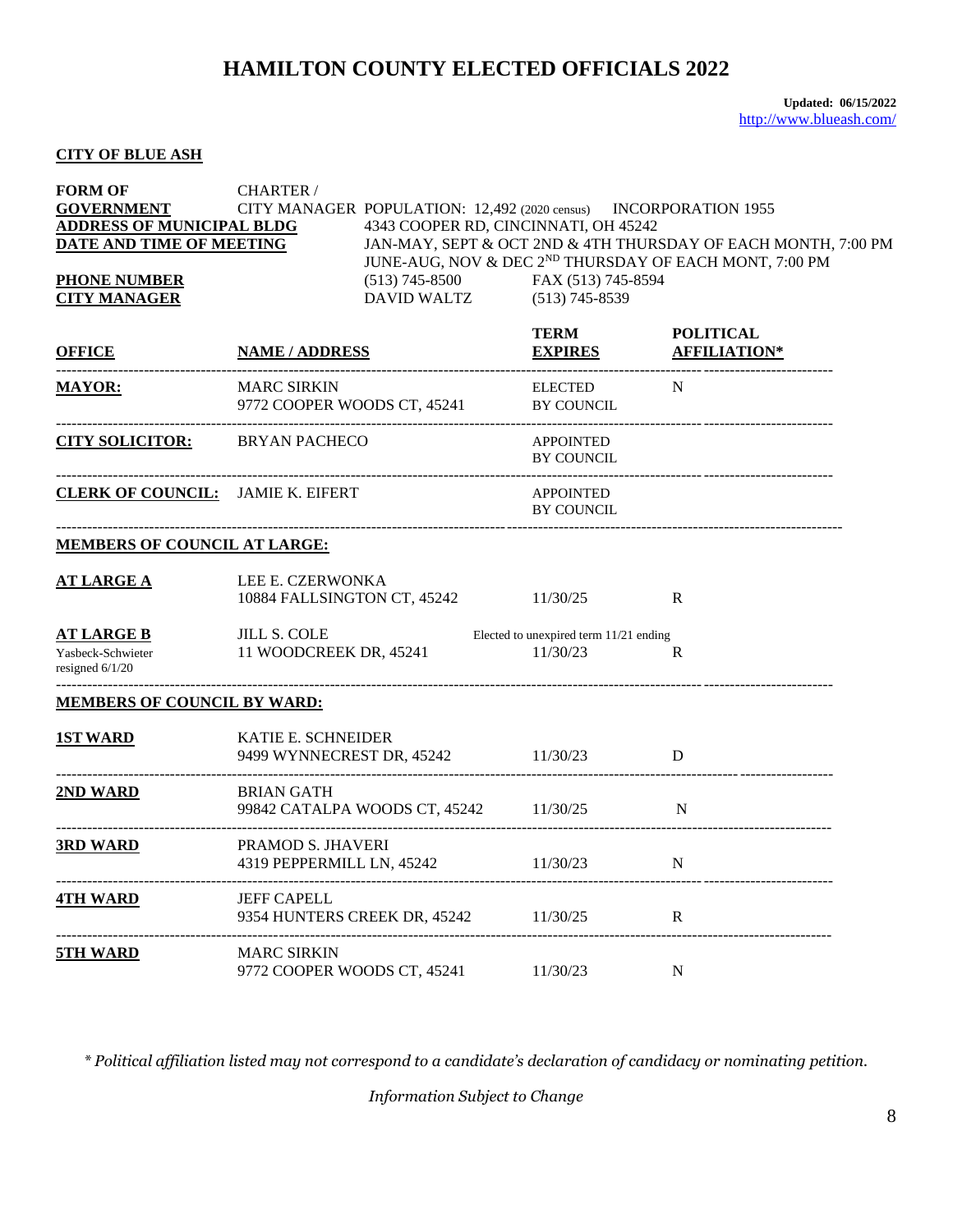**Updated: 06/15/2022** <http://www.cheviot.org/>

#### **CITY OF CHEVIOT**

| FORM OF GOVERNMENT STATUTORY POPULATION: 8,180 (2020 Census) INCORPORATION 1901<br><b>ADDRESS OF MUNICIPAL BLDG</b><br>3814 HARRISON AVE, CINCINNATI, OH 45211<br>DATE AND TIME OF MEETING<br>1ST & 3RD TUESDAY OF EACH MONTH, 7:30 PM<br><b>PHONE NUMBER</b><br>$(513) 661-2700$ FAX $(513) 661-5854$<br><b>CITY MANAGER OR ADMINISTRATOR</b><br>TOM BRAUN, SAFETY SERVICE DIRECTOR |                                                                       |                               |                                         |  |
|--------------------------------------------------------------------------------------------------------------------------------------------------------------------------------------------------------------------------------------------------------------------------------------------------------------------------------------------------------------------------------------|-----------------------------------------------------------------------|-------------------------------|-----------------------------------------|--|
| <b>OFFICE</b>                                                                                                                                                                                                                                                                                                                                                                        | <b>NAME / ADDRESS</b>                                                 | <b>TERM</b><br><b>EXPIRES</b> | <b>POLITICAL</b><br><b>AFFILIATION*</b> |  |
| <b>MAYOR:</b><br>-------------------------------                                                                                                                                                                                                                                                                                                                                     | <b>SAMUEL D. KELLER</b><br>3461 CAMELLIA CT, 45211                    | 12/31/23                      | D                                       |  |
| <b>PRESIDENT OF</b><br><b>COUNCIL:</b>                                                                                                                                                                                                                                                                                                                                               | KERRY W. SMYTH<br>3435 ST. ANN PLACE, 45211                           | 12/31/25                      | R                                       |  |
| <b>DIRECTOR OF LAW:</b>                                                                                                                                                                                                                                                                                                                                                              | KIMBERLEE ERDMAN ROHR 12/31/23<br>4211 CHURCHVIEW LN, 45211           |                               | D                                       |  |
| <b>AUDITOR:</b>                                                                                                                                                                                                                                                                                                                                                                      | THERESA ELIZABETH CIOLINO-KLEIN 12/31/23<br>4200 CHURCHVIEW LN, 45211 |                               | N                                       |  |
| <b>TREASURER:</b>                                                                                                                                                                                                                                                                                                                                                                    | <b>RAEJEAN HARDIG</b><br>3994 KENKEL AVE, 45211                       | 12/31/25                      | R                                       |  |
|                                                                                                                                                                                                                                                                                                                                                                                      | <b>CLERK OF COUNCIL:</b> JENNY M. EILERMANN APPOINTED                 |                               |                                         |  |
| <b>MEMBERS OF COUNCIL AT LARGE:</b>                                                                                                                                                                                                                                                                                                                                                  |                                                                       |                               |                                         |  |
|                                                                                                                                                                                                                                                                                                                                                                                      | <b>AMY LUKEN-RICHTER</b><br>3760 WILMAR DR, 45211                     | 12/31/23                      | $\mathbf R$                             |  |
| A.Griffin - Resigned 6/15/2021                                                                                                                                                                                                                                                                                                                                                       | STEFANIE HAWK (appointed 06/21/21)<br>3616 HERBERT AVE, 45211         | 12/31/23                      | D                                       |  |
|                                                                                                                                                                                                                                                                                                                                                                                      | <b>KATHLEEN ZECH</b><br>3552 BRUESTLE AVE, 45211                      | 12/31/23                      | $\mathbf{R}$                            |  |
| MEMBERS OF COUNCIL BY WARD:                                                                                                                                                                                                                                                                                                                                                          |                                                                       |                               |                                         |  |
| <b>1ST WARD</b>                                                                                                                                                                                                                                                                                                                                                                      | DAVID W. VOSS<br>4156 CHURCHVIEW LN, 45211                            | 12/31/25                      | $\mathbf R$                             |  |
| <u>2ND WARD</u><br>S.Smyth resigned 12/23/21                                                                                                                                                                                                                                                                                                                                         | JOHN HARDIG (appointed 12/31/2021)<br>3994 KENKEL AVE, 45211          | 12/31/25                      | $\mathbf N$                             |  |
| <b>3RD WARD</b>                                                                                                                                                                                                                                                                                                                                                                      | <b>BRIAN PAUL SMYTH</b><br>3626 MEADOW AVE, 45211                     | 12/31/25                      | N                                       |  |
| <u>4TH WARD</u>                                                                                                                                                                                                                                                                                                                                                                      | LINDSAY M. JONES<br>3480 ALTA VISTA AVE, 45211                        | 12/31/25                      | N                                       |  |

*\* Political affiliation listed may not correspond to a candidate's declaration of candidacy or nominating petition.*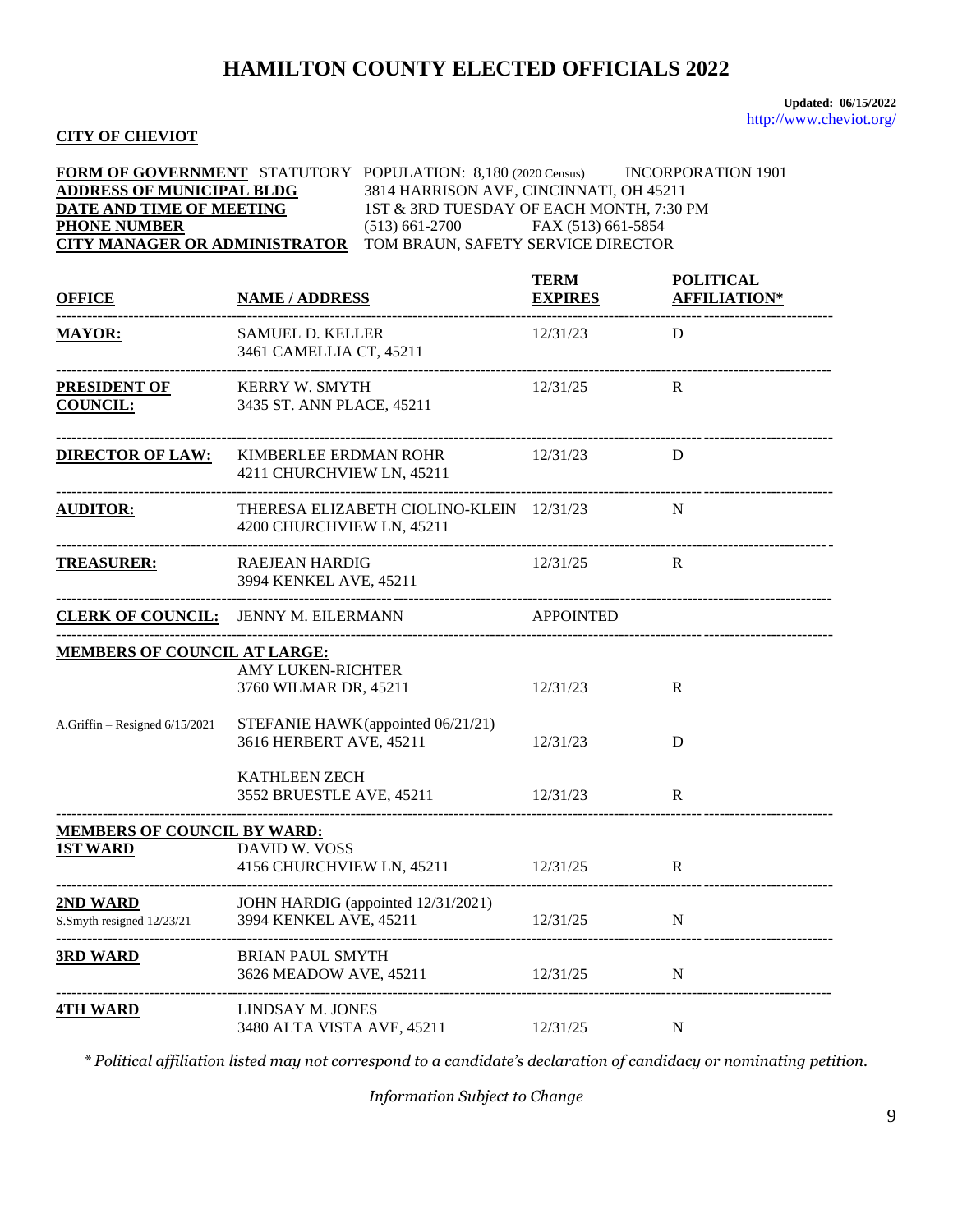### **CITY OF DEER PARK**

| FORM OF GOVERNMENT CHARTER<br><b>ADDRESS OF MUNICIPAL BLDG</b><br>DATE AND TIME OF MEETING<br><b>PHONE NUMBER</b><br><b>CITY MANAGER</b> |                                                      | POPULATION: 5,522 (2020 Census) INCORPORATION 1912<br>7777 BLUE ASH RD, CINCINNATI, OH 45236<br>1ST & 3RD MONDAY OF EACH MONTH, 7:00 PM<br>$(513)$ 794-8860<br>WILLIAM A. JETTER | FAX (513) 794-8866                         |                                         |
|------------------------------------------------------------------------------------------------------------------------------------------|------------------------------------------------------|----------------------------------------------------------------------------------------------------------------------------------------------------------------------------------|--------------------------------------------|-----------------------------------------|
| <b>OFFICE</b>                                                                                                                            | <b>NAME / ADDRESS</b>                                |                                                                                                                                                                                  | <b>TERM</b><br><b>EXPIRES</b>              | <b>POLITICAL</b><br><b>AFFILIATION*</b> |
| <b>MAYOR:</b>                                                                                                                            | JOHN D. DONNELLON<br>4024 MATSON AVE, 45236          |                                                                                                                                                                                  | 12/31/23                                   | $\mathbf N$                             |
| <b>SOLICITOR:</b>                                                                                                                        |                                                      | <b>BRIAN E. PACHECO</b>                                                                                                                                                          |                                            | <b>BY CITY MANAGER</b>                  |
| <b>AUDITOR:</b><br>J.Applegate resigned 5/31/21 3741 LANSDOWNE AVE, 45236                                                                |                                                      | KAREN APPLEGATE (Appointed $6/7/21$ ) 12/31/23                                                                                                                                   |                                            | R                                       |
| <b>FINANCE DIRECTOR:</b>                                                                                                                 |                                                      |                                                                                                                                                                                  | <b>APPOINTED</b><br><b>BY CITY MANAGER</b> |                                         |
| <b>CLERK OF COUNCIL: JOAN PERIN</b>                                                                                                      |                                                      |                                                                                                                                                                                  | <b>APPOINTED</b><br><b>BY COUNCIL</b>      |                                         |
| <b>MEMBERS OF COUNCIL AT LARGE:</b>                                                                                                      |                                                      |                                                                                                                                                                                  |                                            |                                         |
|                                                                                                                                          | THOMAS H. CAMP<br>4302 DUNEDEN AVE, 45236            |                                                                                                                                                                                  | 11/30/25                                   | R                                       |
|                                                                                                                                          | <b>MARK J. FELDHAUS</b><br>7305 PLAINFIELD RD, 45236 |                                                                                                                                                                                  | 11/30/25                                   | $\mathbf N$                             |
|                                                                                                                                          | <b>KATHY L. DOWNS</b><br>4380 MATSON AVE, 45236      |                                                                                                                                                                                  | 11/30/25                                   | R                                       |
|                                                                                                                                          | 4128 SAINT JOHNS TERR, 45236                         | CHRISTINE M. WESTMARK HEDGER                                                                                                                                                     | 11/30/23                                   | N                                       |
|                                                                                                                                          | <b>NEIL KELLY</b><br>7911 PLAINFIELD RD, 45236       |                                                                                                                                                                                  | 11/30/23                                   | D                                       |
|                                                                                                                                          | <b>SHAUGHN DAILY</b>                                 |                                                                                                                                                                                  |                                            |                                         |

*\* Political affiliation listed may not correspond to a candidate's declaration of candidacy or nominating petition.*

3945 SAINT JOHNS TERR, 45236 11/30/23 R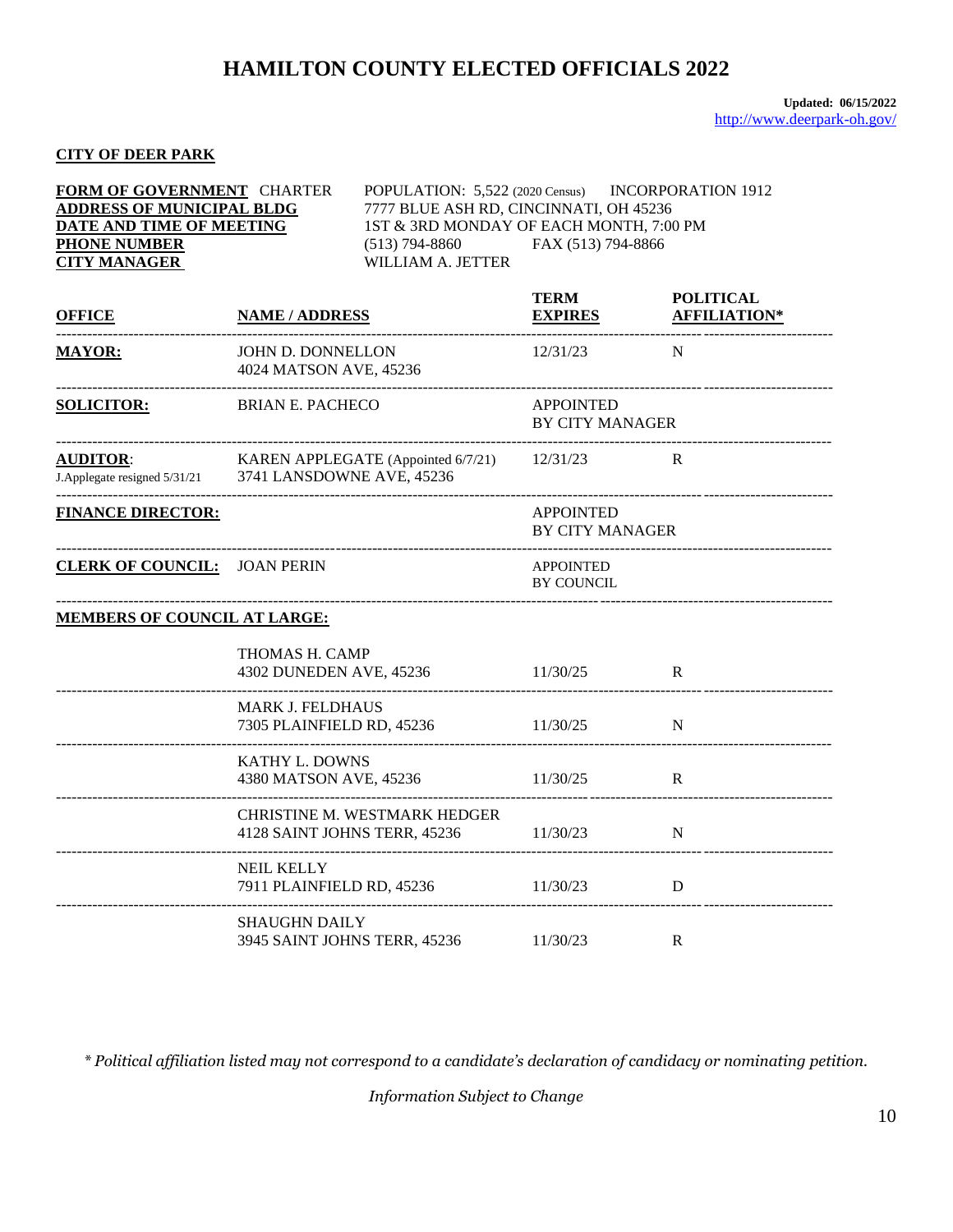### **CITY OF FOREST PARK**

| <b>FORM OF</b><br><b>PHONE NUMBER</b><br><b>CITY MANAGER</b> | <b>CHARTER</b><br><b>GOVERNMENT</b> COUNCIL / MANAGER POPULATION: 18,534 (2020 Census)<br>$\begin{array}{lll}\n \textbf{\underline{ADDRESS OF MUNICIPAL BLDG}} & 1201 \text{ W KEMPER RD, CINCINNATI, OH 45240}\\ \textbf{\underline{DATE} AND TIME OF MEETING} & 1ST & 3RD MONDAY OF EACH MONTH, 8:00 PM}\\ \textbf{\underline{PHONE NUMBER}} & (513) 595-5200 & FAX (513) 595-5285\n \end{array}$<br>$(513) 595 - 5200$ FAX $(513) 595 - 5285$<br><b>DONNIE R. JONES</b> |                                            | <b>INCORPORATION 1961</b> |
|--------------------------------------------------------------|----------------------------------------------------------------------------------------------------------------------------------------------------------------------------------------------------------------------------------------------------------------------------------------------------------------------------------------------------------------------------------------------------------------------------------------------------------------------------|--------------------------------------------|---------------------------|
| <b>OFFICE</b>                                                | <b>NAME / ADDRESS</b>                                                                                                                                                                                                                                                                                                                                                                                                                                                      | <b>TERM</b><br><b>EXPIRES AFFILIATION*</b> | <b>POLITICAL</b>          |
| <b>MAYOR:</b>                                                | <b>AHARON BROWN</b><br>11408 KENN RD, 45240                                                                                                                                                                                                                                                                                                                                                                                                                                | ELECTED D<br>BY COUNCIL                    |                           |
|                                                              | CITY SOLICITOR: JOHN R. WYKOFF                                                                                                                                                                                                                                                                                                                                                                                                                                             | APPOINTED<br><b>BY COUNCIL</b>             |                           |
| <b>CLERK OF COUNCIL:</b> SALLY D. BOYD                       |                                                                                                                                                                                                                                                                                                                                                                                                                                                                            | APPOINTED<br><b>BY COUNCIL</b>             |                           |
| <b>MEMBERS OF COUNCIL AT LARGE:</b>                          |                                                                                                                                                                                                                                                                                                                                                                                                                                                                            |                                            |                           |
|                                                              | <b>AHARON BROWN</b><br>11408 KENN RD, 45240                                                                                                                                                                                                                                                                                                                                                                                                                                | 11/30/23                                   | D                         |
|                                                              | <b>DENISE HOLT</b><br>11937 WINSTON CIR, 45240                                                                                                                                                                                                                                                                                                                                                                                                                             | 11/30/23                                   | D                         |
|                                                              | <b>REGGIE SYLVESTER</b><br>11866 HAMLET RD, 45240                                                                                                                                                                                                                                                                                                                                                                                                                          | 11/30/23                                   | D                         |
|                                                              | <b>ROSALIND MOORE</b><br>11918 WINSTON CIR, 45240                                                                                                                                                                                                                                                                                                                                                                                                                          | 11/30/25                                   | D                         |
|                                                              | <b>CHELSEA NUSS-CLARK</b><br>998 HOLDERNESS LN, 45240                                                                                                                                                                                                                                                                                                                                                                                                                      | 11/30/25                                   | D                         |
|                                                              | <b>TRAVINA ADAMS</b><br>11414 ODESSA CT, 45240                                                                                                                                                                                                                                                                                                                                                                                                                             | 11/30/25                                   | D                         |
|                                                              | TERENCE A. HARRISON<br>1410 KELVIN CT, 45240                                                                                                                                                                                                                                                                                                                                                                                                                               | 11/30/25                                   | N                         |

*\* Political affiliation listed may not correspond to a candidate's declaration of candidacy or nominating petition.*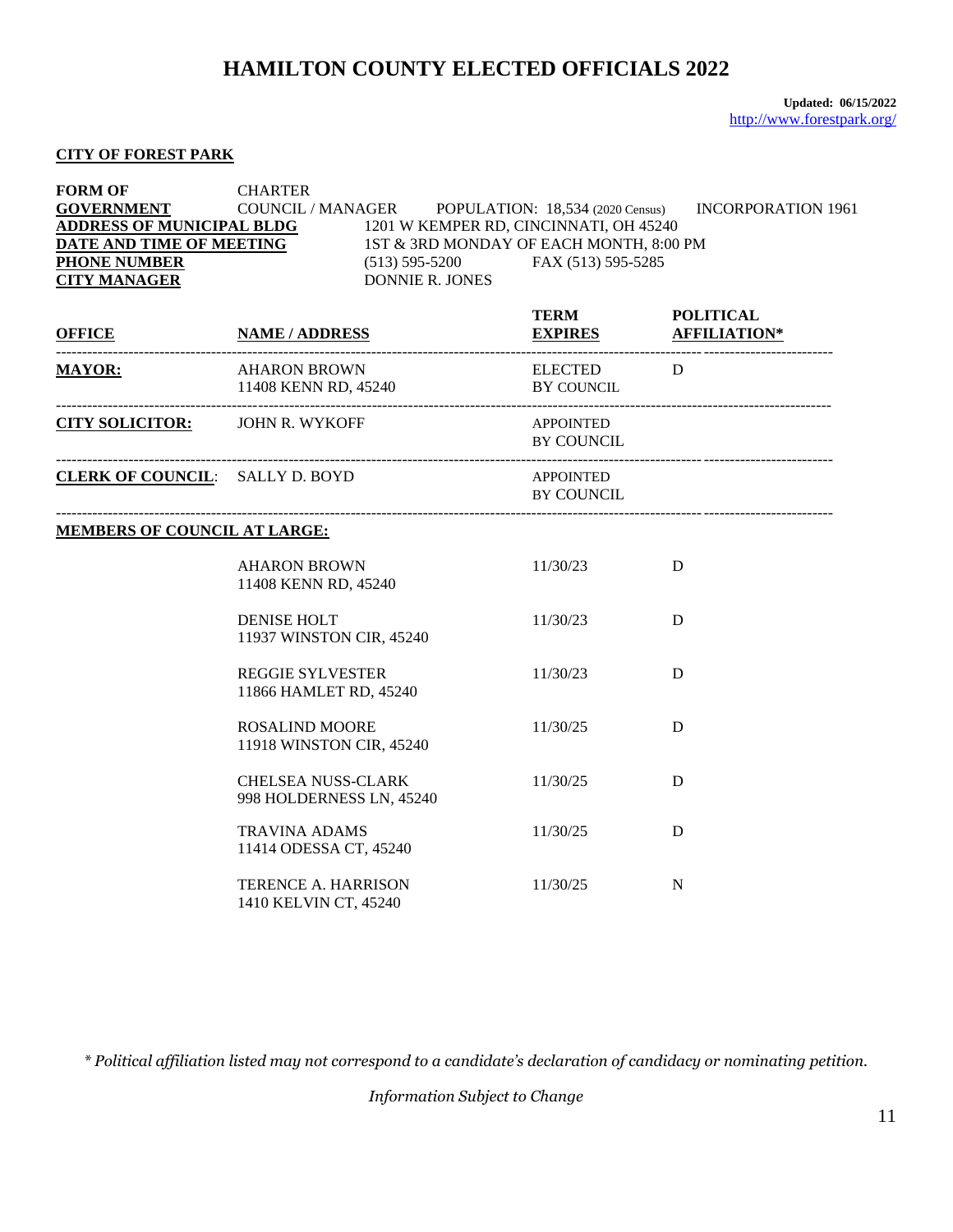### **CITY OF HARRISON**

| FORM OF GOVERNMENT CHARTER<br>$\underbrace{\textbf{ADDRESS OF MUNICIPAL BLDG}}_{\textbf{DATE} \textbf{AND TIME OF MEETING}} \qquad \begin{array}{c} 300 \text{ GEORGE ST, HARRISON, OH 45030} \\ 1 \text{ST & 3 \text{RD TUESDAY OF EACH MONTH, 7:30 PM} \end{array}$<br><b>PHONE NUMBER</b> |                                                         | $(513)$ 367-2111 FAX (513) 367-3592 | POPULATION: 12,199 (2020 Census) INCORPORATION 1851 |             |
|----------------------------------------------------------------------------------------------------------------------------------------------------------------------------------------------------------------------------------------------------------------------------------------------|---------------------------------------------------------|-------------------------------------|-----------------------------------------------------|-------------|
| <b>OFFICE</b>                                                                                                                                                                                                                                                                                |                                                         | <u>EXPIRES AFFILIATION*</u>         | <b>TERM</b>                                         | POLITICAL   |
| <b>MAYOR:</b>                                                                                                                                                                                                                                                                                | WILLIAM A. NEYER<br>1097 WESTFIELD DR, 45030 12/31/23 R |                                     | ----------------------------                        |             |
| <b>DIRECTOR OF LAW: WILLIAM DETERS</b>                                                                                                                                                                                                                                                       |                                                         |                                     | <b>APPOINTED</b>                                    |             |
| FINANCE DIRECTOR: CATHY STOCKHOFF                                                                                                                                                                                                                                                            |                                                         |                                     | APPOINTED                                           |             |
| <b>CLERK:</b>                                                                                                                                                                                                                                                                                | <b>RISA DOLE</b>                                        |                                     | <b>APPOINTED</b>                                    |             |
| <b>MEMBERS OF COUNCIL AT LARGE:</b>                                                                                                                                                                                                                                                          |                                                         |                                     |                                                     |             |
|                                                                                                                                                                                                                                                                                              | <b>RYAN SAMUELS</b><br>402 ELAINE DR, 45030             |                                     | 12/31/23                                            | R           |
|                                                                                                                                                                                                                                                                                              | <b>JEAN L. WILSON</b><br>329 HARMONY DR, 45030          |                                     | 12/31/23                                            | R           |
|                                                                                                                                                                                                                                                                                              | <b>ANTHONY EGNER</b><br>1601 SEFTON DR, 45030           |                                     | 12/31/23                                            | $\mathbf N$ |
|                                                                                                                                                                                                                                                                                              | <b>RYAN P. GRUBBS</b><br>414 ELAINE DR, 45030           |                                     | 12/31/25                                            | $\mathbf R$ |
|                                                                                                                                                                                                                                                                                              | MICHAEL L. MAINS<br>311 PARK AVE, 45030                 |                                     | 12/31/25                                            | L           |
|                                                                                                                                                                                                                                                                                              | <b>LEXIS DOLE</b><br>513 PARK AVE, 45030                |                                     | 12/31/25                                            | N           |
|                                                                                                                                                                                                                                                                                              | JERRY W. WILSON<br>329 HARMONY DR, 45030                |                                     | 12/31/25                                            | R           |

*\* Political affiliation listed may not correspond to a candidate's declaration of candidacy or nominating petition.*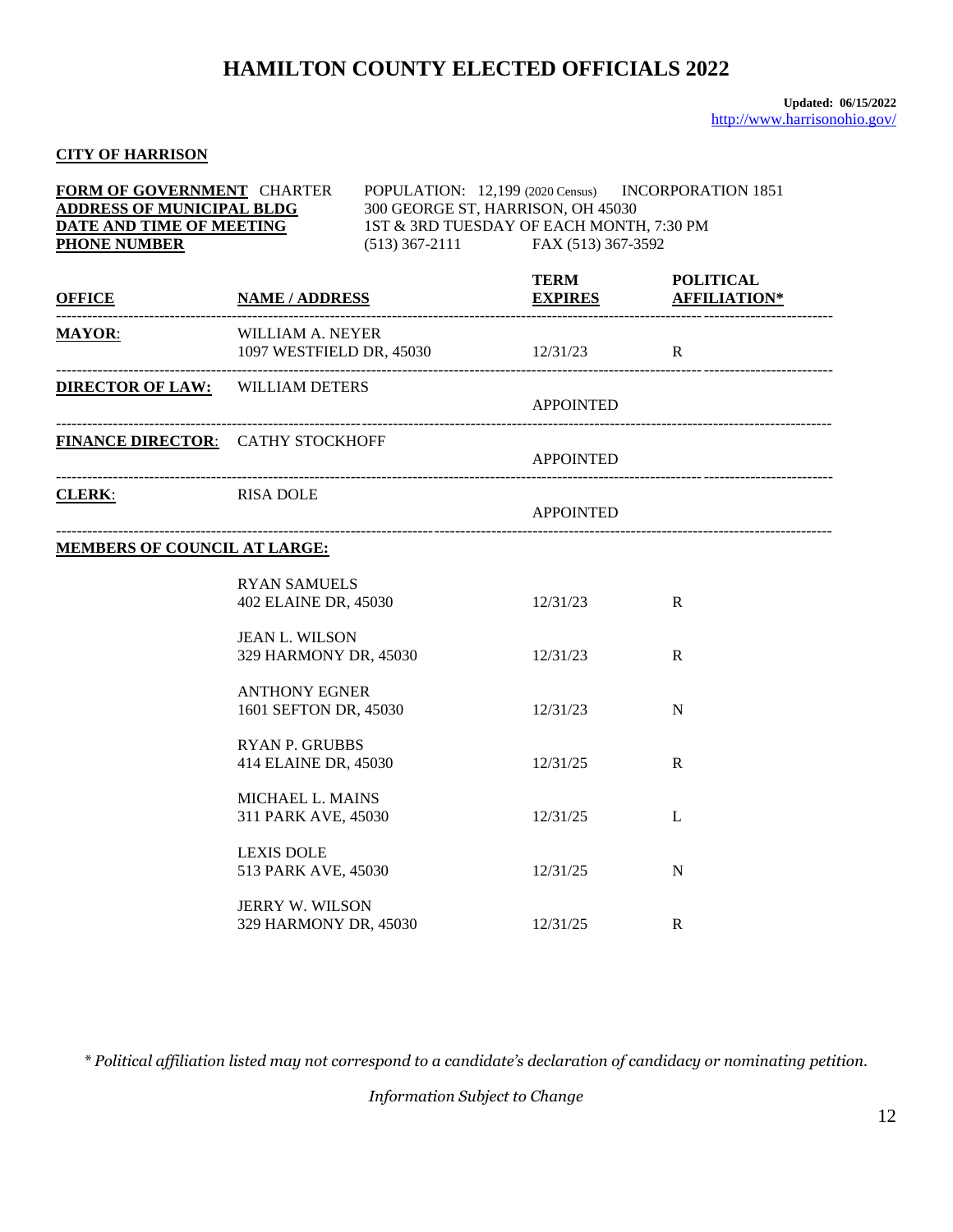#### **CITY OF INDIAN HILL**

| <b>FORM OF</b><br><b>PHONE NUMBER</b><br><b>CITY MANAGER</b> | <b>CHARTER</b><br><b>GOVERNMENT</b> COUNCIL / MANAGER POPULATION: 5,769 (2020 Census)<br><b>ADDRESS OF MUNICIPAL BLDG</b><br><b>EXECUTE AND TIME OF MEETING</b><br><b>EXECUTE AND TIME OF MEETING</b><br><b>EXECUTE AND TIME OF MEETING</b><br>(513) 561-6500<br><b>EXECUTE AND TIME OF MEETING</b><br>(513) 561-6500<br><b>EXECUTE AND TIME OF MEETING</b><br>$(513) 561-6500$ FAX $(513) 561-8137$<br><b>DINA MINNECI</b> |                                               | <b>INCORPORATION 1941</b> |  |
|--------------------------------------------------------------|-----------------------------------------------------------------------------------------------------------------------------------------------------------------------------------------------------------------------------------------------------------------------------------------------------------------------------------------------------------------------------------------------------------------------------|-----------------------------------------------|---------------------------|--|
| <b>OFFICE</b>                                                | <b>NAME / ADDRESS</b>                                                                                                                                                                                                                                                                                                                                                                                                       | TERM POLITICAL<br>EXPIRES AFFILIATION*        |                           |  |
|                                                              | MAYOR: DONALD C. MCGRAW ELECTED R<br>8380 SHAWNEE RUN RD, 45243 BY COUNCIL                                                                                                                                                                                                                                                                                                                                                  |                                               |                           |  |
|                                                              | <b>CITY SOLICITOR:</b> SCOTT PHILLIPS                                                                                                                                                                                                                                                                                                                                                                                       | APPOINTED BY                                  | <b>VILLAGE MANAGER</b>    |  |
| <b>CLERK-COMPTROLLER: PAUL C. RIORDAN</b>                    |                                                                                                                                                                                                                                                                                                                                                                                                                             | <b>APPOINTED BY</b><br><b>VILLAGE MANAGER</b> |                           |  |
| <b>MEMBERS OF COUNCIL AT LARGE:</b>                          |                                                                                                                                                                                                                                                                                                                                                                                                                             |                                               |                           |  |
|                                                              | STEPHEN H. KREHBIEL<br>7460 GRAVES RD, 45243                                                                                                                                                                                                                                                                                                                                                                                | 11/30/23                                      | R                         |  |
|                                                              | <b>ANDREW BYER</b><br>8475 CAMARGO RD, 45243                                                                                                                                                                                                                                                                                                                                                                                | 11/30/23                                      | D                         |  |
|                                                              | MONIQUE A. SEWELL<br>7775 SURREYHILL LN, 45243                                                                                                                                                                                                                                                                                                                                                                              | 11/30/23                                      | R                         |  |
|                                                              | ELIZABETH CASSIN ISPHORDING<br>4975 DRAKE RD, 45243                                                                                                                                                                                                                                                                                                                                                                         | 11/30/23                                      | R                         |  |
|                                                              | <b>SHAYNE O MANNING</b><br>5825 GIVEN RD, 45243                                                                                                                                                                                                                                                                                                                                                                             | 11/30/23                                      | N                         |  |
|                                                              | RICHARD J. HIDY<br>8030 N CLIPPINGER DR, 45243                                                                                                                                                                                                                                                                                                                                                                              | 11/30/23                                      | N                         |  |
|                                                              | DONALD C. MCGRAW<br>8380 SHAWNEE RUN RD, 45243                                                                                                                                                                                                                                                                                                                                                                              | 11/30/23                                      | $\mathbf R$               |  |

*\* Political affiliation listed may not correspond to a candidate's declaration of candidacy or nominating petition.*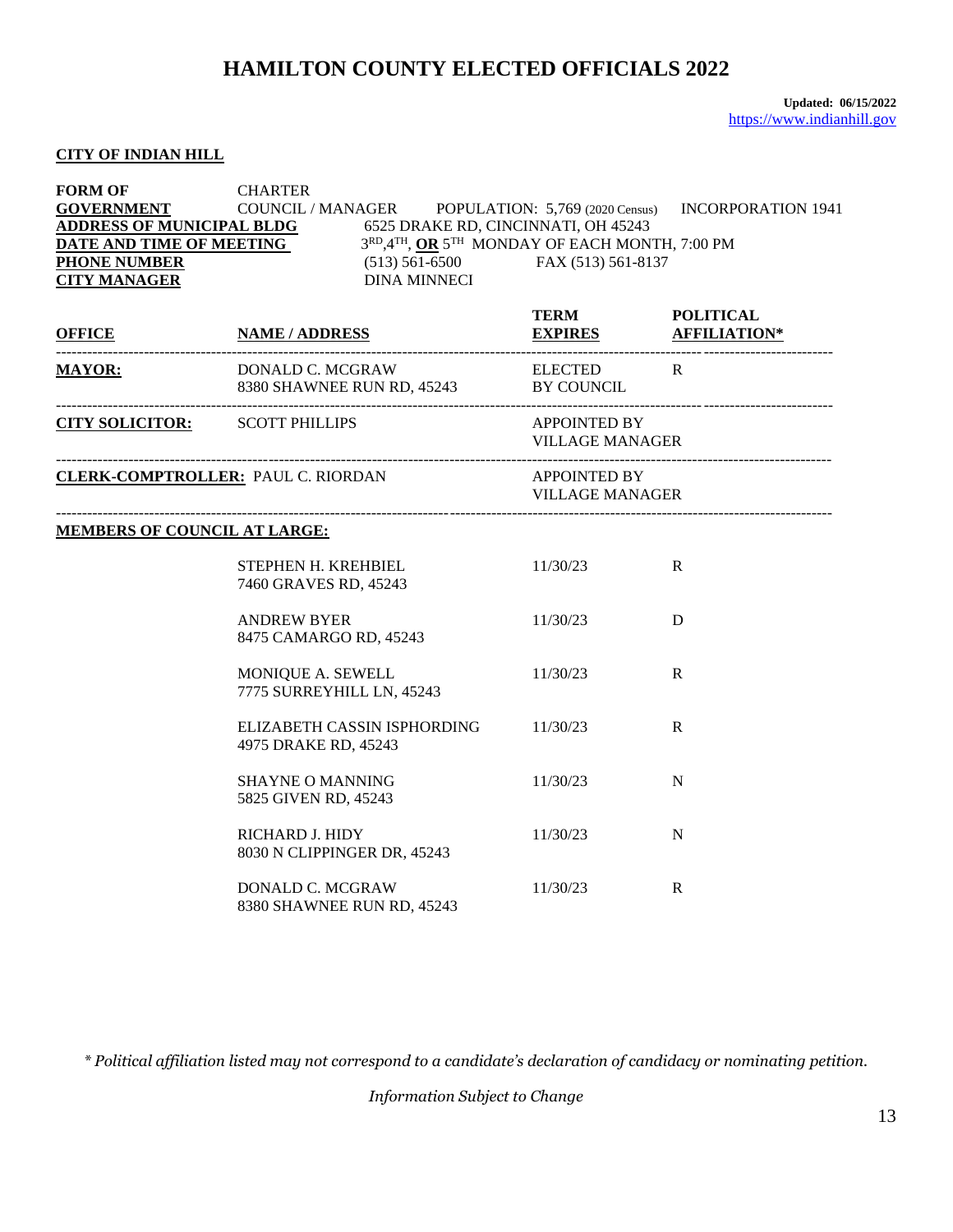#### **CITY OF LOVELAND**

| <b>FORM OF</b><br><b>GOVERNMENT</b><br><b>ADDRESS OF MUNICIPAL BLDG</b> 120 W LOVELAND AVE, LOVELAND, OH 45140<br><b>PHONE NUMBER</b><br><b>CITY MANAGER</b> | <b>CHARTER</b>                                   | (513) 683-0150 FAX (513) 583-3040<br>DAVE KENNEDY (513) 707-1454 |                                       | COUNCIL-MANAGER POPULATION: 13,145 (2020 Census) INCORPORATION 1876<br><b>DATE AND TIME OF MEETING</b> 2ND & 4TH TUESDAY OF EACH MONTH, 7:00 PM |  |
|--------------------------------------------------------------------------------------------------------------------------------------------------------------|--------------------------------------------------|------------------------------------------------------------------|---------------------------------------|-------------------------------------------------------------------------------------------------------------------------------------------------|--|
| <b>OFFICE</b>                                                                                                                                                |                                                  | <u>TERM</u> POLITICAL<br><u>EXPIRES</u> EXPIRES AFFILIATION*     |                                       |                                                                                                                                                 |  |
| <b>MAYOR:</b>                                                                                                                                                | KATHY BAILEY                                     | 10043 FOX CHASE DR, 45140 BY COUNCIL                             | ELECTED R                             |                                                                                                                                                 |  |
| <b>CITY SOLICITOR:</b> JOE BRAUN                                                                                                                             |                                                  |                                                                  | APPOINTED<br>BY COUNCIL               |                                                                                                                                                 |  |
| FINANCE MARK MEDLAR<br><b>DIRECTOR:</b>                                                                                                                      |                                                  |                                                                  | <b>APPOINTED</b><br><b>BY COUNCIL</b> |                                                                                                                                                 |  |
| <b>CLERK OF COUNCIL:</b> MISTY BRENTS                                                                                                                        |                                                  |                                                                  | APPOINTED<br>BY COUNCIL               |                                                                                                                                                 |  |
| <b>MEMBERS OF COUNCIL AT LARGE:</b>                                                                                                                          |                                                  |                                                                  |                                       |                                                                                                                                                 |  |
|                                                                                                                                                              | <b>KATHY BAILEY</b><br>10043 FOX CHASE DR, 45140 |                                                                  | 12/01/23                              | $\mathbf{R}$                                                                                                                                    |  |
|                                                                                                                                                              | <b>KENT G. BLAIR</b>                             | 1849 PHEASANT HILLS DR, 45140 12/01/23                           |                                       | D                                                                                                                                               |  |
|                                                                                                                                                              | <b>ANDY BATEMAN</b>                              | 347 E LOVELAND AVE, 45140 12/01/23                               |                                       | R                                                                                                                                               |  |
|                                                                                                                                                              | <b>TIMOTHY BUTLER</b>                            | 1102 HICKORY RIDGE LN, 45140 11/30/25                            |                                       | $\mathbf{R}$                                                                                                                                    |  |
|                                                                                                                                                              | <b>JOHN HART</b>                                 | 11349 S. LEBANON RD, 45140                                       | 11/30/25                              | R                                                                                                                                               |  |
|                                                                                                                                                              | <b>KIP PING</b><br>918 W. LOVELAND AVE, 45140    |                                                                  | 11/30/25                              | R                                                                                                                                               |  |
|                                                                                                                                                              | <b>TED PHELPS</b><br>137 PHEASANTLAKE DR, 45140  |                                                                  | 11/30/25                              | R                                                                                                                                               |  |

*\* Political affiliation listed may not correspond to a candidate's declaration of candidacy or nominating petition.*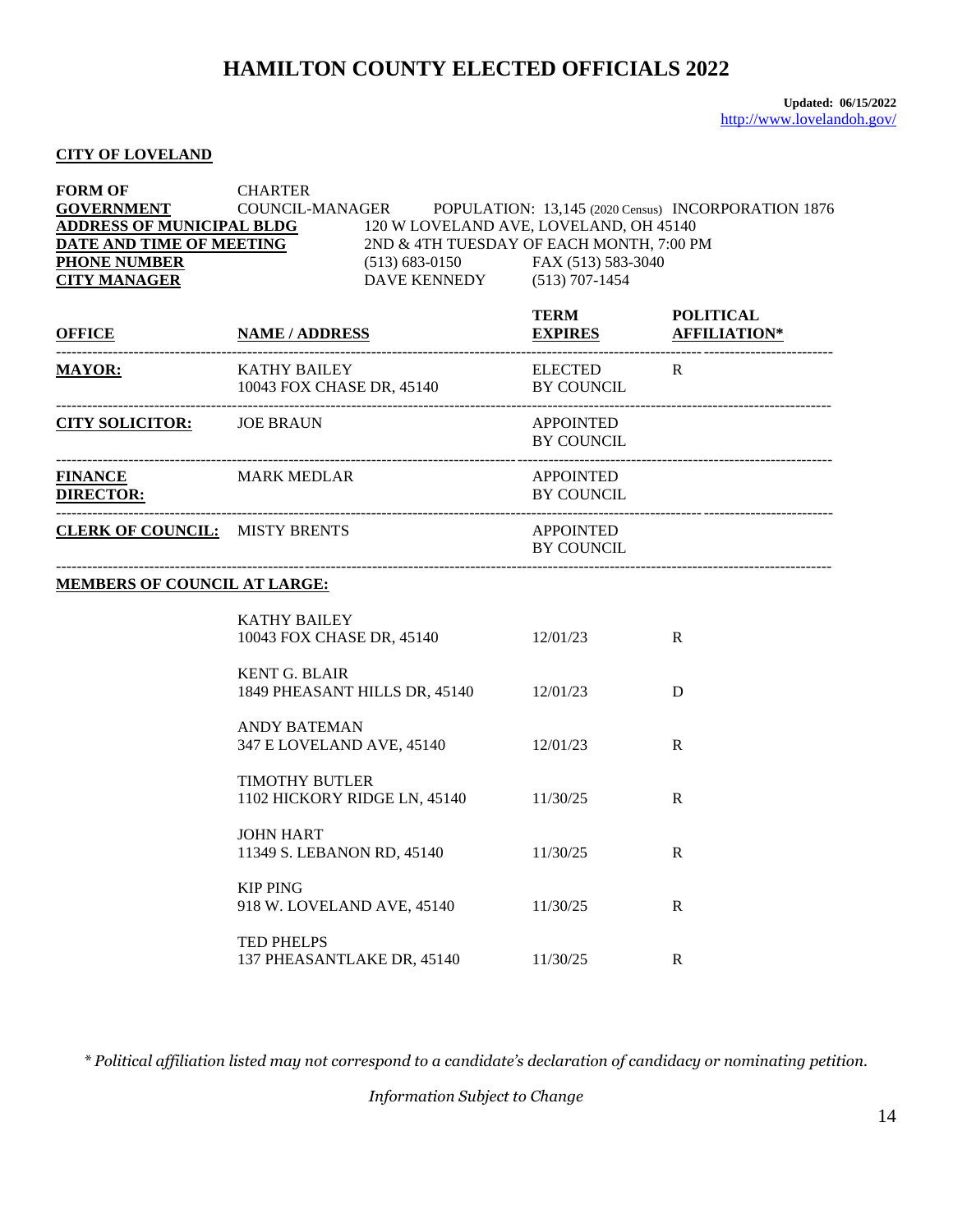#### **CITY OF MADEIRA**

| <b>FORM OF GOVERNMENT CHARTER</b> | POPULATION: 9,284 (2020 Census) INCORPORATION 1910 |
|-----------------------------------|----------------------------------------------------|
| <b>ADDRESS OF MUNICIPAL BLDG</b>  | 7141 MIAMI AVE, CINCINNATI, OH 45243               |
| DATE AND TIME OF MEETING          | 2ND & 4TH MONDAY OF EACH MONTH, 7:30 PM            |
| <b>PHONE NUMBER</b>               | FAX (513) 272-4211<br>$(513) 561 - 7228$           |
| <b>CITY MANAGER</b>               | THOMAS W. MOELLER                                  |

| <b>OFFICE</b>                     | <b>NAME / ADDRESS</b>                               | <b>TERM</b><br><b>EXPIRES</b>         | <b>POLITICAL</b><br><b>AFFILIATION*</b> |
|-----------------------------------|-----------------------------------------------------|---------------------------------------|-----------------------------------------|
| <b>MAYOR:</b>                     | <b>CHRIS HILBERG</b><br>8217 INDIAN TRAIL DR, 45243 | <b>ELECTED</b><br><b>BY COUNCIL</b>   | R                                       |
| <b>DIRECTOR OF LAW:</b>           | BRIAN W. FOX                                        | <b>APPOINTED</b><br><b>BY COUNCIL</b> |                                         |
| <b>TREASURER:</b>                 | C. ROBERT PAUL                                      | <b>APPOINTED</b><br><b>BY COUNCIL</b> |                                         |
| CLERK OF COUNCIL: CHRISTINE DOYLE |                                                     | <b>APPOINTED</b><br><b>BY COUNCIL</b> |                                         |

------------------------------------------------------------------------------------------------------------------------------------------------------

#### **MEMBERS OF COUNCIL AT LARGE:**

| <b>CHRIS HILBERG</b><br>8217 INDIAN TRAIL DR, 45243 | 11/30/23 | R |
|-----------------------------------------------------|----------|---|
| <b>TOM HENNING</b><br>8137 CAMARGOWOODS CT, 45243   | 11/30/23 | N |
| <b>SCOTT GEHRING</b><br>7271 JETHVE LN, 45243       | 11/30/23 | R |
| DOUG MOORMANN<br>6846 KEN ARBRE DR, 45236           | 11/30/25 | R |
| <b>ANNE HORNE</b><br>7822 BUCKEYE CRES, 45243       | 11/30/25 | N |
| <b>TIM BROCK</b><br>6573 ROLLYMEADE AVE, 45243      | 11/30/25 | N |
| ALICIA MARIE CAMPER<br>5572 MAPLERIDGE DR, 45227    | 11/30/25 | R |

*\* Political affiliation listed may not correspond to a candidate's declaration of candidacy or nominating petition.*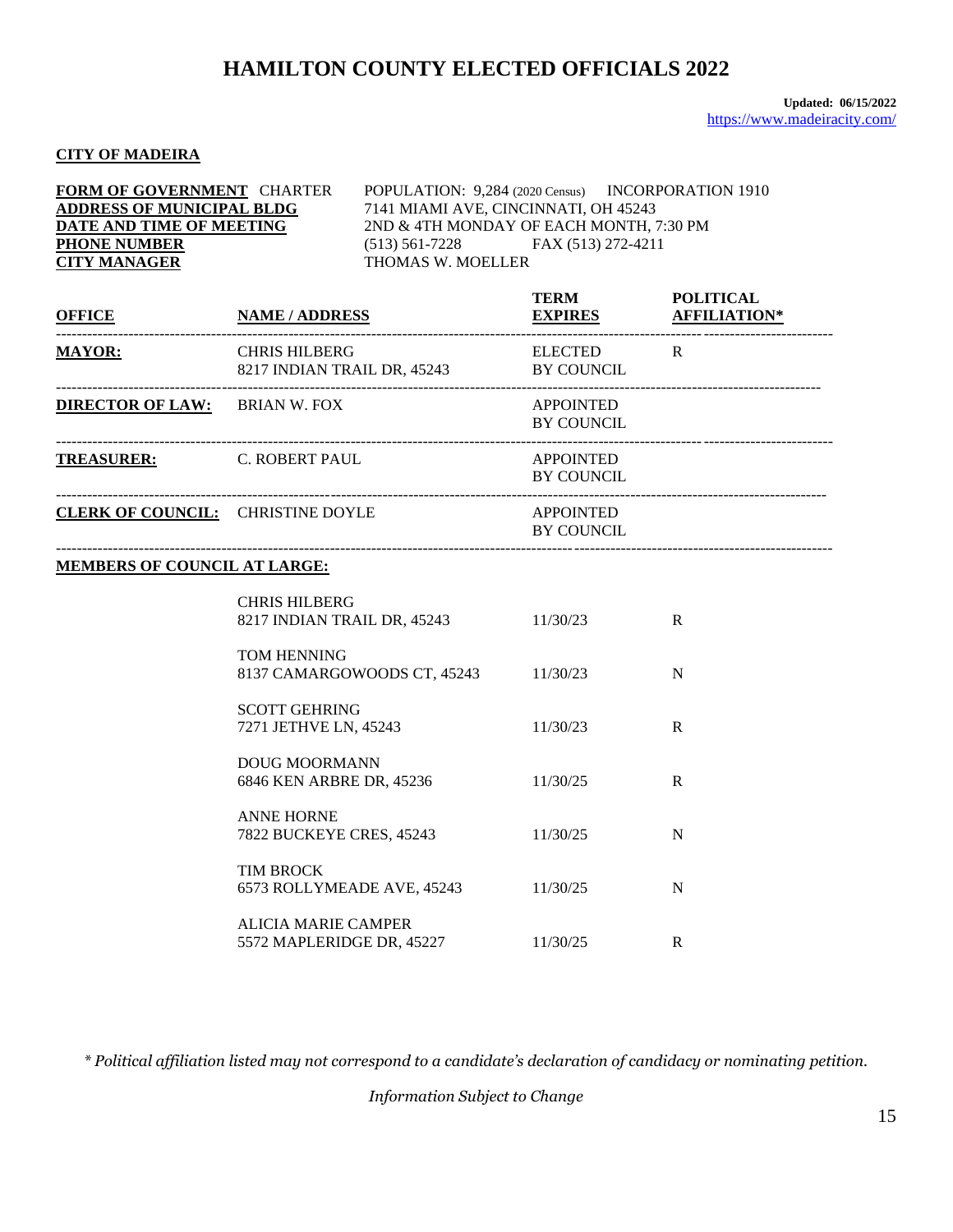#### **CITY OF MONTGOMERY**

| <b>FORM OF</b><br><b>GOVERNMENT</b><br><b>PHONE NUMBER</b><br><b>CITY MANAGER</b> | <b>CHARTER</b><br>COUNCIL-MANAGER POPULATION: 10,888 (2020 Census) INCORPORATION 1971<br>$\begin{array}{ l l }\hline \textbf{ADDRESS OF MUNICIPAL BLDG} \hline & 10101 MONTGOMERY RD, CINCINNATI, OH 45242 \\ \hline \textbf{DATE AND TIME OF MEETING} \hline & 1ST WEDNESDAY OF EACH MONTH, 7:00 PM \\ \hline \end{array}$<br>(513) 891-2424 FAX (513) 891-2498<br><b>BRIAN RIBLET</b> |                                               |              |
|-----------------------------------------------------------------------------------|-----------------------------------------------------------------------------------------------------------------------------------------------------------------------------------------------------------------------------------------------------------------------------------------------------------------------------------------------------------------------------------------|-----------------------------------------------|--------------|
| <b>OFFICE</b>                                                                     | <b>NAME / ADDRESS</b>                                                                                                                                                                                                                                                                                                                                                                   | TERM POLITICAL<br><u>EXPIRES</u> AFFILIATION* |              |
| <b>MAYOR:</b>                                                                     | <b>CRAIG MARGOLIS</b><br>8270 MELLOW DR, 45242                                                                                                                                                                                                                                                                                                                                          | <b>ELECTED 12/1/21</b><br>BY COUNCIL R        |              |
|                                                                                   | <b>DIRECTOR OF LAW:</b> TERRY DONNELLON                                                                                                                                                                                                                                                                                                                                                 | <b>APPOINTED</b>                              |              |
| <b>FINANCE DIRECTOR:</b> KATIE SMIDDY                                             |                                                                                                                                                                                                                                                                                                                                                                                         | <b>APPOINTED</b>                              |              |
| <b>CLERK OF COUNCIL: CONNIE GAYLOR</b><br>(Administrative Coordinator)            |                                                                                                                                                                                                                                                                                                                                                                                         | <b>APPOINTED</b>                              |              |
| <b>MEMBERS OF COUNCIL AT LARGE:</b>                                               |                                                                                                                                                                                                                                                                                                                                                                                         |                                               |              |
|                                                                                   | <b>KEN SUER</b><br>10710 WELLERWOODS DR, 45242 12/03/23                                                                                                                                                                                                                                                                                                                                 | Elected to the unexpired term 2021            | N            |
|                                                                                   | <b>CRAIG MARGOLIS</b><br>8270 MELLON DR, 45242                                                                                                                                                                                                                                                                                                                                          | 12/03/23                                      | $\mathbb{R}$ |
|                                                                                   | <b>MIKE CAPPEL</b><br>9253 VILLAGE GREEN DR, 45242 12/03/23                                                                                                                                                                                                                                                                                                                             |                                               | N            |
|                                                                                   | <b>RON MESSER</b><br>12061 COOPERWOOD LANE, 45242 12/02/25                                                                                                                                                                                                                                                                                                                              |                                               | R            |
|                                                                                   | <b>CHRIS DOBROZSI</b><br>9891 ZIG ZAG RD, 45242                                                                                                                                                                                                                                                                                                                                         | 12/02/25                                      | R            |
|                                                                                   | LEE ANN BISSMEYER (VICE-MAYOR)<br>7485 FOURWINDS DR, 45242                                                                                                                                                                                                                                                                                                                              | 12/02/25                                      | N            |
|                                                                                   | <b>SASHA S. NAIMAN</b><br>7948 SCHOOLHOUSE LN, 45242                                                                                                                                                                                                                                                                                                                                    | 12/02/25                                      | D            |

*\* Political affiliation listed may not correspond to a candidate's declaration of candidacy or nominating petition.*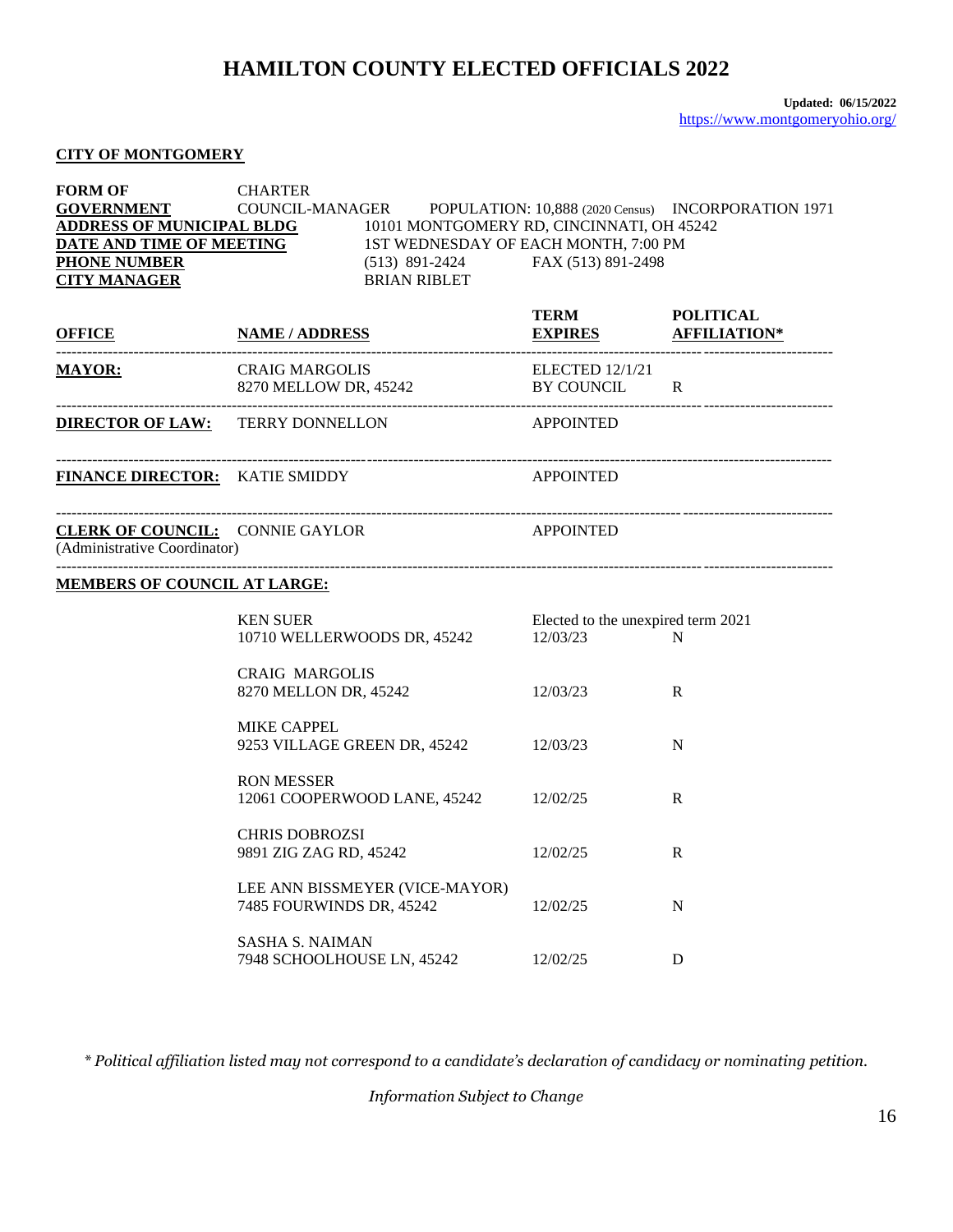**Updated: 06/15/2022** <http://mthealthy.org/>

#### **CITY OF MT. HEALTHY**

| FORM OF GOVERNMENT CHARTER<br><b>ADDRESS OF MUNICIPAL BLDG</b><br>7700 PERRY ST, CINCINNATI, OH 45231<br>DATE AND TIME OF MEETING<br><b>PHONE NUMBER</b><br><b>CITY MANAGER</b><br><b>BILL KOCHER</b> |                                                        |                                            | POPULATION: 6,799 (2020 Census) INCORPORATION 1951<br>1ST & 3RD TUESDAY OF EACH MONTH, 7:00 PM<br>$(513)$ 931-8840 FAX (513) 728-3189 |   |  |
|-------------------------------------------------------------------------------------------------------------------------------------------------------------------------------------------------------|--------------------------------------------------------|--------------------------------------------|---------------------------------------------------------------------------------------------------------------------------------------|---|--|
|                                                                                                                                                                                                       | OFFICE NAME/ADDRESS                                    |                                            | TERM POLITICAL<br><b>EXPIRES AFFILIATION*</b>                                                                                         |   |  |
| <b>MAYOR:</b>                                                                                                                                                                                         | <b>JAMES C. WOLF</b><br>7912 ELIZABETH ST, 45231       |                                            | $12/31/23$ D                                                                                                                          |   |  |
| <b>PRESIDENT OF</b> ROSS BITTNER<br>COUNCIL: 7350 ELIZABETH ST, 45231                                                                                                                                 |                                                        |                                            | 12/31/25                                                                                                                              | R |  |
| <b>DIRECTOR OF LAW: SCOTT SOLLMAN</b>                                                                                                                                                                 |                                                        |                                            | <b>APPOINTED BY</b><br><b>CITY MANAGER</b>                                                                                            |   |  |
| <b>FINANCE DIRECTOR:</b> SCOTT BAUER                                                                                                                                                                  |                                                        |                                            | <b>APPOINTED BY</b><br><b>CITY MANAGER</b>                                                                                            |   |  |
|                                                                                                                                                                                                       | <b>CLERK OF COUNCIL:</b> MELANIE EVENSON               |                                            | APPOINTED BY<br><b>COUNCIL</b>                                                                                                        |   |  |
| <b>MEMBERS OF COUNCIL AT LARGE:</b>                                                                                                                                                                   |                                                        |                                            |                                                                                                                                       |   |  |
|                                                                                                                                                                                                       | CORDEL GEORGE, JR.<br>7708 WERNER AVE, 45231           |                                            | 12/31/23                                                                                                                              | D |  |
|                                                                                                                                                                                                       | <b>JOE T. ROETTING</b>                                 | 1470 SAINT CLAIR AVE, 45231 12/31/23       |                                                                                                                                       | N |  |
| C. Scheets resigned 10/20/21<br>J Petersen resigned 12/31/20                                                                                                                                          | 1520 MADISON AVE, 45231                                | DANIEL J. MUELLER II (appointed 11/7/2021) | 12/31/23                                                                                                                              | N |  |
|                                                                                                                                                                                                       | <b>ROBERT PARSONS</b><br>1944 COMPTON RD, 45231        |                                            | 12/31/25                                                                                                                              | R |  |
|                                                                                                                                                                                                       | PAUL R. YOUNG III<br>7408 HARRISON AVE, 45231          |                                            | 12/31/25                                                                                                                              | N |  |
|                                                                                                                                                                                                       | <b>KISHA LADAI DOSA</b><br>1546 SAINT CLAIR AVE, 45231 |                                            | 12/31/25                                                                                                                              | D |  |
|                                                                                                                                                                                                       | DENISE A. LINGO<br>1738 MADISON AVE, 45231             |                                            | 12/31/25                                                                                                                              | D |  |

*\* Political affiliation listed may not correspond to a candidate's declaration of candidacy or nominating petition.*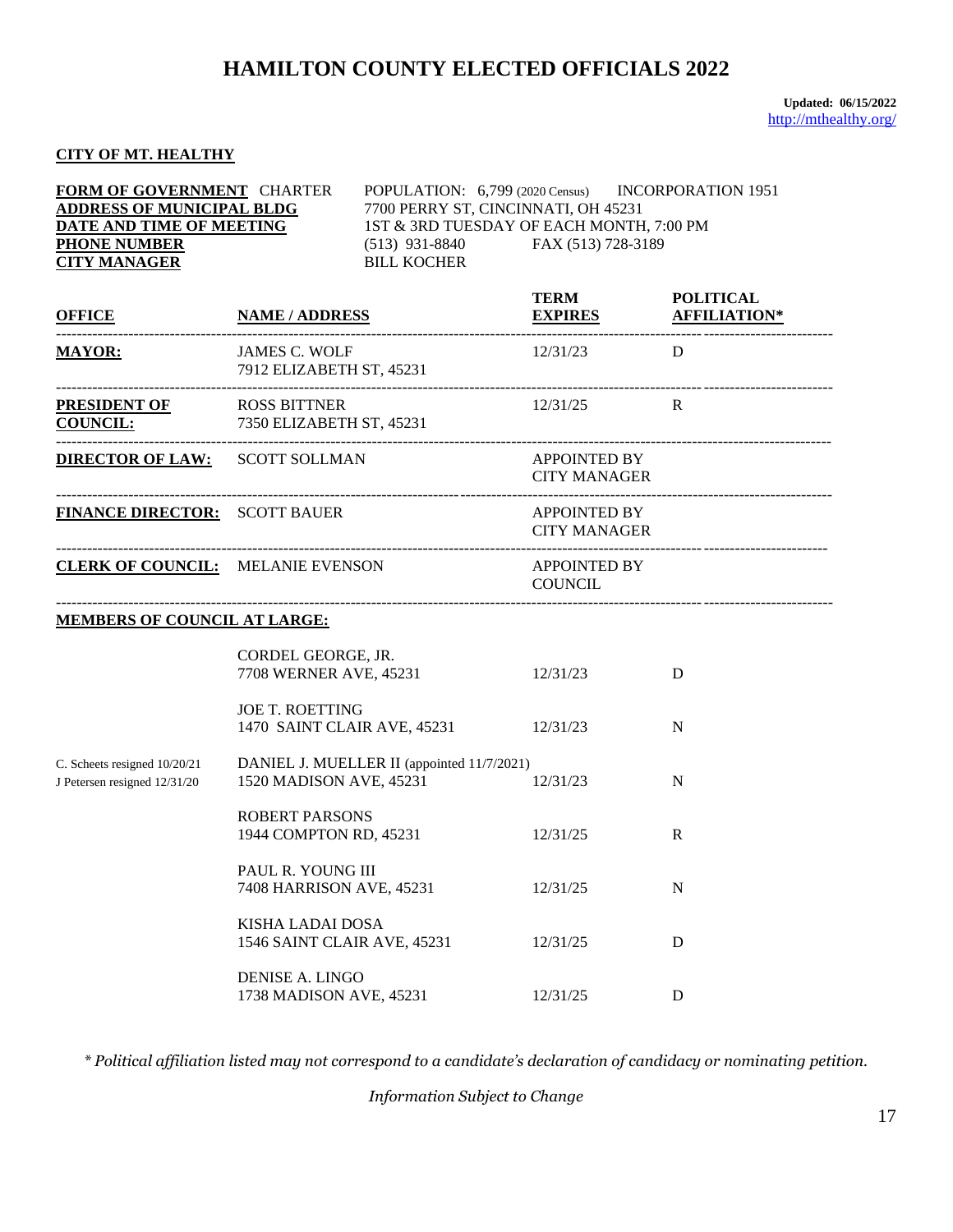#### **CITY OF NORTH COLLEGE HILL**

| FORM OF GOVERNMENT CHARTER<br><b>ADDRESS OF MUNICIPAL BLDG</b><br>DATE AND TIME OF MEETING<br><b>PHONE NUMBER</b><br><b>CITY ADMINISTRATOR</b> |                                                  | POPULATION: 9,246 (2020 Census) INCORPORATION 1941<br>1500 W GALBRAITH, CINCINNATI, OH 45231<br>1ST & 3RD MONDAY OF EACH MONTH, 7:30 PM<br>(513) 521-7413 FAX: (513) 931-1236<br><b>RONALD MOSBY</b> |                                           |                     |
|------------------------------------------------------------------------------------------------------------------------------------------------|--------------------------------------------------|------------------------------------------------------------------------------------------------------------------------------------------------------------------------------------------------------|-------------------------------------------|---------------------|
| <b>OFFICE</b>                                                                                                                                  | <b>NAME / ADDRESS</b>                            |                                                                                                                                                                                                      | TERM POLITICAL<br><b>EXPIRES</b>          | <b>AFFILIATION*</b> |
| <b>MAYOR:</b>                                                                                                                                  | <b>TRACIE NICHOLS</b>                            | 1481 FOXWOOD DR, 45231 12/31/23 N                                                                                                                                                                    |                                           |                     |
| PRESIDENT OF MICHAEL GRAVER<br>COUNCIL: 1526 GARDENWOOD CT, 45231 12/31/25 R                                                                   |                                                  |                                                                                                                                                                                                      |                                           |                     |
| <b>DIRECTOR OF LAW: BILL DETERS</b>                                                                                                            |                                                  |                                                                                                                                                                                                      | APPOINTED BY<br><b>MAYOR</b>              |                     |
| FINANCE MANAGER: ARI HALL                                                                                                                      |                                                  |                                                                                                                                                                                                      | APPOINTED BY<br><b>CITY ADMINISTRATOR</b> |                     |
| <b>CLERK OF COUNCIL:</b>                                                                                                                       |                                                  |                                                                                                                                                                                                      | <b>APPOINTED BY</b><br><b>COUNCIL</b>     |                     |
| <b>MEMBERS OF COUNCIL AT LARGE:</b>                                                                                                            |                                                  |                                                                                                                                                                                                      |                                           |                     |
| L.Blythe 11/2/20-11/18/21                                                                                                                      | 6714 JAMAR DR, 45224                             | MARY DEWALD (11/18/21 Filled Unexpired term-on Nov 2021 ballot)                                                                                                                                      | 12/31/23                                  | R                   |
| M.Dewald 10/31/21-11/17/21                                                                                                                     | 6918 LOIS DR, 45239                              | LUREE BLYTHE (appointed 11/25/21)                                                                                                                                                                    | 12/31/23                                  | D                   |
| M.Miller-Novak resigned 3/20/22 MASHALAH ALEXANDER (appointed 5/2/22)                                                                          |                                                  | 1615 CENTERRIDGE AVE, 45231 12/31/23                                                                                                                                                                 |                                           | D                   |
|                                                                                                                                                | <b>ARICA UNDERWOOD</b><br>1282 NORMAN AVE, 45231 |                                                                                                                                                                                                      | 12/31/25                                  | D                   |
|                                                                                                                                                | <b>ARIOUS DUKES DEAN</b>                         |                                                                                                                                                                                                      |                                           |                     |

6842 MARVIN AVE, 45224 12/31/25 N MARY JO ZORB 1625 SUNDALE AVE, 45239 12/31/25 D MARJORIE ANDERSON 1474 LARANN LN, 45231 12/31/25 N

*\* Political affiliation listed may not correspond to a candidate's declaration of candidacy or nominating petition.*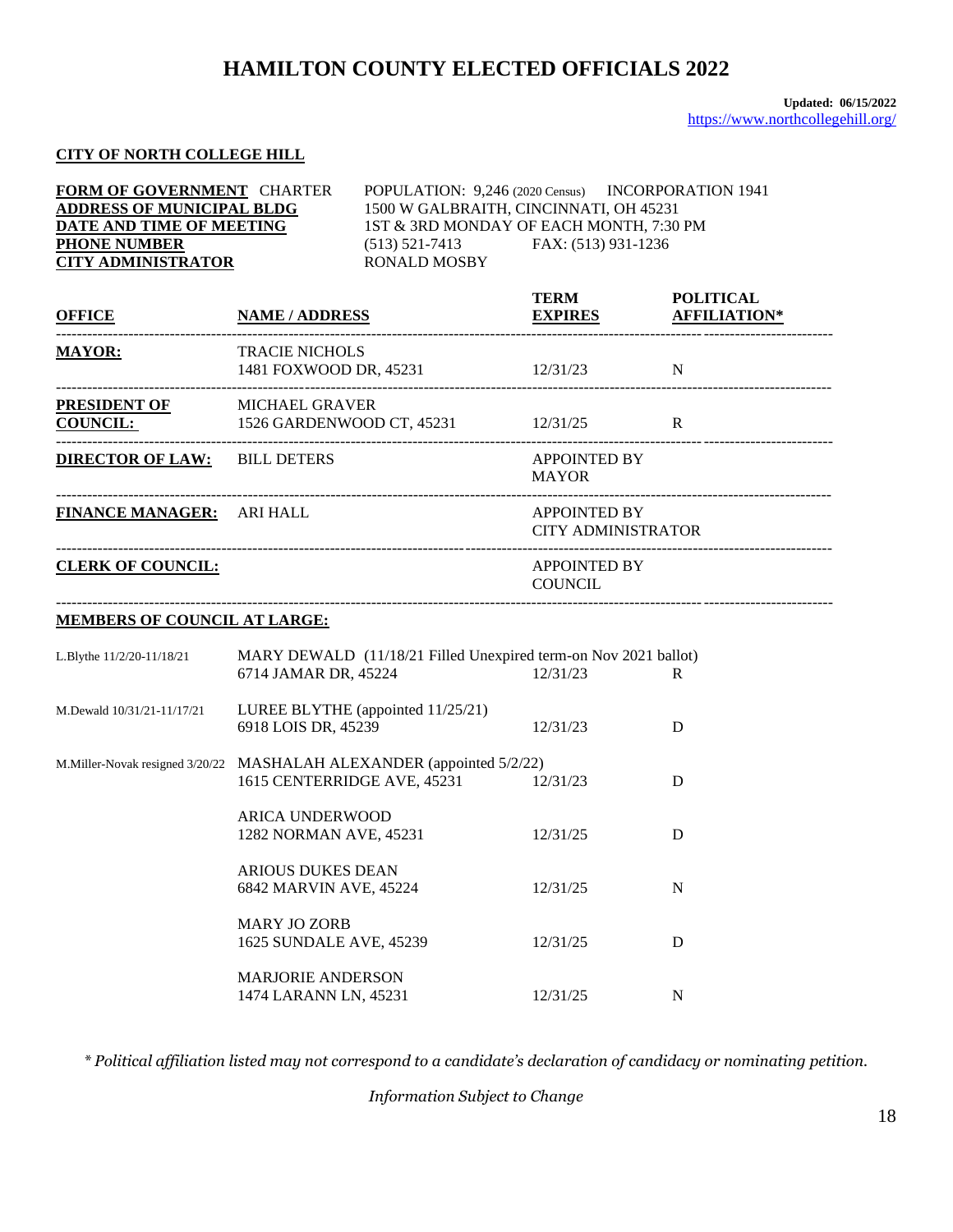### **CITY OF NORWOOD**

| <b>ADDRESS OF MUNICIPAL BLDG</b><br>DATE AND TIME OF MEETING                               |                                              | FORM OF GOVERNMENT STATUTORY POPULATION: 19,696 (2020 Census) INCORPORATION 1903<br>4645 MONTGOMERY RD, CINCINNATI, OH 45212<br>2ND & 4TH TUESDAY OF EACH MONTH, 7:30 PM<br>$(513)$ 458-4500 FAX (513) 458-4595 |                  |                                                 |
|--------------------------------------------------------------------------------------------|----------------------------------------------|-----------------------------------------------------------------------------------------------------------------------------------------------------------------------------------------------------------------|------------------|-------------------------------------------------|
| <b>PHONE NUMBER</b>                                                                        |                                              |                                                                                                                                                                                                                 |                  |                                                 |
| <b>OFFICE</b>                                                                              | <b>NAME / ADDRESS</b>                        |                                                                                                                                                                                                                 | <b>TERM</b>      | <b>POLITICAL</b><br><b>EXPIRES AFFILIATION*</b> |
| <b>MAYOR:</b>                                                                              | VICTOR SCHNEIDER                             | 4007 FLORAL AVE, 45212 12/31/23                                                                                                                                                                                 |                  | $\mathbf{R}$                                    |
| <b>PRESIDENT OF</b><br><b>COUNCIL:</b>                                                     | <b>KEN MIRACLE</b>                           | 4223 ALLISON ST, 45212 12/31/23 N                                                                                                                                                                               |                  |                                                 |
| <b>DIRECTOR OF LAW:</b> KEITH D. MOORE                                                     |                                              | 4126 CARTER AVE, 45212 12/31/23                                                                                                                                                                                 |                  | D                                               |
| <b>AUDITOR:</b><br>------------------------------------                                    | <b>JIM STITH</b>                             | 1816 WEYER AVE, 45212 12/31/23                                                                                                                                                                                  |                  | R                                               |
| TREASURER: JAMES BONSALL<br>T. Molony resigned 11/30/21 3834 SPENCER AVE, 45212 12/31/25 D |                                              |                                                                                                                                                                                                                 |                  | _________________________                       |
| <b>CLERK OF COUNCIL: JOSEPH GEERS</b>                                                      |                                              |                                                                                                                                                                                                                 | <b>APPOINTED</b> |                                                 |
| <b>MEMBERS OF COUNCIL AT LARGE:</b>                                                        |                                              |                                                                                                                                                                                                                 |                  |                                                 |
| M.Gabbard resigned 1/1/22                                                                  | <b>SUSAN HOOVER</b>                          | ALEXIS ROYSE (appointed 1/1/2022)<br>1756 MILLS AVE, 45212                                                                                                                                                      | 12/31/23         | D                                               |
|                                                                                            | <b>EMILY FRANZEN</b>                         | 3827 SPENCER AVE, 45212 12/31/23                                                                                                                                                                                |                  | N                                               |
|                                                                                            |                                              | 4207 FOREST AVE, 45212 12/31/23                                                                                                                                                                                 |                  | $\mathbf{D}$                                    |
| <b>MEMBERS OF COUNCIL BY WARD:</b>                                                         |                                              |                                                                                                                                                                                                                 |                  |                                                 |
| <b>1ST WARD</b>                                                                            | <b>CHRIS KELSCH</b><br>2024 ELM AVE, 45212   |                                                                                                                                                                                                                 | 12/31/23         | $\mathbf N$                                     |
| 2ND WARD                                                                                   | 2131 SLANE AVE, 45212                        | CANDACE COLEN WINTERBAUER                                                                                                                                                                                       | 12/31/23         | D                                               |
| <b>3RD WARD</b>                                                                            | <b>ERIC THOMPSON</b>                         | 2323 INDIAN MOUND AVE, 45212                                                                                                                                                                                    | 12/31/23         | N                                               |
| <b>4TH WARD</b>                                                                            | <b>JOHN BREADON</b><br>5312 GLOBE AVE, 45212 |                                                                                                                                                                                                                 | 12/31/23         | R                                               |

*\* Political affiliation listed may not correspond to a candidate's declaration of candidacy or nominating petition.*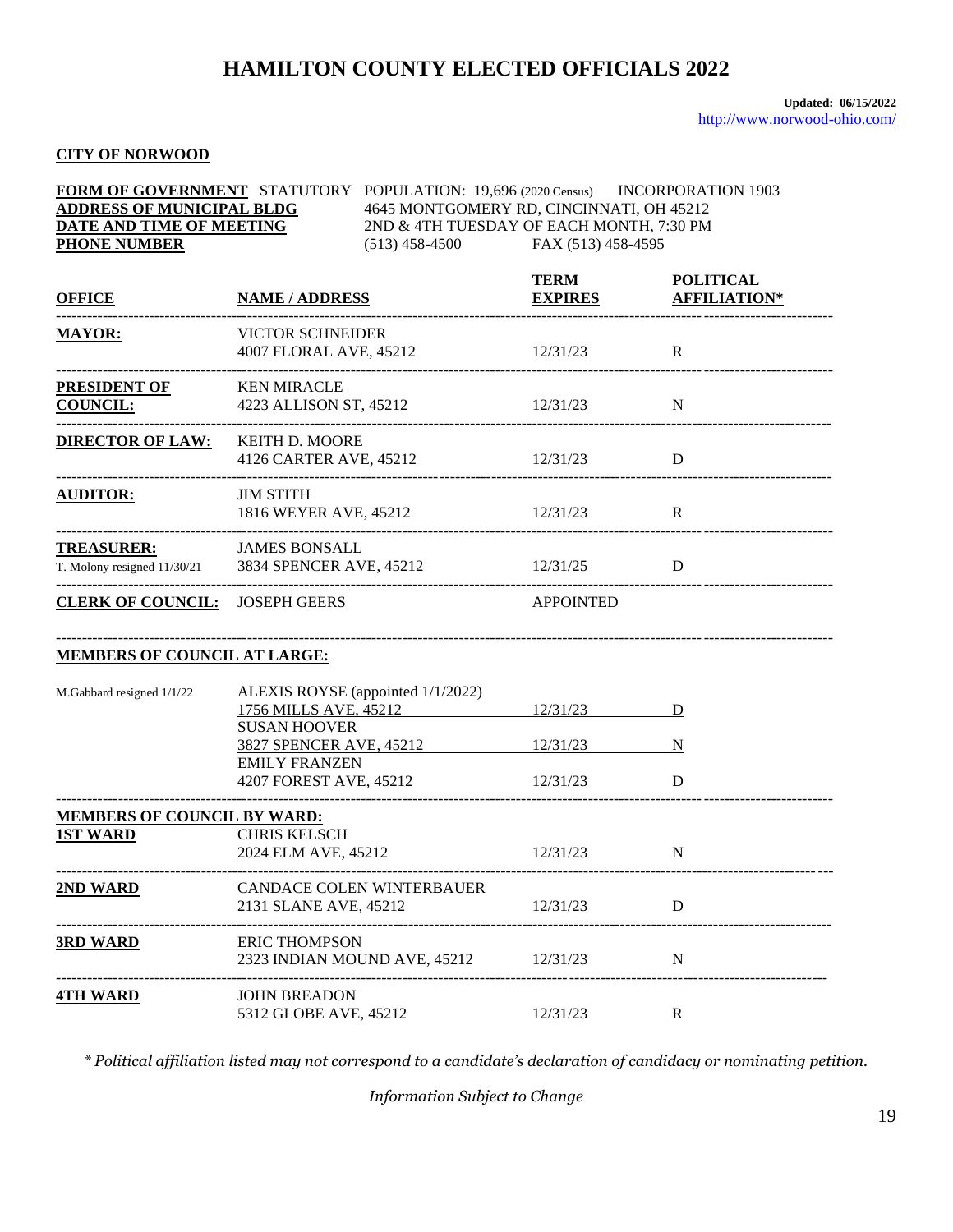### **CITY OF READING**

|                                  | <b>FORM OF GOVERNMENT</b> STATUTORY POPULATION: 10,204 (2020 Census) INCORPORATION 1851 |
|----------------------------------|-----------------------------------------------------------------------------------------|
| <b>ADDRESS OF MUNICIPAL BLDG</b> | 1000 MARKET ST, CINCINNATI, OH 45215                                                    |
| DATE AND TIME OF MEETING         | $1^{ST}$ , $2^{ND}$ , $3^{RD}$ & $4^{TH}$ TUESDAY OF EACH MONTH, 7:30 PM                |
| <b>PHONE NUMBER</b>              | (513) 733-3725<br>FAX (513) 733-2077                                                    |
|                                  | <b>CITY MANAGER OR ADMINISTRATOR PATRICK G. ROSS, SAFETY SERVICE DIRECTOR</b>           |

| <b>OFFICE</b>                          | <b>NAME / ADDRESS</b>                                                    | <b>TERM</b><br><b>EXPIRES</b> | <b>POLITICAL</b><br><b>AFFILIATION*</b> |
|----------------------------------------|--------------------------------------------------------------------------|-------------------------------|-----------------------------------------|
| <b>MAYOR:</b>                          | <b>ROBERT PAUL BEMMES</b><br>1914 HUNT RD, 45215                         | 12/31/23                      | R                                       |
| <b>PRESIDENT OF</b><br><b>COUNCIL:</b> | DWIGHT DAUM<br>2345 E. GALBRAITH RD, 45237 12/31/23                      |                               | R                                       |
| <b>DIRECTOR OF LAW:</b>                | DAVID T. STEVENSON<br>404 EAGLEVIEW WAY, 45215                           | 12/31/23                      | R                                       |
| <b>AUDITOR:</b>                        | <b>SABRINA A. SMITH</b><br>236 BERNARD AVE, 45215                        | 12/31/23                      | $\mathbf R$                             |
| <b>TREASURER:</b>                      | <b>BRENDA A. OWENS</b><br>300 RAINBOW RIDGE, 45215                       | 12/31/25                      | $\mathbf R$                             |
| <b>CLERK OF COUNCIL:</b> CARLA KACHER  |                                                                          | <b>APPOINTED</b>              |                                         |
| <b>MEMBERS OF COUNCIL AT LARGE:</b>    |                                                                          |                               |                                         |
|                                        | <b>KATIE EADICICCO</b><br>215 MAPLE ST, 45215<br><b>SHELLY KROEGER</b>   | $12/31/23$ D                  |                                         |
|                                        | 105 E. MECHANIC ST, 45215 12/31/23<br><b>SCOTT V. THAMANN</b>            |                               | R                                       |
|                                        | 1684 TRILLIUM CT, 45215 12/31/23                                         |                               | N                                       |
| <b>MEMBERS OF COUNCIL BY WARD:</b>     |                                                                          |                               |                                         |
| <b>1ST WARD</b>                        | DAVID A. POWELL<br>705 MAPLE DR, 45215                                   | 12/31/23                      | N                                       |
| 2ND WARD                               | <b>ANDREW J. BRONNER</b><br>1336 FENTON AVE, 45215<br>------------------ | 12/31/23                      | N                                       |
| <b>3RD WARD</b>                        | <b>MARK A. BISHOP</b><br>2015 HUNT RD, 45215                             | 12/31/23                      | $\mathbf R$                             |
| <b>4TH WARD</b>                        | ROBERT P. BOEHNER<br>110 SIEBENTHALER AVE, 45215                         | 12/31/23                      | R                                       |

*\* Political affiliation listed may not correspond to a candidate's declaration of candidacy or nominating petition.*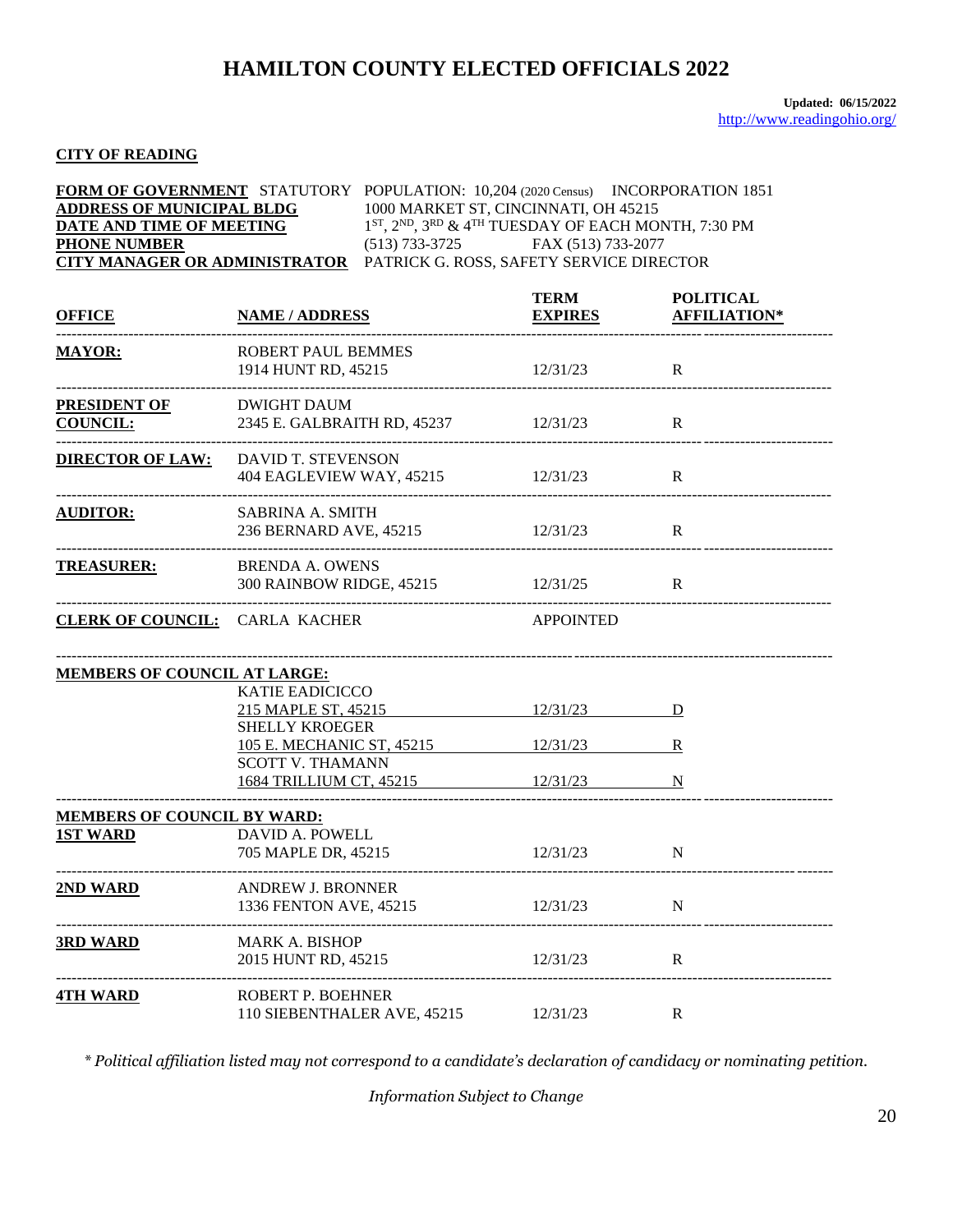### **CITY OF SHARONVILLE**

|                                  | <b>FORM OF GOVERNMENT STATUTORY POPULATION: 13,661 (2020 Census) INCORPORATION 1911</b> |
|----------------------------------|-----------------------------------------------------------------------------------------|
| <b>ADDRESS OF MUNICIPAL BLDG</b> | 10900 READING RD, CINCINNATI, OH 45241                                                  |
| DATE AND TIME OF MEETING         | 2ND & LAST TUESDAY EACH MONTH, 7:00 PM                                                  |
| <b>PHONE NUMBER</b>              | FAX (513) 563-0617<br>$(513) 563 - 1144$                                                |
|                                  | <b>CITY MANAGER OR ADMINISTRATOR JAMES LUKAS, SAFETY SERVICE DIRECTOR</b>               |

| <b>OFFICE</b>                                            | <b>NAME / ADDRESS</b>                                                              | <b>TERM</b><br><b>EXPIRES</b> | <b>POLITICAL</b><br><b>AFFILIATION*</b> |
|----------------------------------------------------------|------------------------------------------------------------------------------------|-------------------------------|-----------------------------------------|
| <b>MAYOR:</b>                                            | <b>KEVIN M. HARDMAN</b><br>10925 FERNHILL DR, 45241                                | 12/31/23                      | $\mathbf R$                             |
| <b>PRESIDENT OF</b><br><b>COUNCIL:</b>                   | <b>VICKIE HOPPE</b><br>3431 HARBORWAY LN, 45241 12/31/23                           |                               | R                                       |
| <b>DIRECTOR OF LAW:</b><br>M.Piepmeier resigned 12/22/21 | CHARLES LIPPERT (appointed 12/28/2021)<br>3664 CONCERTO DR, 45241                  | 12/31/23                      | R                                       |
| <b>AUDITOR:</b>                                          | ED CUNNINGHAM<br>12181 BATH CT, 45241                                              | 12/31/23                      | R                                       |
| <b>TREASURER:</b>                                        | <b>KURT IREY</b><br>10816 LEMARIE DR, 45241<br>12/31/25                            |                               | R                                       |
| <b>CLERK OF COUNCIL:</b> TERI BUCHEIT                    |                                                                                    | <b>APPOINTED</b>              |                                         |
| <b>MEMBERS OF COUNCIL AT LARGE:</b>                      |                                                                                    |                               |                                         |
|                                                          | <b>MIKE WILSON</b><br>5790 SOVEREIGN DR, 45241 12/31/23<br><b>SUE KNIGHT</b>       |                               | N                                       |
| C.Lippert resigned 12/28/21                              | 3933 MALAER DR, 45241<br>PAUL CULTER (appointed 01/06/2022)<br>10883 SURFWOOD LANE | 12/31/23<br>12/31/23          | $\bf R$<br>$\mathbb{R}$                 |
| <b>MEMBERS OF COUNCIL BY WARD:</b>                       |                                                                                    |                               |                                         |
| <b>1ST WARD</b>                                          | V. GLEN LOVITT III<br>11121 SPINNER AVE, 45241                                     | 12/31/23                      | N                                       |
| 2ND WARD                                                 | DAVE KOCH<br>5795 SOVEREIGN DR, 45241                                              | 12/31/23                      | N                                       |
| <b>3RD WARD</b>                                          | PAUL J. SCHMIDT<br>3590 CONCERTO DR, 45241                                         | 12/31/23                      | R                                       |
| <b>4TH WARD</b>                                          | ROBERT D. TANKERSLEY<br>10506 THORNVIEW DR, 45241                                  | 12/31/23                      | R                                       |

*\* Political affiliation listed may not correspond to a candidate's declaration of candidacy or nominating petition.*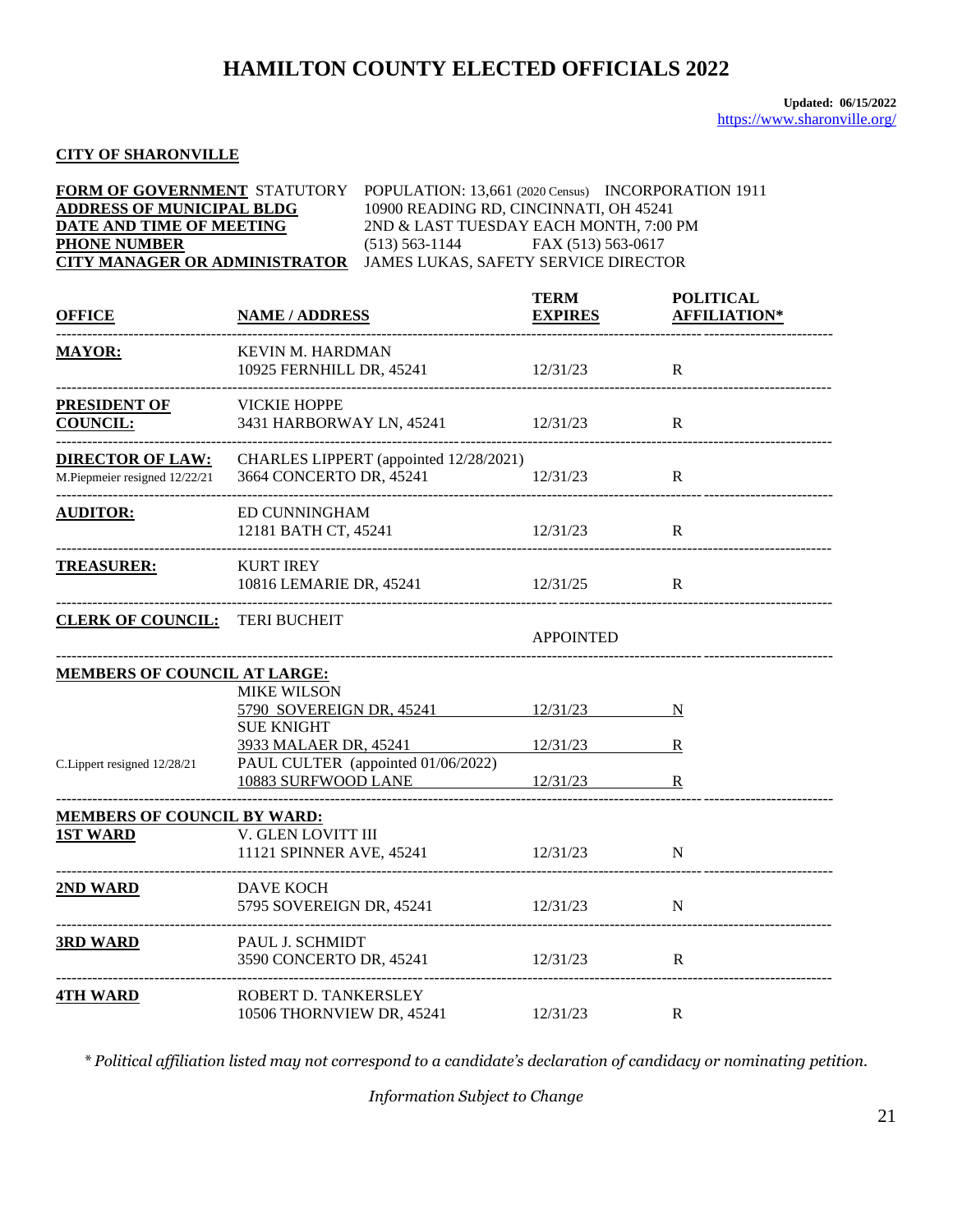**FORM OF GOVERNMENT** CHARTER POPULATION: 11,201(2020 Census) INCORPORATION 1959

### **CITY OF SPRINGDALE**

| <b>ADDRESS OF MUNICIPAL BLDG</b><br>DATE AND TIME OF MEETING<br><b>PHONE NUMBER</b><br><b>CITY ADMINISTRATOR</b> |                                                           | 11700 SPRINGFIELD PK, CINCINNATI, OH 45246<br>1ST & 3RD WEDNESDAY OF EACH MONTH, 7:00 PM<br>$(513)$ 346-5700<br>JOHN J. JONES | FAX (513) 346-5745             |                                         |
|------------------------------------------------------------------------------------------------------------------|-----------------------------------------------------------|-------------------------------------------------------------------------------------------------------------------------------|--------------------------------|-----------------------------------------|
| <b>OFFICE</b>                                                                                                    | <b>NAME / ADDRESS</b>                                     |                                                                                                                               | <b>TERM</b><br><b>EXPIRES</b>  | <b>POLITICAL</b><br><b>AFFILIATION*</b> |
| <b>MAYOR:</b>                                                                                                    | <b>DOYLE H. WEBSTER</b><br>12142 PEAK DR, 45246           |                                                                                                                               | 11/30/23                       | R                                       |
| <b>PRESIDENT OF</b><br><b>COUNCIL:</b>                                                                           | THOMAS D. VANOVER<br>11982 TAVEL CT, 45246                |                                                                                                                               | <b>ELECTED</b><br>BY COUNCIL R | _______________________________         |
| <b>DIRECTOR OF LAW:</b> JOE BRAUN                                                                                |                                                           |                                                                                                                               | <b>APPOINTED</b>               |                                         |
| <b>CLERK OF COUNCIL/ KATHY MCNEAR</b><br>FINANCE DIRECTOR: 12090 SPRINGDALE LAKE DR, 45246 11/30/23              |                                                           |                                                                                                                               |                                | R                                       |
| <b>MEMBERS OF COUNCIL AT LARGE:</b>                                                                              |                                                           |                                                                                                                               |                                |                                         |
|                                                                                                                  | <b>JOSEPH RAMIREZ</b><br>831 YORKHAVEN RD, 45240          |                                                                                                                               | 11/30/23                       | R                                       |
|                                                                                                                  | <b>LAWRENCE C. HAWKINS III</b><br>340 GLENSFORD CT, 45246 |                                                                                                                               | 11/30/23                       | N                                       |
|                                                                                                                  | <b>CAROLYN GHANTOUS</b><br>11806 NEUSS AVE, 45246         |                                                                                                                               | 11/30/23                       | D                                       |
| <b>MEMBERS OF COUNCIL BY DISTRICT:</b>                                                                           |                                                           |                                                                                                                               |                                |                                         |
| <b>DISTRICT 1</b>                                                                                                | <b>JEFFERY ANDERSON</b>                                   | 12085 GREENCASTLE DR, 45246 11/30/25                                                                                          |                                | N                                       |
| <b>DISTRICT 2</b>                                                                                                | <b>DAN JACOBS</b>                                         | 509 W. KEMPER RD, 45246                                                                                                       | 11/30/25                       | R                                       |
| <b>DISTRICT 3</b>                                                                                                | MEGHAN SULLIVAN-WISECUP                                   | 152 SILVERWOOD CIRCLE, 45246                                                                                                  | 11/30/25                       | N                                       |
| <b>DISTRICT 4</b>                                                                                                | THOMAS D. VANOVER<br>11982 TAVEL CT, 45246                |                                                                                                                               | 11/30/25                       | R                                       |

*\* Political affiliation listed may not correspond to a candidate's declaration of candidacy or nominating petition.*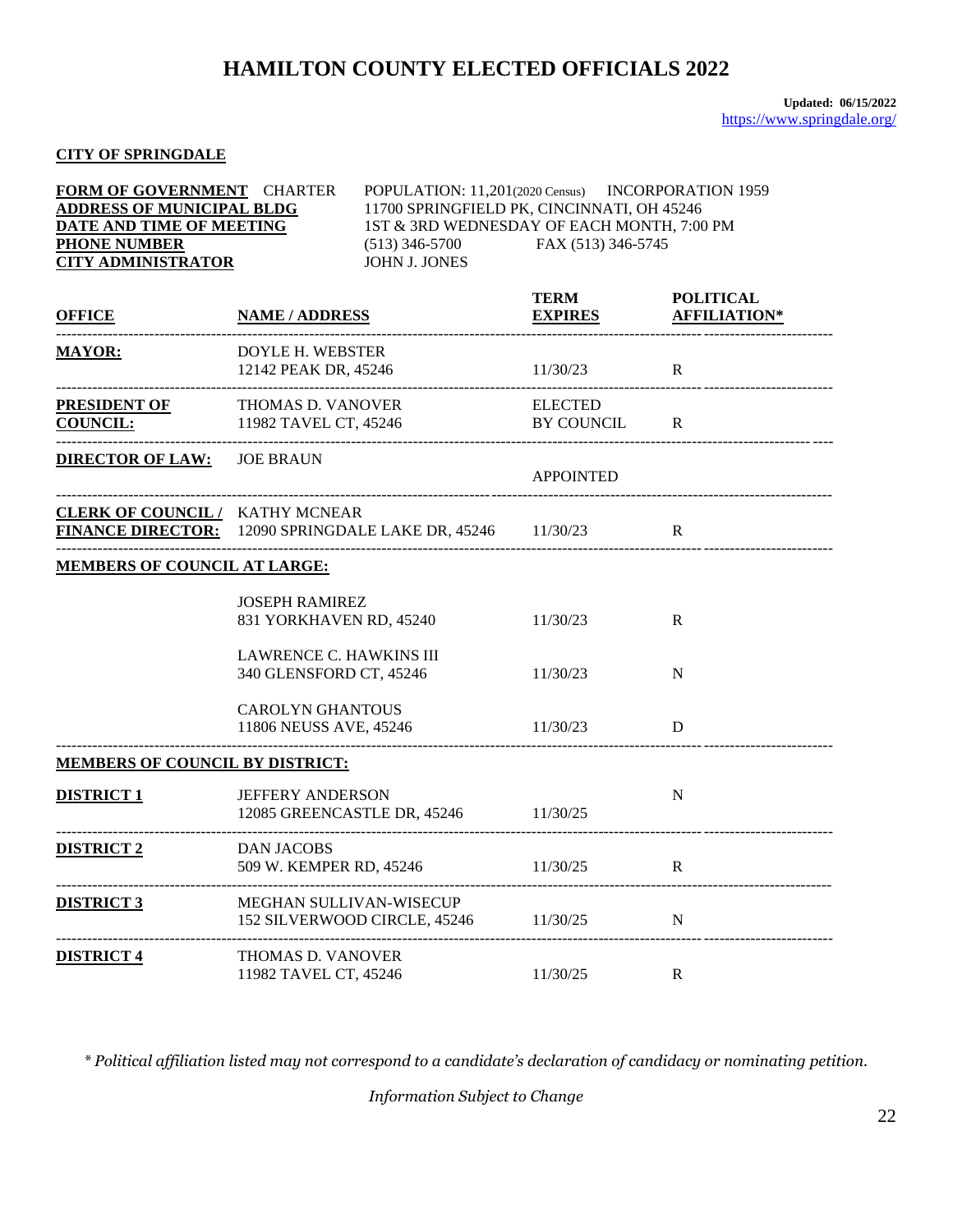### **CITY OF WYOMING**

| FORM OF GOVERNMENT CHARTER<br>POPULATION: 8,550 (2020 Census) INCORPORATION 1874<br><b>ADDRESS OF MUNICIPAL BLDG</b><br>800 OAK AVE, CINCINNATI, OH 45215<br>3RD MONDAY OF EACH MONTH, 7:30 PM<br>DATE AND TIME OF MEETING<br><b>PHONE NUMBER</b><br>$(513)$ 821-7600 FAX (513) 821-7952<br>RUSTY HERZOG (513) 842-1382<br><b>CITY MANAGER:</b> |                                                                  |                                              |                                        |   |
|-------------------------------------------------------------------------------------------------------------------------------------------------------------------------------------------------------------------------------------------------------------------------------------------------------------------------------------------------|------------------------------------------------------------------|----------------------------------------------|----------------------------------------|---|
| <b>OFFICE</b>                                                                                                                                                                                                                                                                                                                                   | <b>NAME / ADDRESS</b>                                            |                                              | TERM POLITICAL<br>EXPIRES AFFILIATION* |   |
| <b>MAYOR:</b>                                                                                                                                                                                                                                                                                                                                   | MELISSA MONICH                                                   | 911 SPRINGFIELD PIKE APT 2, 45215 BY COUNCIL | ELECTED D                              |   |
| <b>CITY SOLICITOR:</b> EMILY SUPINGER                                                                                                                                                                                                                                                                                                           |                                                                  |                                              | <b>APPOINTED</b>                       |   |
| <b>FINANCE DIRECTOR:</b> JEREMIAH CAUDILL                                                                                                                                                                                                                                                                                                       |                                                                  |                                              | <b>APPOINTED</b>                       |   |
|                                                                                                                                                                                                                                                                                                                                                 | <b>CLERK OF COUNCIL:</b> KAREN ZEILMAN                           |                                              | <b>APPOINTED</b>                       |   |
| <b>MEMBERS OF COUNCIL AT LARGE:</b>                                                                                                                                                                                                                                                                                                             |                                                                  |                                              |                                        |   |
|                                                                                                                                                                                                                                                                                                                                                 | DANIEL M. DRIEHUAS                                               | 325 WYOMING AVE, 45215                       | 11/30/23                               | D |
|                                                                                                                                                                                                                                                                                                                                                 | <b>APRIL ROBLES</b><br>330 FLEMING RD, 45215                     |                                              | 11/30/23                               | D |
|                                                                                                                                                                                                                                                                                                                                                 | SARAH STANKORB TAYLOR                                            | 306 CIRCLEWOOD LN, 45215                     | 11/30/23                               | N |
|                                                                                                                                                                                                                                                                                                                                                 | <b>MELISSA MONICH</b><br>911 SPRINGFIELD PIKE APT 2, 45215       |                                              | 11/30/23                               | D |
| N.Averett resigned 4/22/22                                                                                                                                                                                                                                                                                                                      | JODI WOFFINGTON (appointed 5/16/2022)<br>229 HILLTOP LANE, 45215 |                                              | 11/30/23                               | N |
|                                                                                                                                                                                                                                                                                                                                                 | <b>GRANT T. HOFFMAN</b><br>231 HILLCREST, 45215                  |                                              | 11/30/23                               | N |
|                                                                                                                                                                                                                                                                                                                                                 | <b>CHRIS WOODSIDE</b><br>204 WILMUTH AVE, 45215                  |                                              | 11/30/23                               | R |

*\* Political affiliation listed may not correspond to a candidate's declaration of candidacy or nominating petition.*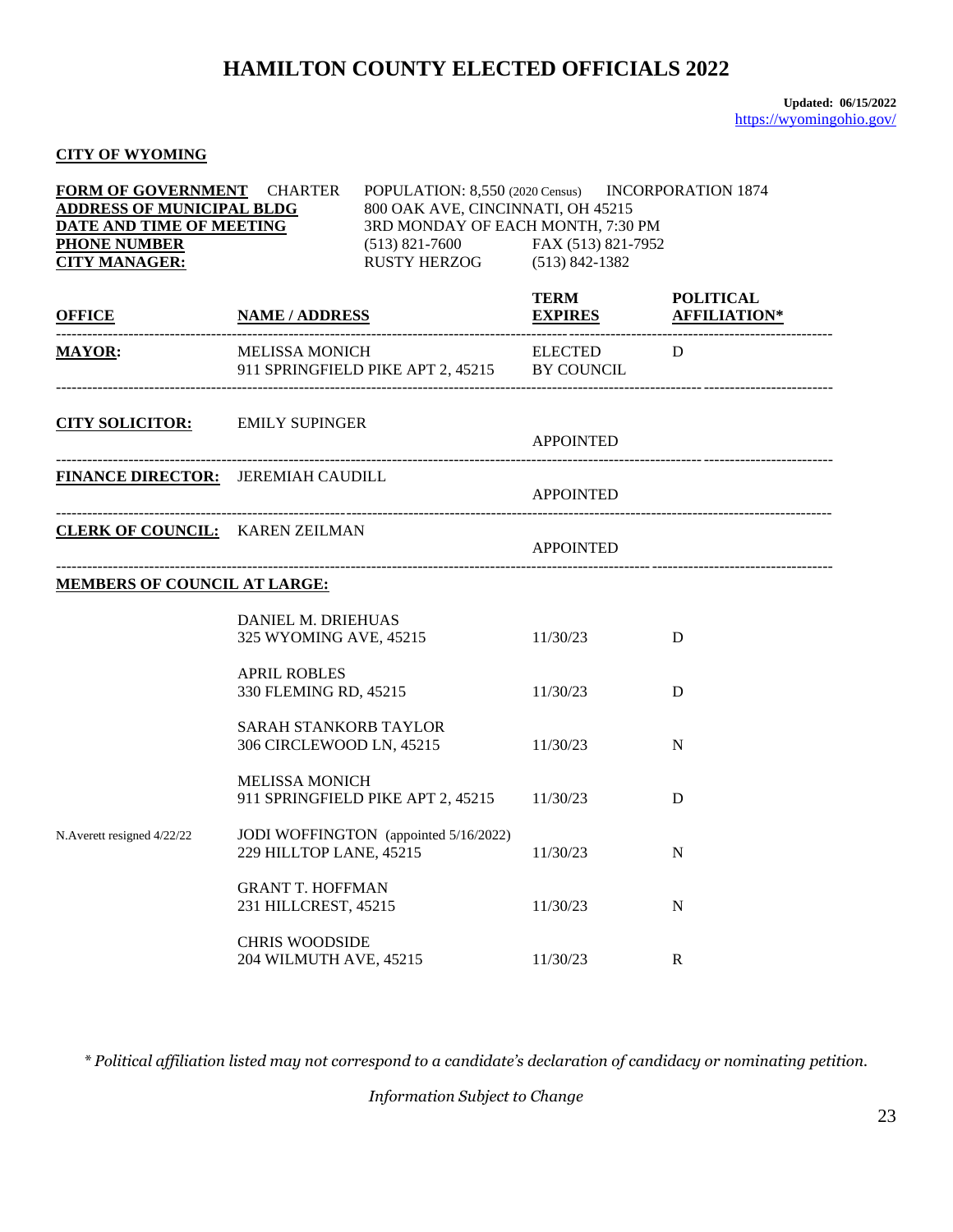#### **VILLAGE OF ADDYSTON**

| <b>FORM OF GOVERNMENT</b> STATUTORY POPULATION: 937 (2020 Census) INCORPORATION 1891<br><b>ADDRESS OF MUNICIPAL BLDG</b><br>235 MAIN ST, CINCINNATI, OH 45001<br>235 MAIN ST, CINCINNATI, OH $45001$<br>1ST & 3RD MONDAY OF EACH MONTH, 7:00 PM<br>DATE AND TIME OF MEETING                                                                                                                                                                                                                                                                                                               |                                                             |                                   |                  |                                                 |
|-------------------------------------------------------------------------------------------------------------------------------------------------------------------------------------------------------------------------------------------------------------------------------------------------------------------------------------------------------------------------------------------------------------------------------------------------------------------------------------------------------------------------------------------------------------------------------------------|-------------------------------------------------------------|-----------------------------------|------------------|-------------------------------------------------|
| <b>PHONE NUMBER</b>                                                                                                                                                                                                                                                                                                                                                                                                                                                                                                                                                                       |                                                             | (513) 941-1313 FAX (513) 941-2697 |                  |                                                 |
| <b>OFFICE NAME / ADDRESS</b>                                                                                                                                                                                                                                                                                                                                                                                                                                                                                                                                                              |                                                             |                                   | <b>TERM</b>      | <b>POLITICAL</b><br><b>EXPIRES AFFILIATION*</b> |
| <b>MAYOR:</b>                                                                                                                                                                                                                                                                                                                                                                                                                                                                                                                                                                             | LISA MEAR                                                   | 295 MAIN ST, 45001 12/31/23 N     |                  |                                                 |
| <b>DIRECTOR OF LAW: ROBERT G. KELLY</b>                                                                                                                                                                                                                                                                                                                                                                                                                                                                                                                                                   |                                                             |                                   | <b>APPOINTED</b> |                                                 |
| <b>TREASURER:</b><br>A.Von Luehrte resigned 11/15/21 *council passed resolution 12/06/2021 12/31/23 N<br>$\label{prop:optimal} (Appo{\bf \textit{ind}}\ 2/3/20) \hspace{1cm} to \textit{ temporarily combine duties of clerk}{\bf \textit{d}}{\bf \textit{tr}}{\bf \textit{e}}{\bf \textit{super}}{\bf \textit{tr}}{\bf \textit{tr}}{\bf \textit{f}}{\bf \textit{h}}{\bf \textit{h}}{\bf \textit{f}}{\bf \textit{h}}{\bf \textit{f}}{\bf \textit{h}}{\bf \textit{f}}{\bf \textit{h}}{\bf \textit{f}}{\bf \textit{h}}{\bf \textit{f}}{\bf \textit{h}}{\bf \textit{f}}{\bf \textit{h}}{\bf$ |                                                             |                                   |                  |                                                 |
| CLERK:                                                                                                                                                                                                                                                                                                                                                                                                                                                                                                                                                                                    | MARGARET A. DOZIER<br>248 MAIN ST, 45001                    |                                   | 3/31/24          | $\mathbf{R}$                                    |
| <b>MEMBERS OF COUNCIL:</b>                                                                                                                                                                                                                                                                                                                                                                                                                                                                                                                                                                |                                                             |                                   |                  |                                                 |
|                                                                                                                                                                                                                                                                                                                                                                                                                                                                                                                                                                                           | DANIEL L. PILLOW<br>299 MAIN ST, 45001                      |                                   | 12/31/23         | N                                               |
|                                                                                                                                                                                                                                                                                                                                                                                                                                                                                                                                                                                           | <b>LISA R. STAFFORD</b><br>111 1 <sup>ST</sup> ST, 45001    |                                   | 12/31/23         | N                                               |
|                                                                                                                                                                                                                                                                                                                                                                                                                                                                                                                                                                                           | <b>RON PUGH</b><br>312 MAIN ST, 45001                       |                                   | 12/31/25         | $\mathbb{R}$                                    |
|                                                                                                                                                                                                                                                                                                                                                                                                                                                                                                                                                                                           | <b>ANN PILLOW</b><br>299 MAIN ST, 45001                     |                                   | 12/31/25         | N                                               |
|                                                                                                                                                                                                                                                                                                                                                                                                                                                                                                                                                                                           | AL GLICK<br>254 MAIN ST, 45001                              |                                   | 12/31/25         | N                                               |
|                                                                                                                                                                                                                                                                                                                                                                                                                                                                                                                                                                                           | PAMELA S. JACKSON<br>89 MAIN ST, 45001                      |                                   | 12/31/25         | R                                               |
| <b>BOARD OF TRUSTEES OF PUBLIC AFFAIRS:</b>                                                                                                                                                                                                                                                                                                                                                                                                                                                                                                                                               |                                                             |                                   |                  |                                                 |
|                                                                                                                                                                                                                                                                                                                                                                                                                                                                                                                                                                                           | <b>KAREN JACKSON</b><br>312 MAIN ST, 45001                  |                                   | 12/31/23         | $\mathbf N$                                     |
|                                                                                                                                                                                                                                                                                                                                                                                                                                                                                                                                                                                           | JAMES JASON FRY (appointed 1/6/20)<br>295 SEKITAN ST, 45001 |                                   | 12/31/23         | $\mathbb{R}$                                    |
|                                                                                                                                                                                                                                                                                                                                                                                                                                                                                                                                                                                           |                                                             |                                   | 12/31/25         | $\mathbf N$                                     |

*\* Political affiliation listed may not correspond to a candidate's declaration of candidacy or nominating petition.*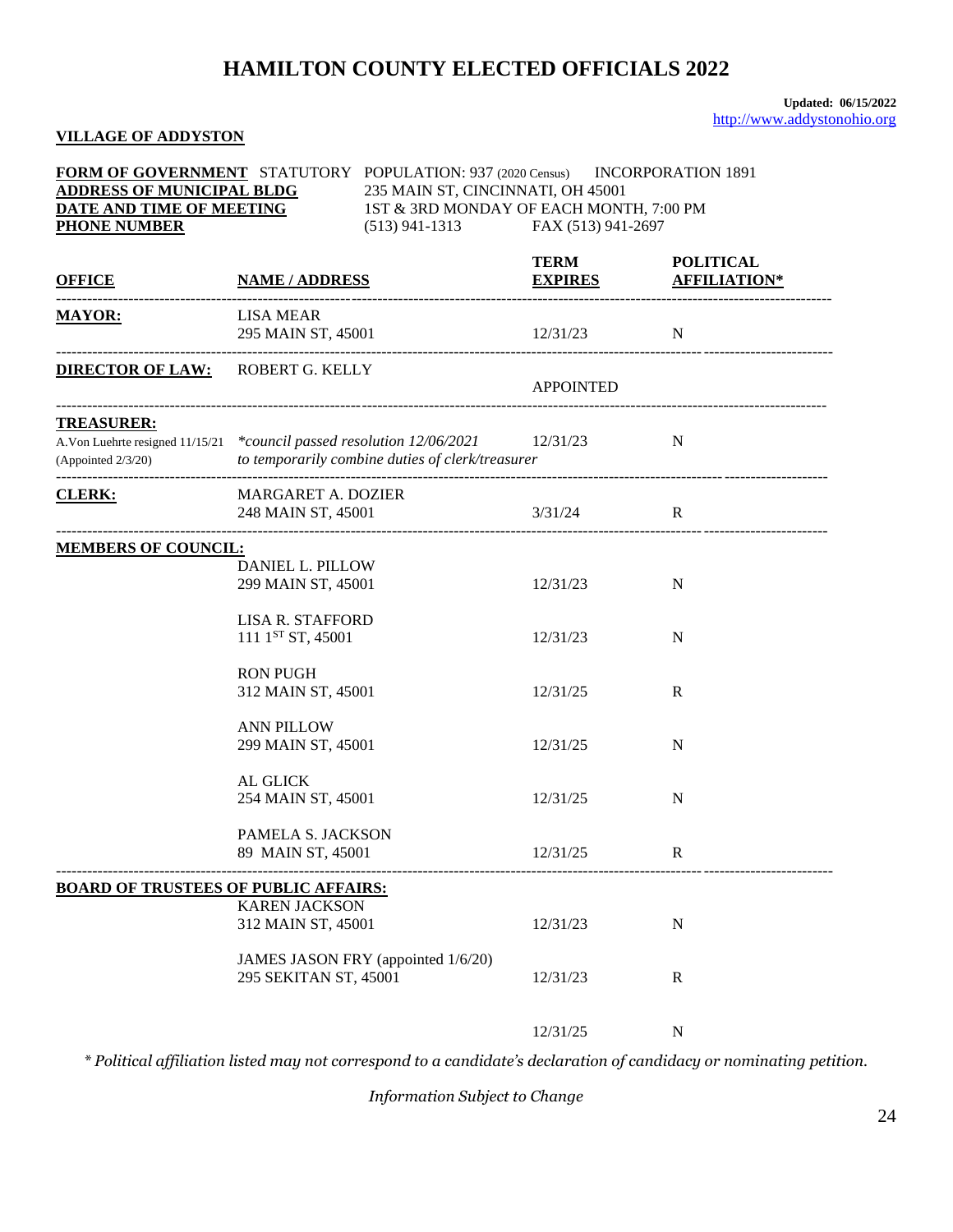#### **VILLAGE OF AMBERLEY**

| FORM OF GOVERNMENT CHARTER<br><b>ADDRESS OF MUNICIPAL BLDG</b><br>DATE AND TIME OF MEETING<br><b>PHONE NUMBER</b><br><b>VILLAGE MANAGER</b> |                                                                                           | POPULATION: 3,535 (2020 Census) INCORPORATION 1940<br>7149 RIDGE RD, CINCINNATI, OH 45237<br>2ND MONDAY OF EACH MONTH, 6:30 PM<br>$(513)$ 531-8675<br><b>SCOT LAHRMER</b> | FAX (513) 531-8154                    |                                         |
|---------------------------------------------------------------------------------------------------------------------------------------------|-------------------------------------------------------------------------------------------|---------------------------------------------------------------------------------------------------------------------------------------------------------------------------|---------------------------------------|-----------------------------------------|
| <b>OFFICE</b>                                                                                                                               | <b>NAME / ADDRESS</b>                                                                     |                                                                                                                                                                           | <b>TERM</b><br><b>EXPIRES</b>         | <b>POLITICAL</b><br><b>AFFILIATION*</b> |
| <b>MAYOR:</b>                                                                                                                               | THOMAS C. MUETHING<br>3415 SECTION RD, 45237                                              |                                                                                                                                                                           | APPOINTED R<br>BY COUNCIL             |                                         |
| -----------------------------------<br><b>SOLICITOR:</b>                                                                                    | ANDREW KAAKE                                                                              |                                                                                                                                                                           | <b>APPOINTED</b><br>BY COUNCIL        |                                         |
| TREASURER: RICK KAY                                                                                                                         |                                                                                           |                                                                                                                                                                           | <b>APPOINTED</b><br>BY COUNCIL        |                                         |
|                                                                                                                                             | <b>CLERK OF COUNCIL:</b> TAMMY REASONER                                                   |                                                                                                                                                                           | <b>APPOINTED</b><br><b>BY COUNCIL</b> |                                         |
| <b>MEMBERS OF COUNCIL AT LARGE:</b>                                                                                                         |                                                                                           |                                                                                                                                                                           |                                       |                                         |
|                                                                                                                                             | <b>JAY SHATZ</b>                                                                          | 7402 WILLOWBROOK LN, 45237 11/30/23                                                                                                                                       |                                       | D                                       |
|                                                                                                                                             | <b>KEELY PAUL</b><br>3100 FAIRHAVEN LN, 45237 11/30/23<br>. _____________________________ |                                                                                                                                                                           |                                       | N                                       |
| MEMBERS OF COUNCIL BY DISTRICT:                                                                                                             |                                                                                           |                                                                                                                                                                           |                                       |                                         |
| <b>DISTRICT A</b>                                                                                                                           | <b>BEN HUNT</b>                                                                           | 8640 LYNNEHAVEN DR, 45236 11/30/23                                                                                                                                        |                                       | N                                       |
| <b>DISTRICT B</b>                                                                                                                           | <b>NATALIE WOLF</b><br>7024 BEECH HOLLOW DR, 45236 11/30/23                               |                                                                                                                                                                           |                                       | D                                       |
| <b>DISTRICT C</b>                                                                                                                           | THOMAS C. MUETHING<br>3415 SECTION RD, 45237                                              |                                                                                                                                                                           | 11/30/23                              | R                                       |
| <b>DISTRICT D</b>                                                                                                                           | <b>ROBERT ROSEN</b><br>6680 W FARM ACRES DR, 45237                                        |                                                                                                                                                                           | 11/30/23                              | $\mathbf R$                             |
| <u>DISTRICT E</u>                                                                                                                           | RICHARD BARDACH<br>7415 WILLOWBROOK LN, 45237                                             |                                                                                                                                                                           | 11/30/23                              | $\mathbf R$                             |

*\* Political affiliation listed may not correspond to a candidate's declaration of candidacy or nominating petition.*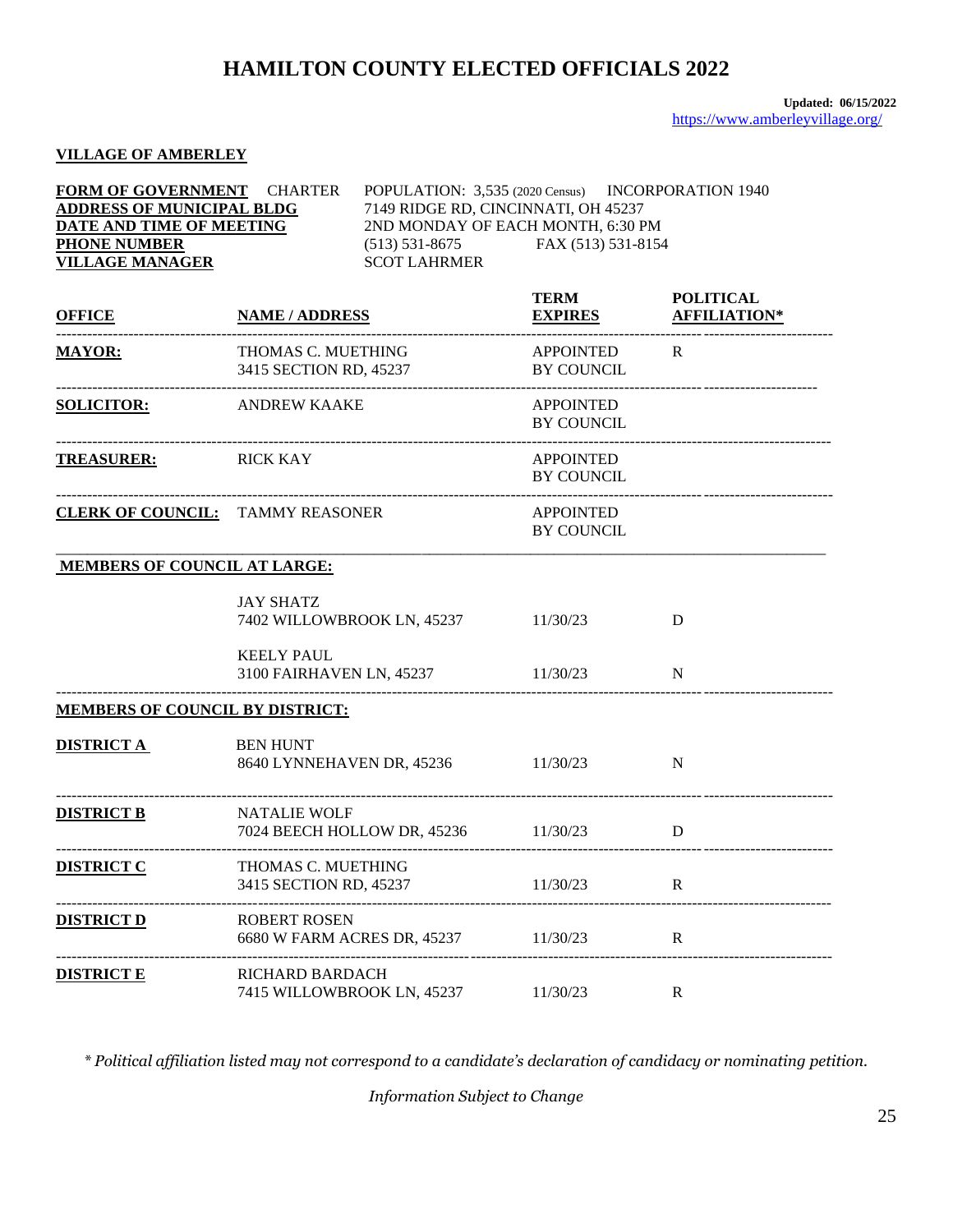**Updated: 06/15/2022** <https://www.ahohio.org/>

#### **VILLAGE OF ARLINGTON HEIGHTS**

| <b>FORM OF GOVERNMENT</b> STATUTORY POPULATION: 740 (2020 Census) INCORPORATION 1889<br>$\underbrace{\textbf{ADDRESS OF MUNICIPAL BLDG}}_{\textbf{DATE} \textbf{AND TIME OF MEETING}} \hspace{10mm} \textbf{601 ELLIOTT AVE, CINCINNATI, OH 45215} \\ \textbf{DATE AND TIME OF MEETING} \hspace{20mm} \textbf{601 ELLIOTT AVE, CINCINNATI, OH 45215} \\ \textbf{7:100 PM} \\ \textbf{101 PM} \\ \textbf{111 AM} \\ \textbf{121 AM} \\ \textbf{131 AM} \\ \textbf{141 AM} \\ \textbf{151 AM} \\ \textbf{161 AM} \\ \textbf{171 AM} \\ \$<br><b>PHONE NUMBER</b><br>$(513) 821 - 2076$ FAX: $(513) 821 - 3381$ |                                               |                                    |                  |                             |
|--------------------------------------------------------------------------------------------------------------------------------------------------------------------------------------------------------------------------------------------------------------------------------------------------------------------------------------------------------------------------------------------------------------------------------------------------------------------------------------------------------------------------------------------------------------------------------------------------------------|-----------------------------------------------|------------------------------------|------------------|-----------------------------|
| <u>OFFICE NAME / ADDRESS EXPIRES AFFILIATION*</u>                                                                                                                                                                                                                                                                                                                                                                                                                                                                                                                                                            |                                               |                                    | TERM POLITICAL   | <b>EXPIRES AFFILIATION*</b> |
| <b>MAYOR:</b>                                                                                                                                                                                                                                                                                                                                                                                                                                                                                                                                                                                                | <b>STEVEN CRASE</b>                           | 524 MAPLE AVE, 45215 12/31/23 N    |                  |                             |
| <b>DIRECTORS OF LAW: KATHLEEN F. RYAN</b>                                                                                                                                                                                                                                                                                                                                                                                                                                                                                                                                                                    | MANLEY BURKE APPOINTED                        |                                    |                  |                             |
| <b>FISCAL DIRECTOR:</b> MEGAN A. BRAUN                                                                                                                                                                                                                                                                                                                                                                                                                                                                                                                                                                       |                                               |                                    | <b>APPOINTED</b> |                             |
| <b>MEMBERS OF COUNCIL:</b>                                                                                                                                                                                                                                                                                                                                                                                                                                                                                                                                                                                   |                                               |                                    |                  |                             |
|                                                                                                                                                                                                                                                                                                                                                                                                                                                                                                                                                                                                              | ANA M. GIL<br>728 ELLIOTT AVE, 45215          |                                    | 12/31/23         | N                           |
|                                                                                                                                                                                                                                                                                                                                                                                                                                                                                                                                                                                                              | 544 MAPLE AVE, 45215                          | KATHLEEN DAVIS (appointed 1/27/20) | 12/31/23         | $\mathbb{R}$                |
|                                                                                                                                                                                                                                                                                                                                                                                                                                                                                                                                                                                                              | <b>CHARITY MCFERRON</b>                       | 614 ARLINGTON AVE, 45215           | 12/31/25         | N                           |
|                                                                                                                                                                                                                                                                                                                                                                                                                                                                                                                                                                                                              | <b>ED R. MCKINNEY</b>                         | 610 ARLINGTON AVE, 45215           | 12/31/25         | N                           |
|                                                                                                                                                                                                                                                                                                                                                                                                                                                                                                                                                                                                              | <b>LISA OTT</b>                               | 509 GLENROSE AVE, 45215            | 12/31/25         | N                           |
|                                                                                                                                                                                                                                                                                                                                                                                                                                                                                                                                                                                                              | <b>JOSEPH IMBUS</b><br>613 ELLIOTT AVE, 45215 |                                    | 12/31/25         | N                           |

*\* Political affiliation listed may not correspond to a candidate's declaration of candidacy or nominating petition.*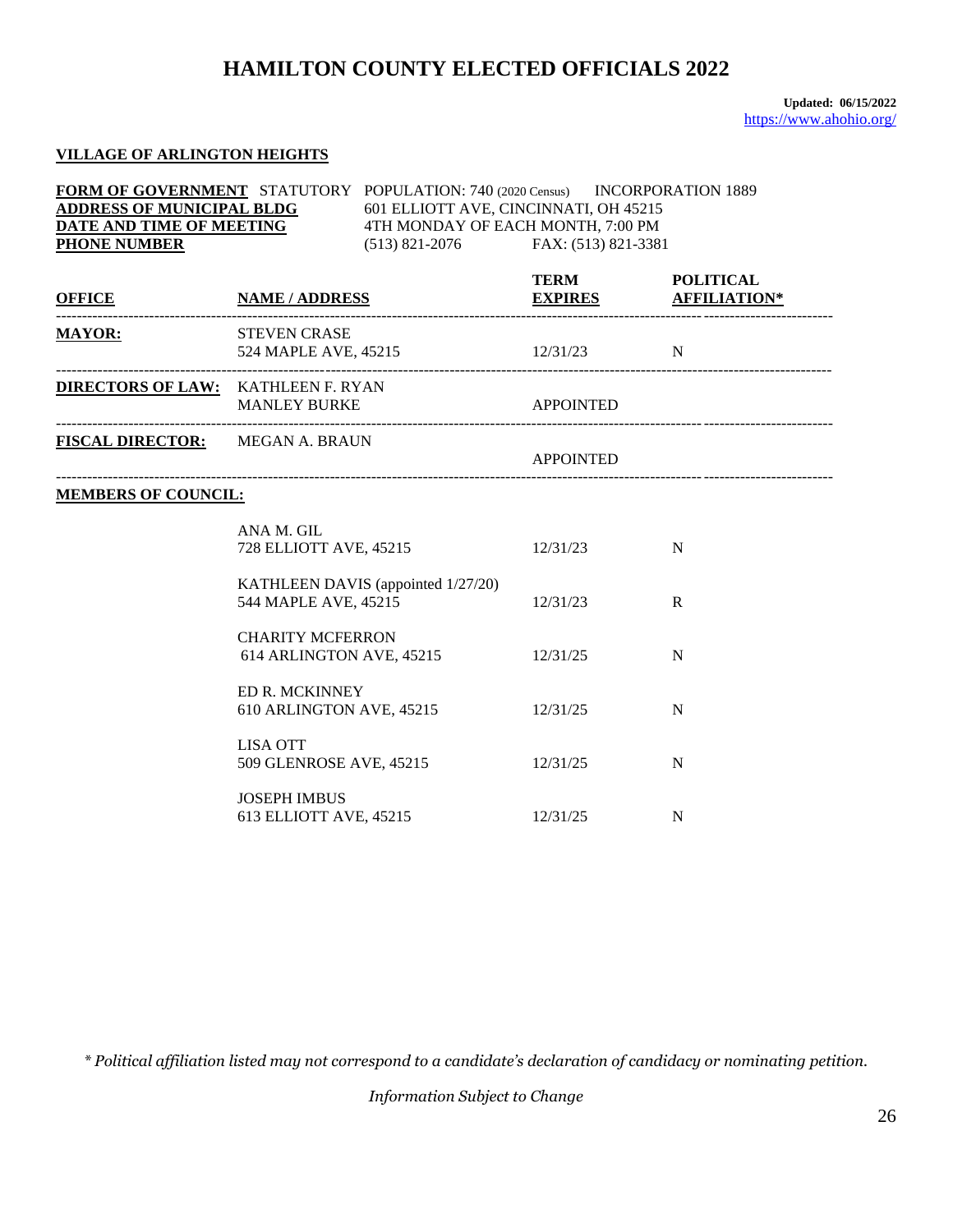**Updated: 06/15/2022** <http://www.cleves.org/>

### **VILLAGE OF CLEVES**

|                                  | <b>FORM OF GOVERNMENT</b> STATUTORY POPULATION: 3,363 (2020 Census) INCORPORATION 1875 |
|----------------------------------|----------------------------------------------------------------------------------------|
| <b>ADDRESS OF MUNICIPAL BLDG</b> | ADMINISTRATION: 92 CLEVES AVE, CLEVES, OH 45002                                        |
|                                  | COUNCIL MEETINGS: 101 N MIAMI AVE, CLEVES, OH 45002                                    |
| DATE AND TIME OF MEETING         | 2ND WEDNESDAY OF EACH MONTH, 7:00 PM                                                   |
| <b>PHONE NUMBER</b>              | FAX: (513) 941-5198<br>$(513)$ 941-5127                                                |
| <b>VILLAGE ADMINISTRATOR</b>     | MIKE RAHALL                                                                            |

| <b>OFFICE</b>                                                   | <b>NAME / ADDRESS</b>                                                | <b>TERM</b><br><b>EXPIRES AFFILIATION*</b> | <b>POLITICAL</b> |
|-----------------------------------------------------------------|----------------------------------------------------------------------|--------------------------------------------|------------------|
| <b>MAYOR:</b>                                                   | <b>STEPHEN MYERS</b><br>552 LAURELWOOD DR, 45002 12/31/23 R          |                                            |                  |
|                                                                 | <b>SOLICITOR:</b> D. DOUGLAS NICHOLAS                                | <b>APPOINTED</b>                           |                  |
| <b>FISCAL OFFICER / JAMES BRETT</b><br><b>CLERK OF COUNCIL:</b> |                                                                      | <b>APPOINTED</b>                           |                  |
| <b>MEMBERS OF COUNCIL:</b>                                      |                                                                      |                                            |                  |
| T.Brady resigned 3/28/2022                                      | KURT HUME (appointed 5/19/2022)<br>566 LAURELWOOD DR, 45002 12/31/23 |                                            | N                |
|                                                                 | <b>GERI A. MEISTER</b><br>324 PORTER ST, 45002                       | 12/31/23                                   | R                |
|                                                                 | <b>JUDITH BOYCE</b><br>47 PONTIUS AVE, 45002                         | 12/31/25                                   | R                |
|                                                                 | <b>TODD WILLIAMS</b><br>551 LAURELWOOD DR, 45002                     | 12/31/25                                   | R                |
|                                                                 | <b>TIFFINEY MYERS</b><br>552 LAURELWOOD DR, 45002                    | 12/31/25                                   | R                |
|                                                                 | <b>KEVIN BURNS</b><br>107 COLEMAN CT, 45002                          | 12/31/25                                   | N                |

*\* Political affiliation listed may not correspond to a candidate's declaration of candidacy or nominating petition.*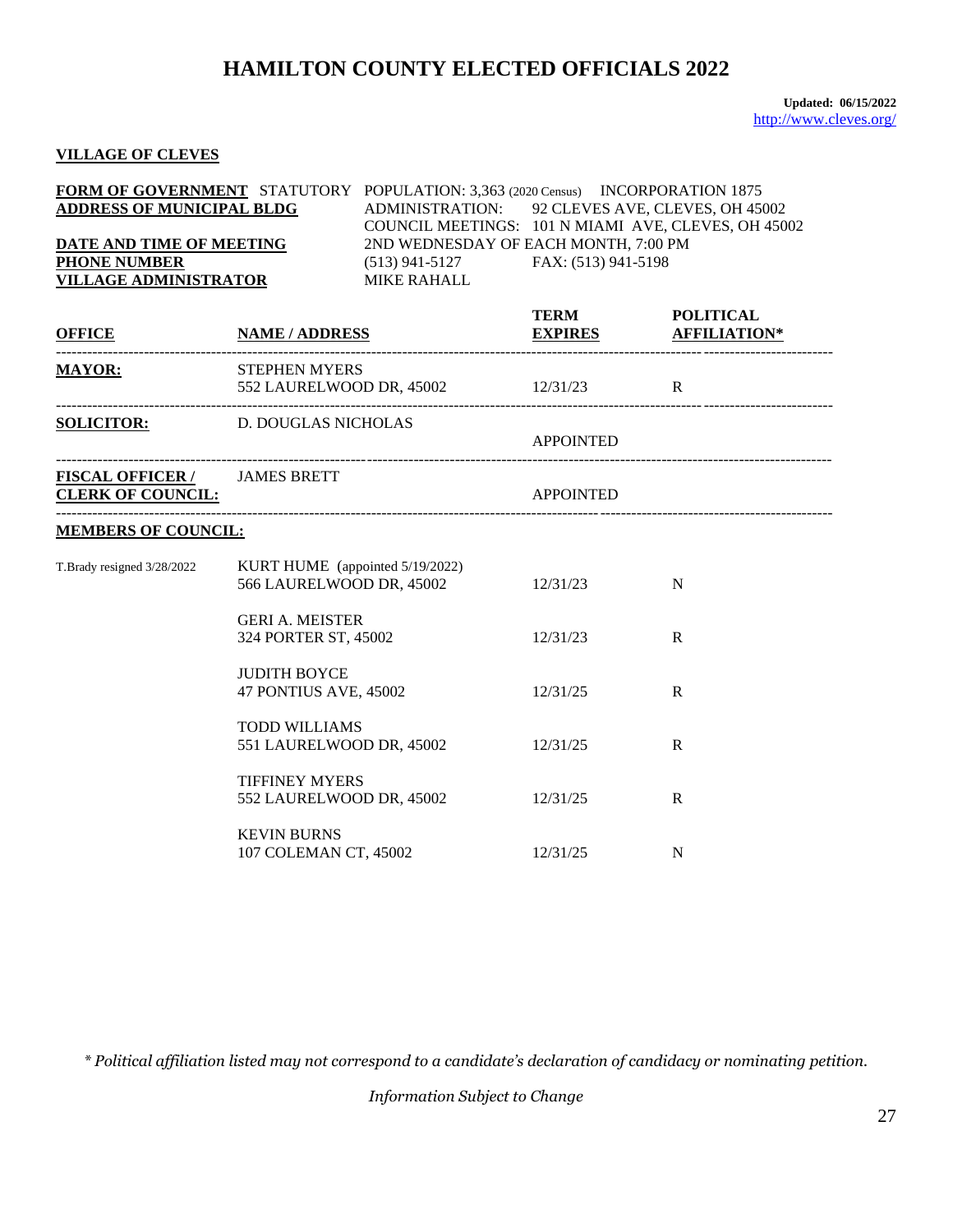### **VILLAGE OF ELMWOOD PLACE**

| <b>FORM OF GOVERNMENT</b> STATUTORY POPULATION: 2,203 (2020 Census) |                                       | INCORPORATION 1890 |
|---------------------------------------------------------------------|---------------------------------------|--------------------|
| <b>ADDRESS OF MUNICIPAL BLDG</b>                                    | 6118 VINE ST, CINCINNATI, OH 45216    |                    |
| DATE AND TIME OF MEETING                                            | 1ST TUESDAY OF EACH MONTH, 7:00 PM    |                    |
| <b>PHONE NUMBER</b>                                                 | FAX: (513) 242-4578<br>(513) 242-0291 |                    |
| VILLAGE MGR OR ADMINISTRATOR                                        | SHEILA DORNBUSCH, OFFICE MANAGER      |                    |

| <b>OFFICE</b>                          | <b>NAME / ADDRESS</b>                                                                           | <b>TERM</b>      | <b>POLITICAL</b><br><b>EXPIRES AFFILIATION*</b> |
|----------------------------------------|-------------------------------------------------------------------------------------------------|------------------|-------------------------------------------------|
| <b>MAYOR:</b>                          | <b>JOSEPH ANNEKEN</b><br>514 LOCUST ST, 45216 12/31/23 R                                        |                  |                                                 |
|                                        | <b>DIRECTOR OF LAW:</b> CHRISTOPHER S. HOUSTON                                                  | <b>APPOINTED</b> |                                                 |
| <b>CLERK-TREASURER:</b> NANCY S. RILEY | 311 WALNUT ST, 45216 03/31/24 N                                                                 |                  |                                                 |
| <b>MEMBERS OF COUNCIL:</b>             |                                                                                                 |                  |                                                 |
|                                        | B. Otto Weaver-Resigned 5/20/21 DANIEL J. SNELLING (appointed 6/1/2021)<br>214 LINDEN ST, 45216 | 12/31/23         | N                                               |
|                                        | <b>THELMA SWANSON</b><br>421 TOWNSHIP AVE, 45216                                                | 12/31/23         | N                                               |
|                                        | <b>GARY ROY JR.</b><br>5710 HIGHLAND AVE, 45216                                                 | 12/31/25         | R                                               |
|                                        | <b>CAROLYN SPEARS</b><br>46 MAPLE ST, 45216                                                     | 12/31/25         | $\mathsf{R}$                                    |
|                                        | RONALD L. SPEARS, JR.<br>46 MAPLE ST, 45216                                                     | 12/31/25         | R                                               |
|                                        | <b>KENNETH E. SHUEY</b><br>401 LOMBARDY ST, 45216                                               | 12/31/25         | D                                               |

*\* Political affiliation listed may not correspond to a candidate's declaration of candidacy or nominating petition.*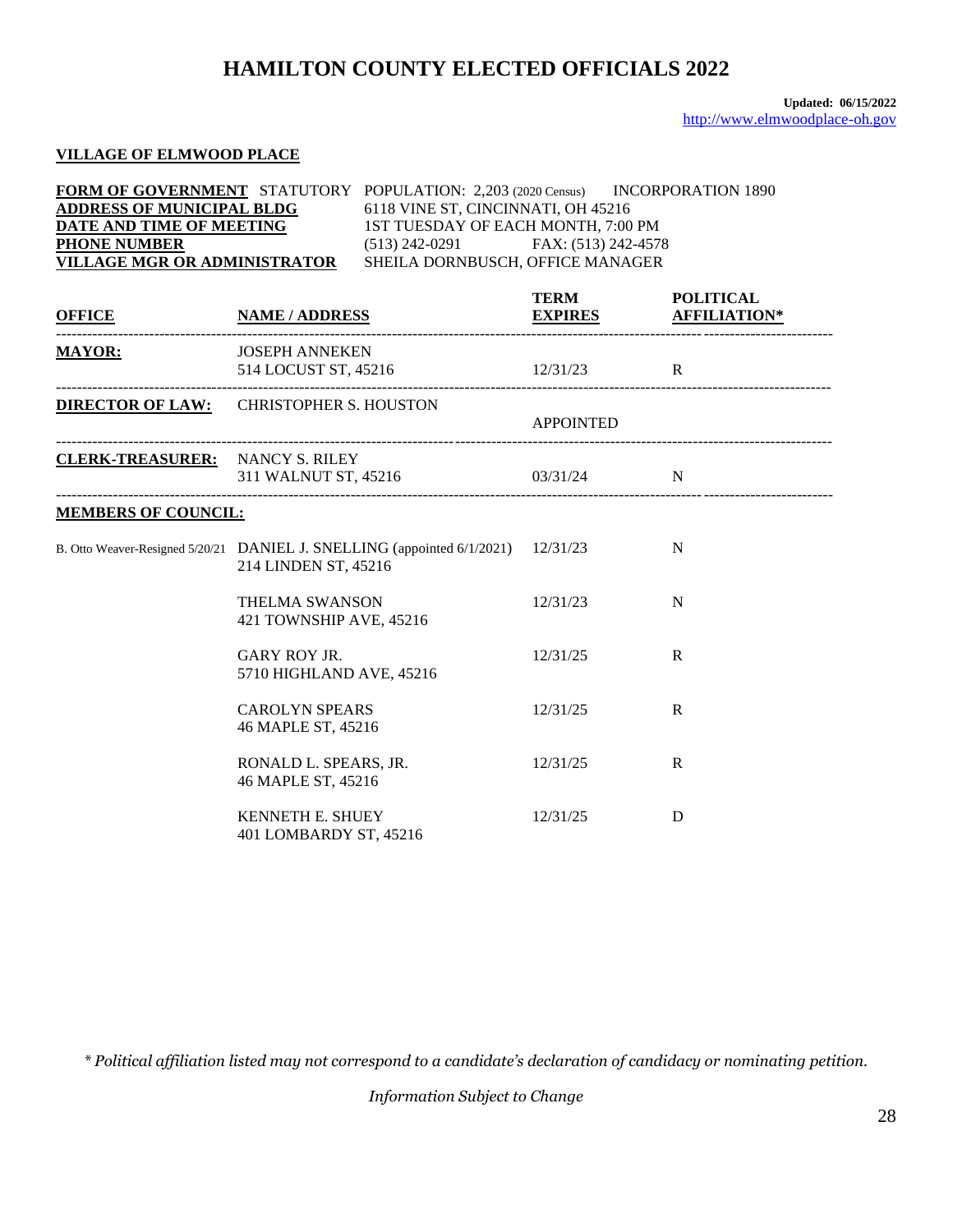#### **VILLAGE OF EVENDALE**

| <b>FORM OF GOVERNMENT CHARTER</b> |                                        | POPULATION: 2,709 (2020 Census) INCORPORATION 1951 |
|-----------------------------------|----------------------------------------|----------------------------------------------------|
| <b>ADDRESS OF MUNICIPAL BLDG</b>  | 10500 READING RD, CINCINNATI, OH 45241 |                                                    |
| DATE AND TIME OF MEETING          | 2ND TUESDAY OF EACH MONTH, 7:00 PM     |                                                    |
| <b>PHONE NUMBER</b>               | $(513) 563 - 2244$                     | FAX: (513) 563-4636                                |
| <b>VILLAGE ADMINISTRATOR</b>      | DAVID ELMER                            |                                                    |

| <b>OFFICE</b>     | <b>NAME / ADDRESS</b>                         | <b>TERM</b><br><b>EXPIRES</b>       | <b>POLITICAL</b><br><b>AFFILIATION*</b> |
|-------------------|-----------------------------------------------|-------------------------------------|-----------------------------------------|
| <b>MAYOR:</b>     | RICHARD H. FINAN<br>3457 SHERBROOKE DR, 45241 | 11/30/23                            | R                                       |
| <b>SOLICITOR:</b> | <b>TIM BURKE</b>                              | <b>APPOINTED</b><br><b>BY MAYOR</b> |                                         |
| <b>TREASURER:</b> | <b>MAUREEN FLAVIN</b>                         | <b>APPOINTED</b><br><b>BY MAYOR</b> |                                         |
| <b>CLERK:</b>     | <b>BARB ROHS</b>                              | <b>APPOINTED</b><br><b>BY MAYOR</b> |                                         |

#### **MEMBERS OF COUNCIL:**

| <b>JEFF ALBRINCK</b>            |          |   |
|---------------------------------|----------|---|
| 3243 BRINTON TRAIL, 45241       | 11/30/23 | N |
| THOMAS PATRICK SEXTRO           |          |   |
|                                 |          |   |
| 3517 SHERBROOKE DR, 45241       | 11/30/23 | R |
| <b>BETH MCDANIEL</b>            |          |   |
|                                 |          |   |
| 10648 MARGATE TERRACE, 45241    | 11/30/23 | N |
|                                 |          |   |
| CAROLYN SMILEY-ROBERTSON        |          |   |
| 9620 OTTERBEIN RD, 45241        | 11/30/25 |   |
|                                 |          |   |
| <b>STEVEN J. BERKE</b>          |          |   |
| 3707 CARPENTERS CREEK DR, 45241 | 11/30/25 | N |
|                                 |          |   |
| <b>BILL PUTHOFF</b>             |          |   |
| 3961 GLENDALE MILFORD RD, 45241 | 11/30/25 |   |

*\* Political affiliation listed may not correspond to a candidate's declaration of candidacy or nominating petition.*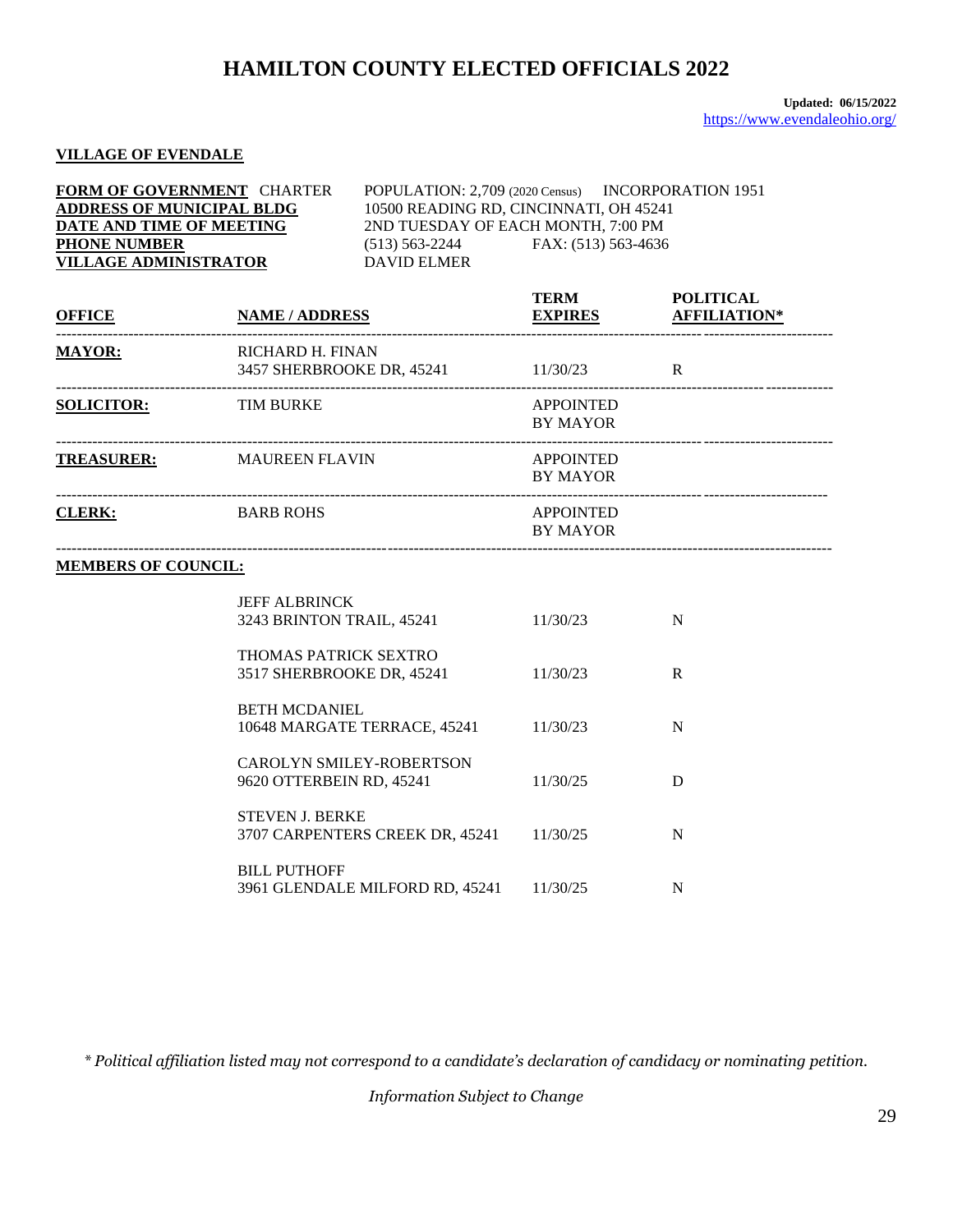**Updated: 06/15/2022** <http://fairfaxoh.com/>

#### **VILLAGE OF FAIRFAX**

| FORM OF GOVERNMENT STATUTORY POPULATION: 1,701 (2020 Census) INCORPORATION 1955<br><b>ADDRESS OF MUNICIPAL BLDG</b><br>DATE AND TIME OF MEETING<br><b>PHONE NUMBER</b><br><b>VILLAGE ADMINISTRATOR</b> |                                                   | (513) 527-6505 FAX (513) 271-4178<br><b>JENNIFER KAMINER</b> | 5903 HAWTHORNE ST, CINCINNATI, OH 45227<br>2ND & 3RD MONDAY OF EACH MONTH, 7:00 PM |                  |  |
|--------------------------------------------------------------------------------------------------------------------------------------------------------------------------------------------------------|---------------------------------------------------|--------------------------------------------------------------|------------------------------------------------------------------------------------|------------------|--|
| <b>OFFICE</b>                                                                                                                                                                                          | <b>NAME / ADDRESS</b>                             |                                                              | <b>TERM</b><br><b>EXPIRES AFFILIATION*</b>                                         | <b>POLITICAL</b> |  |
| <b>MAYOR:</b>                                                                                                                                                                                          | CARSON L. SHELTON                                 | 3995 WARREN AVE, 45227 12/31/23                              |                                                                                    | N                |  |
| <b>DIRECTOR OF LAW:</b> ALAN ABES                                                                                                                                                                      |                                                   |                                                              | <b>APPOINTED</b>                                                                   |                  |  |
| <b>FISCAL OFFICER:</b> ROB DOPPES                                                                                                                                                                      |                                                   |                                                              | <b>APPOINTED</b>                                                                   |                  |  |
| <b>MEMBERS OF COUNCIL:</b>                                                                                                                                                                             |                                                   |                                                              |                                                                                    |                  |  |
|                                                                                                                                                                                                        | ROBERT M. ERNST<br>3829 SIMPSON AVE, 45227        |                                                              | 12/31/23                                                                           | N                |  |
|                                                                                                                                                                                                        | <b>SHARON R. LALLY</b><br>3721 LONSDALE ST, 45227 |                                                              | 12/31/23                                                                           | $\mathbf{R}$     |  |
|                                                                                                                                                                                                        | <b>CHRISTY RESNIK</b>                             | 3712 GERMANIA AVE, 45227                                     | 12/31/25                                                                           | N                |  |
|                                                                                                                                                                                                        | <b>RUSSELL RIFFLE</b>                             | 5807 HAWTHORNE AVE, 45227 12/31/25                           |                                                                                    | N                |  |
|                                                                                                                                                                                                        | DON R. KESSEL JR.<br>6001 HIGH ST, 45227          |                                                              | 12/31/25                                                                           | N                |  |
| Open Seat after<br>Nov 2021 election                                                                                                                                                                   | 3986 WARREN AVE, 45227                            | JEANNE PERKINS (Appointed 1/18/22)                           | 12/31/25                                                                           | N                |  |

*\* Political affiliation listed may not correspond to a candidate's declaration of candidacy or nominating petition.*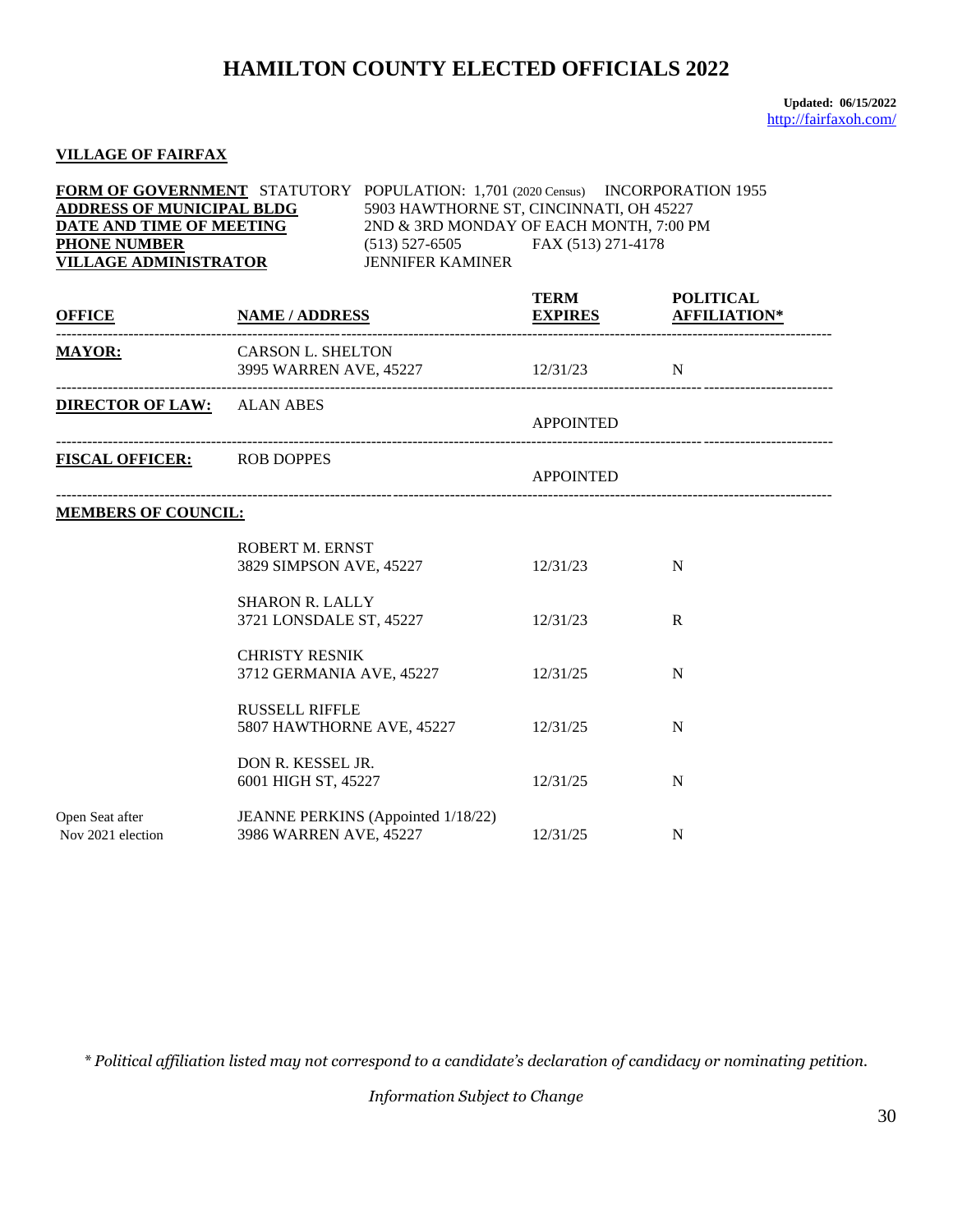#### **VILLAGE OF GLENDALE**

| FORM OF GOVERNMENT STATUTORY POPULATION: 2,182 (2020 Census) INCORPORATION 1855<br><b>ADDRESS OF MUNICIPAL BLDG</b><br>DATE AND TIME OF MEETING<br><b>PHONE NUMBER</b><br><b>VILLAGE ADMINISTRATOR</b> |                                                                                 | 30 VILLAGE SQUARE, CINCINNATI, OH 45246<br>1ST MONDAY OF EACH MONTH, 7:00 PM<br>(513) 771-7200 FAX (513) 771-7318<br>DAVID LUMSDEN - APPOINTED 4/1/2021 |                                               |              |
|--------------------------------------------------------------------------------------------------------------------------------------------------------------------------------------------------------|---------------------------------------------------------------------------------|---------------------------------------------------------------------------------------------------------------------------------------------------------|-----------------------------------------------|--------------|
|                                                                                                                                                                                                        |                                                                                 |                                                                                                                                                         | TERM POLITICAL<br><b>EXPIRES AFFILIATION*</b> |              |
| MAYOR: DONALD A. LOFTY                                                                                                                                                                                 |                                                                                 | 885 FOREST AVE, 45246 12/31/23 D                                                                                                                        |                                               |              |
| <b>SOLICITOR:</b> LAURA ABRAMS                                                                                                                                                                         |                                                                                 |                                                                                                                                                         | <b>APPOINTED</b>                              |              |
| TREASURER: MICHAEL BEAUGRAND<br>---------------------------------                                                                                                                                      |                                                                                 | 44 E. SHARON AVE, 45246 12/31/25 N                                                                                                                      |                                               |              |
|                                                                                                                                                                                                        | CLERK: REBECCA TERRELL<br>180 E. FOUNTAIN AVE, 45246 3/31/26                    |                                                                                                                                                         |                                               | D            |
| <b>MEMBERS OF COUNCIL:</b>                                                                                                                                                                             |                                                                                 |                                                                                                                                                         |                                               |              |
|                                                                                                                                                                                                        | <b>MARILYN A. DUKE</b><br>7 WARWICK PL, 45246                                   |                                                                                                                                                         | 12/31/23                                      | D            |
| D.Grueinger resigned 6/30/20                                                                                                                                                                           | 108 HETHERINGTON LN, 45246                                                      | WILLIAM KREIDLER (appointed 7/30/2020) 12/31/23                                                                                                         |                                               | $\mathbf{R}$ |
|                                                                                                                                                                                                        | <b>GEOFFREY BASE-SMITH</b><br>10 N LAKE AVE, 45246                              |                                                                                                                                                         | 12/31/25                                      | N            |
|                                                                                                                                                                                                        | NANCY A. MACENKO<br>12 BRANDYWINE DR, 45246                                     |                                                                                                                                                         | 12/31/25                                      | D            |
|                                                                                                                                                                                                        | AMY C. BALDRIDGE<br>760 SOUTH TROY, 45246                                       |                                                                                                                                                         | 12/31/25                                      | N            |
|                                                                                                                                                                                                        | MICHAEL L. BESL<br>160 E FOUNTAIN AVE, 45246<br>_______________________________ |                                                                                                                                                         | 12/31/25                                      | N            |

*\* Political affiliation listed may not correspond to a candidate's declaration of candidacy or nominating petition.*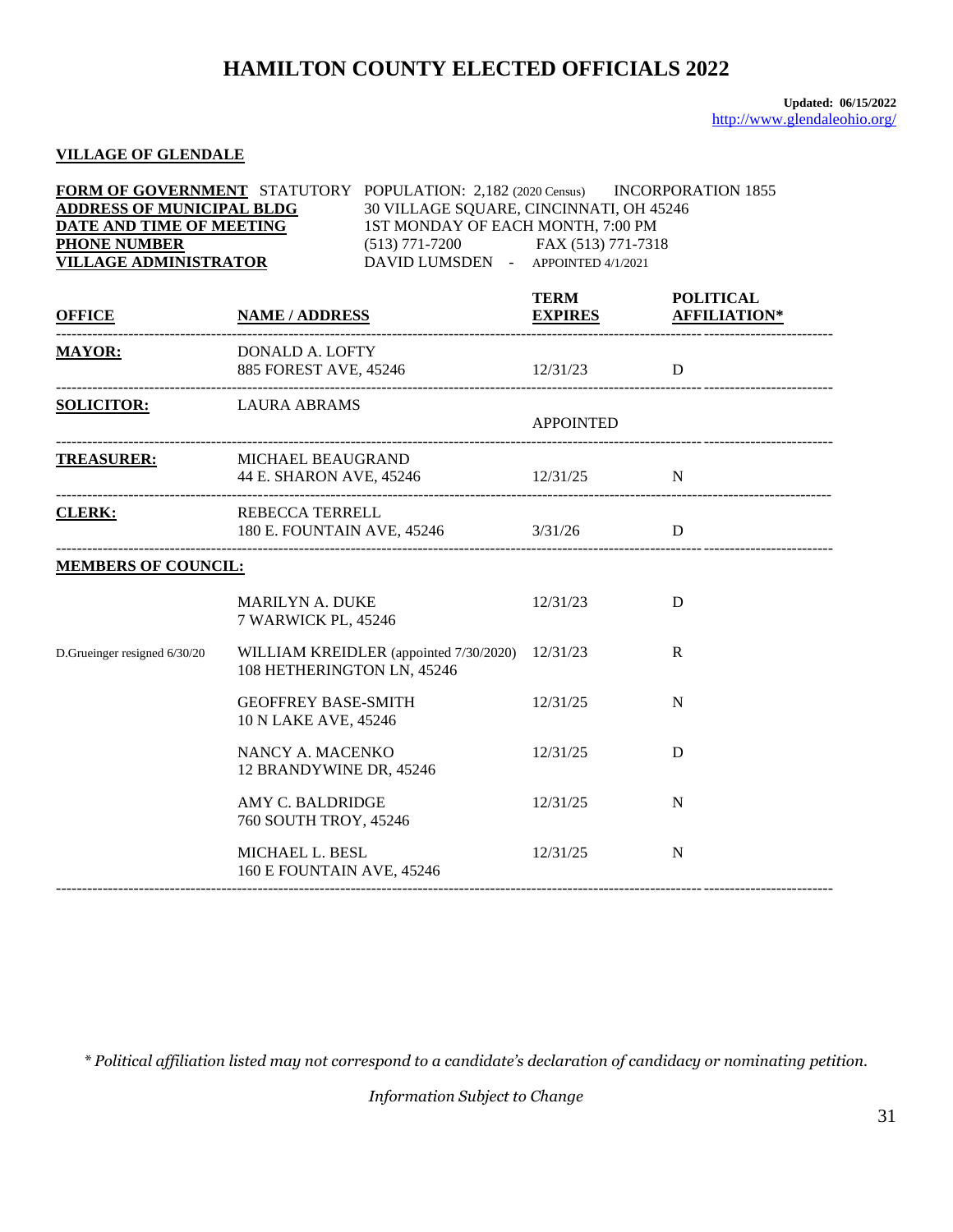#### **VILLAGE OF GOLF MANOR**

| FORM OF GOVERNMENT CHARTER<br><b>ADDRESS OF MUNICIPAL BLDG</b><br>DATE AND TIME OF MEETING<br><b>PHONE NUMBER</b><br><b>VILLAGE ADMINISTRATOR:</b> |                                                          | POPULATION: 3,554 (2020 Census) INCORPORATION 1947<br>6450 WIEHE RD, CINCINNATI, OH 45237<br>2ND & 4TH MONDAY OF EACH MONTH, 7:00 PM<br>$(513) 531-7491$ FAX: $(513) 531-4404$<br><b>RON HIRTH</b> |                  |                                                 |
|----------------------------------------------------------------------------------------------------------------------------------------------------|----------------------------------------------------------|----------------------------------------------------------------------------------------------------------------------------------------------------------------------------------------------------|------------------|-------------------------------------------------|
| <b>OFFICE</b>                                                                                                                                      | <b>NAME / ADDRESS</b>                                    |                                                                                                                                                                                                    | <b>TERM</b>      | <b>POLITICAL</b><br><b>EXPIRES AFFILIATION*</b> |
| <b>MAYOR:</b>                                                                                                                                      | STEFAN C. DENSMORE<br>2606 CANTERBURY AVE, 45237         |                                                                                                                                                                                                    | 12/08/23 D       |                                                 |
| <b>SOLICITOR:</b> TERRANCE DONNELLON APPOINTED                                                                                                     |                                                          |                                                                                                                                                                                                    |                  |                                                 |
| <b>FISCAL OFFICER:</b> ANDY LANSER                                                                                                                 |                                                          |                                                                                                                                                                                                    | <b>APPOINTED</b> |                                                 |
| <b>CLERK OF COUNCIL:</b>                                                                                                                           |                                                          |                                                                                                                                                                                                    | <b>APPOINTED</b> |                                                 |
| <b>MEMBERS OF COUNCIL:</b>                                                                                                                         |                                                          |                                                                                                                                                                                                    |                  |                                                 |
|                                                                                                                                                    | <b>DANNY KNEIPP</b><br>6335 GRACELAND AVE, 45237         |                                                                                                                                                                                                    | 12/08/23         | N                                               |
|                                                                                                                                                    | ROGER D. VAN HARN<br>2521 BREMONT AVE, 45237             |                                                                                                                                                                                                    | 12/08/23         | N                                               |
|                                                                                                                                                    | <b>ASHLEY SNYDER</b><br>2442 ARDMORE AVE, 45237          |                                                                                                                                                                                                    | 11/30/25         | N                                               |
|                                                                                                                                                    | <b>DAVID FISCHER</b><br>2377 VERA AVE, 45237             |                                                                                                                                                                                                    | 11/30/25         | N                                               |
|                                                                                                                                                    | <b>SHARON CHANEY</b><br>2408 VERA AVE, 45237             |                                                                                                                                                                                                    | 11/30/25         | D                                               |
|                                                                                                                                                    | <b>MATTHEW K. BOETTCHER</b><br>6303 MAYFLOWER AVE, 45237 |                                                                                                                                                                                                    | 11/30/25         | D                                               |

*\* Political affiliation listed may not correspond to a candidate's declaration of candidacy or nominating petition.*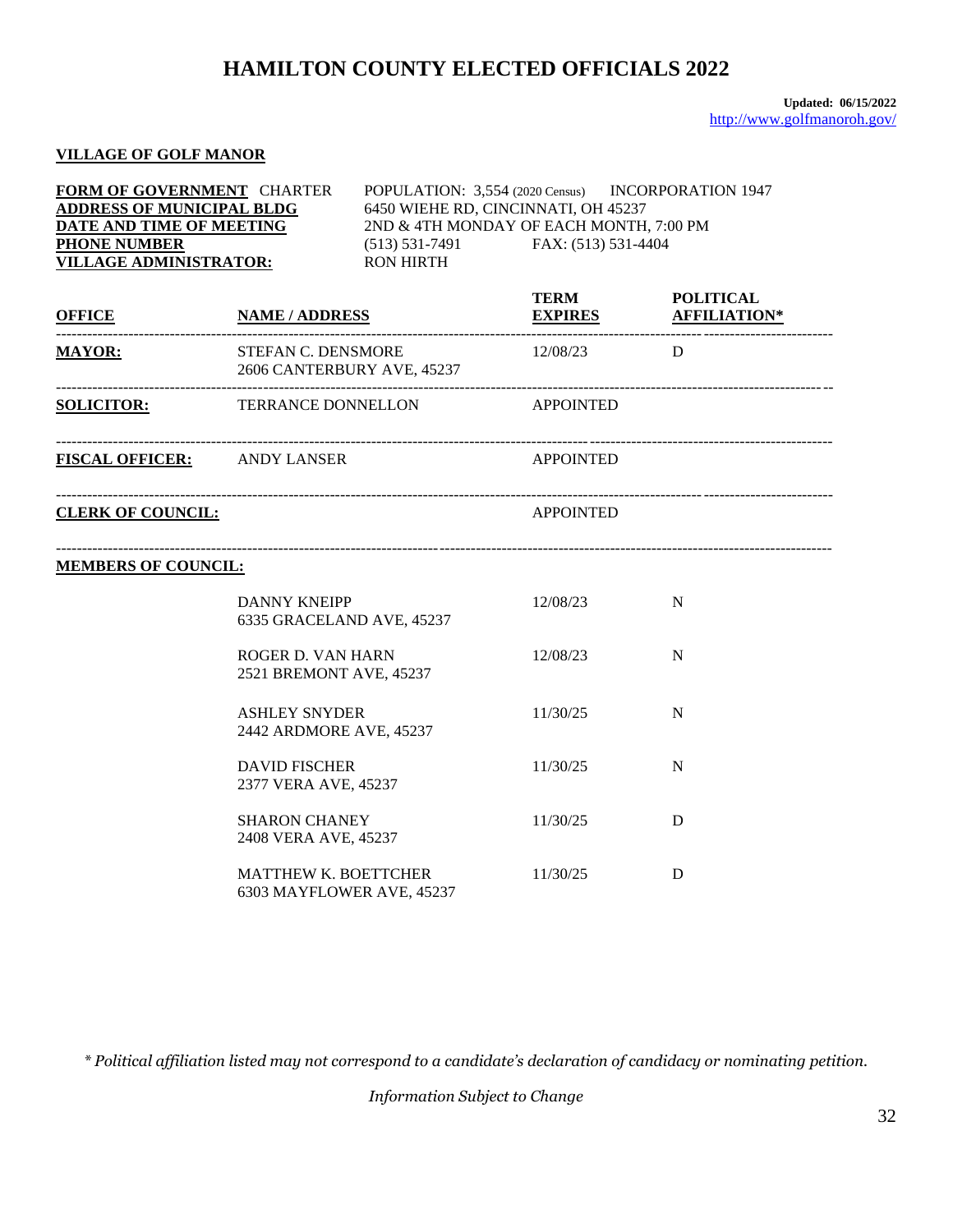#### **VILLAGE OF GREENHILLS**

#### **FORM OF** CHARTER **GOVERNMENT** MAYOR-COUNCIL-MANAGER POPULATION: 3,553 (2020 Census) INCORPORATION 1938 **ADDRESS OF MUNICIPAL BLDG** 11000 WINTON RD, CINCINNATI, OH 45218<br>**DATE AND TIME OF MEETING** 2ND TUESDAY OF EACH MONTH, 7:00 PM 2ND TUESDAY OF EACH MONTH, 7:00 PM **PHONE NUMBER** (513) 825-2100 FAX (513) 825-2370 **VILLAGE MGR OR ADMINISTRATOR** EVONNE KOVACH, MUNICIPAL MANAGER

| OFFICE NAME / ADDRESS                    |                                                        | <b>TERM</b><br><b>EXPIRES AFFILIATION*</b> | <b>POLITICAL</b> |
|------------------------------------------|--------------------------------------------------------|--------------------------------------------|------------------|
| <b>MAYOR:</b>                            | DAVE MOORE<br>57 BAYHAM DR, 45218 12/31/25 R           |                                            |                  |
| <b>DIRECTOR OF LAW:</b> JEFF FORBES      |                                                        | APPOINTED<br><b>BY COUNCIL</b>             |                  |
| <b>CLERK OF COUNCIL: VANESSA ROBERTS</b> |                                                        | APPOINTED<br><b>BY COUNCIL</b>             |                  |
| <b>MEMBERS OF COUNCIL:</b>               |                                                        |                                            |                  |
|                                          | <b>MARIA C. WALTHERR-WILLARD</b><br>27 DAMON RD, 45218 | 12/31/23                                   | R                |
|                                          | NATASHIA M. METZ<br>24 JAPONICA DR, 45218              | 12/31/23                                   | N                |
|                                          | <b>JEFFREY T. HALTER</b><br>174 FARRAGUT RD, 45218     | 12/31/23                                   | R                |
|                                          | <b>MELANIE K. HERMES</b><br>26 HANDEL LN, 45218        | 12/31/25                                   | $\mathbf{R}$     |
|                                          | <b>JENNIFER OSMANOGLU</b><br>3 ALCOTT LN, 45218        | 12/31/25                                   | $\mathbf{R}$     |
|                                          | <b>JACK LEE</b><br>90 JUNEDALE DR, 45218               | 12/31/25                                   | N                |

*\* Political affiliation listed may not correspond to a candidate's declaration of candidacy or nominating petition.*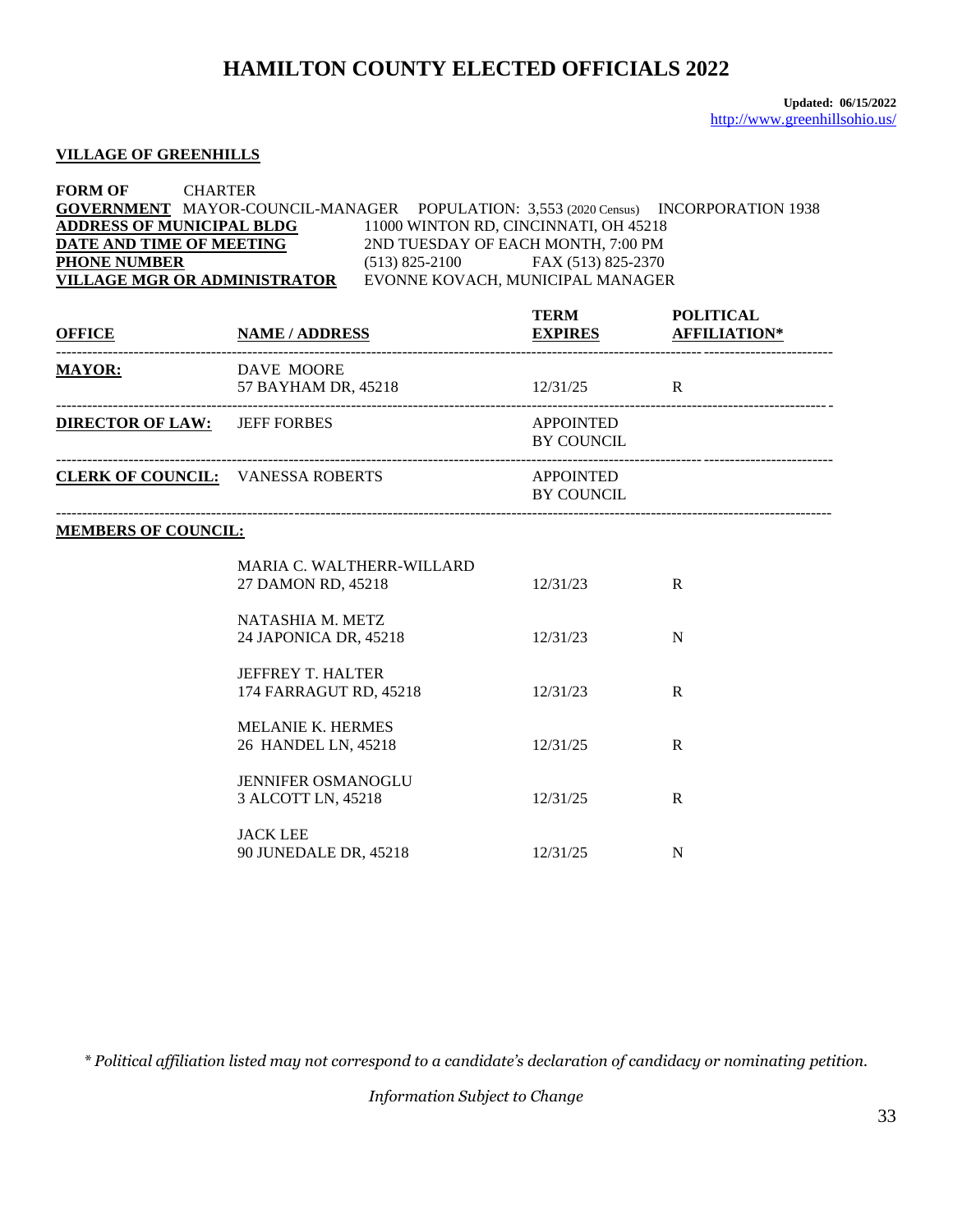**Updated: 06/15/2022** <http://www.vlho.org/>

#### **VILLAGE OF LINCOLN HEIGHTS**

**FORM OF GOVERNMENT** CHARTER POPULATION: 3,354 (2020 Census) INCORPORATION 1946 **ADDRESS OF MUNICIPAL BLDG** 1201 STEFFEN AVE, CINCINNATI, OH 45215 **DATE AND TIME OF MEETING** 2ND & 4TH MONDAY OF EACH MONTH, 7:30 PM **PHONE NUMBER** (513) 733-5900 FAX: (513) 733-4190 **VILLAGE MGR OR ADMINISTRATOR** JOYCE POWDRILL

| <b>OFFICE</b>           | <b>NAME/ADDRESS</b>                                 | <b>TERM</b><br><b>EXPIRES</b> | <b>POLITICAL</b><br><b>AFFILIATION*</b> |
|-------------------------|-----------------------------------------------------|-------------------------------|-----------------------------------------|
| <b>MAYOR:</b>           | <b>RUBY KINSEY-MUMPHREY</b><br>1209 DIXIE CT, 45215 | <b>APPOINTED</b>              | D                                       |
| <b>DIRECTOR OF LAW:</b> | DEEPAK DESAI                                        | <b>APPOINTED</b>              |                                         |

------------------------------------------------------------------------------------------------------------------------------------------------------

**CLERK OF COUNCIL:** LISA RANDOLPH APPOINTED

#### **MEMBERS OF COUNCIL:**

| <b>JEANNIE STINSON</b><br>1228 DIXIE CT, 45215     | 12/31/23<br>Elected to the unxp term $11/21$ | N |
|----------------------------------------------------|----------------------------------------------|---|
| RUBY KINSEY-MUMPHREY<br>1209 DIXIE CT, 45215       | 12/31/23                                     | D |
| PHYLLIS JEAN BABER<br>867 ADAMS ST, 45215          | 12/31/23                                     | N |
| <b>LAVERNE MITCHELL</b><br>1471 CHICAGO AVE, 45215 | 12/31/25                                     | D |
| <b>TONYA KEY</b><br>1340 SIMMONS AVE, 45215        | 12/31/25                                     | D |
| DARONCE DANIELS<br>1324 SIMMONS AVE, 45215         | 12/31/25                                     | N |
| LINDA L. CHILDS-JETER<br>1033 ADAMS ST, 45215      | 12/31/25                                     | D |

*\* Political affiliation listed may not correspond to a candidate's declaration of candidacy or nominating petition.*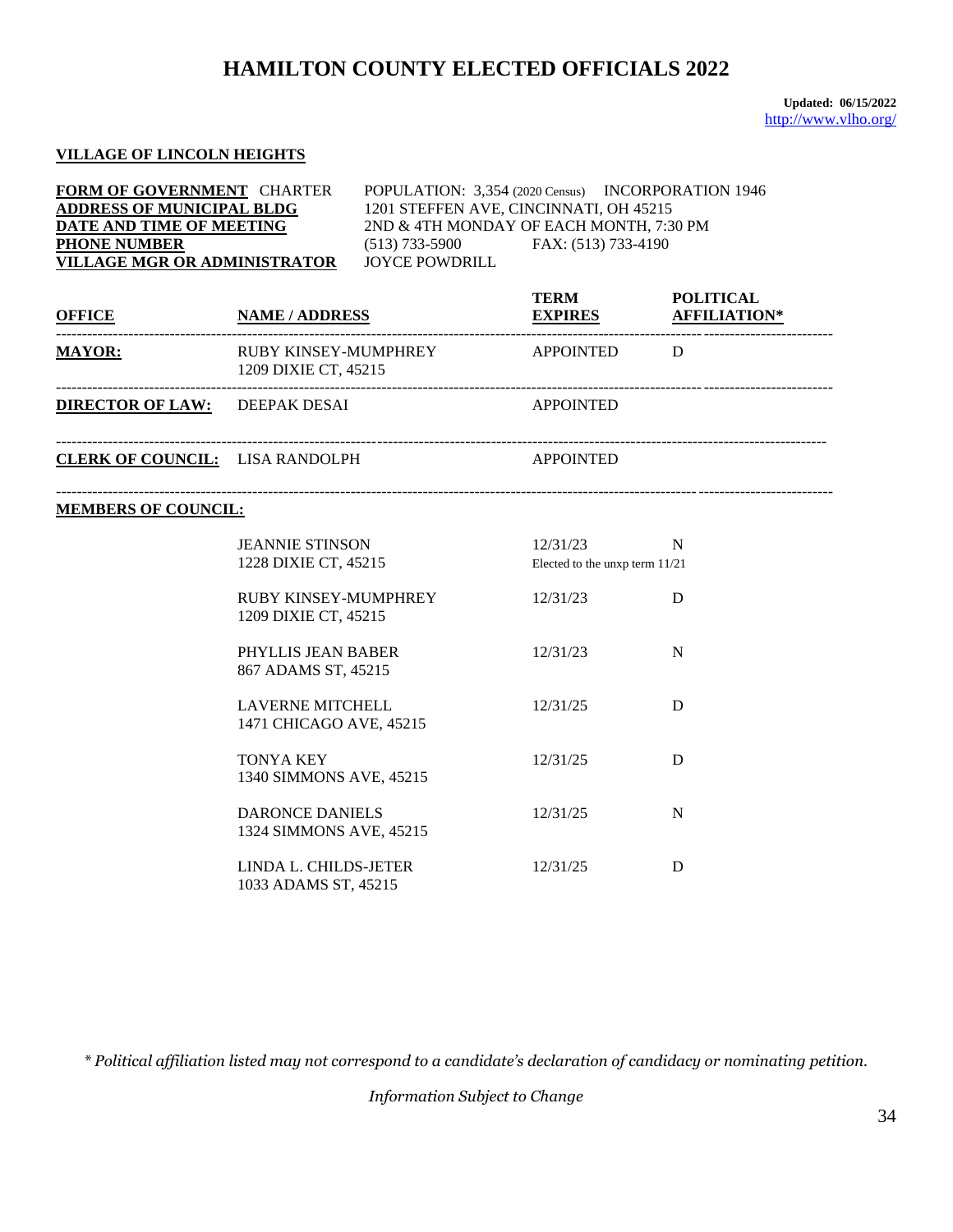**Updated: 06/15/2022** <http://locklandoh.org/>

### **VILLAGE OF LOCKLAND**

| <b>FORM OF GOVERNMENT</b> STATUTORY POPULATION: 3,437 (2020 Census) INCORPORATION 1849<br><b>ADDRESS OF MUNICIPAL BLDG</b><br>DATE AND TIME OF MEETING<br><b>PHONE NUMBER</b><br><b>VILLAGE ADMINISTRATOR</b> |                                                 | 101 N COOPER AVE, CINCINNATI, OH 45215<br>3RD TUESDAY OF EACH MONTH, 7:30 PM<br>(513) 761-1124 FAX (513) 761-4948<br>KRISTA BLUM |                                               |   |
|---------------------------------------------------------------------------------------------------------------------------------------------------------------------------------------------------------------|-------------------------------------------------|----------------------------------------------------------------------------------------------------------------------------------|-----------------------------------------------|---|
| <u>OFFICE NAME / ADDRESS EXPIRES AFFILIATION</u>                                                                                                                                                              |                                                 |                                                                                                                                  | TERM POLITICAL<br><b>EXPIRES AFFILIATION*</b> |   |
| <b>MAYOR:</b>                                                                                                                                                                                                 | MARK A. MASON SR.<br>107 MOOCK AVE, 45215       |                                                                                                                                  | $12/31/25$ N                                  |   |
| <b>DIRECTOR OF LAW:</b> KATHY RYAN                                                                                                                                                                            |                                                 |                                                                                                                                  | <b>APPOINTED</b>                              |   |
| <b>CLERK-TREASURER:</b> KATHY PITTMAN                                                                                                                                                                         |                                                 | 613 STEWART AVE, 45215 3/31/26 D                                                                                                 |                                               |   |
| <b>MEMBERS OF COUNCIL:</b>                                                                                                                                                                                    |                                                 |                                                                                                                                  |                                               |   |
|                                                                                                                                                                                                               | <b>BRIAN PITTMAN</b>                            | 613 STEWART AVE #B, 45215 12/31/23                                                                                               |                                               | D |
|                                                                                                                                                                                                               | <b>SHAWN BROCK</b><br>445 W WYOMING AVE, 45215  |                                                                                                                                  | 12/31/23                                      | R |
|                                                                                                                                                                                                               | <b>DONNIE SCHILLING</b><br>108 MOOCK AVE, 45215 |                                                                                                                                  | 12/31/25                                      | N |
|                                                                                                                                                                                                               | <b>JEFF BRYANT</b><br>517 WESTVIEW AVE, 45215   |                                                                                                                                  | 12/31/25                                      | N |
|                                                                                                                                                                                                               | <b>KIMBERLY XANDER</b><br>302 MILL ST, 45215    |                                                                                                                                  | 12/31/25                                      | N |
|                                                                                                                                                                                                               | <b>TOMMY KARR</b><br>306 MILL ST, 45215         |                                                                                                                                  | 12/31/25                                      | N |

*\* Political affiliation listed may not correspond to a candidate's declaration of candidacy or nominating petition.*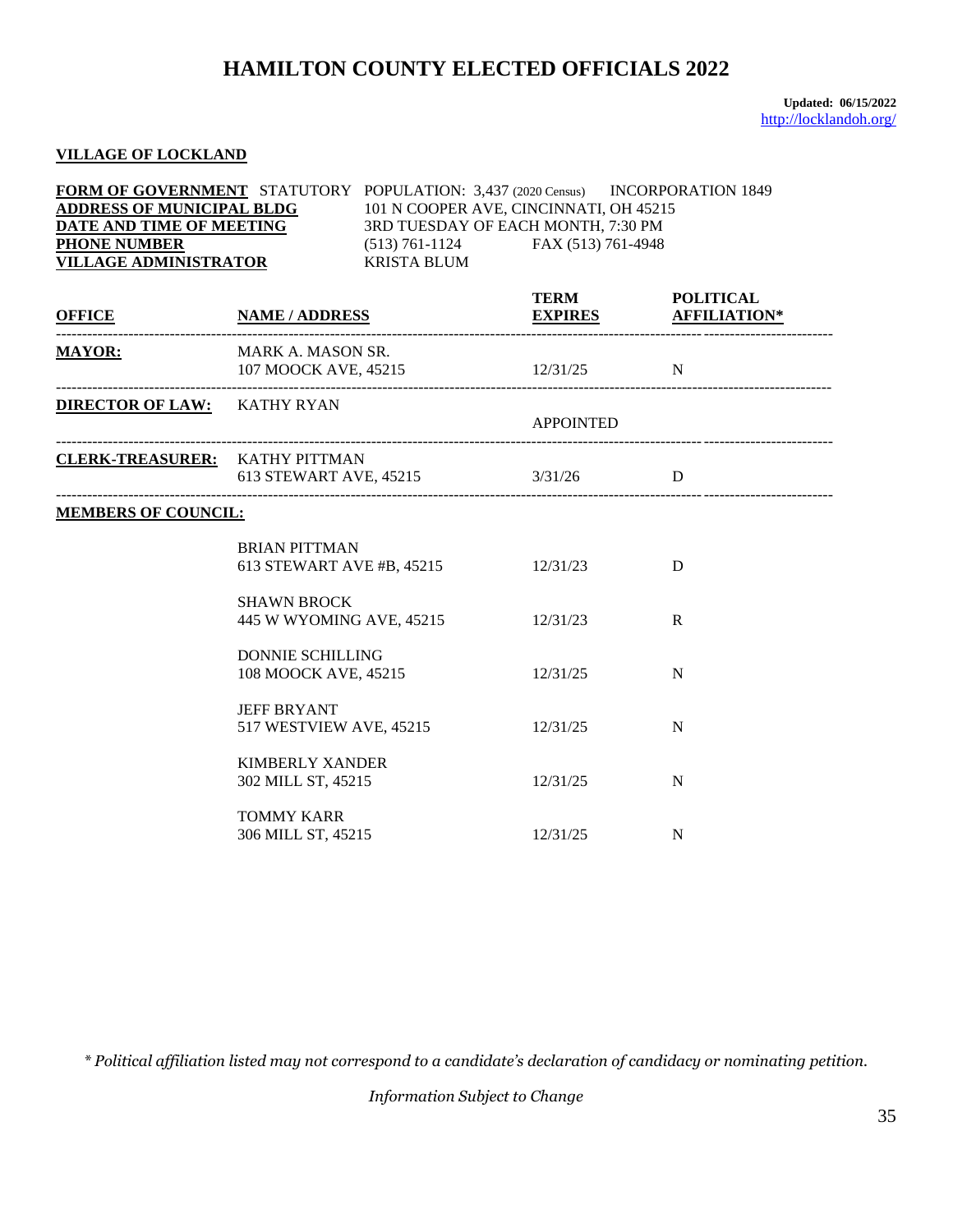### **VILLAGE OF MARIEMONT**

| <b>FORM OF GOVERNMENT</b> STATUTORY POPULATION: 3,438 (2020 Census) INCORPORATION 1941 |                                         |                    |
|----------------------------------------------------------------------------------------|-----------------------------------------|--------------------|
| <b>ADDRESS OF MUNICIPAL BLDG</b>                                                       | 6907 WOOSTER PIKE, CINCINNATI, OH 45227 |                    |
| DATE AND TIME OF MEETING                                                               | 2ND & 4TH MONDAY OF EACH MONTH, 7:00 PM |                    |
| <b>PHONE NUMBER</b>                                                                    | (513) 271-3246                          | FAX (513) 271-1655 |
| <b>VILLAGE ADMINISTRATOR</b>                                                           |                                         |                    |

| <b>OFFICE</b>                                          | <b>NAME / ADDRESS</b>                                      | <b>TERM</b><br><b>EXPIRES AFFILIATION*</b> | <b>POLITICAL</b> |
|--------------------------------------------------------|------------------------------------------------------------|--------------------------------------------|------------------|
| <b>MAYOR:</b>                                          | <b>BILL BROWN</b><br>4030 LYTLE WOODS PL, 45227 12/31/23 N |                                            |                  |
|                                                        | <b>DIRECTOR OF LAW:</b> EDWARD J. McTIGUE                  | <b>APPOINTED</b><br><b>BY MAYOR</b>        |                  |
| <b>FISCAL OFFICER:</b> TONY BORGERDING                 |                                                            | <b>APPOINTED</b><br><b>BY MAYOR</b>        |                  |
| <b>ASSISTANT</b> ELI WENDLER<br><b>FISCAL OFFICER:</b> |                                                            | APPOINTED<br><b>BY MAYOR</b>               |                  |
| <b>MEMBERS OF COUNCIL:</b>                             |                                                            |                                            |                  |
|                                                        | <b>MARCY LEWIS</b><br>6824 MIAMI BLUFF DR, 45227 12/31/23  |                                            | N                |
|                                                        | <b>KELLY I. RANKIN</b><br>3703 PETOSKEY AVE, 45227         | 12/31/23                                   | $\mathbf R$      |
|                                                        | <b>RANDY YORK</b><br>6767 WOOSTER PK, 45227                | 12/31/25                                   | $\mathbf{R}$     |
|                                                        | <b>SUSAN BROWNKNIGHT</b><br>6958 NOLEN CIRCLE, 45227       | 12/31/25                                   | D                |
|                                                        | LEAH CATHERINE GELDBAUGH<br>6942 MURRY AVE, 45227          | 12/31/25                                   | N                |
|                                                        | <b>ROB BARTLETT</b><br>3611 MOUND WAY, 45227 12/31/25      |                                            | D                |

*\* Political affiliation listed may not correspond to a candidate's declaration of candidacy or nominating petition.*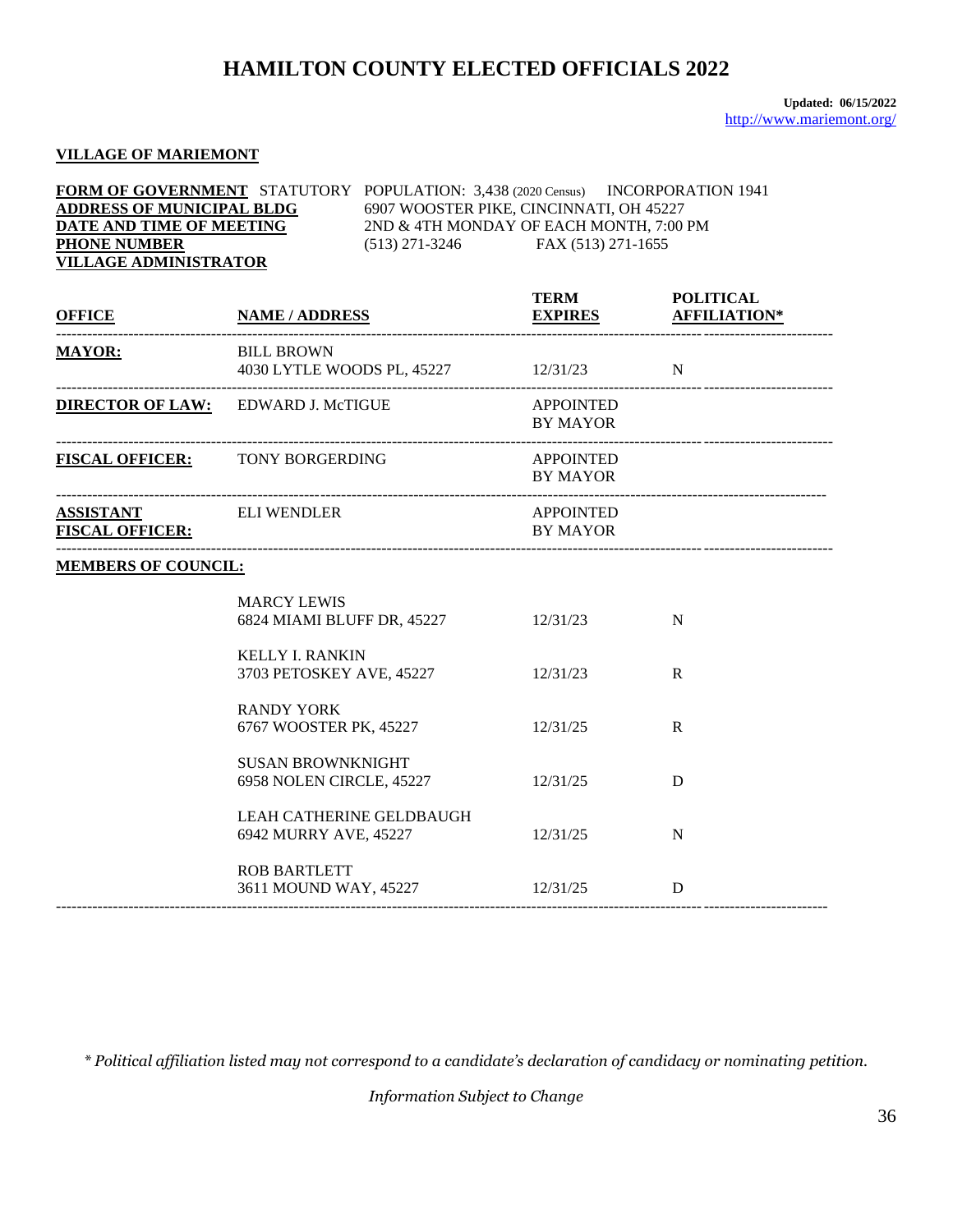**Updated: 06/15/2022** <http://newtownohio.gov/>

### **VILLAGE OF NEWTOWN**

| <b>FORM OF GOVERNMENT</b> STATUTORY POPULATION: 2.665 (2020 Census) |                                          | INCORPORATION 1904 |
|---------------------------------------------------------------------|------------------------------------------|--------------------|
| <b>ADDRESS OF MUNICIPAL BLDG</b>                                    | 3537 CHURCH ST, CINCINNATI, OH 45244     |                    |
| DATE AND TIME OF MEETING                                            | 2ND & 4TH TUESDAY OF EACH MONTH, 6:30 PM |                    |
| <b>PHONE NUMBER</b>                                                 | $(513) 561 - 7097$                       | FAX (513) 561-7555 |

| <u>OFFICE</u>                          | <b>NAME / ADDRESS</b>                                | <b>TERM</b>      | <b>POLITICAL</b><br><b>EXPIRES AFFILIATION*</b> |
|----------------------------------------|------------------------------------------------------|------------------|-------------------------------------------------|
| <b>MAYOR:</b>                          | MARK KOBASUK<br>7393 PINEHURST DR, 45244 12/31/23 N  |                  |                                                 |
| <b>DIRECTOR OF LAW: EMILY SUPINGER</b> |                                                      | <b>APPOINTED</b> |                                                 |
| <b>FISCAL OFFICER:</b> KERI EVERETT    |                                                      | APPOINTED        |                                                 |
| <b>MEMBERS OF COUNCIL:</b>             |                                                      |                  |                                                 |
|                                        | <b>CHUCK SHORT</b><br>3629 CHURCH ST, 45244          | 12/31/23         | $\mathbf R$                                     |
|                                        | DARYL L. ZORNES<br>6611 CRULL ST, 45244              | 12/31/23         | R                                               |
|                                        | PEG L. QUALLEN<br>6928 JEFFERSON ST, 45244           | 12/31/25         | N                                               |
|                                        | <b>JERRY W. SCHWAB</b><br>3304 CHURCH ST, 45244      | 12/31/25         | N                                               |
|                                        | <b>TERRY L. FAIRLEY</b><br>6931 EDITH ST, 45244      | 12/31/25         | N                                               |
|                                        | <b>JEFFREY R. DRESCHER</b><br>3206 HARRIET LN, 45244 | 12/31/25         | N                                               |

*\* Political affiliation listed may not correspond to a candidate's declaration of candidacy or nominating petition.*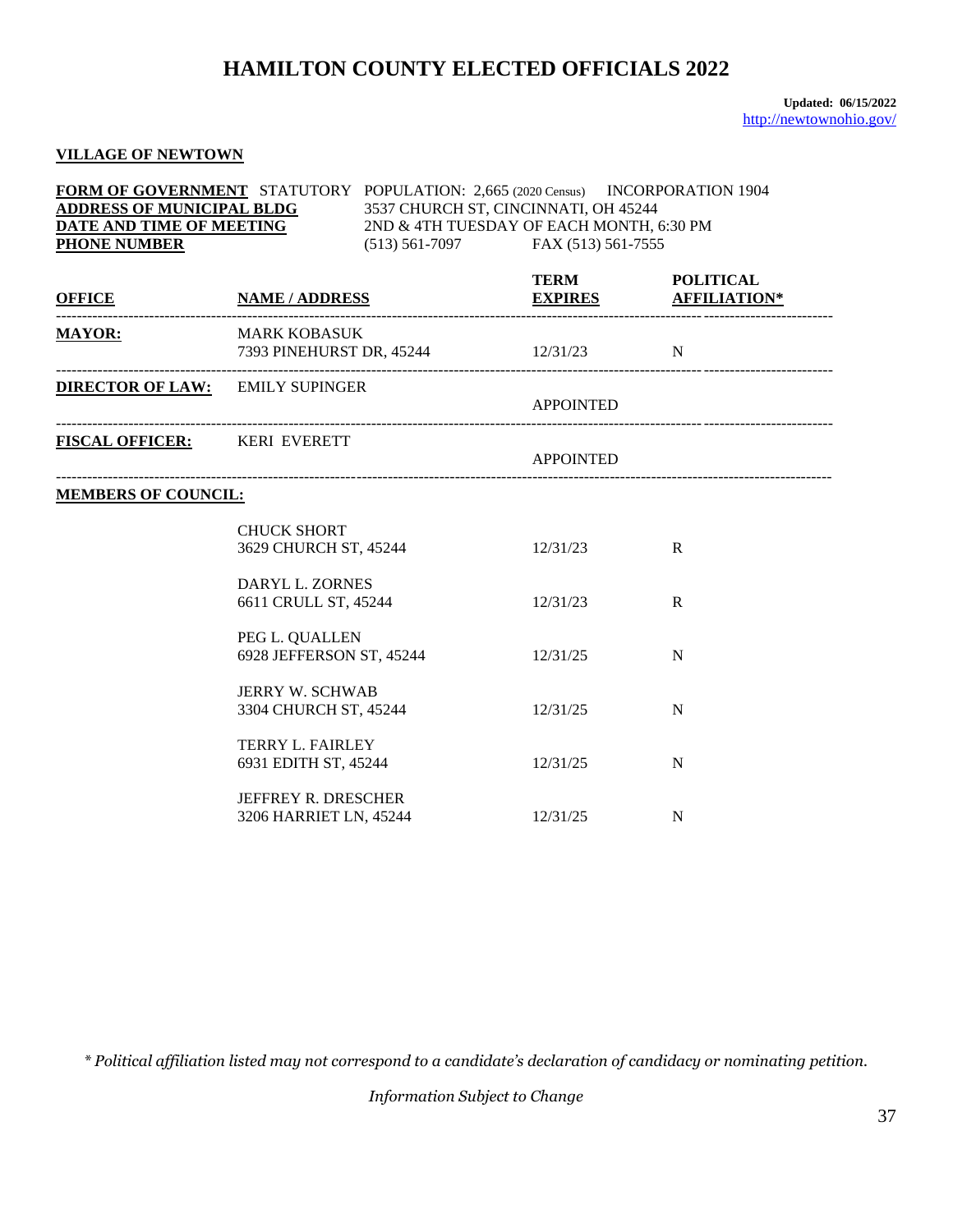#### **Updated: 06/15/2022** <http://www.northbendohio.org/villageofnorthbend.html>

## **VILLAGE OF NORTH BEND**

| FORM OF GOVERNMENT STATUTORY POPULATION: 869 (2020 Census) INCORPORATION 1905<br><b>ADDRESS OF MUNICIPAL BLDG<br/>DATE AND TIME OF MEETING</b><br>21 TAYLOR AVE, NORTH BEND, OH 45052<br>LAST MONDAY OF EACH MONTH, 7:00 PM<br><b>PHONE NUMBER</b><br>(513) 941-0610 FAX (513) 941-1335 |                                                       |  |                  |                                               |  |
|-----------------------------------------------------------------------------------------------------------------------------------------------------------------------------------------------------------------------------------------------------------------------------------------|-------------------------------------------------------|--|------------------|-----------------------------------------------|--|
| <u>OFFICE</u> NAME/ADDRESS                                                                                                                                                                                                                                                              |                                                       |  |                  | TERM POLITICAL<br><b>EXPIRES AFFILIATION*</b> |  |
| <b>MAYOR:</b><br>___________________________________                                                                                                                                                                                                                                    | DOUGLAS M. SAMMONS, SR.<br>26 MUIRFIELD DR, 45052     |  |                  |                                               |  |
|                                                                                                                                                                                                                                                                                         | <b>DIRECTOR OF LAW:</b> SCOTT SOLLMANN                |  | <b>APPOINTED</b> |                                               |  |
| FISCAL OFFICER: MARTA FRYMAN                                                                                                                                                                                                                                                            |                                                       |  | <b>APPOINTED</b> |                                               |  |
| <b>MEMBERS OF COUNCIL:</b>                                                                                                                                                                                                                                                              |                                                       |  |                  |                                               |  |
|                                                                                                                                                                                                                                                                                         | <b>FRANCES R. ROMWEBER</b><br>58 EDINBURGH PL, 45052  |  | 12/31/23         | $\mathbb{R}$                                  |  |
|                                                                                                                                                                                                                                                                                         | DAVID L. MOORMAN<br>5 EDINBURGH PL, 45052             |  | 12/31/23         | R                                             |  |
|                                                                                                                                                                                                                                                                                         | <b>MAXWELL M. MORGAN</b><br>155 SAINT ANNES DR, 45052 |  | 12/31/25         | N                                             |  |
|                                                                                                                                                                                                                                                                                         | <b>BEVERLY BOLSER</b><br>115 CLIFF RD, 45052          |  | 12/31/25         | N                                             |  |
|                                                                                                                                                                                                                                                                                         | <b>JOE BONNER</b><br>31 EDINBURGH PL, 45052           |  | 12/31/25         | $\mathsf{R}$                                  |  |
|                                                                                                                                                                                                                                                                                         | <b>WILLIAM DETERS</b><br>212 OVERLOOK LN, 45052       |  | 12/31/25         | R                                             |  |

*\* Political affiliation listed may not correspond to a candidate's declaration of candidacy or nominating petition.*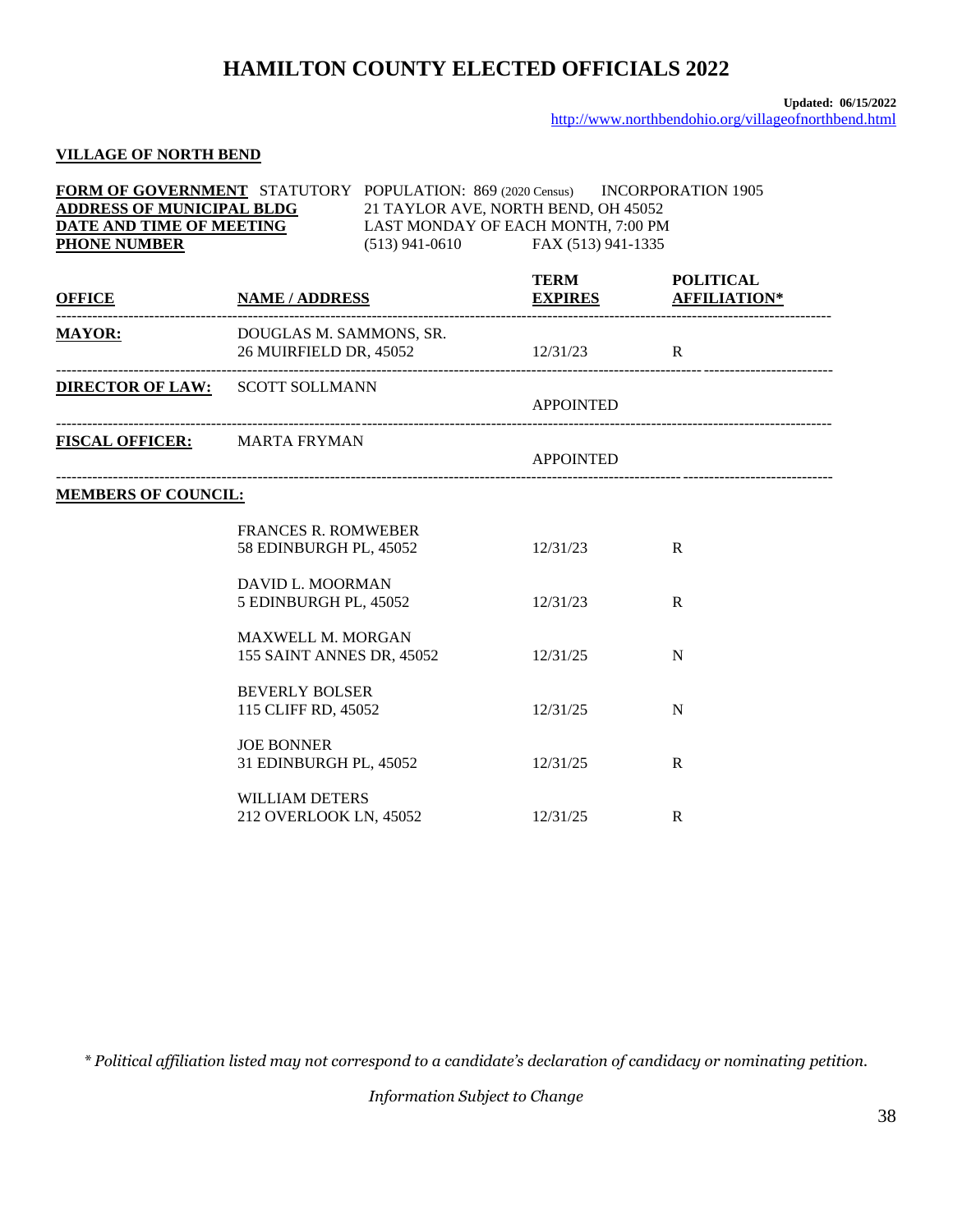**FORM OF GOVERNMENT** CHARTER POPULATION: 4,320 (2020 Census) INCORPORATION 1878

### **VILLAGE OF ST. BERNARD**

| <b>ADDRESS OF MUNICIPAL BLDG</b><br>DATE AND TIME OF MEETING<br><b>PHONE NUMBER</b> |                                                              |  | 110 WASHINGTON AVE, CINCINNATI, OH 45217<br>4TH THURSDAY OF EACH MONTH, 7:00 PM<br>$(513)$ 242-7770 FAX $(513)$ 641-1840 |                                         |
|-------------------------------------------------------------------------------------|--------------------------------------------------------------|--|--------------------------------------------------------------------------------------------------------------------------|-----------------------------------------|
| <b>OFFICE</b>                                                                       | <b>NAME / ADDRESS</b>                                        |  | <b>TERM</b><br><b>EXPIRES</b>                                                                                            | <b>POLITICAL</b><br><b>AFFILIATION*</b> |
| <b>MAYOR:</b><br>---------------------------------                                  | JONATHAN L. STUCHELL<br>129 BAKER AVE, 45217                 |  | 12/31/23                                                                                                                 | $\mathbf N$                             |
| VICE MAYOR AND<br>PRESIDENT OF<br><b>COUNCIL:</b>                                   | <b>STEVE ASBACH</b><br>4418 KEMPER AVE, 45217                |  | 12/31/23                                                                                                                 | D                                       |
| <b>DIRECTOR OF LAW:</b>                                                             | VALERIE L. VAN VALKENBURG-WALDEN<br>4425 GREENLEE AVE, 45217 |  | 12/31/23                                                                                                                 | N                                       |
| <b>AUDITOR:</b>                                                                     | PEGGY BRICKWEG<br>4801 HEGER DR, 45217                       |  | 12/31/23                                                                                                                 | D                                       |
| <b>TREASURER:</b>                                                                   | <b>JOHN G. UNGRUHE</b><br>4292 DARTMOUTH DR, 45217 12/31/25  |  |                                                                                                                          | $\mathbf{R}$                            |
| <b>CLERK:</b>                                                                       | M. SUE KATHMAN                                               |  | <b>APPOINTED</b><br><b>BY COUNCIL</b>                                                                                    |                                         |
| <b>MEMBERS OF COUNCIL AT LARGE:</b>                                                 |                                                              |  |                                                                                                                          |                                         |
|                                                                                     | <b>KURT BRICKWEG</b>                                         |  |                                                                                                                          |                                         |
|                                                                                     | 4801 HEGER DR, 45217                                         |  | 12/31/23                                                                                                                 | D                                       |
|                                                                                     | <b>CINDI BEDINGHAUS</b>                                      |  |                                                                                                                          |                                         |
|                                                                                     | 516 E ROSS AVE, 45217<br>PATTY HAUSFELD                      |  | 12/31/23                                                                                                                 | $\overline{\mathbf{N}}$                 |
|                                                                                     | 4415 TOWER AVE, #2, 45217 12/31/23                           |  |                                                                                                                          | $\mathbf R$                             |
| <b>MEMBERS OF COUNCIL BY WARD:</b>                                                  |                                                              |  |                                                                                                                          |                                         |
| <b>1ST WARD</b>                                                                     | <b>BOB CULBERTSON</b><br>4802 TOWER AVE, 45217 12/31/23      |  |                                                                                                                          | $\mathbf R$                             |
| 2ND WARD                                                                            | <b>RAY CULBERTSON</b><br>4703 CHALET DR, 45217               |  | 12/31/23                                                                                                                 | N                                       |
| <b>3RD WARD</b>                                                                     | DONALD TOBERGTE<br>4227 GREENLEE AVE, 45217                  |  | 12/31/23                                                                                                                 | $\mathbf R$                             |
| <b>4TH WARD</b>                                                                     | CHRISTOPHER SCHILDMEYER<br>123 ALBERT ST, 45217              |  | 12/31/23                                                                                                                 | N                                       |

*\* Political affiliation listed may not correspond to a candidate's declaration of candidacy or nominating petition.*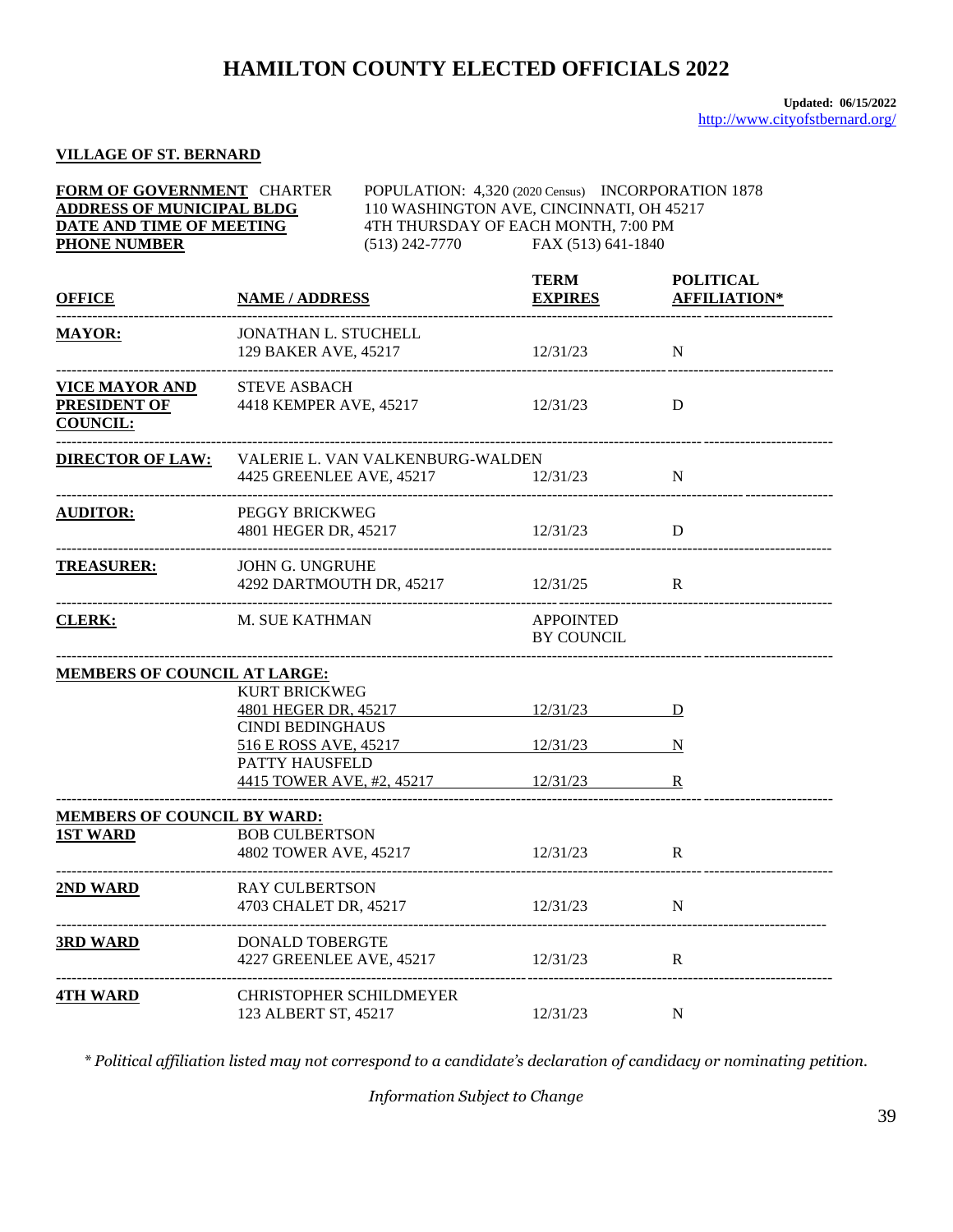### **VILLAGE OF SILVERTON**

| <b>FORM OF</b><br><b>CHARTER</b><br><b>GOVERNMENT COUNCIL/MANAGER</b><br><b>ADDRESS OF MUNICIPAL BLDG</b><br>DATE AND TIME OF MEETING<br><b>PHONE NUMBER</b><br><b>VILLAGE MANAGER</b> |                                                           | POPULATION: 4,741 (2020 Census) INCORPORATION 1961<br>6860 PLAINFIELD RD, CINCINNATI, OH 45236<br>1ST & 3RD THURSDAY OF EACH MONTH, 7:00 PM<br>(513) 936-6240 FAX (513) 936-6247<br>TOM CARROLL |                                               |             |
|----------------------------------------------------------------------------------------------------------------------------------------------------------------------------------------|-----------------------------------------------------------|-------------------------------------------------------------------------------------------------------------------------------------------------------------------------------------------------|-----------------------------------------------|-------------|
| <u>OFFICE NAME / ADDRESS</u>                                                                                                                                                           |                                                           |                                                                                                                                                                                                 | TERM POLITICAL<br><b>EXPIRES AFFILIATION*</b> |             |
| <b>MAYOR:</b>                                                                                                                                                                          | <b>JOHN A. SMITH</b><br>6401 ELWYNNE DR, 45236 11/30/25 D |                                                                                                                                                                                                 |                                               |             |
| SOLICITOR: BRYAN PACHECO                                                                                                                                                               |                                                           |                                                                                                                                                                                                 | <b>APPOINTED BY</b><br><b>COUNCIL</b>         |             |
| <b>CLERK OF COUNCIL:</b> MEREDITH GEORGE                                                                                                                                               |                                                           |                                                                                                                                                                                                 | <b>APPOINTED</b><br><b>VILLAGE MGR</b>        |             |
| <b>MEMBERS OF COUNCIL AT LARGE:</b>                                                                                                                                                    |                                                           |                                                                                                                                                                                                 |                                               |             |
|                                                                                                                                                                                        | <b>FRANKLIN D. WILSON</b><br>6600 STOLL LN, 45236         |                                                                                                                                                                                                 | 11/30/23                                      | D           |
|                                                                                                                                                                                        | <b>MARK J. QUARRY</b><br>7032 EAST AVE, 45236             |                                                                                                                                                                                                 | 11/30/23                                      | $\mathbf R$ |
|                                                                                                                                                                                        | <b>DOTTIE WILLIAMS</b><br>4024 DIEHL AVE, 45236           |                                                                                                                                                                                                 | 11/30/23                                      | D           |
|                                                                                                                                                                                        | SHIRLEY HACKETT-AUSTIN<br>6736 STOLL LN, 45236            |                                                                                                                                                                                                 | 11/30/25                                      | D           |
|                                                                                                                                                                                        | <b>BRITTNEY BORN</b><br>6098 PLAINFIELD RD, 45213         |                                                                                                                                                                                                 | 11/30/25                                      | D           |
|                                                                                                                                                                                        | <b>IDELLA THOMPSON</b><br>6528 ELWYNNE DR, 45236          |                                                                                                                                                                                                 | 11/30/25                                      | D           |

*\* Political affiliation listed may not correspond to a candidate's declaration of candidacy or nominating petition.*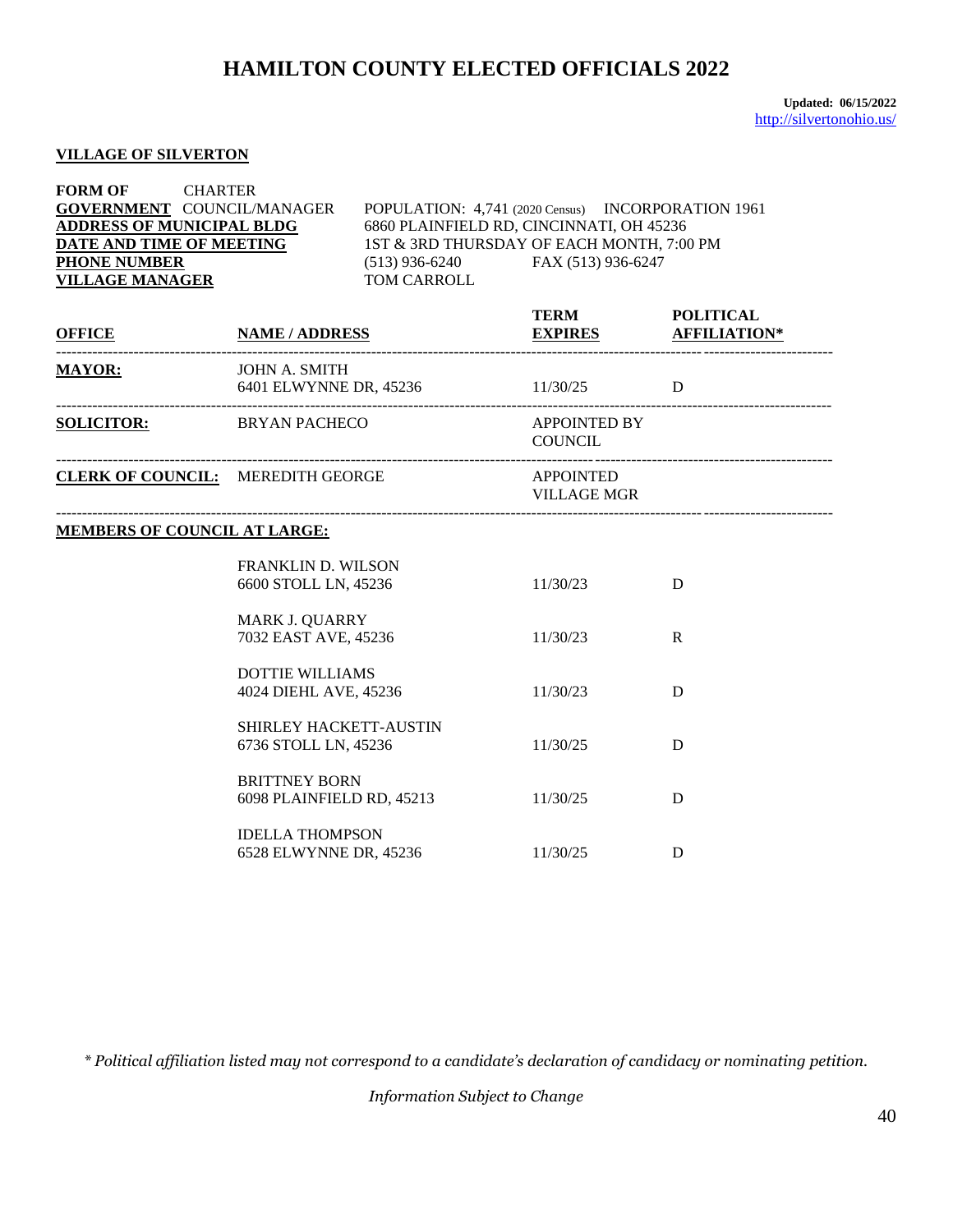### **VILLAGE OF TERRACE PARK**

| <b>FORM OF GOVERNMENT</b> STATUTORY POPULATION: 2,292 (2020 Census) | INCORPORATION 1893                      |
|---------------------------------------------------------------------|-----------------------------------------|
| <b>ADDRESS OF MUNICIPAL BLDG</b>                                    | 428 ELM AVE, TERRACE PARK., OH 45174    |
| DATE AND TIME OF MEETING                                            | 2ND TUESDAY OF EACH MONTH, 7:30 PM      |
| <b>PHONE NUMBER</b>                                                 | FAX: (513) 831-9236<br>$(513)$ 831-2138 |
| <b>VILLAGE ADMINISTRATOR</b>                                        | <b>GERALD E. HAYHOW</b>                 |

| OFFICE                        | <b>NAME / ADDRESS</b>                               | <b>TERM</b><br><b>EXPIRES</b> | <b>POLITICAL</b><br><b>AFFILIATION*</b> |
|-------------------------------|-----------------------------------------------------|-------------------------------|-----------------------------------------|
| <b>MAYOR:</b>                 | TOM TEPE, JR.<br>807 YALE AVE, 45174 12/31/23 R     |                               |                                         |
| <b>SOLICITOR:</b> JEFF FORBES |                                                     | <b>APPOINTED</b>              |                                         |
| <b>CHIEF FISCAL OFFICER/</b>  | <b>CLERK OF COUNCIL:</b> KATIE LYONS                | <b>APPOINTED</b>              |                                         |
| <b>MEMBERS OF COUNCIL:</b>    |                                                     |                               |                                         |
|                               | PAX J. LINDELL<br>1005 ELM AVE, 45174               | 12/31/23                      | N                                       |
|                               | JOHN A. GASKEY<br>915 ELM AVE, 45174                | 12/31/23                      | D                                       |
|                               | <b>LAUREN INGEBRITSON</b><br>101 MICHIGAN DR, 45174 | 12/31/25                      | $\mathbf R$                             |
|                               | <b>JUDITH LEHMAN</b><br>106 MICHIGAN DR, 45174      | 12/31/25                      | N                                       |
|                               | <b>JEFFERY A. LEMAY</b><br>707 FLORAL AVE, 45174    | 12/31/25                      | $\mathbf R$                             |
|                               | <b>REGINA R. SHARP</b><br>209 STANTON AVE, 45174    | 12/31/25                      | D                                       |

*\* Political affiliation listed may not correspond to a candidate's declaration of candidacy or nominating petition.*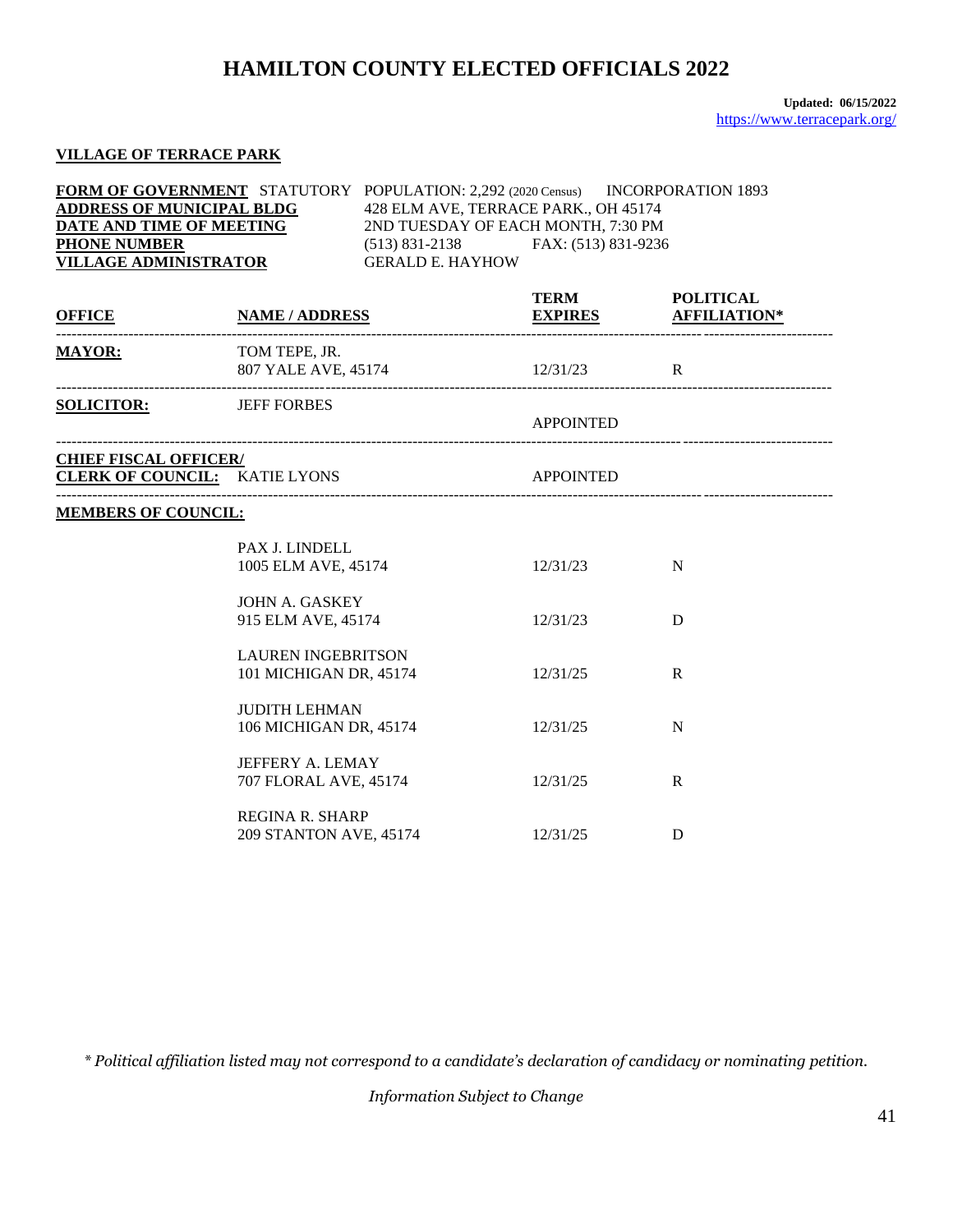#### **VILLAGE OF WOODLAWN**

#### **FORM OF** CHARTER **GOVERNMENT** MAYOR-COUNCIL-MANAGER POPULATION: 3,395 (2020 Census) INCORPORATION 1947 **ADDRESS OF MUNICIPAL BLDG** 10141 WOODLAWN BLVD, CINCINNATI, OH 45215<br>DATE AND TIME OF MEETING LAST TUESDAY OF EACH MONTH, 7:00 PM LAST TUESDAY OF EACH MONTH, 7:00 PM **PHONE NUMBER** (513) 771-6130 FAX (513) 771-3066 **VILLAGE MGR OR ADMINISTRATOR** ANSON TURLEY, MUNICIPAL MANAGER

| <b>OFFICE</b>                                                | <b>NAME / ADDRESS</b>                                         | <b>TERM</b>      | <b>POLITICAL</b><br><b>EXPIRES AFFILIATION*</b> |
|--------------------------------------------------------------|---------------------------------------------------------------|------------------|-------------------------------------------------|
| <b>MAYOR:</b><br>BRIAN K. POOLE<br>291 BROOKHAVEN AVE, 45215 |                                                               | $12/31/23$ D     |                                                 |
|                                                              | <b>DIRECTOR OF LAW:</b> EMILY SUPINGER                        | <b>APPOINTED</b> |                                                 |
| <b>FINANCE DIRECTOR: TIMOTHY ENGEL</b>                       |                                                               | <b>APPOINTED</b> |                                                 |
| CLERK OF COUNCIL: MONICA YIHAD                               |                                                               | APPOINTED        |                                                 |
| <b>MEMBERS OF COUNCIL:</b>                                   |                                                               |                  |                                                 |
|                                                              | <b>ROSEMARY BROWN</b><br>270 JOLIET AVE, 45215                | 12/31/23         | D                                               |
|                                                              | <b>KIANA R. TRABUE</b><br>10230 ROBERTA DR, 45215             | 12/31/23         | N                                               |
|                                                              | <b>ESTHER BROWN BOYD</b><br>1187 SPRINGWATER CT, 45215        | 12/31/23         | D                                               |
|                                                              | <b>ROBERT LAWSON</b><br>160 JOLIET AVE, 45215                 | 12/31/25         | D                                               |
|                                                              | PAMELA FITZGERALD<br>1016 TIMBERLAND DR, 45215                | 12/31/25         | D                                               |
|                                                              | <b>CYNDI D. SIMMONS CHANDLER</b><br>10048 WOODSTOCK RD, 45215 | 12/31/25         | N                                               |

*\* Political affiliation listed may not correspond to a candidate's declaration of candidacy or nominating petition.*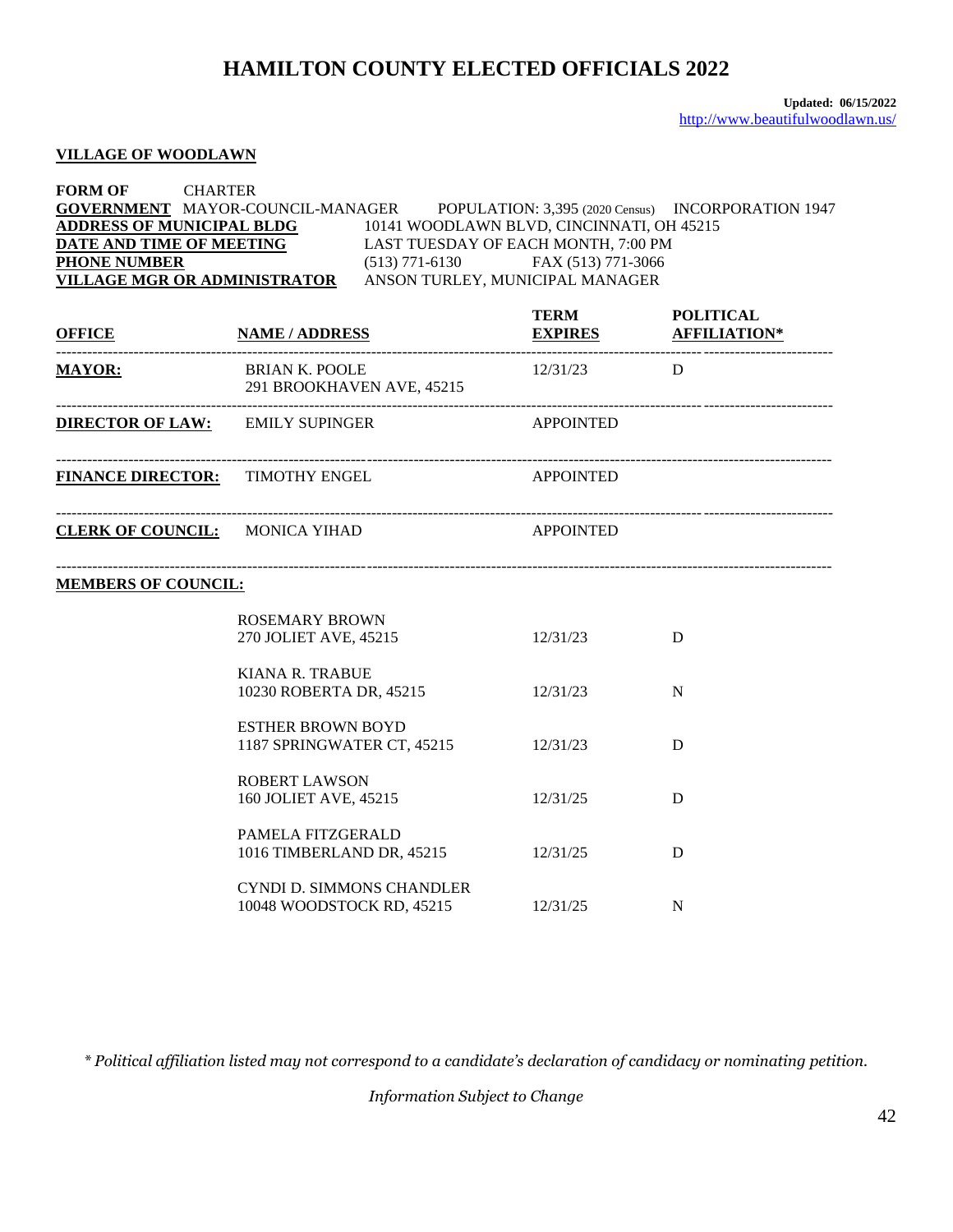### **TOWNSHIP OF ANDERSON**

| <b>OFFICE</b>                    | <b>NAME / ADDRESS</b> | <b>TERM</b><br><b>EXPIRES</b>           | <b>POLITICAL</b><br><b>AFFILIATION*</b> |
|----------------------------------|-----------------------|-----------------------------------------|-----------------------------------------|
| <b>ADMINISTRATOR</b>             | VICKY L. EARHART      |                                         |                                         |
| <b>PHONE NUMBER</b>              | $(513) 688 - 8400$    | FAX (513) 231-2967                      |                                         |
| DATE AND TIME OF MEETING         |                       | 3RD THURSDAY OF EACH MONTH, 6:00 PM     |                                         |
| <b>ADDRESS OF MUNICIPAL BLDG</b> |                       | 7850 FIVE MILE RD, CINCINNATI, OH 45230 |                                         |
| <b>FORM OF GOVERNMENT</b>        | <b>HOME RULE</b>      |                                         | POPULATION: 44,059 (2020 Census)        |

| <b>TRUSTEES:</b>       | <b>DEE STONE</b><br>6744 WETHERIDGE DR, 45230          | 12/31/23 | N |
|------------------------|--------------------------------------------------------|----------|---|
|                        | <b>JOSHUA S. GERTH</b><br>8326 LITTLE HARBOR DR, 45244 | 12/31/25 | R |
|                        | <b>LEXI LAUSTEN</b><br>7845 STONEHILL DR, 45255        | 12/31/25 | N |
| <b>FISCAL OFFICER:</b> | <b>KEN DIETZ</b><br>1462 RAMBLING HILLS DR, 45230      | 03/31/24 | R |

*\* Political affiliation listed may not correspond to a candidate's declaration of candidacy or nominating petition.*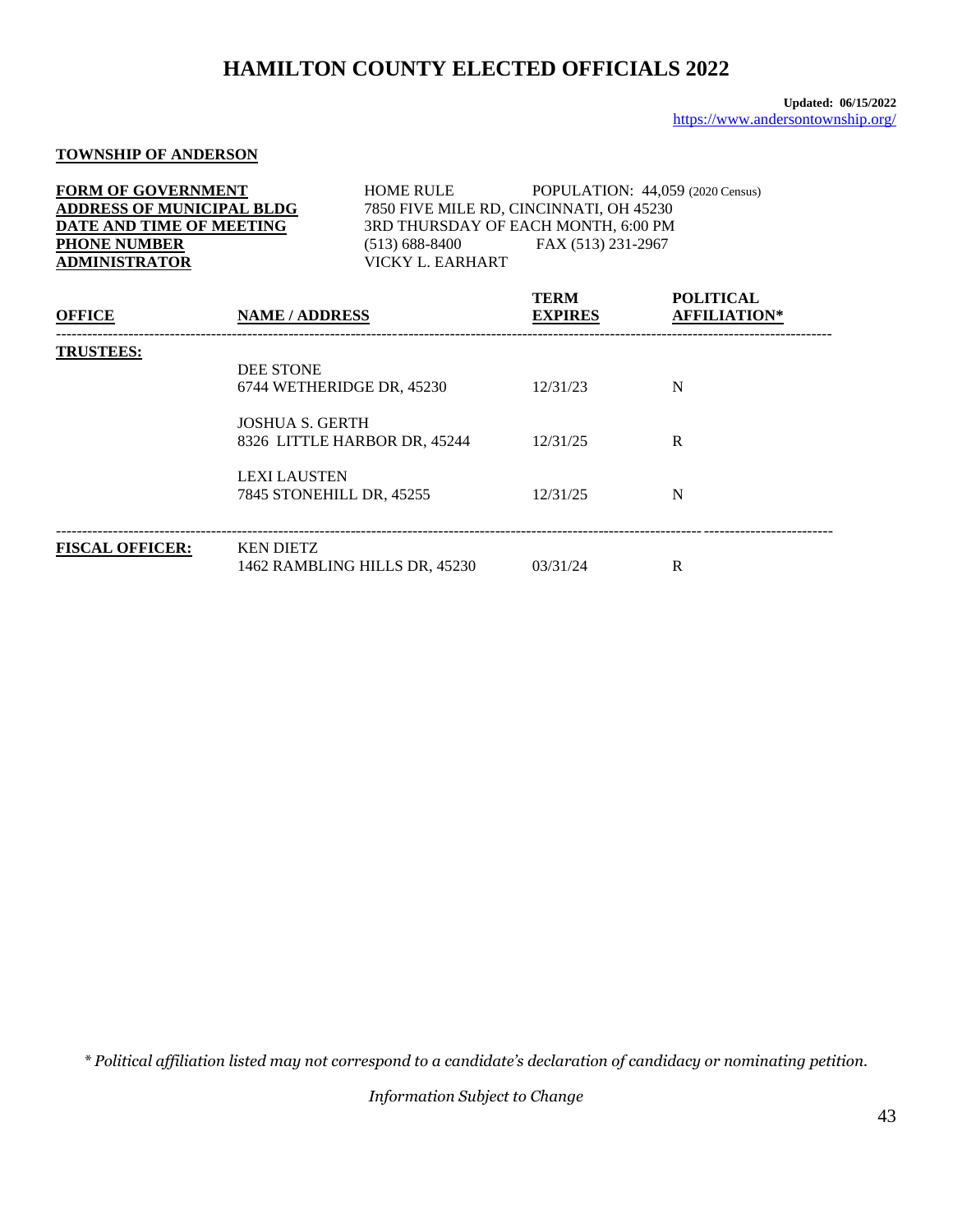**Updated: 06/15/2022** <http://www.colerain.org/>

### **TOWNSHIP OF COLERAIN**

| <b>FORM OF GOVERNMENT</b><br><b>ADDRESS OF MUNICIPAL BLDG</b><br>DATE AND TIME OF MEETING<br><b>PHONE NUMBER</b><br><b>ADMINISTRATOR</b>                             |                       | <b>HOME RULE</b><br>$(513)$ 385-7500<br><b>GEOFF MILZ</b> |                                  | POPULATION: 59,145 (2020 Census)<br>4200 SPRINGDALE RD, CINCINNATI, OH 45251<br>2ND TUESDAYS OR EACH MONTH, 7:00 PM<br>FAX: (513) 245-6503 |  |
|----------------------------------------------------------------------------------------------------------------------------------------------------------------------|-----------------------|-----------------------------------------------------------|----------------------------------|--------------------------------------------------------------------------------------------------------------------------------------------|--|
| <b>OFFICE</b>                                                                                                                                                        | <b>NAME / ADDRESS</b> |                                                           | <b>TERM</b><br><b>EXPIRES</b>    | <b>POLITICAL</b><br><b>AFFILIATION*</b>                                                                                                    |  |
| <b>TRUSTEES:</b><br><b>MATT WAHLERT</b><br>3650 VERNIER DR, 45251<br><b>CATHY ULRICH</b><br>4440 DRY RIDGE RD, 45252<br><b>DAN UNGER</b><br>3876 APPLETREE CT, 45247 |                       |                                                           | 12/31/23<br>12/31/25<br>12/31/25 | R<br>N<br>R                                                                                                                                |  |
|                                                                                                                                                                      |                       |                                                           |                                  |                                                                                                                                            |  |
| <b>FISCAL OFFICER:</b>                                                                                                                                               | <b>JEFF BAKER</b>     | 8492 FOREST VALLEY, 45247                                 | 03/31/24                         | R                                                                                                                                          |  |

*\* Political affiliation listed may not correspond to a candidate's declaration of candidacy or nominating petition.*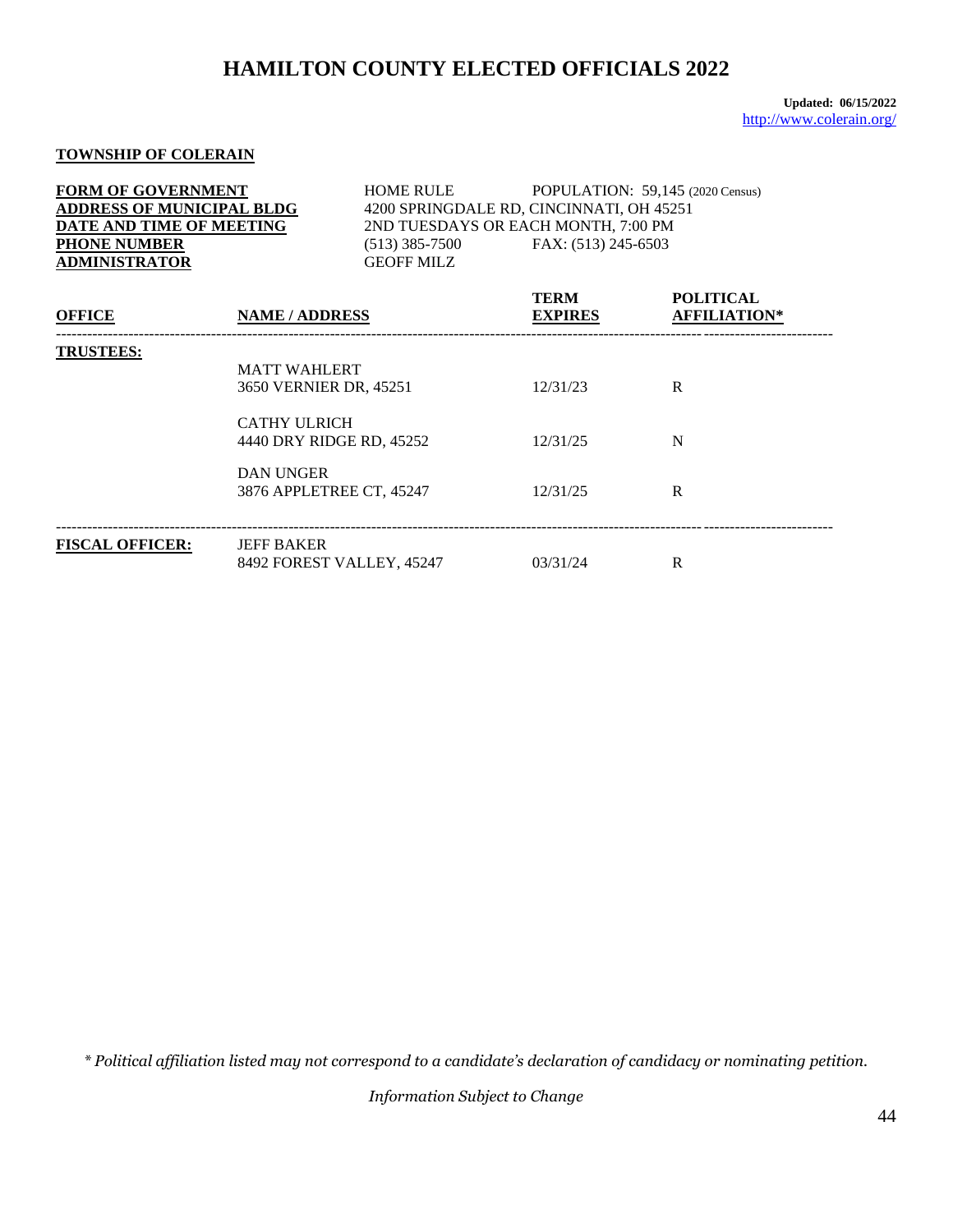#### **TOWNSHIP OF COLUMBIA**

| <b>FORM OF GOVERNMENT</b><br><b>ADDRESS OF MUNICIPAL BLDG</b><br>DATE AND TIME OF MEETING<br><b>PHONE NUMBER</b><br><b>ADMINISTRATOR</b> |                                          | <b>HOME RULE</b><br>2ND TUE OF EACH MONTH, 7:30 PM<br>$(513)$ 561-6046<br><b>MELISSA TAYLOR</b> | POPULATION: 4,628 (2020 Census)<br>5686 KENWOOD RD, CINCINNATI, OH 45227<br>FAX: (513) 561-6981 |                                         |
|------------------------------------------------------------------------------------------------------------------------------------------|------------------------------------------|-------------------------------------------------------------------------------------------------|-------------------------------------------------------------------------------------------------|-----------------------------------------|
| <b>OFFICE</b>                                                                                                                            | <b>NAME / ADDRESS</b>                    |                                                                                                 | <b>TERM</b><br><b>EXPIRES</b>                                                                   | <b>POLITICAL</b><br><b>AFFILIATION*</b> |
| <b>TRUSTEES:</b>                                                                                                                         |                                          |                                                                                                 |                                                                                                 |                                         |
| Elected to the unexp. term                                                                                                               | <b>BRIAN LAMAR</b><br>6929 ROE ST, 45227 |                                                                                                 | 12/31/23                                                                                        | N                                       |
| <b>SUSAN HUGHES</b><br>5530 EHRLING RD, 45227                                                                                            |                                          |                                                                                                 | 12/31/25                                                                                        | R                                       |
|                                                                                                                                          | DAVID J. KUBICKI                         | 7912 ASHLEY VIEW DR, 45227                                                                      | 12/31/25                                                                                        | N                                       |
| <b>FISCAL OFFICER:</b>                                                                                                                   | <b>CAROLINE HEEKIN</b>                   |                                                                                                 |                                                                                                 |                                         |

6524 RIDGE CIR, 45213 03/31/24 N

*\* Political affiliation listed may not correspond to a candidate's declaration of candidacy or nominating petition.*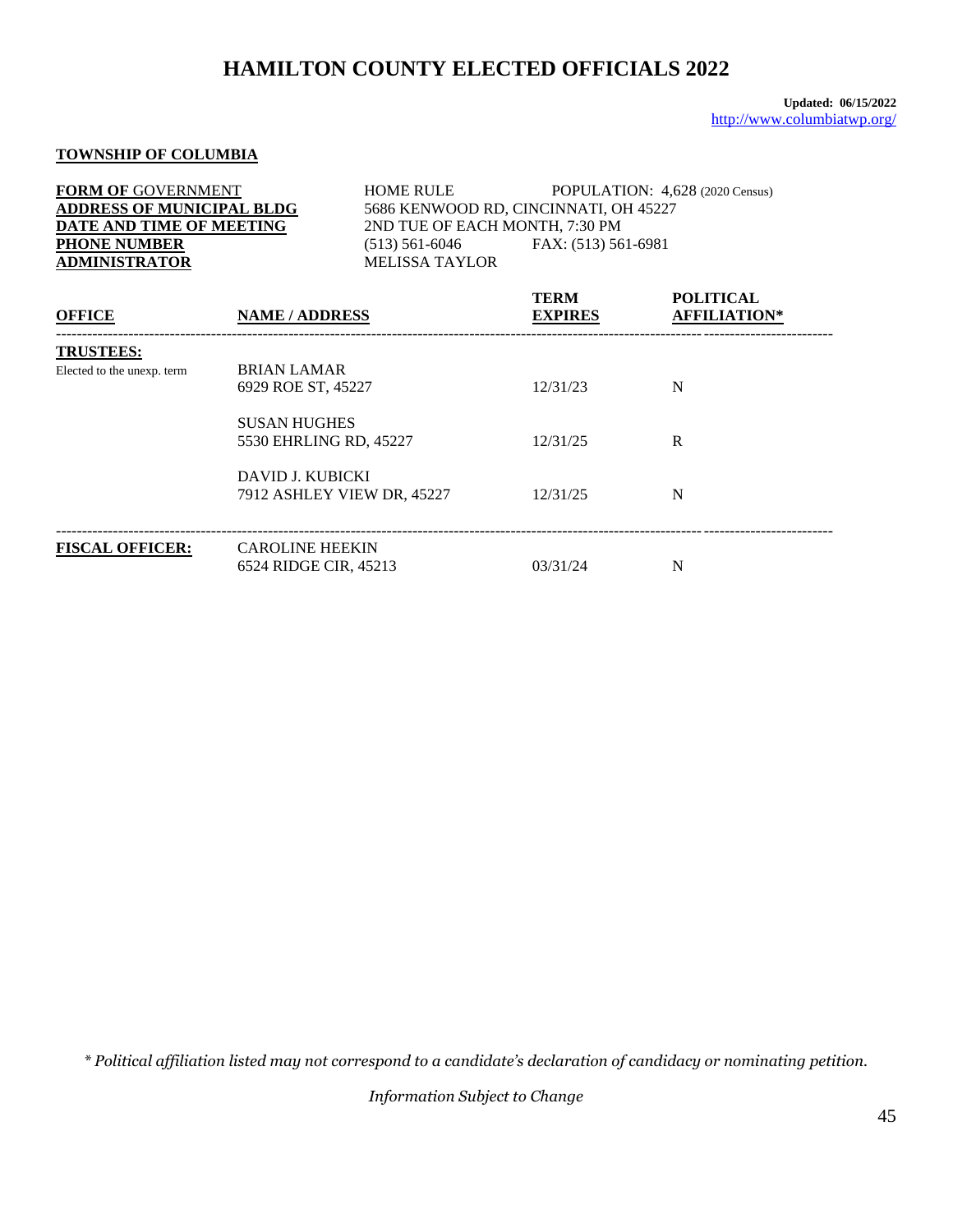### **TOWNSHIP OF CROSBY**

| <b>FORM OF GOVERNMENT</b>        | <b>STATUTORY</b>                   | POPULATION: $2,816$ (2020 Census) |  |  |
|----------------------------------|------------------------------------|-----------------------------------|--|--|
| <b>ADDRESS OF MUNICIPAL BLDG</b> | 8910 WILLEY RD, HARRISON, OH 45030 |                                   |  |  |
| DATE AND TIME OF MEETING         | 2ND MONDAY OF THE MONTH, 7:00 PM   |                                   |  |  |
| <b>PHONE NUMBER</b>              | $(513)$ 738-1440                   | FAX: (513) 738-4310               |  |  |

| <b>OFFICE</b>          | <b>NAME / ADDRESS</b>                                  | <b>TERM</b><br><b>EXPIRES</b> | <b>POLITICAL</b><br><b>AFFILIATION*</b> |
|------------------------|--------------------------------------------------------|-------------------------------|-----------------------------------------|
| <b>TRUSTEES:</b>       | <b>DOUG LOHMAN</b><br>9220 NEW HAVEN RD, 45030         | 12/31/23                      | R                                       |
|                        | DENNIS A. HEYOB<br>7850 NEW HAVEN RD, 45030            | 12/31/25                      | N                                       |
|                        | <b>CHUCK HEIS</b><br>11668 OXFORD RD, 45030            | 12/31/25                      | N                                       |
| <b>FISCAL OFFICER:</b> | <b>MATTHEW C. WALLACE</b><br>10184 BLUE ROCK RD, 45030 | 03/31/24                      | R                                       |

*\* Political affiliation listed may not correspond to a candidate's declaration of candidacy or nominating petition.*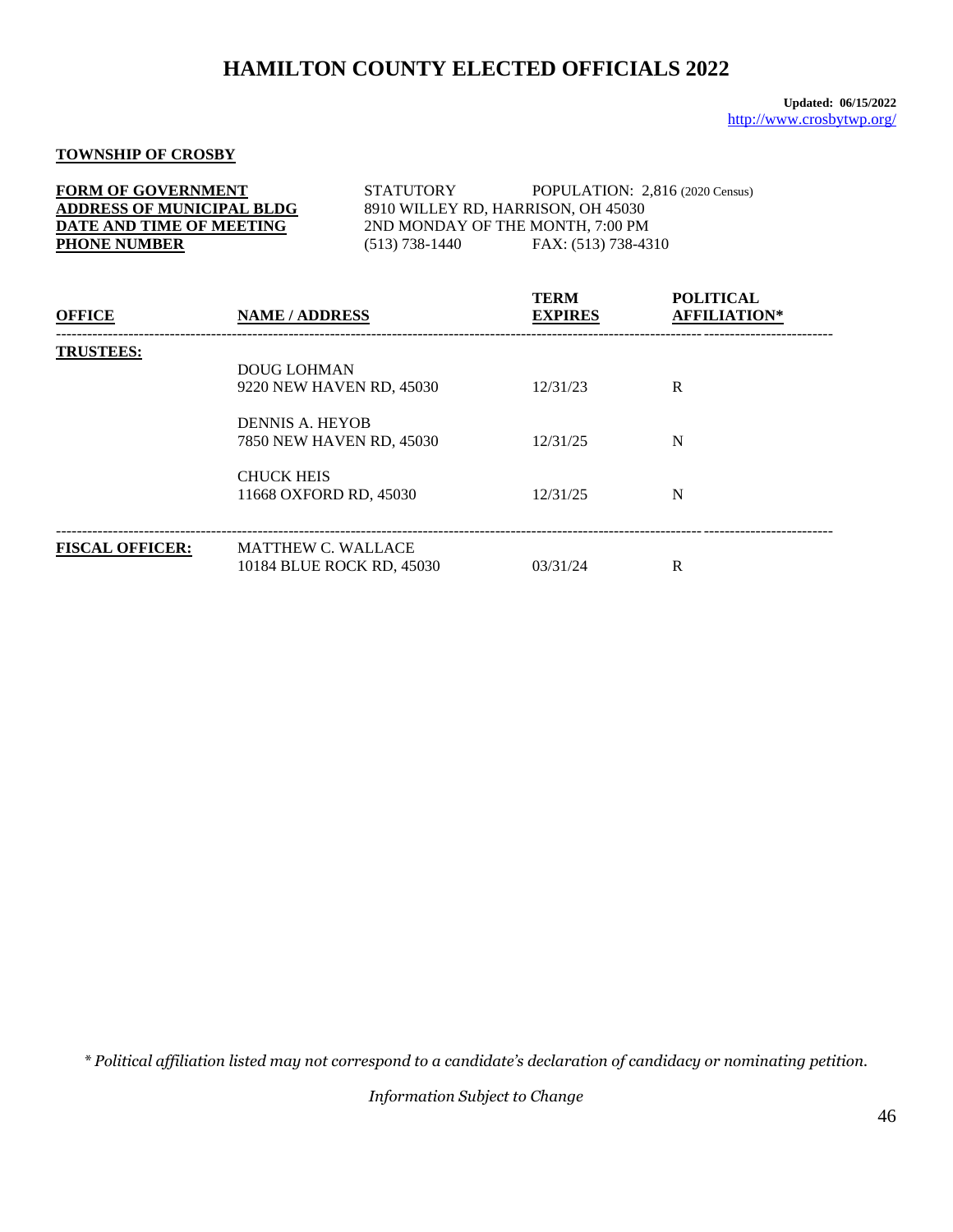**Updated: 06/15/2022** <https://delhi.oh.us/>

## **TOWNSHIP OF DELHI**

| <b>FORM OF GOVERNMENT</b><br><b>ADDRESS OF MUNICIPAL BLDG</b><br>DATE AND TIME OF MEETING<br><b>PHONE NUMBER</b><br><b>ADMINISTRATOR</b> |                                                                                                                                       | <b>HOME RULE</b><br>$(513)$ 922-3111<br><b>JACK CAMERON</b> | 934 NEEB RD, CINCINNATI, OH 45233<br>2ND & LAST WEDNESDAY OF EACH MONTH, 6:00 PM<br>FAX (513) 922-9315 | POPULATION: 29,764 (2020 Census)        |
|------------------------------------------------------------------------------------------------------------------------------------------|---------------------------------------------------------------------------------------------------------------------------------------|-------------------------------------------------------------|--------------------------------------------------------------------------------------------------------|-----------------------------------------|
| <b>OFFICE</b>                                                                                                                            | <b>NAME / ADDRESS</b>                                                                                                                 |                                                             | <b>TERM</b><br><b>EXPIRES</b>                                                                          | <b>POLITICAL</b><br><b>AFFILIATION*</b> |
| <b>TRUSTEES:</b>                                                                                                                         | ROSE K. STERTZ<br>5740 PINEHILL DR, 45238<br><b>CHERYL SIEVE</b><br>538 OVERHILL LN, 45238<br><b>MIKE DAVIS</b><br>251 IHLE DR, 45238 |                                                             | 12/31/23<br>12/31/25<br>12/31/25                                                                       | $\mathbf{R}$<br>R<br>N                  |
| <b>FISCAL OFFICER:</b>                                                                                                                   | <b>JIM LUEBBE</b><br>1006 LAKEVILLE DR, 45233                                                                                         |                                                             | 03/31/24                                                                                               | R                                       |

*\* Political affiliation listed may not correspond to a candidate's declaration of candidacy or nominating petition.*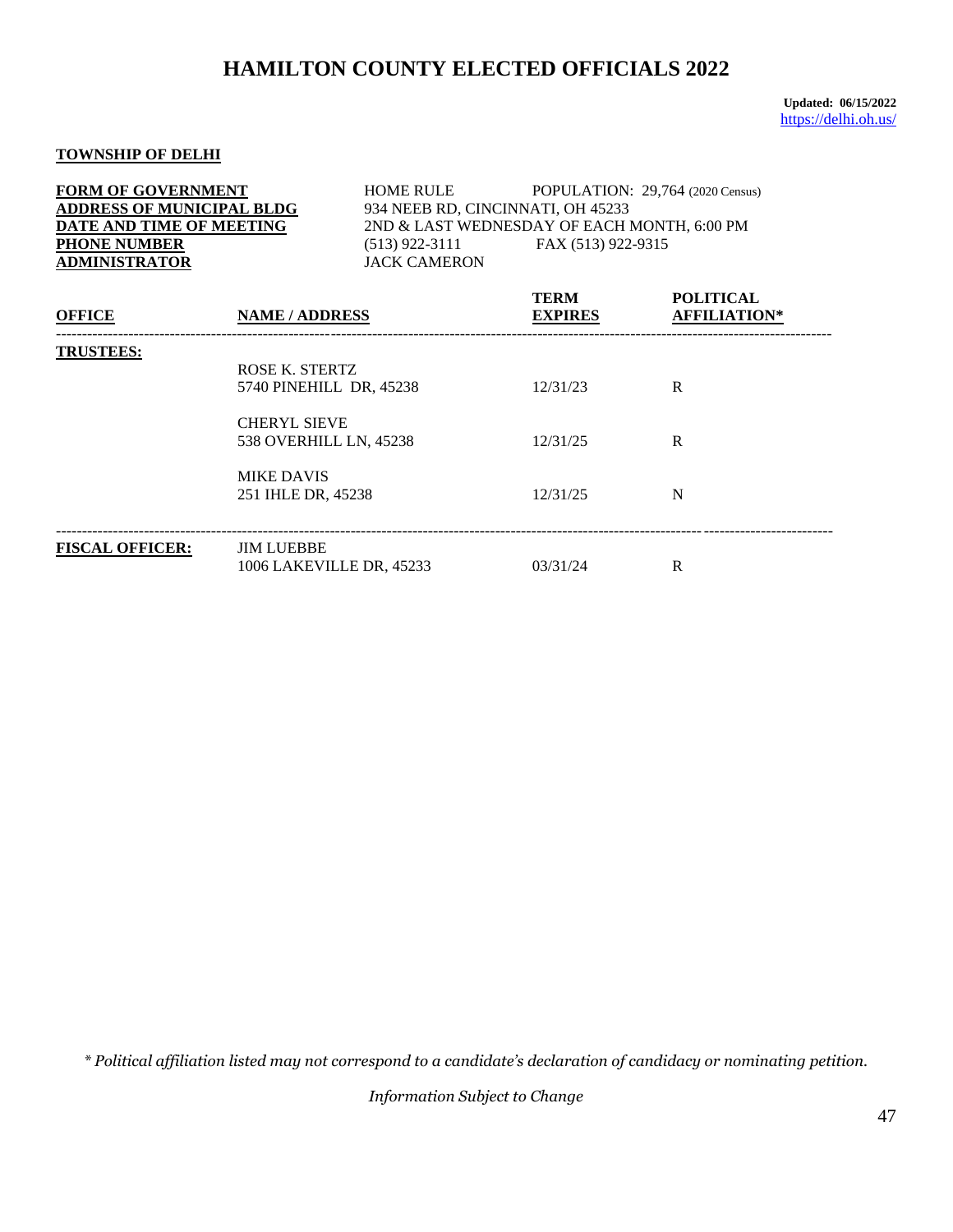**Updated: 06/15/2022** <http://greentwp.org/>

### **TOWNSHIP OF GREEN**

| <b>FORM OF GOVERNMENT</b><br><b>ADDRESS OF MUNICIPAL BLDG</b><br>DATE AND TIME OF MEETING<br><b>PHONE NUMBER</b><br><b>ADMINISTRATOR:</b> |                                                                          | STATUTORY POPULATION: 59,043 (2020 Census)<br>6303 HARRISON AVE, CINCINNATI, OH 45247<br>2ND & 4TH MONDAY OF EACH MONTH, 5:30 PM<br>$(513) 574-4848$ FAX: $(513) 574-6260$<br><b>FRANK BIRKENHAUER</b> |                                         |  |  |
|-------------------------------------------------------------------------------------------------------------------------------------------|--------------------------------------------------------------------------|--------------------------------------------------------------------------------------------------------------------------------------------------------------------------------------------------------|-----------------------------------------|--|--|
| <b>OFFICE</b>                                                                                                                             | <b>NAME / ADDRESS</b>                                                    | <b>TERM</b><br><b>EXPIRES</b>                                                                                                                                                                          | <b>POLITICAL</b><br><b>AFFILIATION*</b> |  |  |
| <b>TRUSTEES:</b>                                                                                                                          | <b>TONY ROSIELLO</b><br>2110 BEECHCROFT CT, 45233<br>DAVID W. LINNENBERG | 12/31/23                                                                                                                                                                                               | $\mathbf{R}$                            |  |  |
|                                                                                                                                           | 2772 BEECHERFALLS CT, 45233                                              | 12/31/25                                                                                                                                                                                               | R                                       |  |  |
|                                                                                                                                           | <b>TRIFFON CALLOS</b><br>5876 SUTTERS MILL DR, 45247                     | 12/31/25                                                                                                                                                                                               | R                                       |  |  |
| <b>FISCAL OFFICER:</b>                                                                                                                    | <b>TOM STRAUS</b><br>6847 WESTIN RIDGE, CLEVES, OH 45002 03/31/24        |                                                                                                                                                                                                        | R                                       |  |  |

*\* Political affiliation listed may not correspond to a candidate's declaration of candidacy or nominating petition.*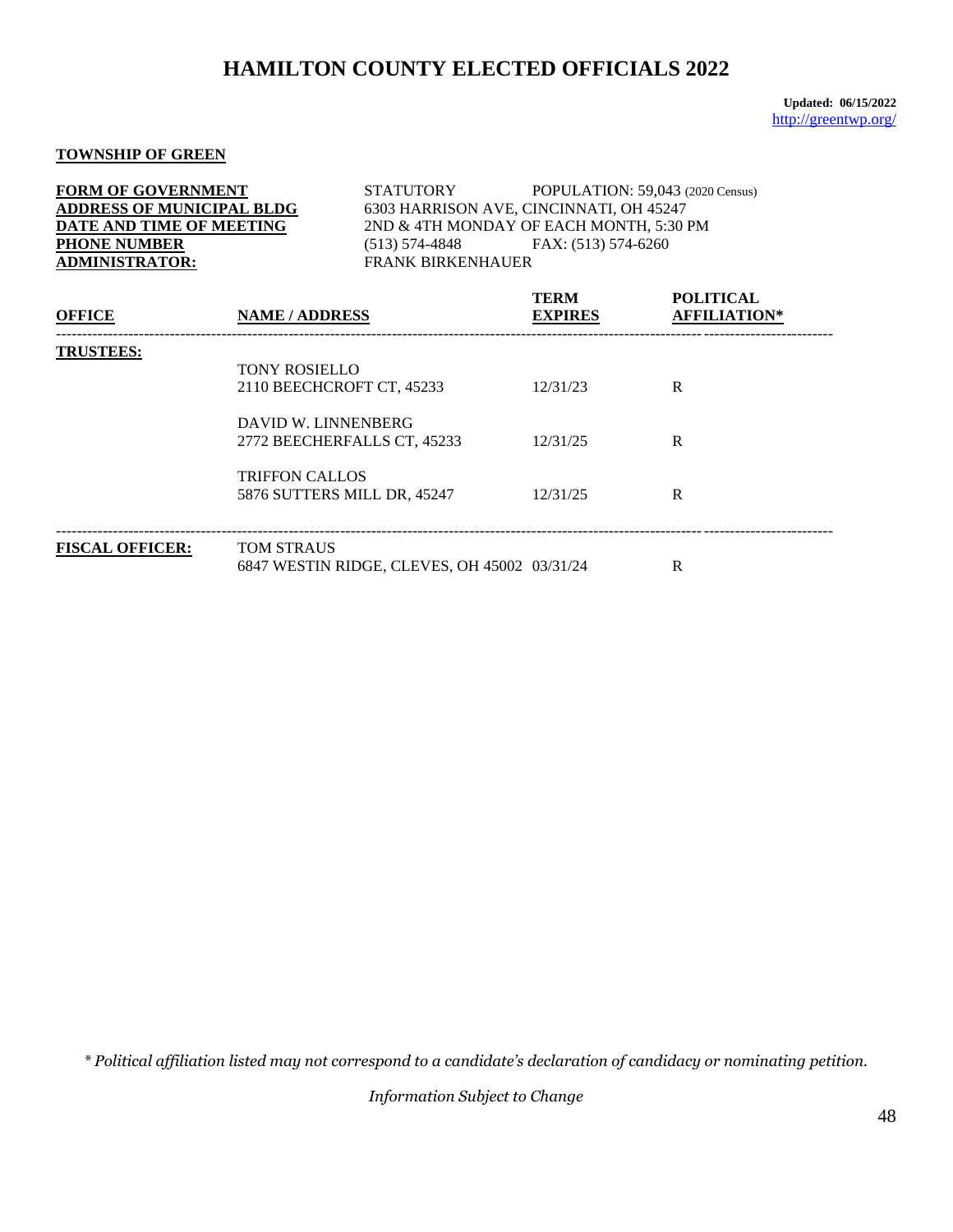### **TOWNSHIP OF HARRISON**

| <b>FORM OF GOVERNMENT</b>        | <b>STATUTORY</b>                     | POPULATION: 16,385 (2020 Census) |  |  |
|----------------------------------|--------------------------------------|----------------------------------|--|--|
| <b>ADDRESS OF MUNICIPAL BLDG</b> | 300 GEORGE ST, HARRISON, OH 45030    |                                  |  |  |
| DATE AND TIME OF MEETING         | 3RD WEDNESDAY OF EACH MONTH, 7:30 PM |                                  |  |  |
|                                  | CIVIC CENTER - 9940 NEW HAVEN ROAD   |                                  |  |  |
| <b>PHONE NUMBER</b>              | $(513)$ 367-2243                     | FAX (513) 367-3592               |  |  |
| <b>ADMINISTRATOR</b>             | <b>KRISTOFER MCCLINTICK</b>          |                                  |  |  |

| <b>OFFICE</b>          | <b>NAME / ADDRESS</b>                                    | <b>TERM</b><br><b>EXPIRES</b>          | <b>POLITICAL</b><br><b>AFFILIATION*</b> |
|------------------------|----------------------------------------------------------|----------------------------------------|-----------------------------------------|
| <b>TRUSTEES:</b>       | <b>MARK LOUIS</b><br>7675 BROOKS RD, 45030               | Elected to the unexp. term<br>12/31/23 | R                                       |
|                        | <b>FRED A. DOLE</b><br>10120 LEES CREEK RD, 45030        | 12/31/25                               | D                                       |
|                        | <b>TOM LOSEKAMP</b><br>10411 FARMLAND DR, 45030          | 12/31/25                               | R                                       |
| <b>FISCAL OFFICER:</b> | <b>RICHARD J. DOLE</b><br>11220 CAROLINA TRACE RD, 45030 | 03/31/24                               | N                                       |

*\* Political affiliation listed may not correspond to a candidate's declaration of candidacy or nominating petition.*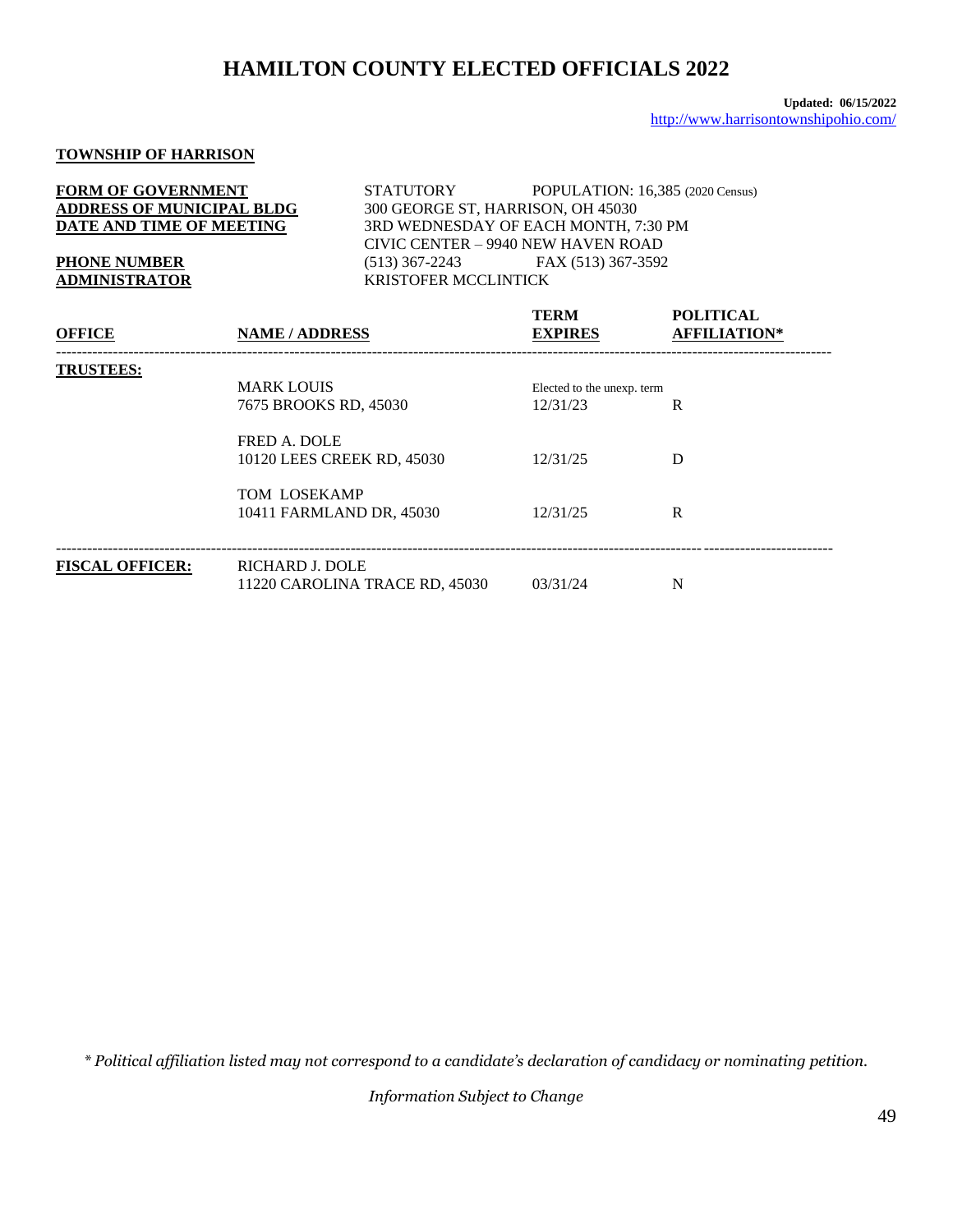### **TOWNSHIP OF MIAMI**

| <b>FORM OF GOVERNMENT</b><br><b>ADDRESS OF MUNICIPAL BLDG</b><br>DATE AND TIME OF MEETING<br><b>PHONE NUMBER</b> |                                                | STATUTORY<br>(513) 941-2466                           | 3780 SHADY LN, NORTH BEND, OH 45052<br>4TH WEDNESDAY OF EACH MONTH, 7:00 PM<br>FAX: (513) 941-9307 | POPULATION: 16,074 (2020 Census)        |
|------------------------------------------------------------------------------------------------------------------|------------------------------------------------|-------------------------------------------------------|----------------------------------------------------------------------------------------------------|-----------------------------------------|
| <b>OFFICE</b>                                                                                                    | <b>NAME / ADDRESS</b>                          |                                                       | <b>TERM</b><br><b>EXPIRES</b>                                                                      | <b>POLITICAL</b><br><b>AFFILIATION*</b> |
| <b>TRUSTEES:</b>                                                                                                 | <b>JACK E. RININGER</b><br><b>MIKE ROBISON</b> | 9731 MOUNT NEBO RD, 45052                             | 12/31/23<br>12/31/25                                                                               | R<br>R                                  |
|                                                                                                                  | <b>DAN BLANTON</b>                             | 8727 QUIETWOOD LN, 45002<br>8663 BRIDGETOWN RD, 45002 | 12/31/25                                                                                           | R                                       |
| <b>FISCAL OFFICER:</b>                                                                                           | <b>CINDY L. OSER</b>                           | 8126 JORDAN CLUB CT, 45002                            | 03/31/24                                                                                           | N                                       |

*\* Political affiliation listed may not correspond to a candidate's declaration of candidacy or nominating petition.*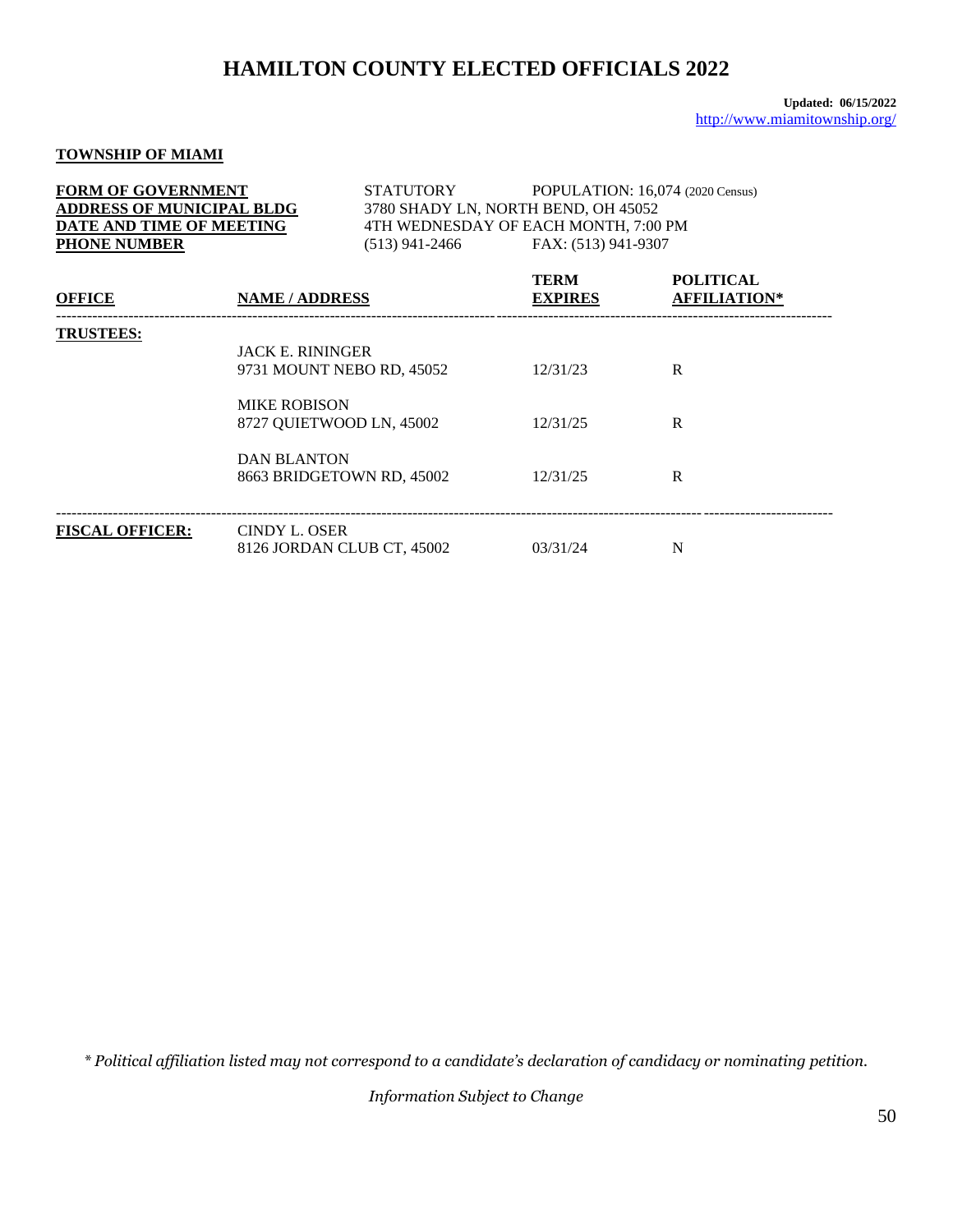### **TOWNSHIP OF SPRINGFIELD**

| <b>FORM OF GOVERNMENT</b><br><b>ADDRESS OF MUNICIPAL BLDG</b><br>DATE AND TIME OF MEETING<br><b>PHONE NUMBER</b><br><b>ADMINISTRATOR</b> |                                             |                          | HOME RULE<br>POPULATION: 35,838 (2020 Census)<br>9150 WINTON RD, CINCINNATI, OH 45231<br>2ND TUESDAY OF EACH MONTH, 5:30 PM<br>$(513) 522-1410$ FAX: $(513) 729-0818$<br><b>CHRISTOPHER D. GILBERT</b> |                                         |  |  |
|------------------------------------------------------------------------------------------------------------------------------------------|---------------------------------------------|--------------------------|--------------------------------------------------------------------------------------------------------------------------------------------------------------------------------------------------------|-----------------------------------------|--|--|
| <b>OFFICE</b>                                                                                                                            | <b>NAME / ADDRESS</b>                       |                          | TERM<br><b>EXPIRES</b>                                                                                                                                                                                 | <b>POLITICAL</b><br><b>AFFILIATION*</b> |  |  |
| <b>TRUSTEES:</b>                                                                                                                         | <b>KRISTIE DUKES DAVIS</b>                  | 855 NORTH HILL LN, 45224 | 12/31/23                                                                                                                                                                                               | R                                       |  |  |
|                                                                                                                                          | <b>MARK BERNING</b><br>9881 BEECH DR, 45231 |                          | 12/31/25                                                                                                                                                                                               | R                                       |  |  |
|                                                                                                                                          | <b>JOSEPH HONERLAW</b>                      | 8774 HOLLYHOCK DR, 45231 | 12/31/25                                                                                                                                                                                               | R                                       |  |  |
| <b>FISCAL OFFICER:</b>                                                                                                                   | DAN J. BERNING<br>937 FINNEY TRAIL 45224    |                          | 03/31/24                                                                                                                                                                                               | R                                       |  |  |

*\* Political affiliation listed may not correspond to a candidate's declaration of candidacy or nominating petition.*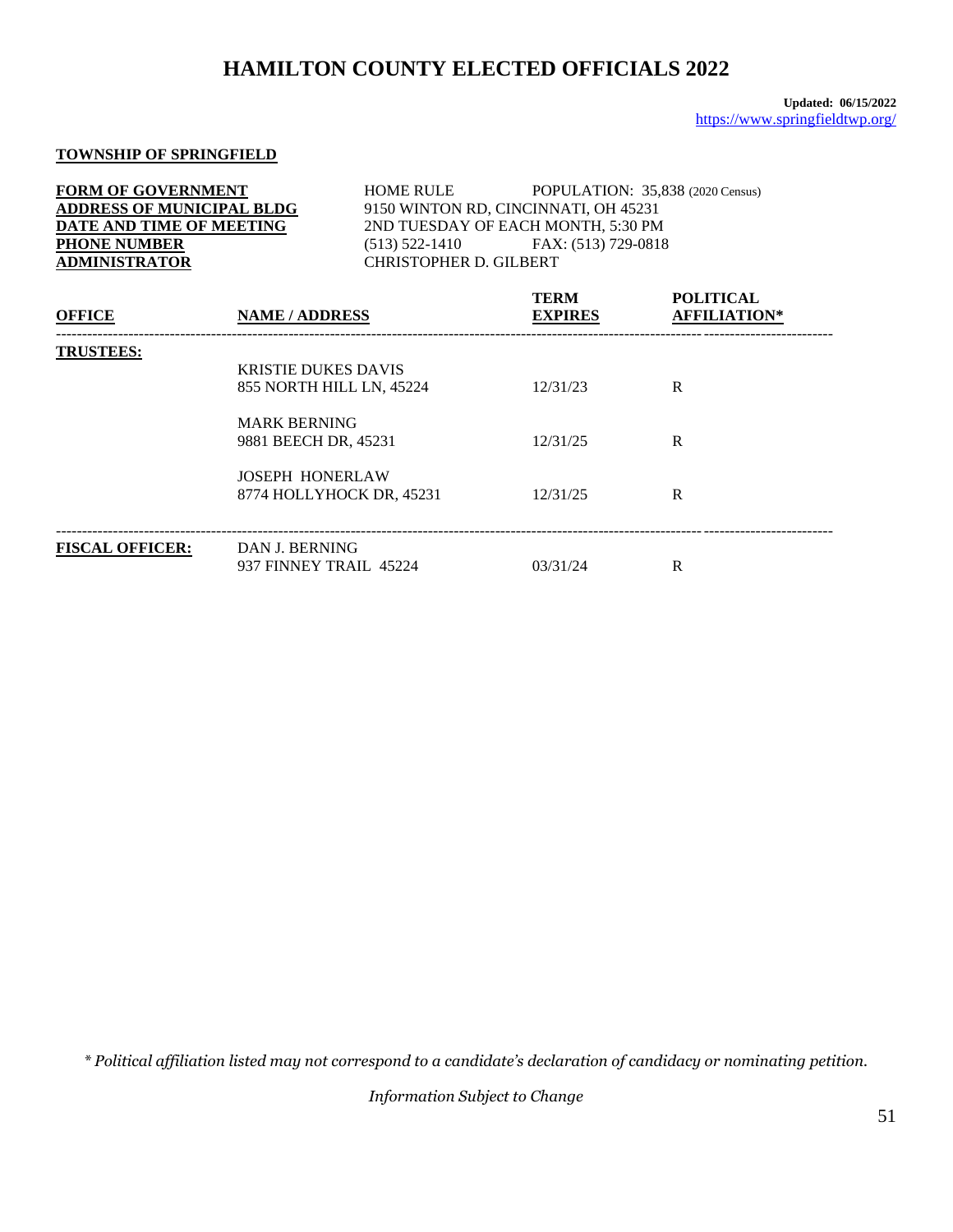## **TOWNSHIP OF SYCAMORE**

| <b>OFFICE</b>                    | <b>NAME / ADDRESS</b> |                        | <b>TERM</b><br><b>EXPIRES</b>            | <b>POLITICAL</b><br><b>AFFILIATION*</b> |
|----------------------------------|-----------------------|------------------------|------------------------------------------|-----------------------------------------|
| <b>ADMINISTRATOR</b>             |                       | TRACY KELLUMS, INTERIM |                                          |                                         |
| <b>PHONE NUMBER</b>              |                       |                        | (513) 791-8447 FAX (513) 792-8564        |                                         |
| DATE AND TIME OF MEETING         |                       |                        | 1ST & 3RD TUESDAY OF EACH MONTH, 7:00 PM |                                         |
| <b>ADDRESS OF MUNICIPAL BLDG</b> |                       |                        | 8540 KENWOOD RD, CINCINNATI, OH 45236    |                                         |
| <b>FORM OF GOVERNMENT</b>        |                       | <b>HOME RULE</b>       |                                          | POPULATION: 19,548 (2020 Census)        |

| <b>TRUSTEES:</b>       | <b>TOM JAMES</b><br>5784 WHITECHAPEL DR, 45236        | 12/31/23 | R |
|------------------------|-------------------------------------------------------|----------|---|
|                        | <b>TOM WEIDMAN</b><br>8180 KEMPER RIDGE CT, 45249     | 12/31/25 | R |
|                        | <b>TRACY LYNN SCHWEGMANN</b><br>8840 DECIMA ST, 45236 | 12/31/25 | R |
| <b>FISCAL OFFICER:</b> | <b>ROB PORTER</b><br>7145 NODDING WAY, 45243          | 03/31/24 | R |

*\* Political affiliation listed may not correspond to a candidate's declaration of candidacy or nominating petition.*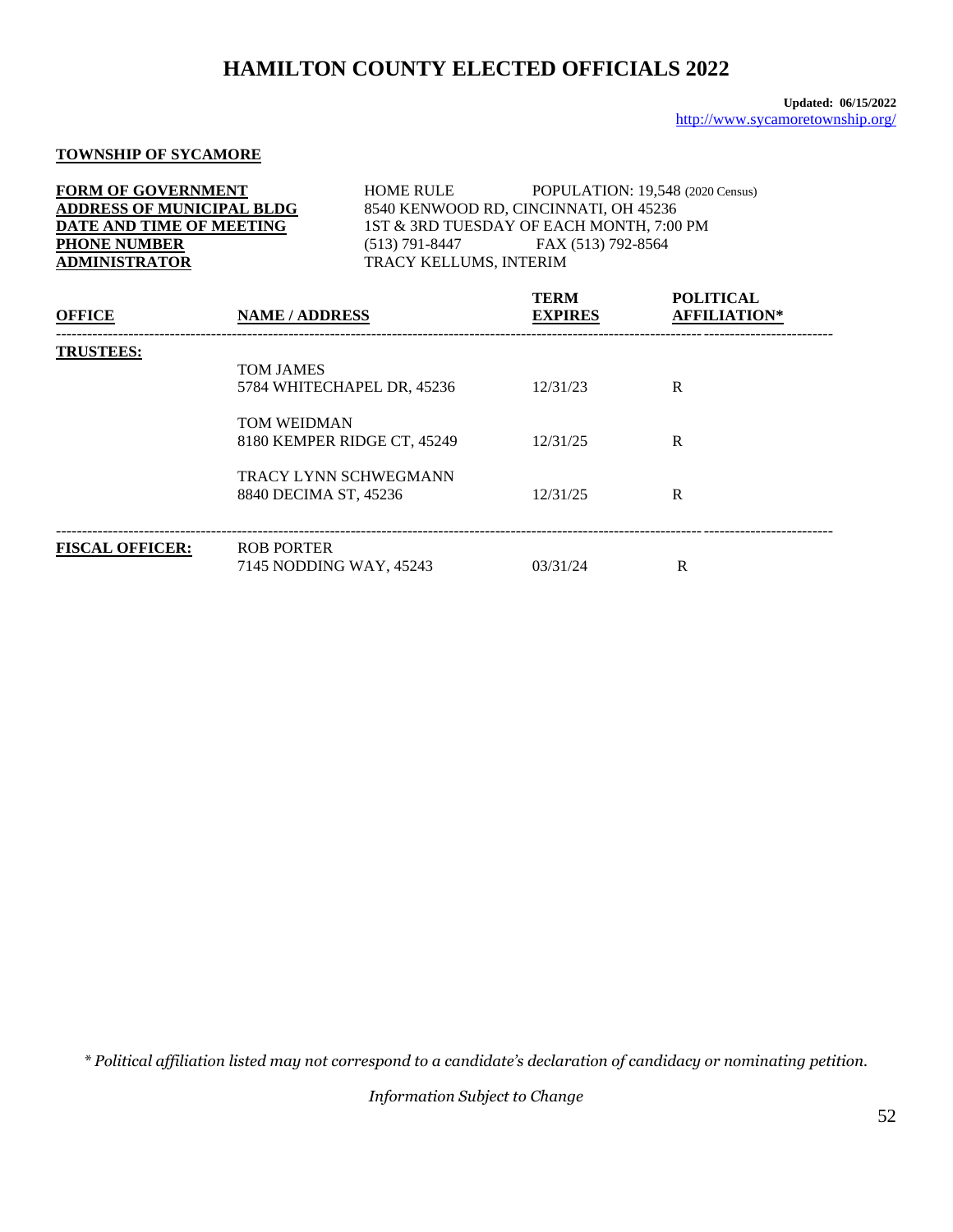## **TOWNSHIP OF SYMMES**

| <b>FORM OF GOVERNMENT</b>        | <b>HOME RULE</b>                   | POPULATION: 15,007 (2020 Census)           |  |
|----------------------------------|------------------------------------|--------------------------------------------|--|
| <b>ADDRESS OF MUNICIPAL BLDG</b> |                                    | 9323 UNION CEMETERY RD, LOVELAND, OH 45140 |  |
| DATE AND TIME OF MEETING         | 1ST TUESDAY OF EACH MONTH, 7:00 PM |                                            |  |
| <b>PHONE NUMBER</b>              | $(513)$ 683-6644                   | FAX (513) 683-6626                         |  |
| <b>ADMINISTRATOR</b>             | KIMBERLY A. LAPENSEE               |                                            |  |
|                                  |                                    |                                            |  |

| <b>OFFICE</b>          | <b>NAME / ADDRESS</b>                               | <b>TERM</b><br><b>EXPIRES</b> | <b>POLITICAL</b><br><b>AFFILIATION*</b> |  |
|------------------------|-----------------------------------------------------|-------------------------------|-----------------------------------------|--|
| <b>TRUSTEES:</b>       | PHIL BECK<br>9983 WALNUTRIDGE CT, 45242             | 12/31/23                      | R                                       |  |
|                        | <b>KEN BRYANT</b><br>8690 CALUMET WAY, 45249        | 12/31/25                      | R                                       |  |
|                        | <b>JODIE L. LEIS</b><br>12163 WATERS EDGE CT, 45140 | 12/31/25                      | R                                       |  |
| <b>FISCAL OFFICER:</b> | JOSEPH C. GROSSI<br>11982 PAULMEADOWS DR, 45249     | 03/31/24                      | R                                       |  |

*\* Political affiliation listed may not correspond to a candidate's declaration of candidacy or nominating petition.*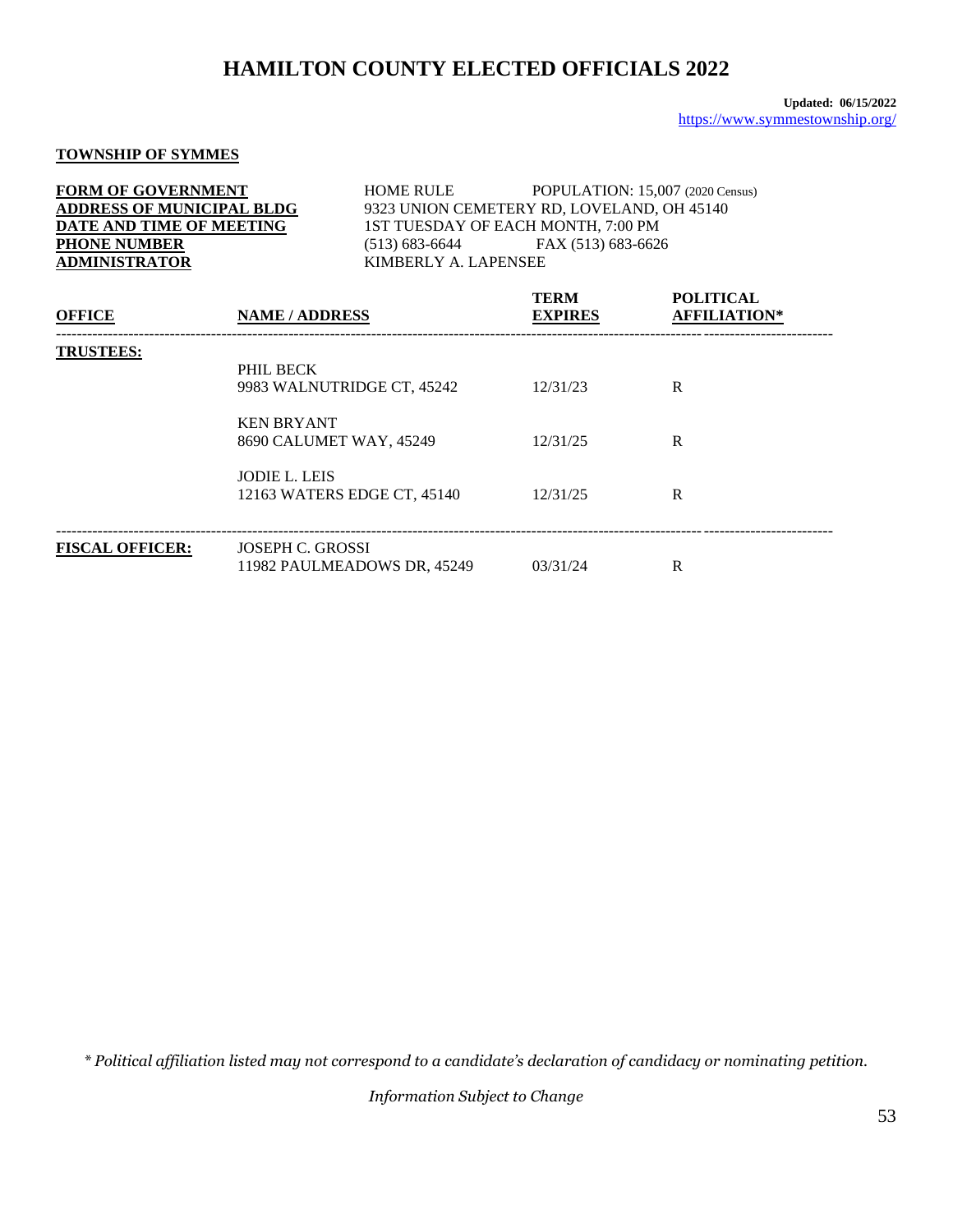### **TOWNSHIP OF WHITEWATER**

| <b>FORM OF GOVERNMENT</b><br><b>ADDRESS OF MUNICIPAL BLDG</b><br>DATE AND TIME OF MEETING<br><b>PHONE NUMBER</b><br><b>ADMINISTRATOR</b> |                                                                                 | STATUTORY<br>$(513)$ 367-5522<br>PEGGY WESTERFELD | POPULATION: 5,534 (2020 Census)<br>6101 DRY FORK RD, CLEVES, OH 45002<br>3RD MONDAY OF EACH MONTH, 7:00 PM<br>FAX (513) 367-6622 |                                         |
|------------------------------------------------------------------------------------------------------------------------------------------|---------------------------------------------------------------------------------|---------------------------------------------------|----------------------------------------------------------------------------------------------------------------------------------|-----------------------------------------|
| <b>OFFICE</b>                                                                                                                            | <b>NAME / ADDRESS</b>                                                           |                                                   | <b>TERM</b><br><b>EXPIRES</b>                                                                                                    | <b>POLITICAL</b><br><b>AFFILIATION*</b> |
| <b>TRUSTEES:</b>                                                                                                                         | <b>GUY G. SCHAIBLE</b><br>9242 WEST RD, 45002<br><b>DOUG KING</b>               |                                                   | 12/31/23                                                                                                                         | N                                       |
|                                                                                                                                          | 113 HOOVEN RD, 45033<br><b>WILLIE POPE</b><br>10291 SUSPENSION BRIDGE RD, 45030 |                                                   | 12/31/25<br>12/31/25                                                                                                             | N<br>R                                  |
| <b>FISCAL OFFICER:</b>                                                                                                                   | <b>JAMES L. BRETT</b><br>9210 LUTHER LN, 45002                                  |                                                   | 03/31/24                                                                                                                         | R                                       |

*\* Political affiliation listed may not correspond to a candidate's declaration of candidacy or nominating petition.*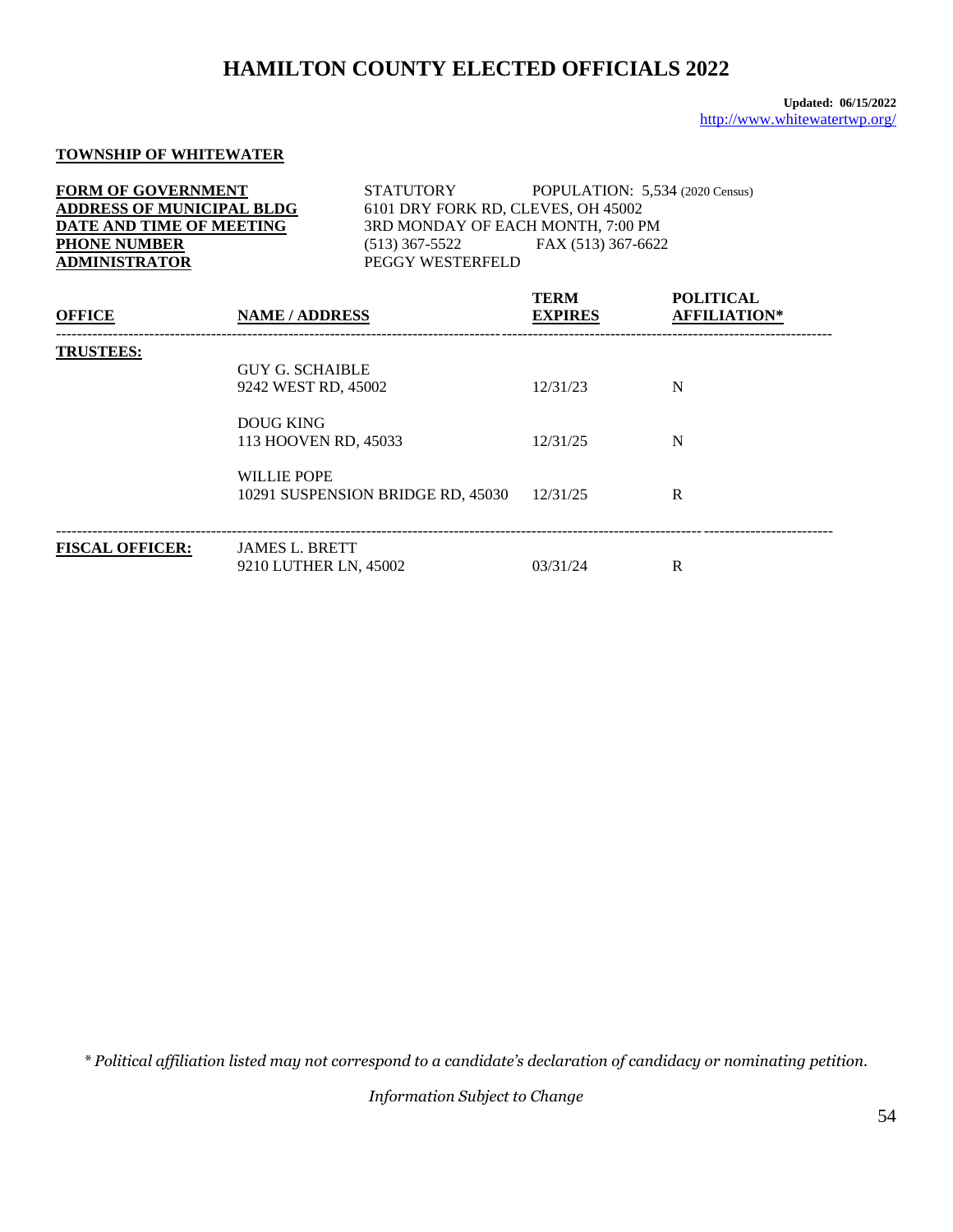## **STATE BOARD OF EDUCATION**

| <b>MAILING ADDRESS:</b><br><b>PRESIDENT</b><br><b>PHONE NUMBER:</b> | OHIO DEPARTMENT OF EDUCATION<br>25 SOUTH FRONT ST.<br>COLUMBUS, OH 43215<br><b>LAURA KOHLER</b><br>$(614)$ 728-2754<br>$(877)$ 644-6338 |                                                                        |
|---------------------------------------------------------------------|-----------------------------------------------------------------------------------------------------------------------------------------|------------------------------------------------------------------------|
| <b>DISTRICT:</b>                                                    | <b>BUTLER COUNTY</b>                                                                                                                    | 4TH DISTRICT, INCLUDES ALL OF HAMILTON AND WARREN COUNTIES AND PART OF |
| <b>YEAR</b><br><b>ELECTED</b>                                       | <b>NAME / ADDRESS</b>                                                                                                                   | <b>TERM</b><br><b>EXPIRES</b>                                          |
| 2018                                                                | <b>JENNY KILGORE</b><br>200 E SHARON RD                                                                                                 | 12/31/22                                                               |

CINCINNATI, OH 45246

*\* Political affiliation listed may not correspond to a candidate's declaration of candidacy or nominating petition.*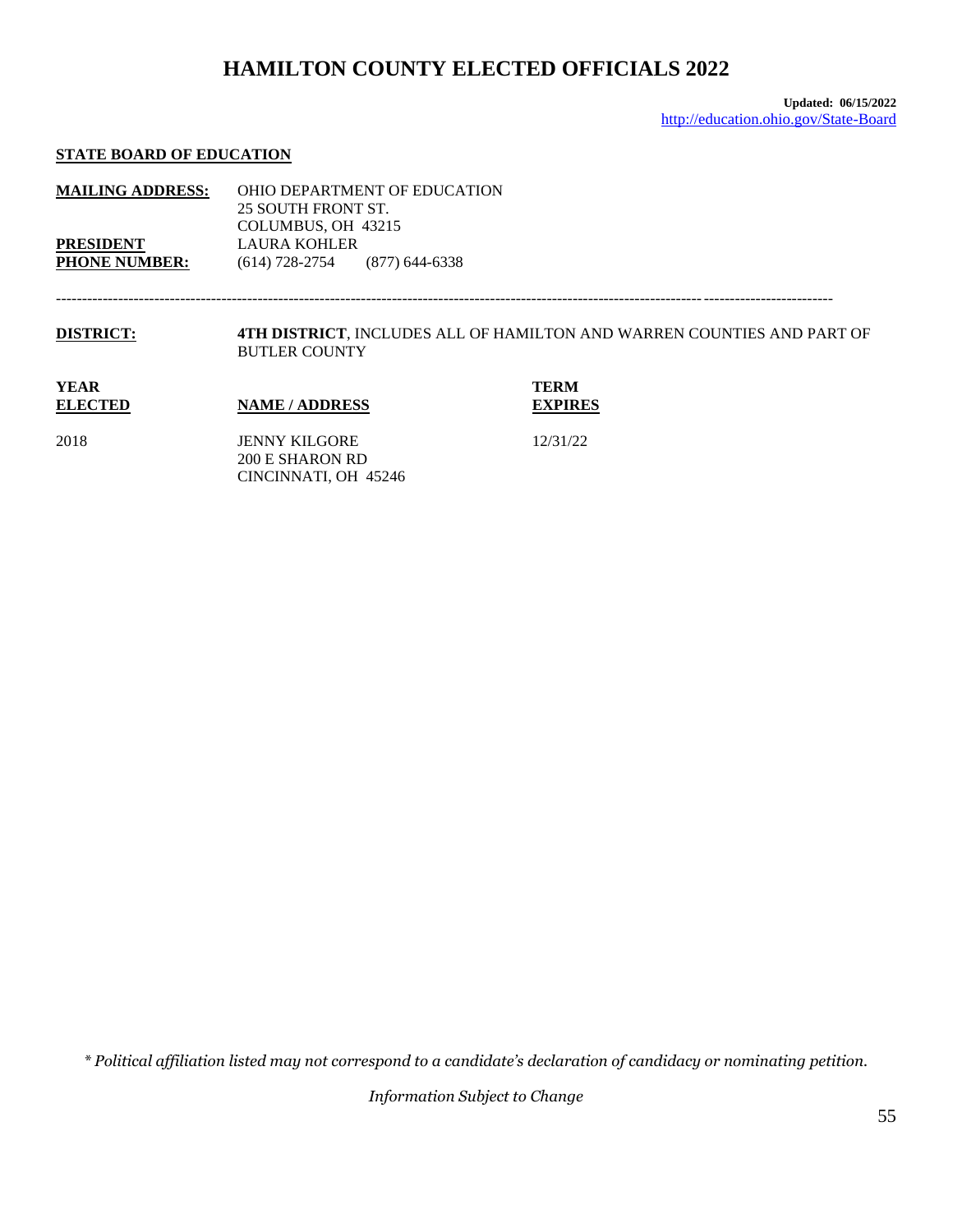**Updated: 06/15/2022** <https://www.cps-k12.org/about-cps/board-of-education>

### **MEMBERS OF BOARD OF EDUCATION**

| <b>SCHOOL DISTRICT:</b>     | <b>CINCINNATI CITY</b>                                          |
|-----------------------------|-----------------------------------------------------------------|
| <b>SUPERINTENDENT:</b>      | TIANAY AMAT (Interim)                                           |
| <b>TREASURER:</b>           | <b>JENNIFER M. WAGNER</b><br>TREASURER / CHIEF FINACIAL OFFICER |
| <b>ADMINISTRATION BLDG:</b> | 2651 BURNET AVE, CINCINNATI, OH 45201                           |
| <b>PHONE NUMBER:</b>        | $(513)$ 363-0040<br>FAX (513) 363-0035                          |
|                             |                                                                 |

| <b>YEAR</b><br><b>ELECTED</b> | <b>NAME/ADDRESS</b>                                    | <b>TERM</b><br><b>EXPIRES</b> |
|-------------------------------|--------------------------------------------------------|-------------------------------|
| 2019                          | <b>EVE BOLTON</b><br>1325 ASTER PL, 45224              | 12/31/23                      |
| 2019                          | <b>CAROLYN JONES</b><br>1993 JESSE LN, 45224           | 12/31/23                      |
| 2019                          | <b>BEN LINDY</b><br>3517 BURCH AVE, 45208              | 12/31/23                      |
| 2021                          | <b>MARY WINEBERG</b><br>4805 CHAPEL RIGE DR, 45223     | 12/31/25                      |
| 2021                          | <b>KAREEM T. MOFFETT</b><br>3593 VAN ANTWERP PL, 45229 | 12/31/25                      |
| 2021                          | <b>BRANDON CRAIG</b><br>3579 SECTION RD #2, 45237      | 12/31/25                      |
| $20212^{ND}$ Term             | <b>MIKE MOROSKI</b><br>400 PIKE ST, 45202              | 12/31/25                      |

*\* Political affiliation listed may not correspond to a candidate's declaration of candidacy or nominating petition.*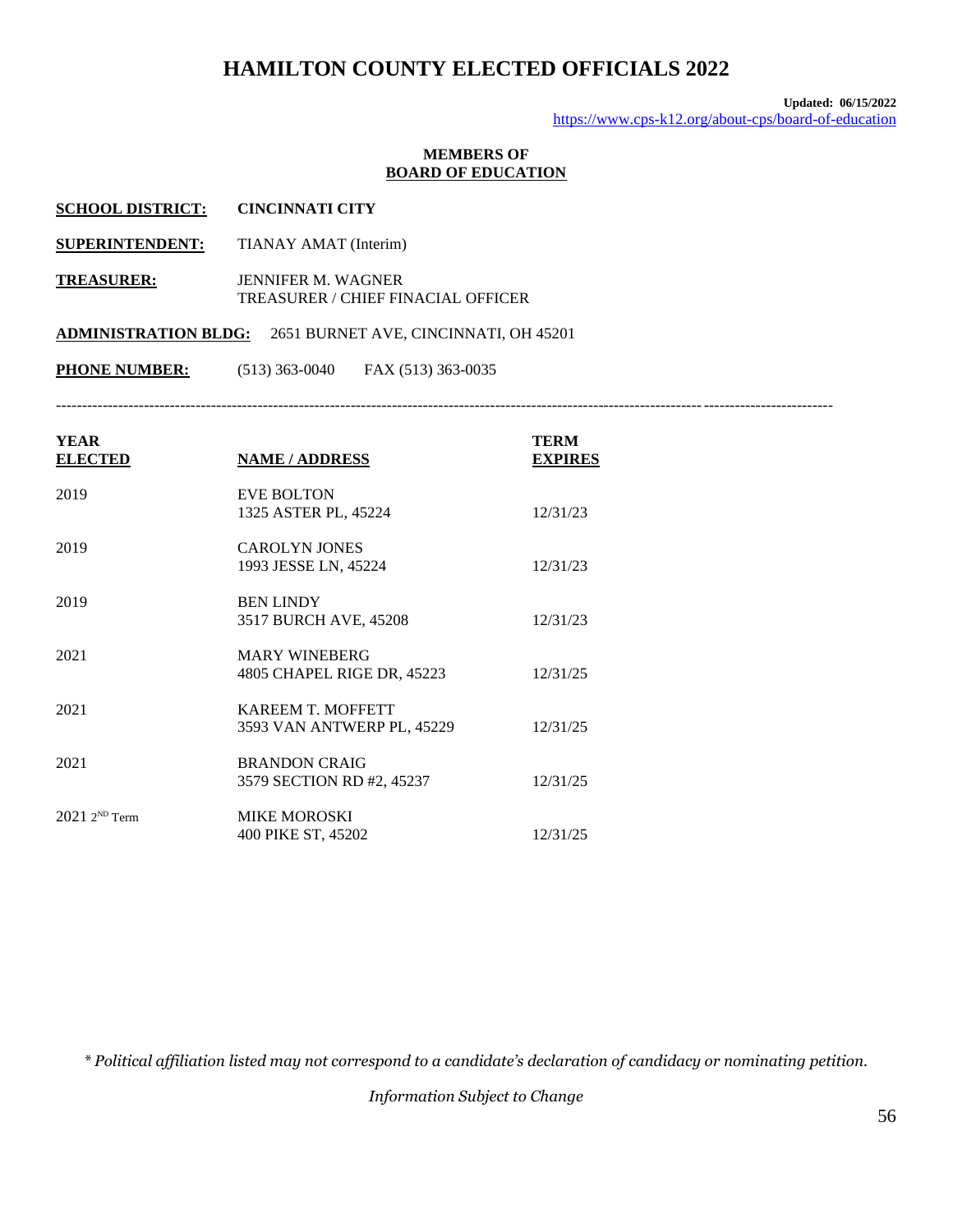**Updated: 06/15/2022** <http://www.deerparkcityschools.org/4/home>

#### **MEMBERS OF BOARD OF EDUCATION**

- **SCHOOL DISTRICT: DEER PARK COMMUNITY CITY**
- **SUPERINTENDENT:** JAY PHILLIPS
- **TREASURER:** JEFFREY LEWIS

**ADMINISTRATION BLDG:** 8688 DONNA LN, CINCINNATI OH 45236

**PHONE NUMBER:** (513) 891-0222 FAX (513) 891-2930

------------------------------------------------------------------------------------------------------------------------------------------------------

| <b>YEAR</b><br><b>ELECTED:</b>      | <b>NAME / ADDRESS</b>                                        | <b>TERM</b><br><b>EXPIRES</b> |                                                       |
|-------------------------------------|--------------------------------------------------------------|-------------------------------|-------------------------------------------------------|
| 2019                                | <b>PAUL GODWIN</b><br>8715 ANTRIM CT, 45236                  | 12/31/23                      |                                                       |
| 2019                                | <b>CHRIS HUSTER</b><br>4113 TREBOR DR, 45236                 | 12/31/23                      |                                                       |
| $20212^{ND}$ TERM                   | PEGGY BOSSE<br>4015 LANSDOWNE AVE, 45236                     | 12/31/25                      |                                                       |
| 2021<br>D.Downey resigned 5/13/2022 | KARA McCORMICK appointed 6/7/2022<br>4557 SYCAMORE RD, 45236 | 12/31/25                      | Unexpired term will be on the<br>November 2023 ballot |
| $20212^{ND}$ TERM                   | <b>KAREN KELLUMS</b><br>8563 PLAINFIELD RD, 45236            | 12/31/25                      |                                                       |

*\* Political affiliation listed may not correspond to a candidate's declaration of candidacy or nominating petition.*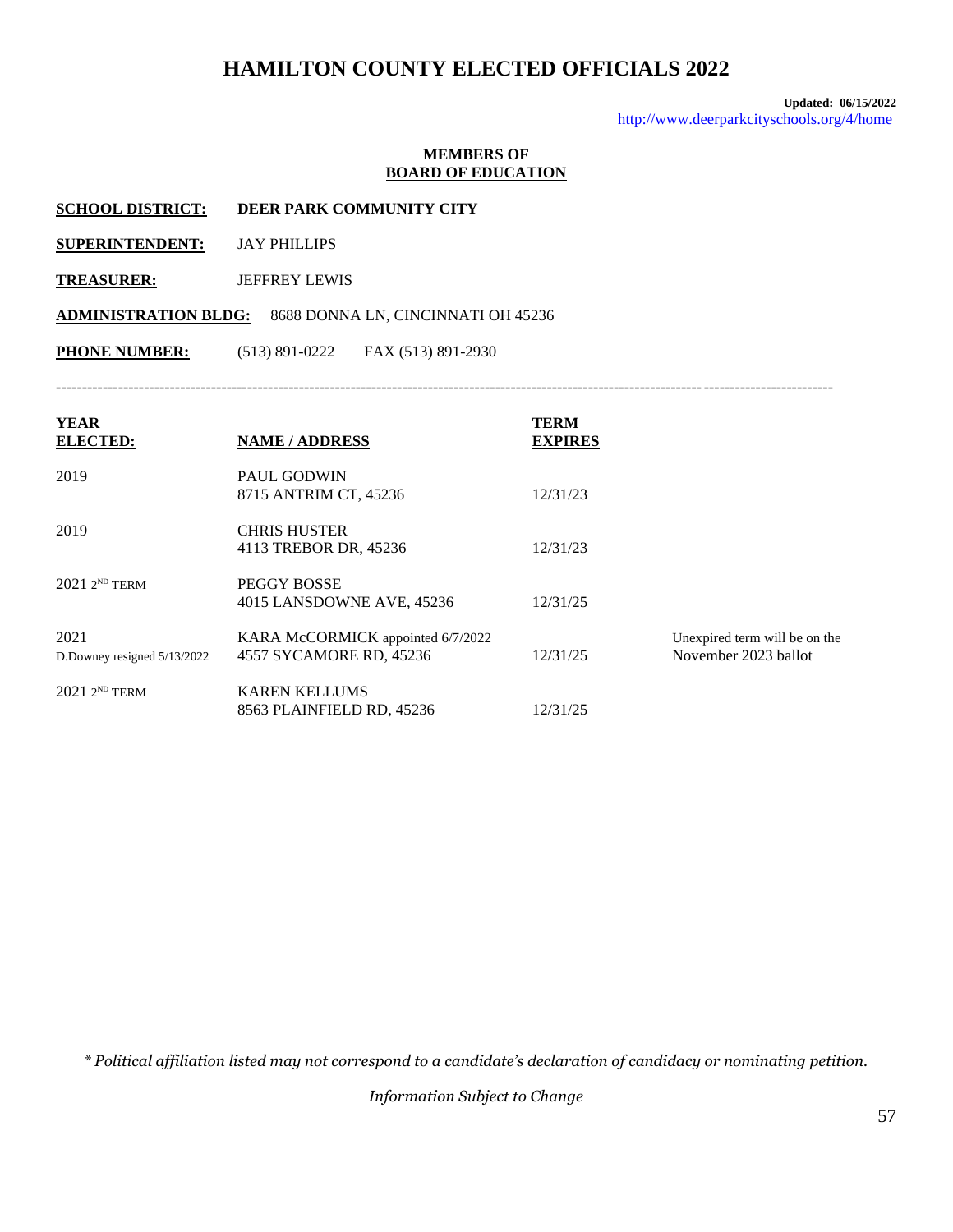**Updated: 06/15/2022** <http://indianhillschools.org/boardofeducation.aspx>

#### **MEMBERS OF BOARD OF EDUCATION**

**SCHOOL DISTRICT: INDIAN HILL EXEMPTED VILLAGE CITY**

**SUPERINTENDENT:** KIRK KOENNECKE

**TREASURER:** MICK DAVIS

**ADMINISTRATION BLDG:** 6855 DRAKE RD, CINCINNATI OH 45243

**PHONE NUMBER:** (513) 272-4500 FAX (513) 272-4512

------------------------------------------------------------------------------------------------------------------------------------------------------

| <b>YEAR</b><br><b>ELECTED</b> | <b>NAME / ADDRESS</b>                               | <b>TERM</b><br><b>EXPIRES</b> |
|-------------------------------|-----------------------------------------------------|-------------------------------|
| 2019                          | NANCY AICHHOLZ<br>8405 INDIAN HILL RD, 45243        | 12/31/23                      |
| 2019                          | <b>NIKI SINGH</b><br>4 BEAUFORT HUNT LN, 45242      | 12/31/23                      |
| 2021                          | <b>BEAR TULLIS</b><br>6795 MARBLEHEAD DR 45243      | 12/31/25                      |
| 2021                          | <b>NOLAN MARX</b><br>9005 OLD INDIAN HILL RD, 45243 | 12/31/25                      |
| 2021                          | <b>CRAIG SUMEREL</b><br>82 KROGER FARM, 45243       | 12/31/25                      |

*\* Political affiliation listed may not correspond to a candidate's declaration of candidacy or nominating petition.*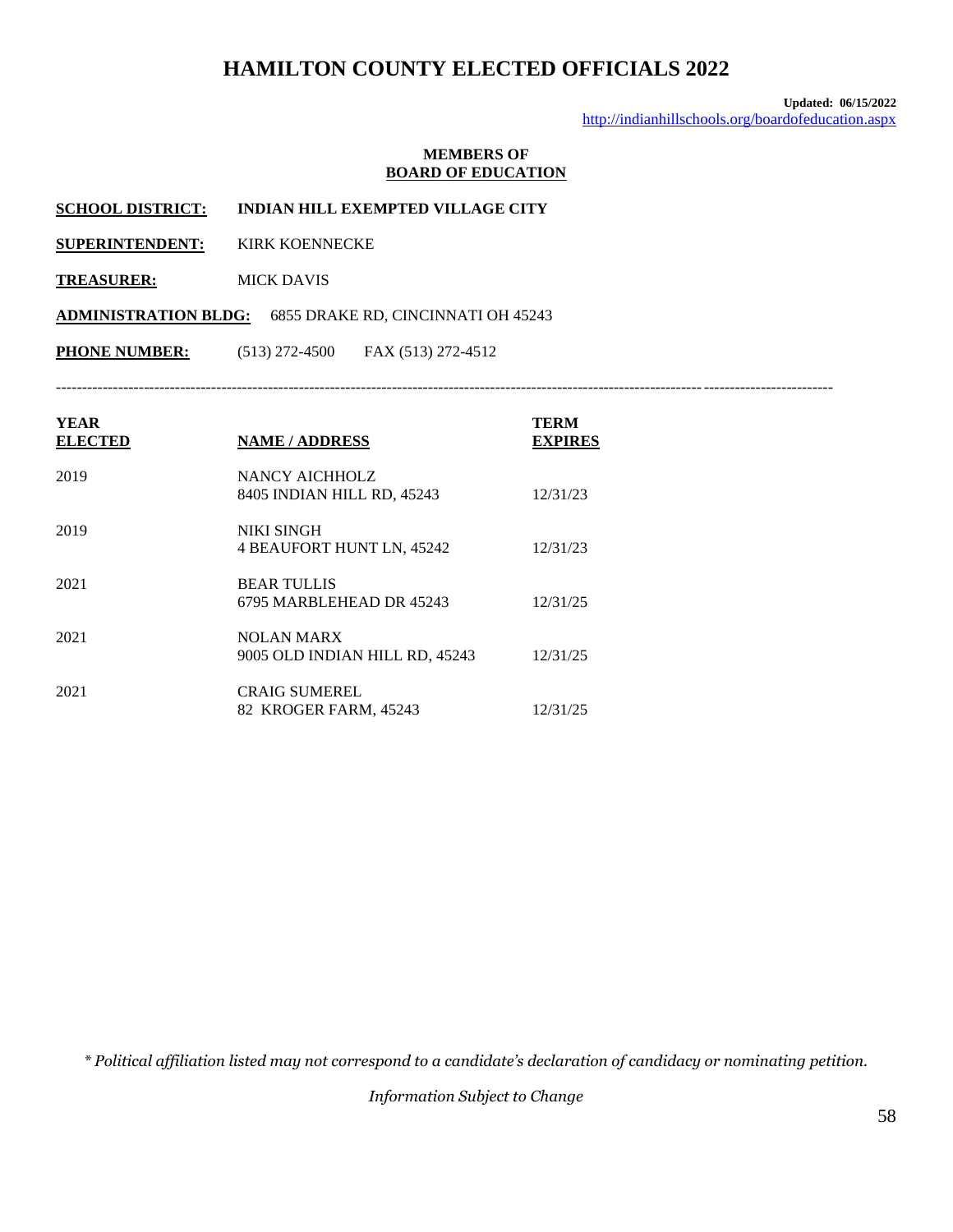**Updated: 06/15/2022** <http://www.lovelandschools.org/domain/17>

#### **MEMBERS OF BOARD OF EDUCATION**

| <b>YEAR</b><br><b>ELECTED</b> | <b>NAME / ADDRESS</b>                    | <b>TERM</b><br><b>EXPIRES</b> |
|-------------------------------|------------------------------------------|-------------------------------|
| <b>PHONE NUMBER:</b>          | $(513) 683 - 5600$<br>FAX (513) 683-5697 |                               |
| <b>ADMINISTRATION BLDG:</b>   | 757 S LEBANON RD, LOVELAND, OH 45140     |                               |
| <b>TREASURER:</b>             | ROBERT GIUFFRE' (INTERIM 8/1/2021)       |                               |
| <b>SUPERINTENDENT:</b>        | <b>MIKE BROADWATER</b>                   |                               |
| <b>SCHOOL DISTRICT:</b>       | <b>LOVELAND CITY</b>                     |                               |

| 2021 Elected to unexp term | <b>KEVIN DOUGHERTY</b><br>12021 MILLSTONE CT, 45140 | 12/31/23 |
|----------------------------|-----------------------------------------------------|----------|
| 2019                       | <b>KATHRYN LORENZ</b><br>1228 RETSWOOD DR, 45140    | 12/31/23 |
| 2021                       | <b>JONATHAN EILERT</b><br>716 QUAILWOODS DR, 45140  | 12/31/25 |
| 2021                       | ERIC SCHWETSCHENAU<br>1211 RED ROAN DR, 45140       | 12/31/25 |
| $20212^{ND}$ Term          | EILEEN WASHBURN<br>10923 REDNOR CT, 45140           | 12/31/25 |

*\* Political affiliation listed may not correspond to a candidate's declaration of candidacy or nominating petition.*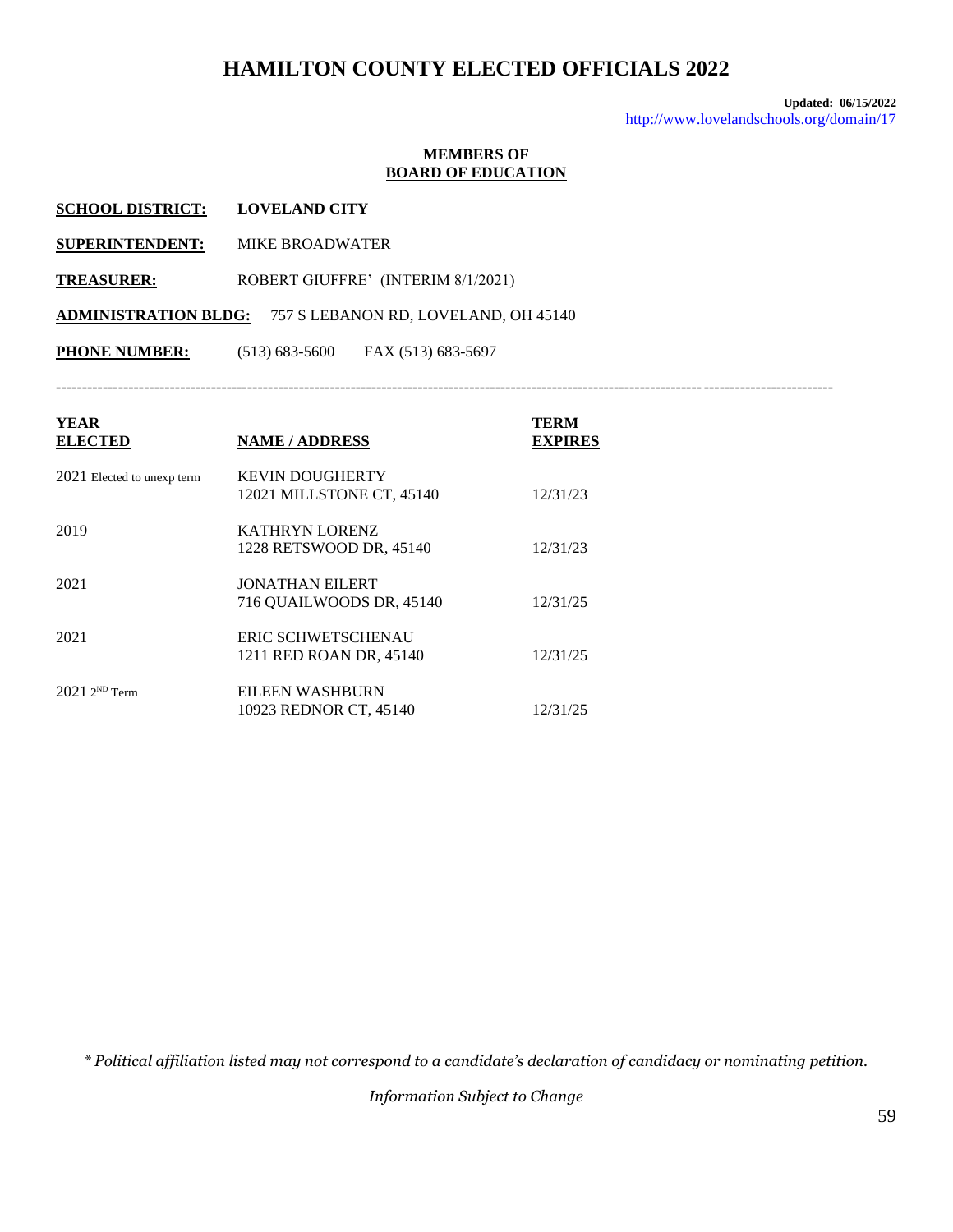**Updated: 06/15/2022** <http://www.madeiracityschools.org/Content2/board-of-education>

### **MEMBERS OF BOARD OF EDUCATION**

| <b>SCHOOL DISTRICT:</b> | <b>MADEIRA CITY</b> |
|-------------------------|---------------------|
|                         |                     |

- **SUPERINTENDENT:** KENJI MATSUDO
- **TREASURER/CFO:** EMILY HAUSER

**ADMINISTRATION BLDG:** 7465 LOANNES DR, CINCINNATI, OH 45243

**PHONE NUMBER:** (513) 985-6070 FAX (513) 985-6072

------------------------------------------------------------------------------------------------------------------------------------------------------

| <b>YEAR</b><br><b>ELECTED</b> | <b>NAME / ADDRESS</b>                              | TERM<br><b>EXPIRES</b> |
|-------------------------------|----------------------------------------------------|------------------------|
| 2019                          | PAULA ANDRUSS<br>6585 MADEIRA HILLS DR, 45243      | 12/31/23               |
| 2019                          | RICHARD PALMER<br>8141 MAXFIELD LN, 45243          | 12/31/23               |
| $20212^{\text{nd}}$ Term      | <b>STEVE BERNICKE</b><br>6221 COACHLITE WAY, 45243 | 12/31/25               |
| 2021                          | <b>DAVID EBERLY</b><br>6498 NAVAHO TRL, 45243      | 12/31/25               |
| $2021$ 2 <sup>nd</sup> Term   | <b>RYAN LEX</b><br>6244 CARIBOU CT, 45243          | 12/31/25               |

*\* Political affiliation listed may not correspond to a candidate's declaration of candidacy or nominating petition.*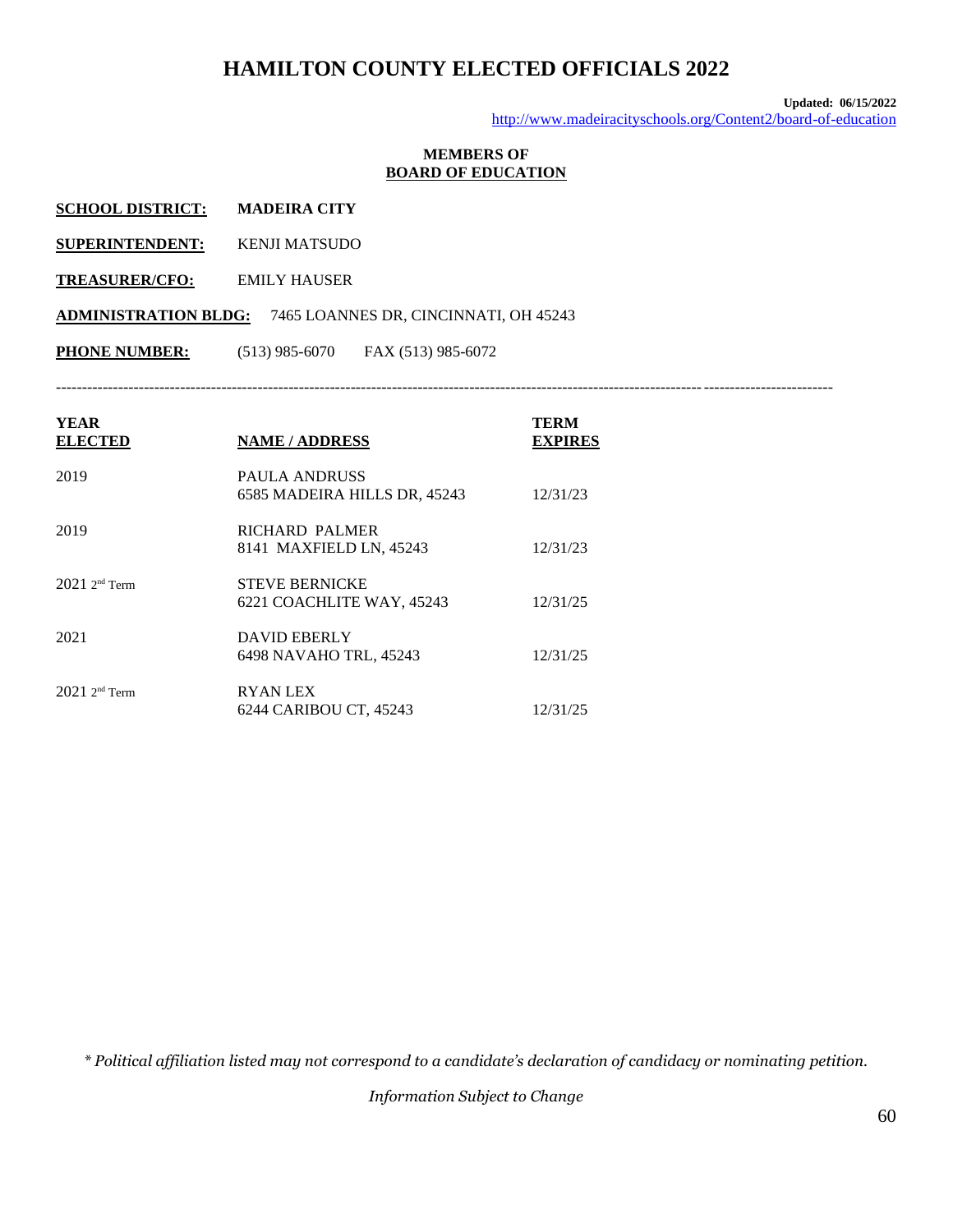**Updated: 06/15/2022** <http://www.mariemontschools.org/boardofeducation.aspx>

### **MEMBERS OF BOARD OF EDUCATION**

| <b>SCHOOL DISTRICT:</b> | <b>MARIEMONT CITY</b> |
|-------------------------|-----------------------|
|                         |                       |

- **SUPERINTENDENT:** STEVEN ESTEPP
- **TREASURER:** THOMAS S. GOLINAR

**ADMINISTRATION BLDG:** 2 WARRIOR WAY, CINCINNATI, OH 45227

**PHONE NUMBER:** (513) 272-7500 FAX (513) 527-3436

------------------------------------------------------------------------------------------------------------------------------------------------------

| YEAR<br><b>ELECTED</b> | <b>NAME / ADDRESS</b>                              | <b>TERM</b><br><b>EXPIRES</b> |
|------------------------|----------------------------------------------------|-------------------------------|
| 2019                   | N. NAN DILL<br>3701 CENTER ST, 45227               | 12/31/23                      |
| 2019                   | KELLI S. NEVILLE<br>601 STANTON AVE, 45174         | 12/31/23                      |
| 2021                   | DAVID M. ROGERS<br>7054 MT VERNON AVE, 45227       | 12/31/25                      |
| 2021                   | LAURA K. ORGANISCIAK<br>4188 ASHLEY OAKS DR, 45227 | 12/31/25                      |
| 2021                   | <b>ANDI L. MURPHY</b><br>815 DOUGLAS AVE, 45174    | 12/31/25                      |

*\* Political affiliation listed may not correspond to a candidate's declaration of candidacy or nominating petition.*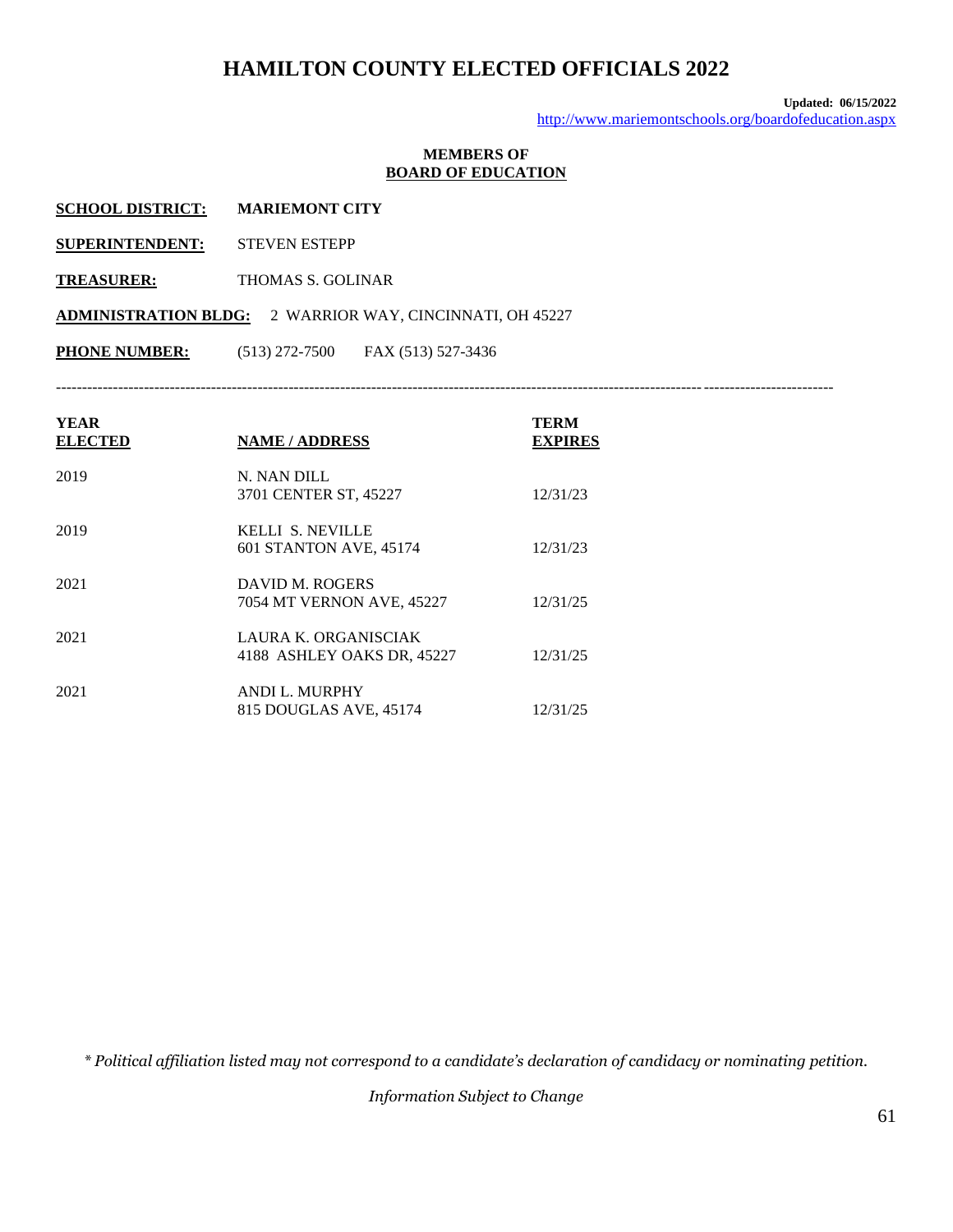**Updated: 06/15/2022** <https://www.mthcs.org/page/board-members>

#### **MEMBERS OF BOARD OF EDUCATION**

| <b>SCHOOL DISTRICT:</b> | <b>MT. HEALTHY CITY</b> |
|-------------------------|-------------------------|
|                         |                         |

- **SUPERINTENDENT:** DR. VALERIE HAWKINS
- **TREASURER:** REBECCA BROOKS

**ADMINISTRATION BLDG:** 7615 HARRISON AVE, CINCINNATI OH 45231

**PHONE NUMBER:** (513) 729-0077 FAX (513) 619-1797

------------------------------------------------------------------------------------------------------------------------------------------------------

| YEAR<br><b>ELECTED</b> | <b>NAME / ADDRESS</b>                                      | TERM<br><b>EXPIRES</b> |
|------------------------|------------------------------------------------------------|------------------------|
| 2019                   | KIMBERLY A. BOULDIN-BRYANT<br>1579 MEREDITH DR, #30, 45231 | 12/31/23               |
| 2019                   | <b>JULIE TURNER</b><br>1808 ADAMS RD, 45231                | 12/31/23               |
| $20212^{ND}$ Term      | CAROLE M. ELLIS<br>9596 TRAFFORD CT, 45231                 | 12/31/25               |
| $20212^{nd}$ Term      | <b>EMMETT KILGORE</b><br>10405 SPRING RUN DR, 45231        | 12/31/25               |
| 2021                   | STEPHANIE ANDERSON<br>7421 ROETTELE PL, 45231              | 12/31/25               |

*\* Political affiliation listed may not correspond to a candidate's declaration of candidacy or nominating petition.*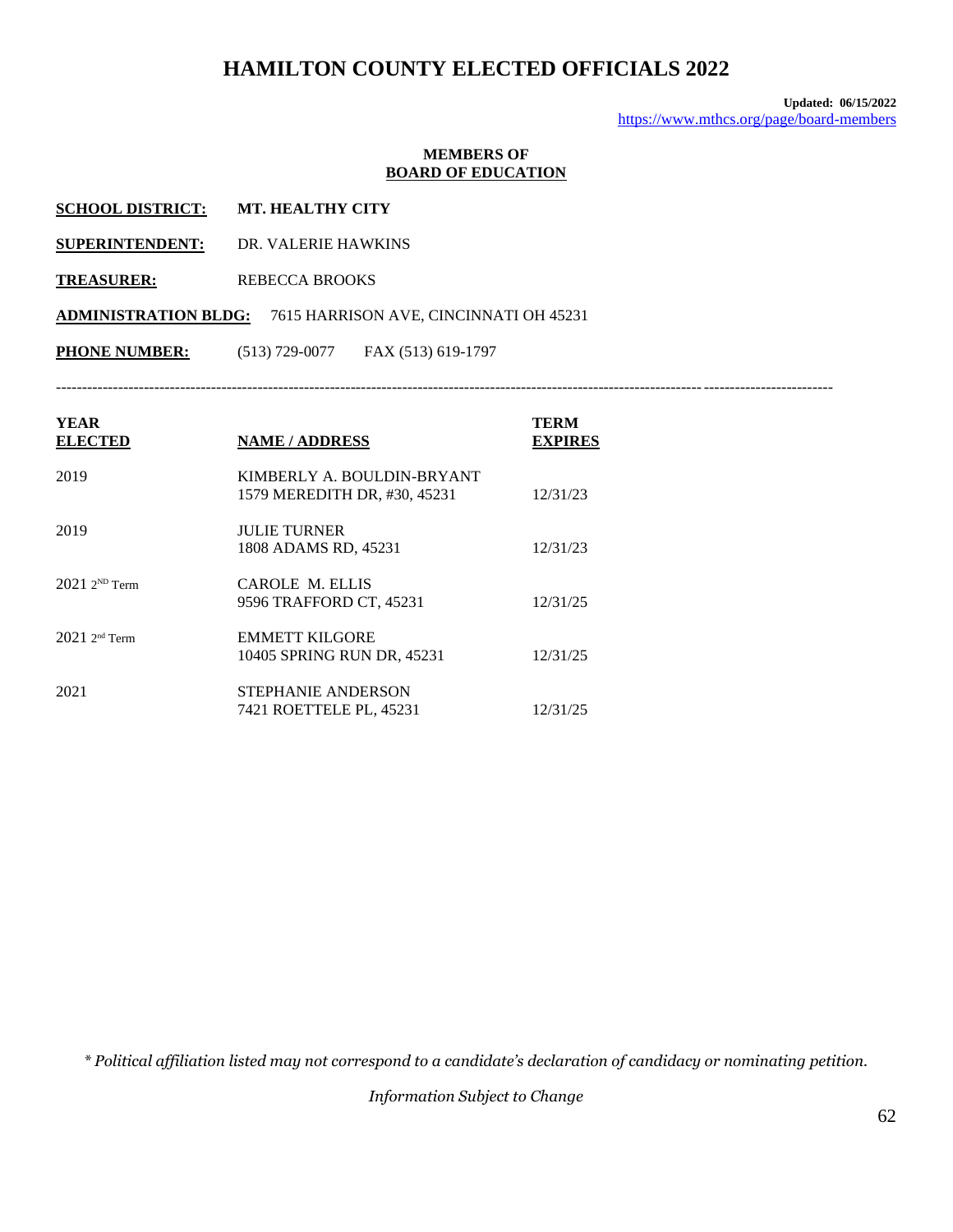**Updated: 06/15/2022** <http://www.nchcityschools.org/apps/pages/board>

#### **MEMBERS OF BOARD OF EDUCATION**

- **SCHOOL DISTRICT: NORTH COLLEGE HILL CITY**
- **SUPERINTENDENT:** EUGENE BLALOCK, JR.
- **TREASURER:** DON RABE

**ADMINISTRATION BLDG:** 1731 GOODMAN AVE, CINCINNATI, OH 45239

**PHONE NUMBER:** (513) 931-8181 FAX (513) 728-4774

------------------------------------------------------------------------------------------------------------------------------------------------------

| <b>YEAR</b><br><b>ELECTED</b> | <b>NAME / ADDRESS</b>                           | TERM<br><b>EXPIRES</b> |
|-------------------------------|-------------------------------------------------|------------------------|
| 2019                          | <b>BARBARA GRAVES</b><br>6917 GLORIA DR, 45239  | 12/31/23               |
| 2019                          | <b>HELEN O'ROURKE</b><br>1463 DORDINE LN, 45231 | 12/31/23               |
| $20212^{ND}$ Term             | <b>MONICA LANTON</b><br>8365 CARROL AVE, 45231  | 12/31/25               |
| $20212^{\text{nd}}$ Term      | ANGIE GRAVER<br>1526 GARDENWOOD CT, 45231       | 12/31/25               |
| 2021                          | <b>DONTÈ FOSTER</b><br>1610 GOODMAN AVE, 45239  | 12/31/25               |

*\* Political affiliation listed may not correspond to a candidate's declaration of candidacy or nominating petition.*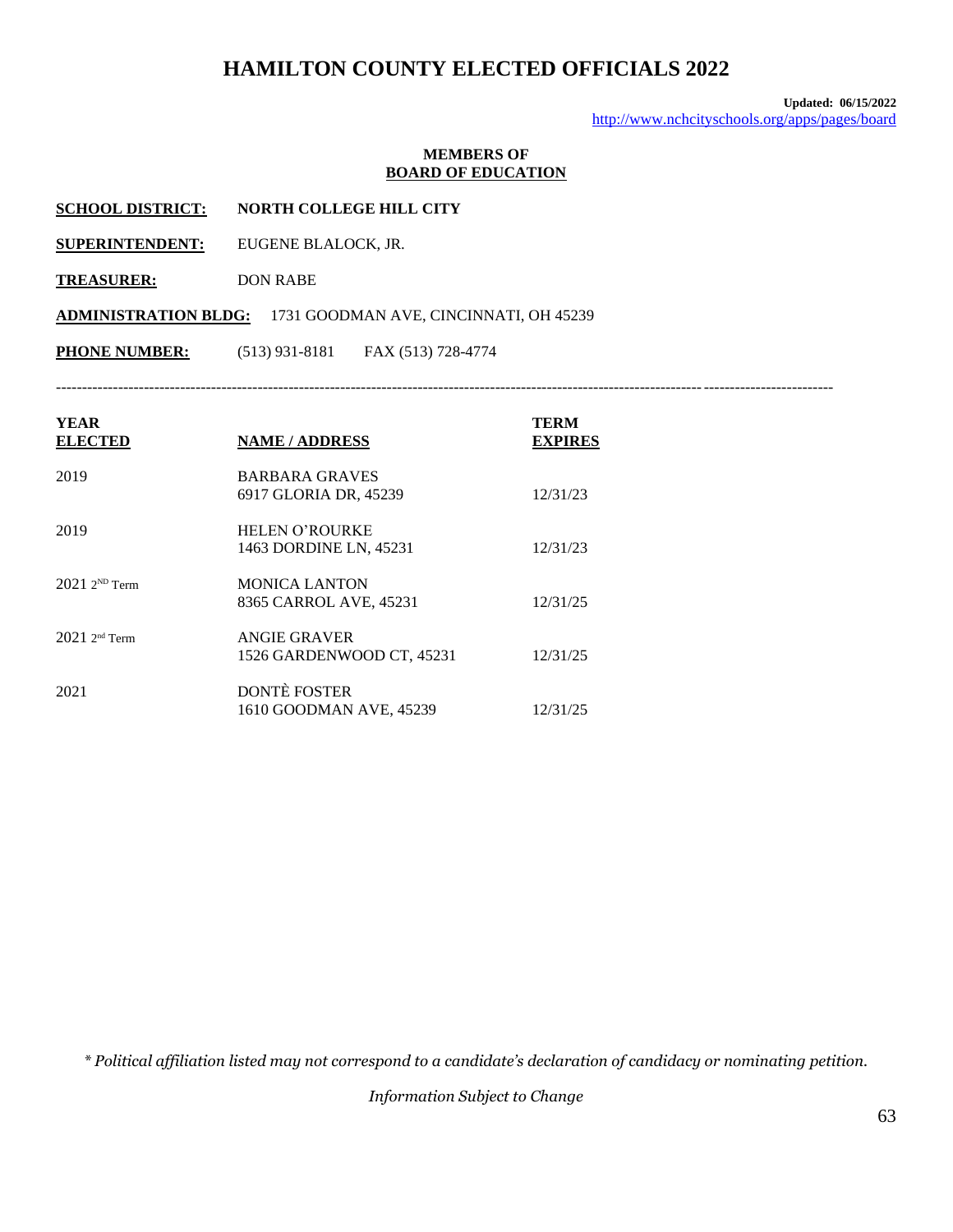**Updated: 06/15/2022** <http://www.norwoodschools.org/BoardofEducation.aspx>

### **MEMBERS OF BOARD OF EDUCATION**

| <b>SCHOOL DISTRICT:</b> | <b>NORWOOD CITY</b> |
|-------------------------|---------------------|
|-------------------------|---------------------|

**SUPERINTENDENT:** MARY RONAN

**TREASURER:** JULIE KAMPHAUS

**ADMINISTRATION BLDG:** 2132 WILLIAMS AVE, CINCINNATI OH 45212

**PHONE NUMBER:** (513) 924-2500 FAX (513) 396-6420

------------------------------------------------------------------------------------------------------------------------------------------------------

| <b>YEAR</b><br><b>ELECTED</b> | <b>NAME / ADDRESS</b>                            | TERM<br><b>EXPIRES</b> |
|-------------------------------|--------------------------------------------------|------------------------|
| 2019                          | <b>DEBBIE COLE</b><br>5603 FENWICK AVE, 45212    | 12/31/23               |
| 2019                          | ALICE RERICHA<br>2156 SLANE AVE, 45212           | 12/31/23               |
| $2021$ 2 <sup>nd</sup> Term   | <b>BRANDON ATWOOD</b><br>1831 MAPLE AVE, 45212   | 12/31/25               |
| 2021                          | <b>MICHAEL TAYLOR</b><br>2830 NORWOOD AVE, 45212 | 12/31/25               |
| $2021$ 2 <sup>nd</sup> Term   | <b>AMBER BALLARD</b><br>2337 HARPER AVE, 45212   | 12/31/25               |

*\* Political affiliation listed may not correspond to a candidate's declaration of candidacy or nominating petition.*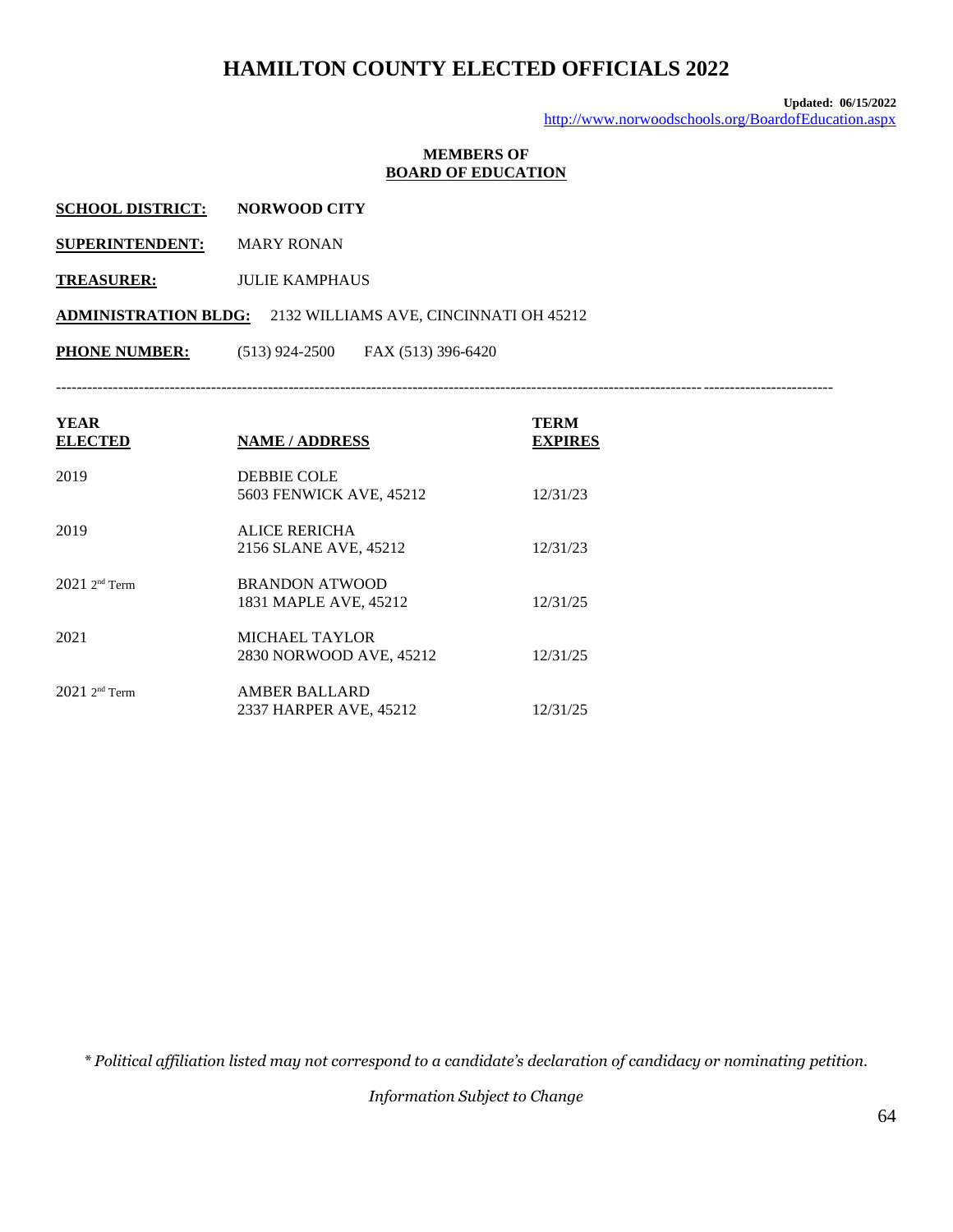**Updated: 06/15/2022** <https://www.princetonschools.net/domain/661>

#### **MEMBERS OF BOARD OF EDUCATION**

| <b>SCHOOL DISTRICT:</b> | <b>PRINCETON CITY</b> |
|-------------------------|-----------------------|
|                         |                       |

**SUPERINTENDENT:** TOM BURTON

**TREASURER:** CHRISTINE POETTER

**ADMINISTRATION BLDG:** 3900 COTTINGHAM DR, CINCINNATI, OH 45241

**PHONE NUMBER:** (513) 864-1000 FAX (513) 864-1059

------------------------------------------------------------------------------------------------------------------------------------------------------

| <b>YEAR</b><br><b>ELECTED</b> | <b>NAME / ADDRESS</b>         | TERM<br><b>EXPIRES</b> |
|-------------------------------|-------------------------------|------------------------|
| 2019                          | <b>GINA RUFFIN MOORE</b>      |                        |
|                               | 961 TIMBERLAND DR, 45215      | 12/31/23               |
| 2019                          | SUSAN ELIZABETH WYDER         |                        |
|                               | 839 SUMMERFIELD LN, 45240     | 12/31/23               |
| 2019                          | <b>JON MYRON SIMONS</b>       |                        |
|                               | 2 LITTLE CREEK LN, 45246      | 12/31/23               |
| $20212^{ND}$ Term             | <b>MARY CLEVELAND</b>         |                        |
|                               | 12140 VILLAGE WOODS DR. 45241 | 12/31/25               |
| 2021                          | <b>JODI KESSLER</b>           |                        |
|                               | 281 CARRIAGE CIRCLE DR, 45246 | 12/31/25               |

*\* Political affiliation listed may not correspond to a candidate's declaration of candidacy or nominating petition.*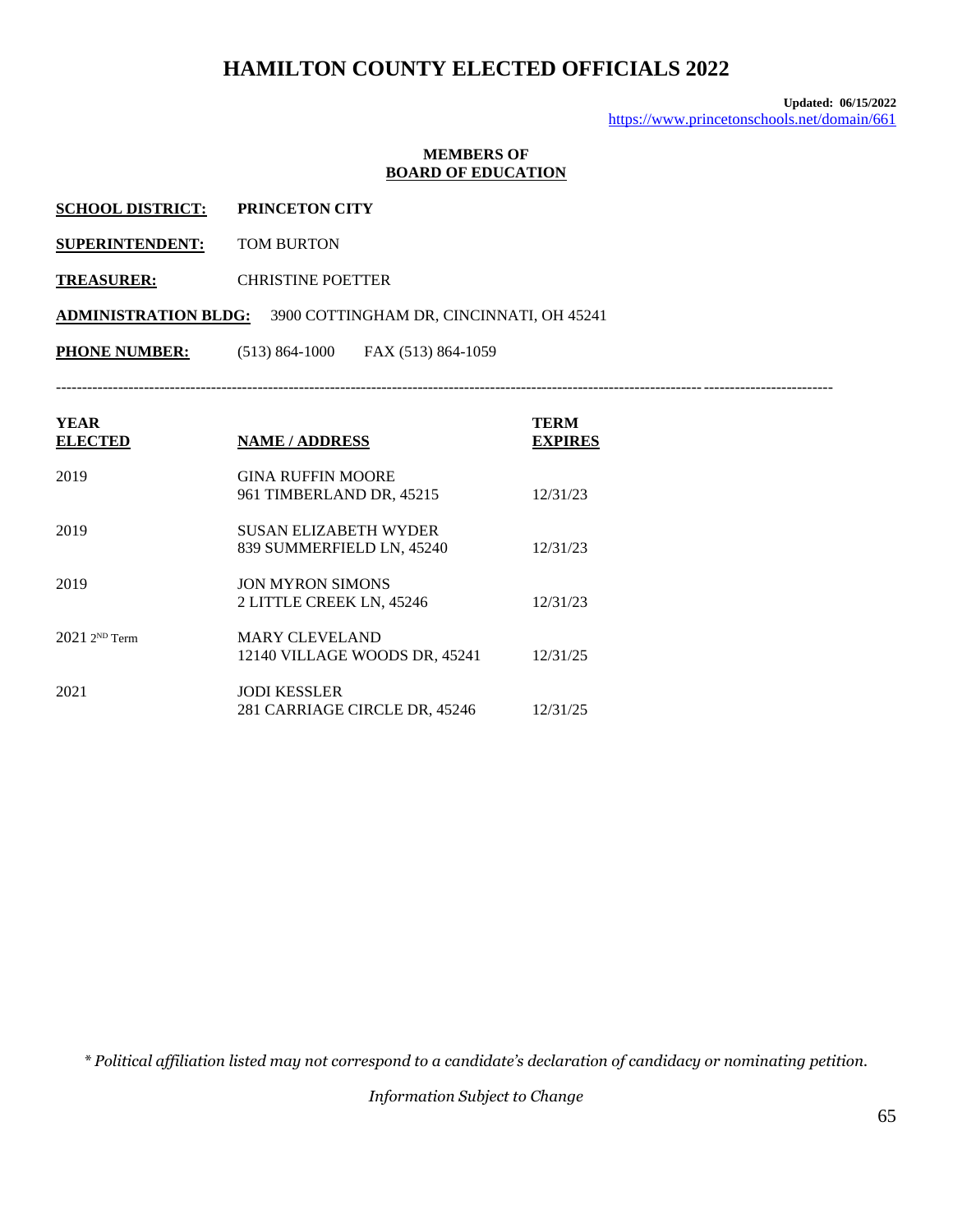**Updated: 06/15/2022**

Board of Education 2021 – Board of Education – [Reading Community City School District \(readingschools.org\)](https://www.readingschools.org/apps/pages/index.jsp?uREC_ID=1569655&type=d&pREC_ID=1697829)

#### **MEMBERS OF BOARD OF EDUCATION**

**SCHOOL DISTRICT: READING COMMUNITY CITY**

**SUPERINTENDENT:** JASON ENIX

**TREASURER/CFO:** JENNIFER BURKE

**ADMINISTRATION BLDG:** 810 EAST COLUMBIA AVE, READING, OH 45215

**PHONE NUMBER:** (513) 554-1800 FAX (513) 483-6792

------------------------------------------------------------------------------------------------------------------------------------------------------

| <b>YEAR</b><br><b>ELECTED</b> | <b>NAME / ADDRESS</b>                                   | <b>TERM</b><br><b>EXPIRES</b> |
|-------------------------------|---------------------------------------------------------|-------------------------------|
| 2019                          | <b>CRYSTAL GEE MENNER</b><br>2401 E GALBRAITH RD, 45237 | 12/31/23                      |
| 2021 Elected to unexp term    | <b>AMY THAMANN</b><br>2425 CAROL DR, 45215              | 12/31/23                      |
| 2021                          | <b>ALYCIA WALKER BEMMES</b><br>22 MAGIC LN, 45215       | 12/31/25                      |
| 2021                          | JAMES L. PERDUE, JR.<br>2157 JULIE TERRACE, 45215       | 12/31/25                      |
| 2021                          | <b>BETH WERNERY</b><br>1102 JEFFERSON AVE, 45215        | 12/31/25                      |

*\* Political affiliation listed may not correspond to a candidate's declaration of candidacy or nominating petition.*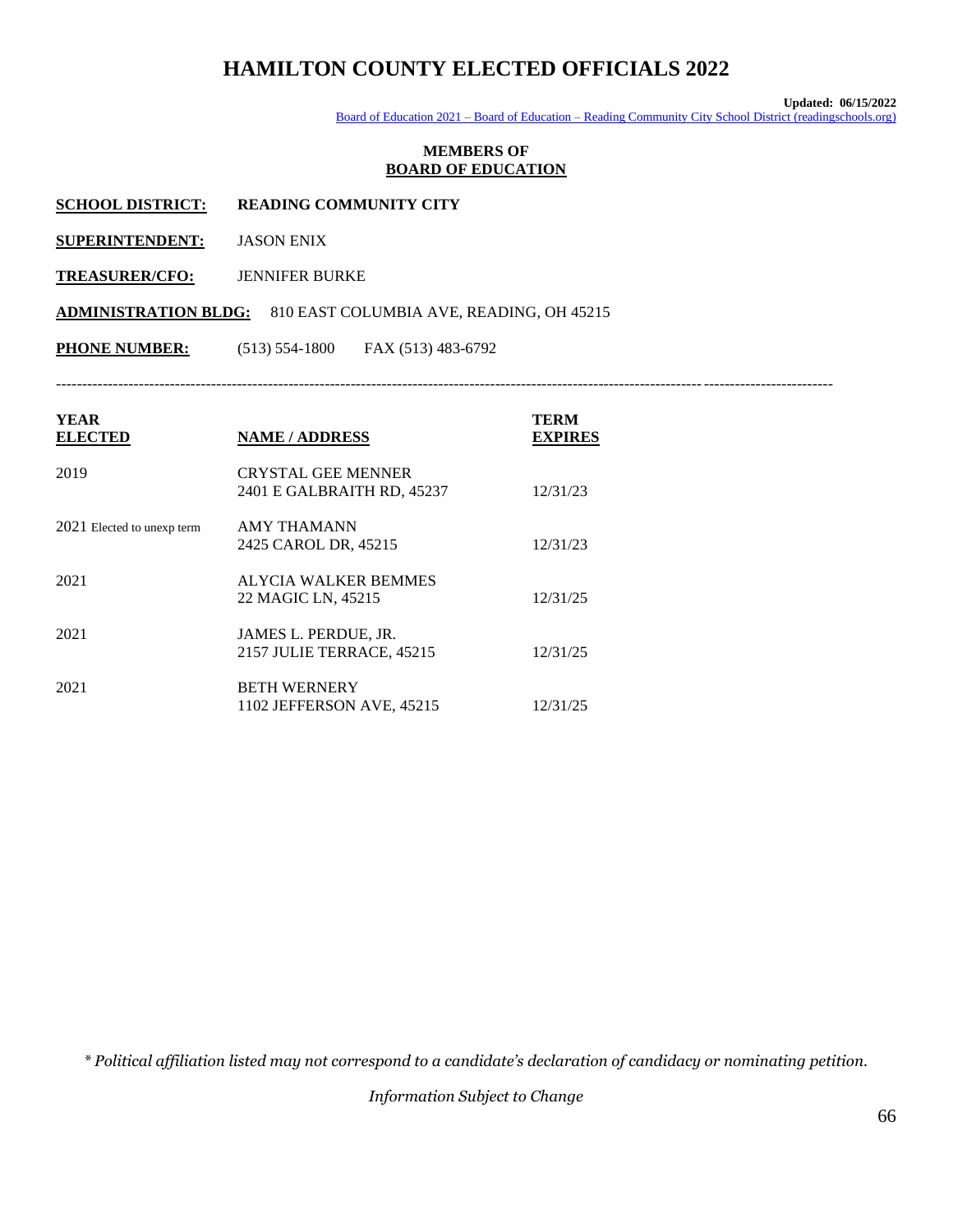**Updated: 06/15/2022** Board of Education - [St. Bernard-Elmwood Place City Schools \(sbepschools.org\)](http://sbepschools.org/cms/One.aspx?portalId=2981761&pageId=3831370)

#### **MEMBERS OF BOARD OF EDUCATION**

**SCHOOL DISTRICT: ST. BERNARD-ELMWOOD PLACE CITY** 

**SUPERINTENDENT:** MIMI WEBB

**TREASURER:** NICHOLAS HENDRICKS

**ADMINISTRATION BLDG:** 105 WASHINGTON AVE, CINCINNATI, OH 45217

**PHONE NUMBER:** (513) 482-7121 FAX (513) 641-0066

------------------------------------------------------------------------------------------------------------------------------------------------------

| YEAR<br><b>ELECTED</b> | <b>NAME / ADDRESS</b>                                | <b>TERM</b><br><b>EXPIRES</b> |
|------------------------|------------------------------------------------------|-------------------------------|
| 2019                   | LINDA KEITH RADTKE<br>4903 HEGER DR, 45217           | 12/31/23                      |
| 2019                   | <b>CRISTINA UNDERWOOD</b><br>4235 LANGLEY AVE, 45217 | 12/31/23                      |
| 2021                   | <b>MICKI SPEARS</b><br>404 JEFFERSON AVE, 45217      | 12/31/25                      |
| 2021                   | <b>JASON T. MCMULLAN</b><br>4225 LANGLEY AVE, 45217  | 12/31/25                      |
| 2021                   | <b>MARC FLEAK</b><br>404 MCCLELLAND AVE, 45217       | 12/31/25                      |

*\* Political affiliation listed may not correspond to a candidate's declaration of candidacy or nominating petition.*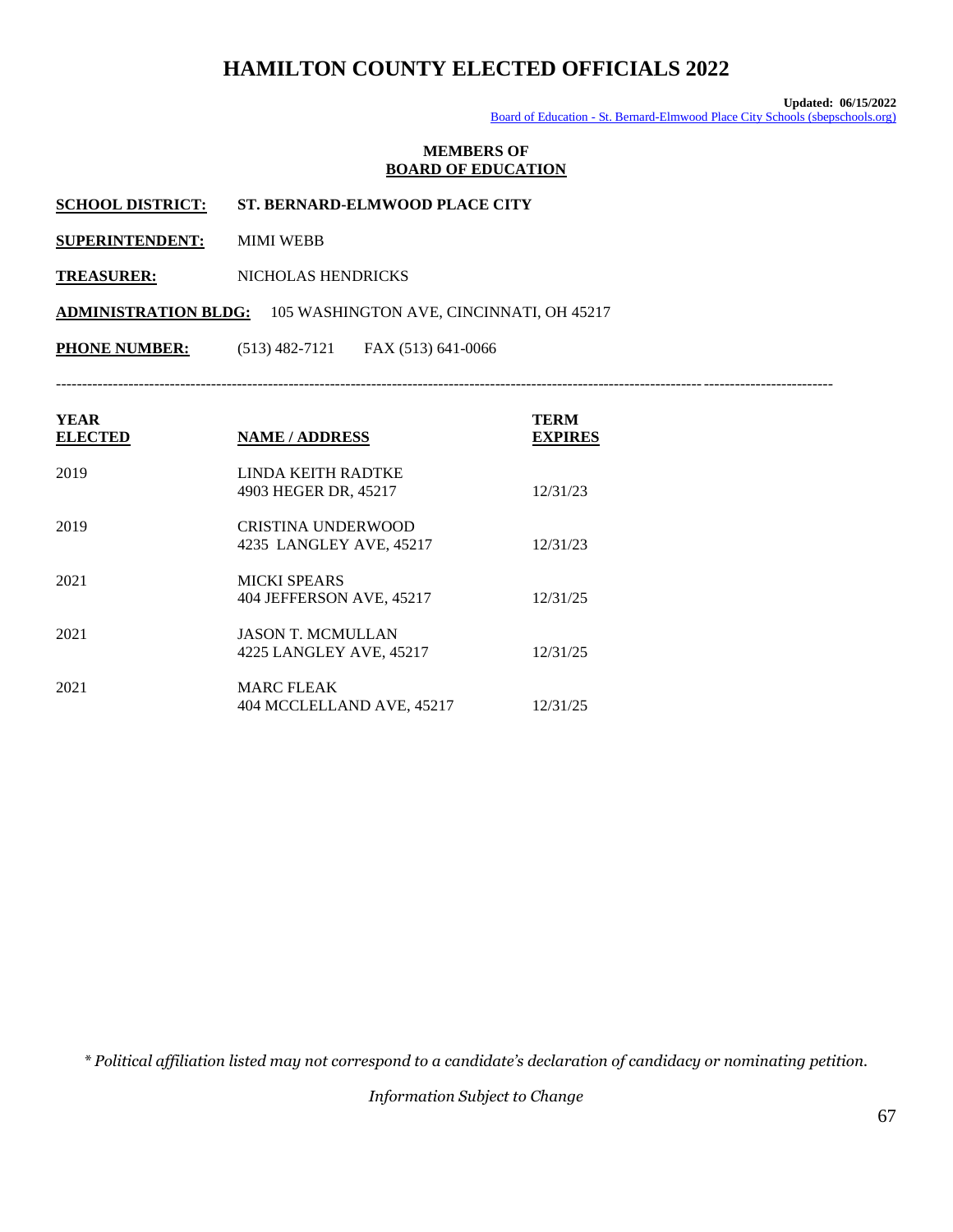**Updated: 06/15/2022** <https://www.sycamoreschools.org/Page/2260>

#### **MEMBERS OF BOARD OF EDUCATION**

- **SCHOOL DISTRICT: SYCAMORE COMMUNITY CITY**
- **SUPERINTENDENT:** CHAD LEWIS
- **TREASURER:** BETH WEBER

**ADMINISTRATION BLDG:** 5959 HAGEWA DR, CINCINNATI, OH 45242

**PHONE NUMBER:** (513) 686-1700 FAX (513) 791-4873

------------------------------------------------------------------------------------------------------------------------------------------------------

| YEAR<br><b>ELECTED</b> | <b>NAME / ADDRESS</b>                                    | TERM<br><b>EXPIRES</b> |
|------------------------|----------------------------------------------------------|------------------------|
| 2019                   | <b>BRAD COMERFORD</b><br>8460 CALUMET WAY, 45249         | 12/31/23               |
| 2019                   | <b>MELISSA WEISS</b><br>11218 TERWILLIGERS RUN DR, 42549 | 12/31/23               |
| 2021                   | PAUL BALENT<br>10811 STOCKBRIDGE LANE, 45249             | 12/31/25               |
| 2021                   | <b>SARA BITTER</b><br>11692 SYMMES VALLEY DR, 45140      | 12/31/25               |
| 2021                   | LYNNE E. STIEGER<br>9835 CATALPA WOODS CT, 45242         | 12/31/25               |

*\* Political affiliation listed may not correspond to a candidate's declaration of candidacy or nominating petition.*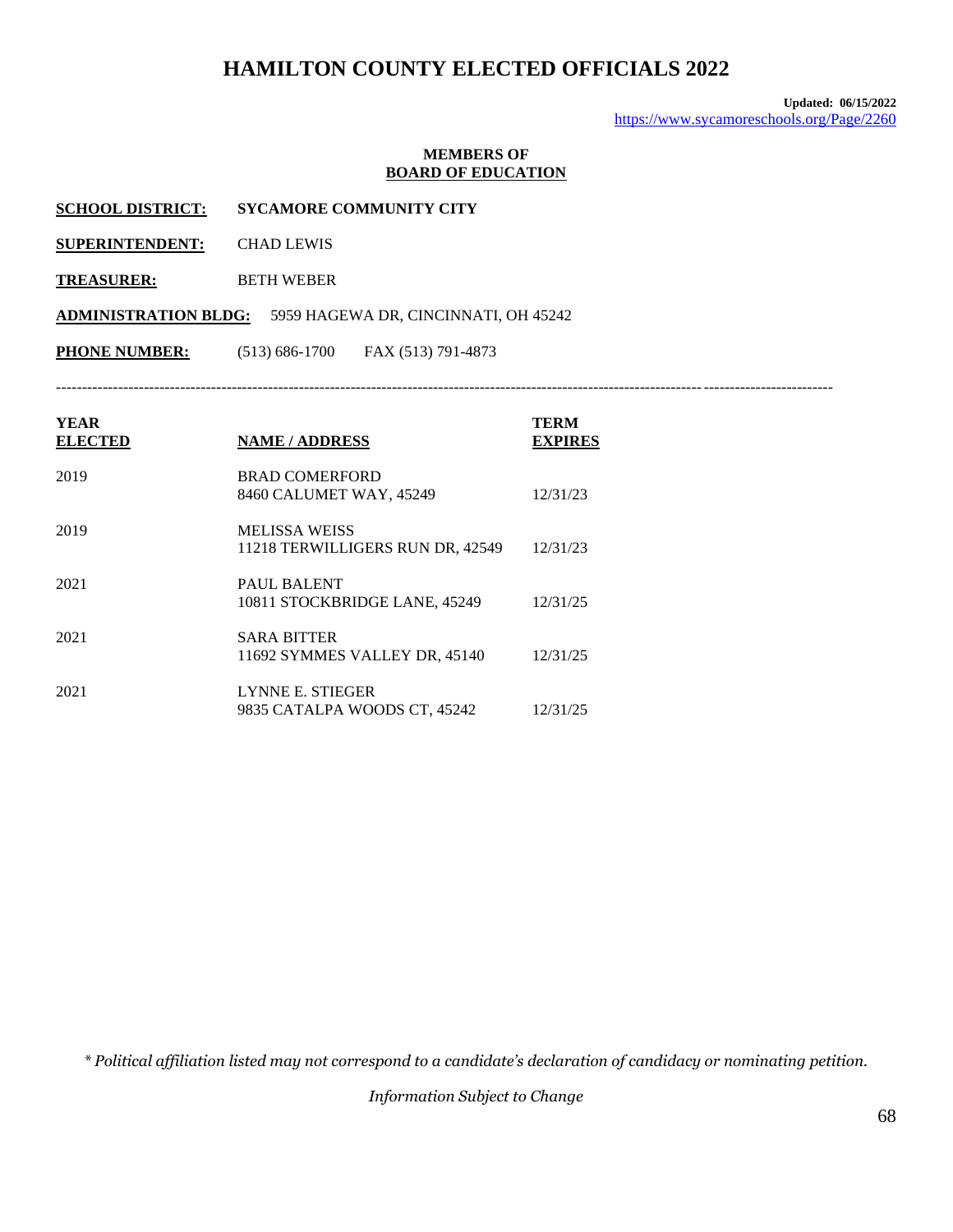**Updated: 06/15/2022** <http://www.wintonwoods.org/Content/boardofeducation>

### **MEMBERS OF BOARD OF EDUCATION**

| <b>WINTON WOODS CITY</b>                                            |
|---------------------------------------------------------------------|
| ANTHONY G. SMITH                                                    |
| RANDY SEYMOUR                                                       |
| <b>ADMINISTRATION BLDG:</b> 1231 W. KEMPER RD, CINCINNATI, OH 45240 |
| $(513)$ 619-2300 FAX (513) 619-2309                                 |
|                                                                     |

------------------------------------------------------------------------------------------------------------------------------------------------------

| <b>YEAR</b><br><b>ELECTED</b>      | <b>NAME / ADDRESS</b>                                      | TERM<br><b>EXPIRES</b> |
|------------------------------------|------------------------------------------------------------|------------------------|
| 2019<br>K.Rugless resigned 9/30/21 | PAULA KUHN (appointed 10/18/21)<br>1017 LIGORIO AVE, 45218 | 12/31/23               |
| 2021 Elected to unexp term         | <b>IEFF BERTE</b><br>175 FARRAGUT RD, 45218                | 12/31/23               |
| 2021                               | DEBRA DENISE BRYANT<br>11575 NORBOURNE DR, 45240           | 12/31/25               |
| 2021                               | <b>BRANDON SMITH</b><br>706 CRANFORD DR, 45240             | 12/31/25               |
| 2021                               | VIOLA E. JOHNSON<br>1356 KEYRIDGE DR, 45240                | 12/31/25               |

*\* Political affiliation listed may not correspond to a candidate's declaration of candidacy or nominating petition.*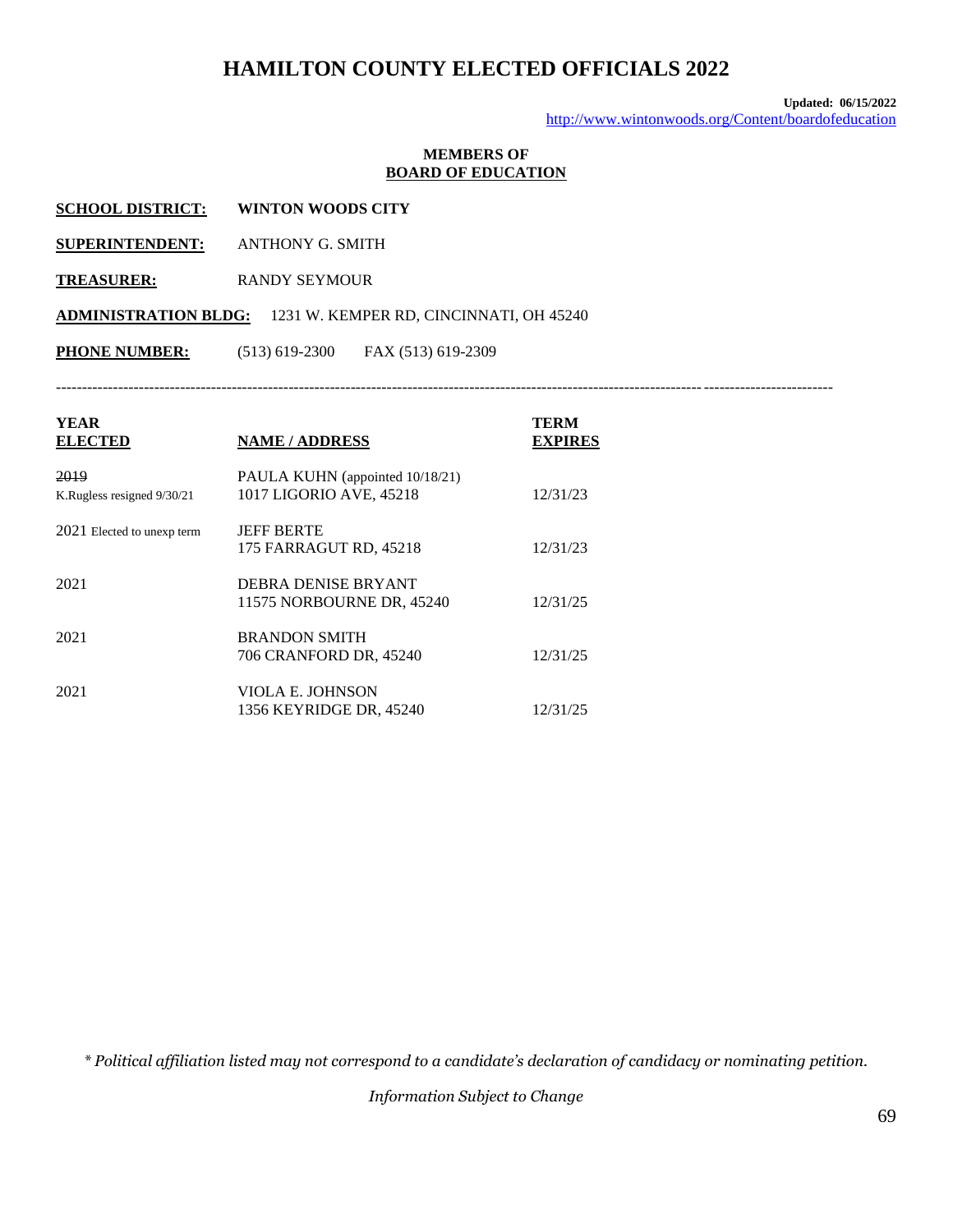**Updated: 06/15/2022** <http://www.wyomingcityschools.org/board>

#### **MEMBERS OF BOARD OF EDUCATION**

- **SCHOOL DISTRICT: WYOMING CITY**
- **SUPERINTENDENT:** TIM WEBER
- **TREASURER:** RONDA JOHNSON

**ADMINISTRATION BLDG:** 420 SPRINGFIELD PIKE, CINCINNATI, OH 45215

**PHONE NUMBER:** (513) 206-7000 FAX (513) 672-3355

------------------------------------------------------------------------------------------------------------------------------------------------------

| YEAR<br><b>ELECTED</b> | <b>NAME / ADDRESS</b>                              | <b>TERM</b><br><b>EXPIRES</b> |
|------------------------|----------------------------------------------------|-------------------------------|
| 2019                   | <b>JEANIE ZOLLER</b><br>85 JEWITT DR, 45215        | 12/31/23                      |
| 2019                   | <b>ILLYA T. THOMAS</b><br>330 REILY RD, 45215      | 12/31/23                      |
| 2021                   | <b>JUSTIN BUCKNER</b><br>1767 WOODRUFF LANE, 45215 | 12/31/25                      |
| 2021                   | KARA BRODERICK<br>545 LAVETA CT, 45215             | 12/31/25                      |
| 2021                   | <b>HEATHER YEE</b><br>140 CONGRESS RUN RD, 45215   | 12/31/25                      |

*\* Political affiliation listed may not correspond to a candidate's declaration of candidacy or nominating petition.*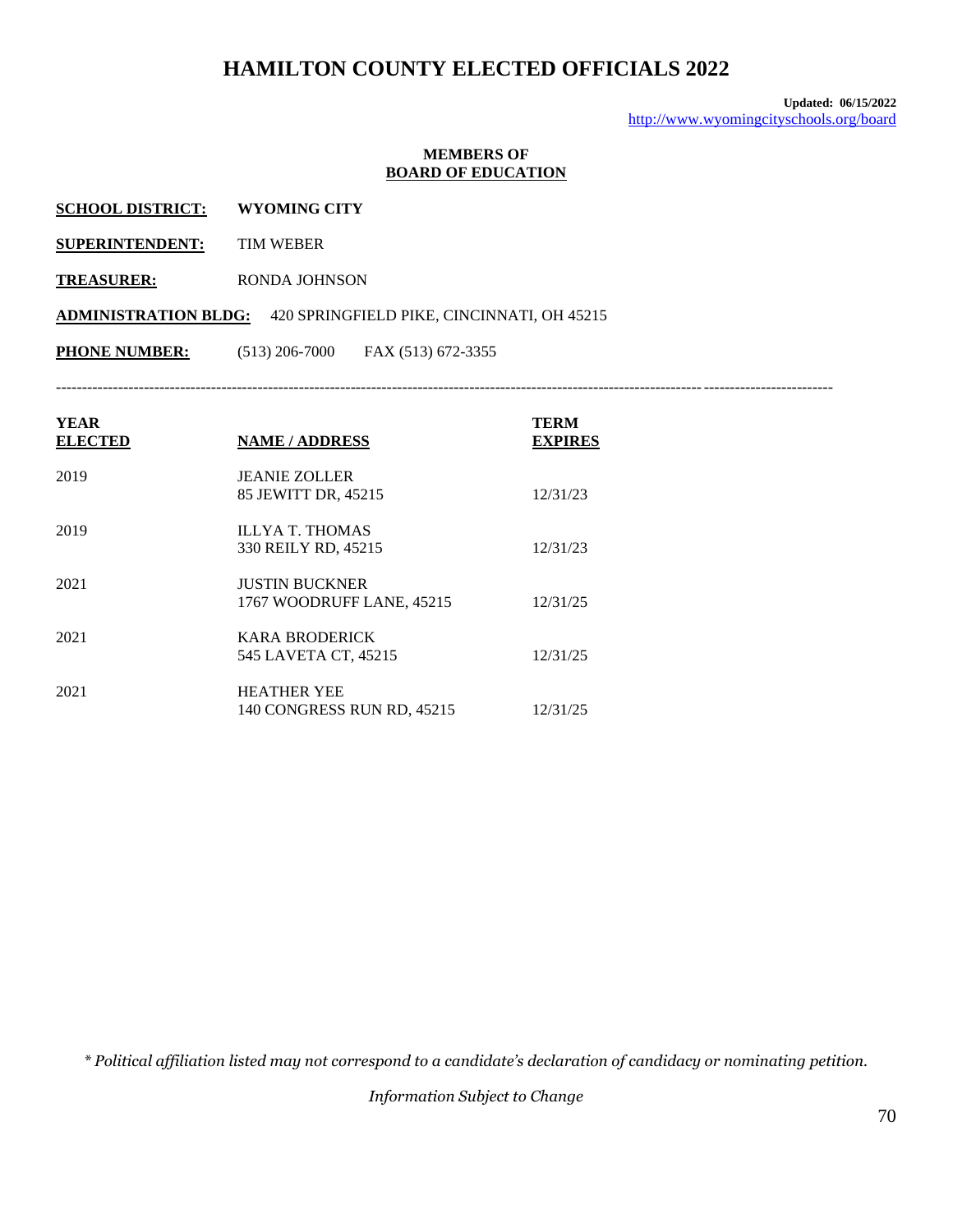**Updated: 06/15/2022** <http://www.hcesc.org/home/>

#### **MEMBERS OF BOARD OF EDUCATION**

**SCHOOL DISTRICT: HAMILTON COUNTY EDUCATIONAL SERVICE CENTER GOVERNING BOARD** 

- **SUPERINTENDENT:** CHAD HILLIKER
- **TREASURER:** MEGAN JACKSON (513) 674-4239
- **EXECUTIVE DIRECTOR:** GREG HESTER (513) 674-4248

**ADMINISTRATION BLDG:** 11083 HAMILTON AVE, CINCINNATI, OH 45231

**PHONE NUMBER:** (513) 674-4200 FAX (513) 674-4250

------------------------------------------------------------------------------------------------------------------------------------------------------

| <b>YEAR</b><br><b>ELECTED</b> | <b>NAME / ADDRESS</b>                             | TERM<br><b>EXPIRES</b> |
|-------------------------------|---------------------------------------------------|------------------------|
| 2019                          | <b>FRED HUNT</b><br>3710 PHILNOLL DR, 45247       | 12/31/23               |
| 2019                          | <b>TIM WAGNER</b><br>3795 OUINTET DR, 45052       | 12/31/23               |
| 2021                          | <b>BILL FERGUSON, JR.</b><br>4436 ABBY CT, 45248  | 12/31/25               |
| 2021                          | <b>SANDY R. HARROD</b><br>233 N COOPER AVE, 45215 | 12/31/25               |
| 2021                          | <b>KRISTINE HEEG</b><br>9074 ZOELLNER DR, 45251   | 12/31/25               |

*\* Political affiliation listed may not correspond to a candidate's declaration of candidacy or nominating petition.*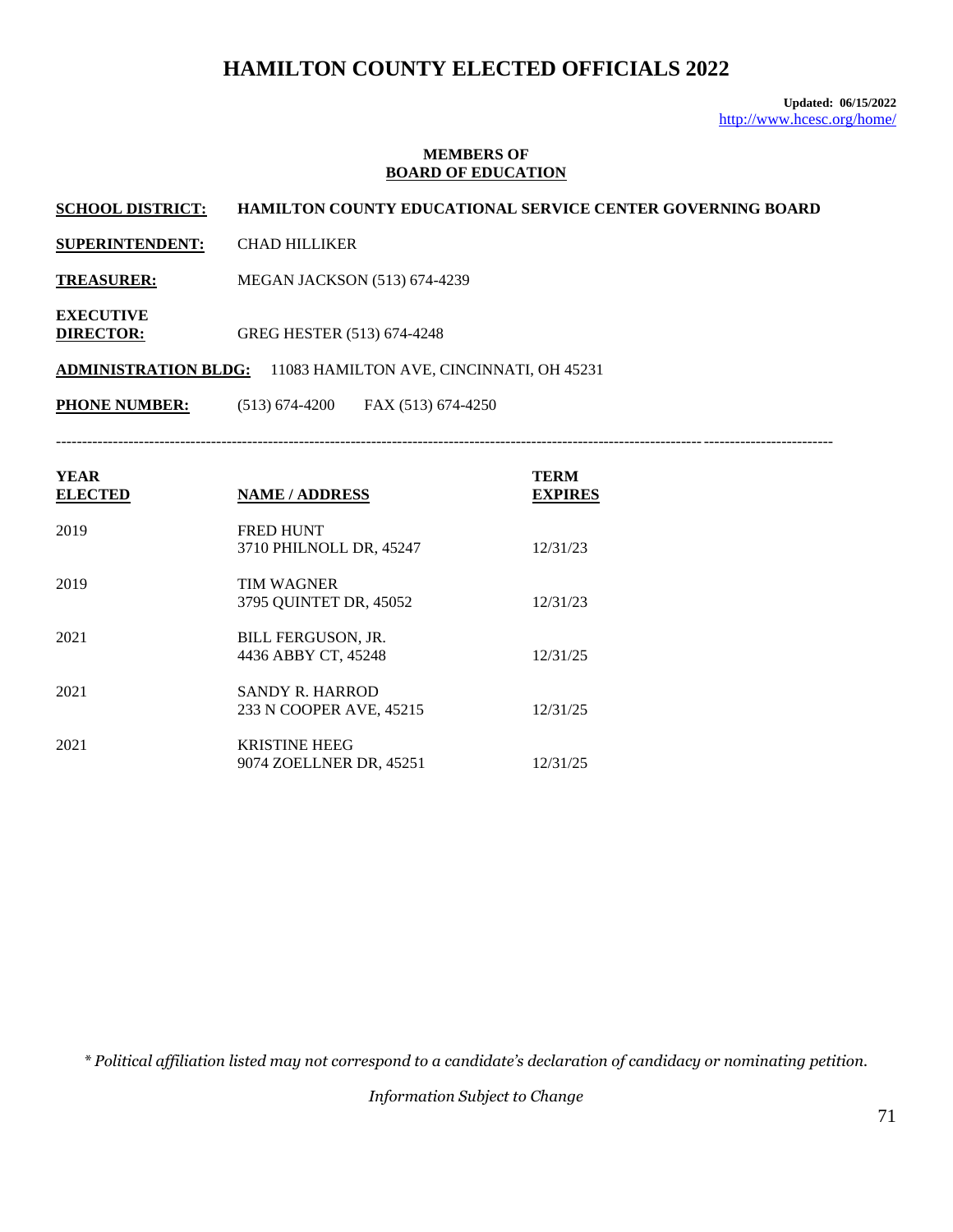**Updated: 06/15/2022** <http://www.finneytown.org/docs/board-of-education/>

#### **MEMBERS OF BOARD OF EDUCATION**

**SUPERINTENDENT:** DR. LAURIE BANKS

**TREASURER:** DAVID L. OLIVERIO

**ADMINISTRATION BLDG:** 8916 FONTAINEBLEAU TERRACE, CINCINNATI, OH 45231

**PHONE NUMBER:** (513) 728-3700 FAX (513) 931-0986

------------------------------------------------------------------------------------------------------------------------------------------------------

| YEAR<br><b>ELECTED</b>             | <b>NAME / ADDRESS</b>                                          | <b>TERM</b><br><b>EXPIRES</b> |
|------------------------------------|----------------------------------------------------------------|-------------------------------|
| 2019<br>J.Johnson resigned 9/15/21 | JAMES REEB, JR. (appointed 10/15/21)<br>1026 JONQUIL LN, 45231 | 12/31/23                      |
| 2019                               | <b>TONY GAST</b><br>925 FINNEY TRL, 45224                      | 12/31/23                      |
| 2021                               | <b>JELICIA MCMULLEN</b><br>684 REYNARD AVE, 45231              | 12/31/25                      |
| 2021                               | <b>JAMIE REA</b><br>8870 HOLLYHOCK DR, 45231                   | 12/31/25                      |
| 2021                               | <b>LINDSAY LEE</b><br>652 CHRISTOPAL DR, 45231                 | 12/31/25                      |

*\* Political affiliation listed may not correspond to a candidate's declaration of candidacy or nominating petition.*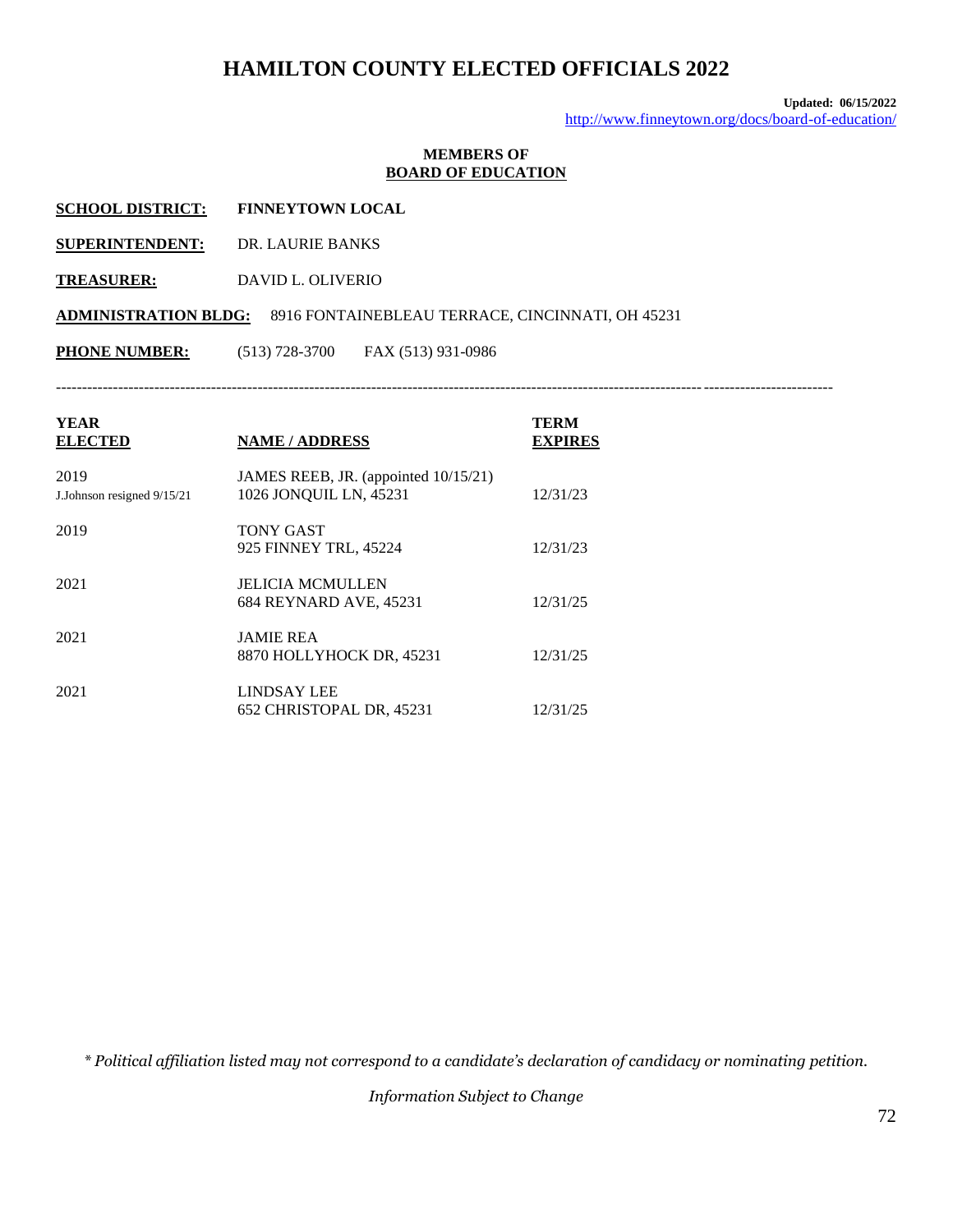**Updated: 06/15/2022** <https://www.foresthills.edu/board-of-education.html>

#### **MEMBERS OF BOARD OF EDUCATION**

| <b>SCHOOL DISTRICT:</b> | <b>FOREST HILLS LOCAL</b> |
|-------------------------|---------------------------|
|                         |                           |

- **SUPERINTENDENT:** SCOT THOMAS PREBLES
- **TREASURER:** ALANA CROPPER (effective 11/1/18)

**ADMINISTRATION BLDG:** 7946 BEECHMONT AVE, CINCINNATI, OH 45255

**PHONE NUMBER:** (513) 231-3600 FAX (513) 231-3830

------------------------------------------------------------------------------------------------------------------------------------------------------

| YEAR<br><b>ELECTED</b>        | <b>NAME / ADDRESS</b>                            | TERM<br><b>EXPIRES</b> |
|-------------------------------|--------------------------------------------------|------------------------|
| $2021$ Elected to unexp. term | LINDA MARIE HAUSFELD<br>6149 HAWKSLANDING, 45244 | 12/31/23               |
| 2019                          | LESLIE RASMUSSEN<br>6066 SEBRIGHT LN, 45230      | 12/31/23               |
| 2021                          | <b>KATIE STEWART</b><br>696 DUNWOODIE DR. 45230  | 12/31/25               |
| 2021                          | SARA JONAS<br>8006 MEADOWCREEK DR. 45244         | 12/31/25               |
| 2021                          | <b>BOB BIBB</b><br>1349 WASHINGTON CIR, 45255    | 12/31/25               |

*\* Political affiliation listed may not correspond to a candidate's declaration of candidacy or nominating petition.*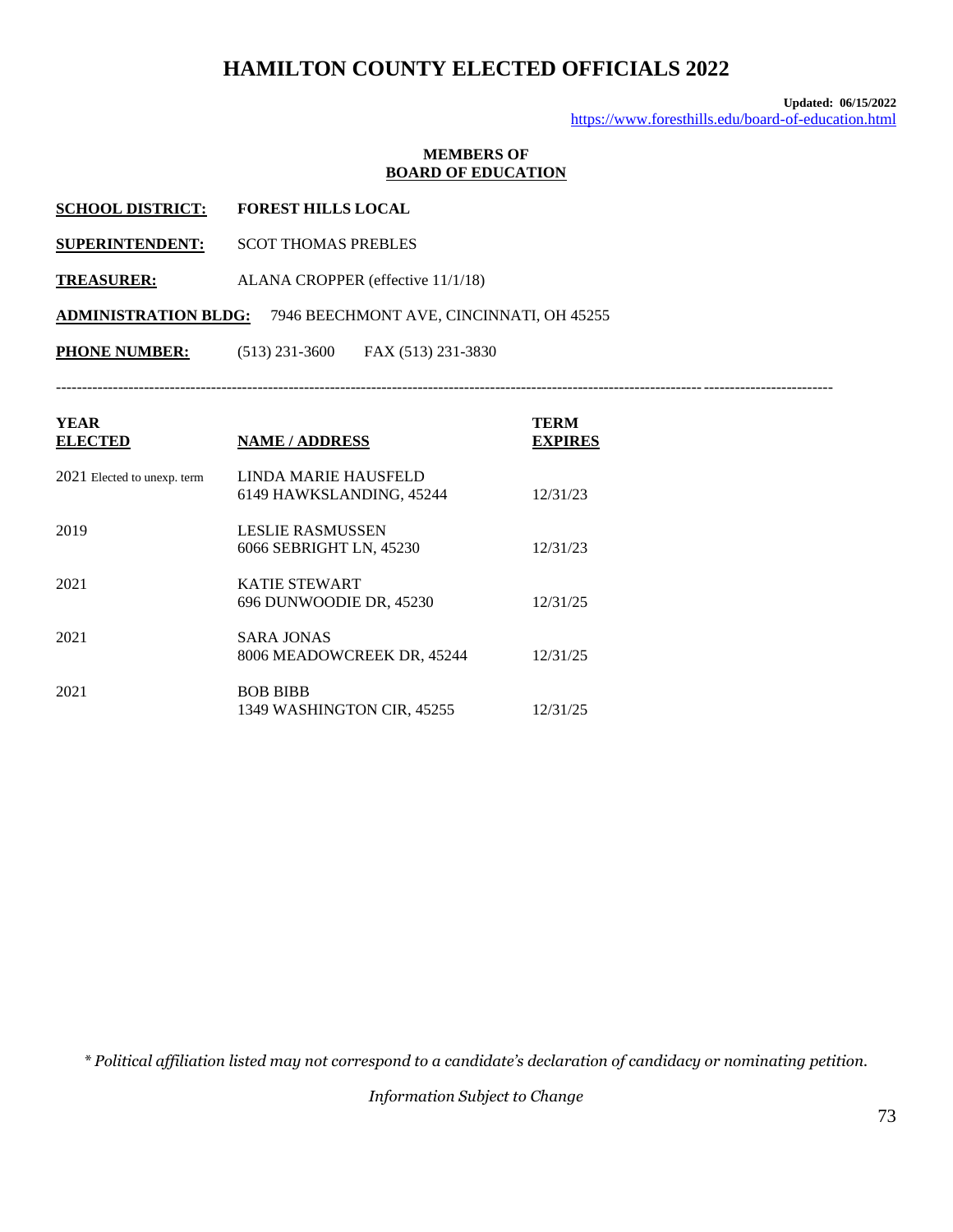**Updated: 06/15/2022** <http://www.locklandschools.org/page/board-of-education>

#### **MEMBERS OF BOARD OF EDUCATION**

| <b>SCHOOL DISTRICT:</b> | <b>LOCKLAND LOCAL</b> |
|-------------------------|-----------------------|
|                         |                       |

- **SUPERINTENDENT:** BOB LONGWORTH
- **TREASURER:** DOUG ACKERMANN

**ADMINISTRATION BLDG:** 210 N. COOPER AVE, CINCINNATI, OH 45215

**PHONE NUMBER:** (513) 563-5000 FAX (513) 563-9611

------------------------------------------------------------------------------------------------------------------------------------------------------

| <b>YEAR</b><br><b>ELECTED</b> | <b>NAME / ADDRESS</b>                          | <b>TERM</b><br><b>EXPIRES</b> |
|-------------------------------|------------------------------------------------|-------------------------------|
| 2019                          | LAUREN M. COSTANZO<br>548 MAPLE AVE, #2, 45215 | 12/31/23                      |
| 2019                          | KRISTA BLUM<br>119 SMALLEY RD, 45215           | 12/31/23                      |
| 2021                          | <b>COLLEEN CARTER</b><br>133 DAVIS ST, 45215   | 12/31/25                      |
| 2021                          | <b>TERRY GIBSON</b><br>413 HOME AVE, 45215     | 12/31/25                      |
| 2021                          | <b>MARK MORRISSEY</b><br>105 BACON ST, 45215   | 12/31/25                      |

*\* Political affiliation listed may not correspond to a candidate's declaration of candidacy or nominating petition.*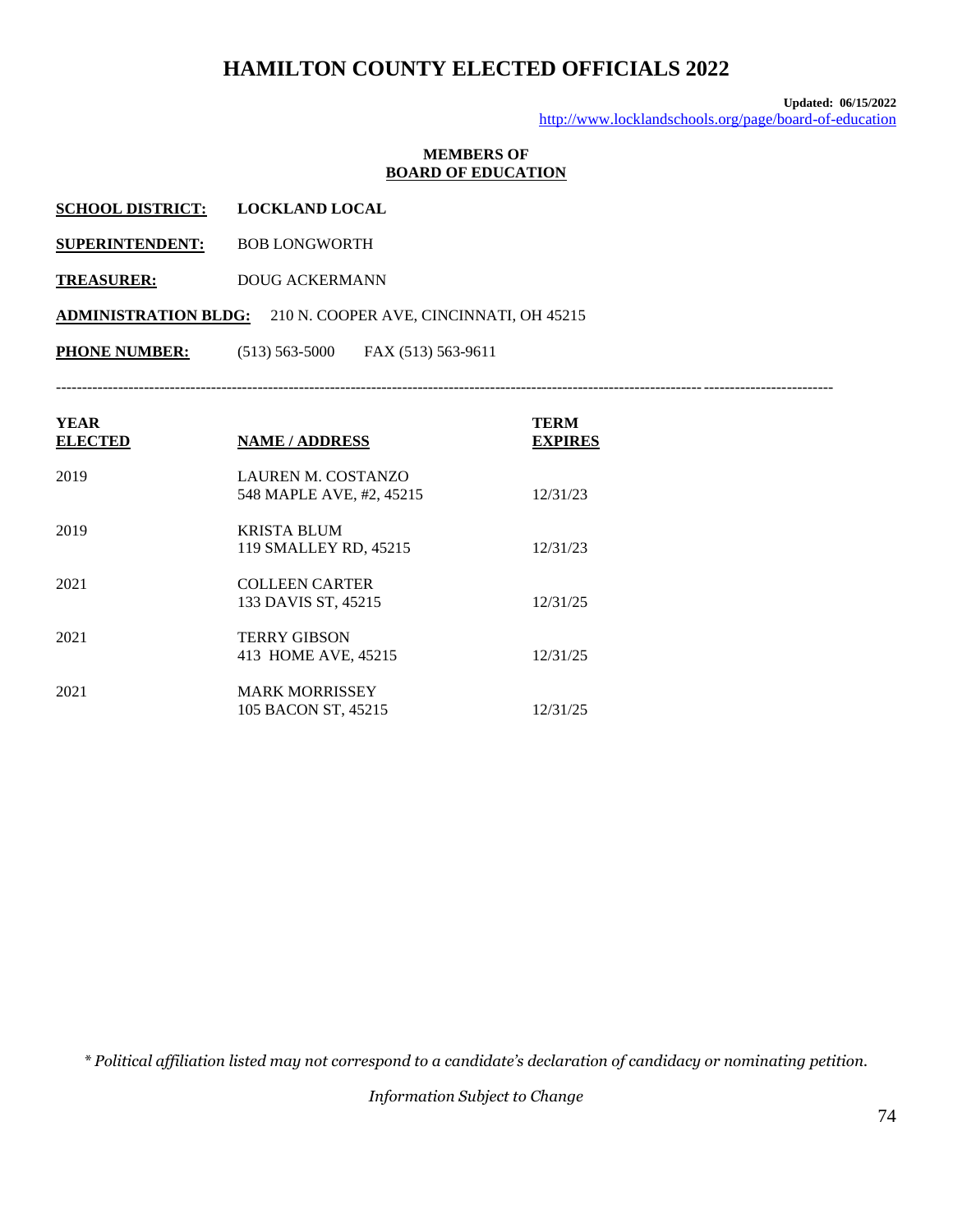**Updated: 06/15/2022** [Board Members \(nwlsd.org\)](https://www.nwlsd.org/BoardMembers_202033010543819.aspx)

#### **MEMBERS OF BOARD OF EDUCATION**

- **SCHOOL DISTRICT: NORTHWEST LOCAL**
- **SUPERINTENDENT:** DARRELL YATER
- **TREASURER/CFO:** AMY WELLS

**ADMINISTRATION BLDG:** 3240 BANNING RD, CINCINNATI, OH 45239

**PHONE NUMBER:** (513) 923-1000 FAX (513) 923-3644

------------------------------------------------------------------------------------------------------------------------------------------------------

| <b>YEAR</b><br><b>ELECTED</b> | <b>NAME / ADDRESS</b>       | TERM<br><b>EXPIRES</b> |
|-------------------------------|-----------------------------|------------------------|
| 2019                          | <b>JIM DETZEL</b>           |                        |
|                               | 3114 CREST RD, 45252        | 12/31/23               |
| 2019                          | <b>MATT TIETSORT</b>        |                        |
|                               | 8448 LYNESS DR, 45239       | 12/31/23               |
| 2021                          | NICOLE C. TAULBEE           |                        |
|                               | 7974 STONEY RIDGE DR, 45247 | 12/31/25               |
| 2021                          | CHRISTOPHER JOHN HEATHER    |                        |
|                               | 5657 KLAUSRIDGE CT, 45247   | 12/31/25               |
| 2021                          | <b>MARK GILBERT</b>         |                        |
|                               | 3734 WOODSONG DR, 45247     | 12/31/25               |

*\* Political affiliation listed may not correspond to a candidate's declaration of candidacy or nominating petition.*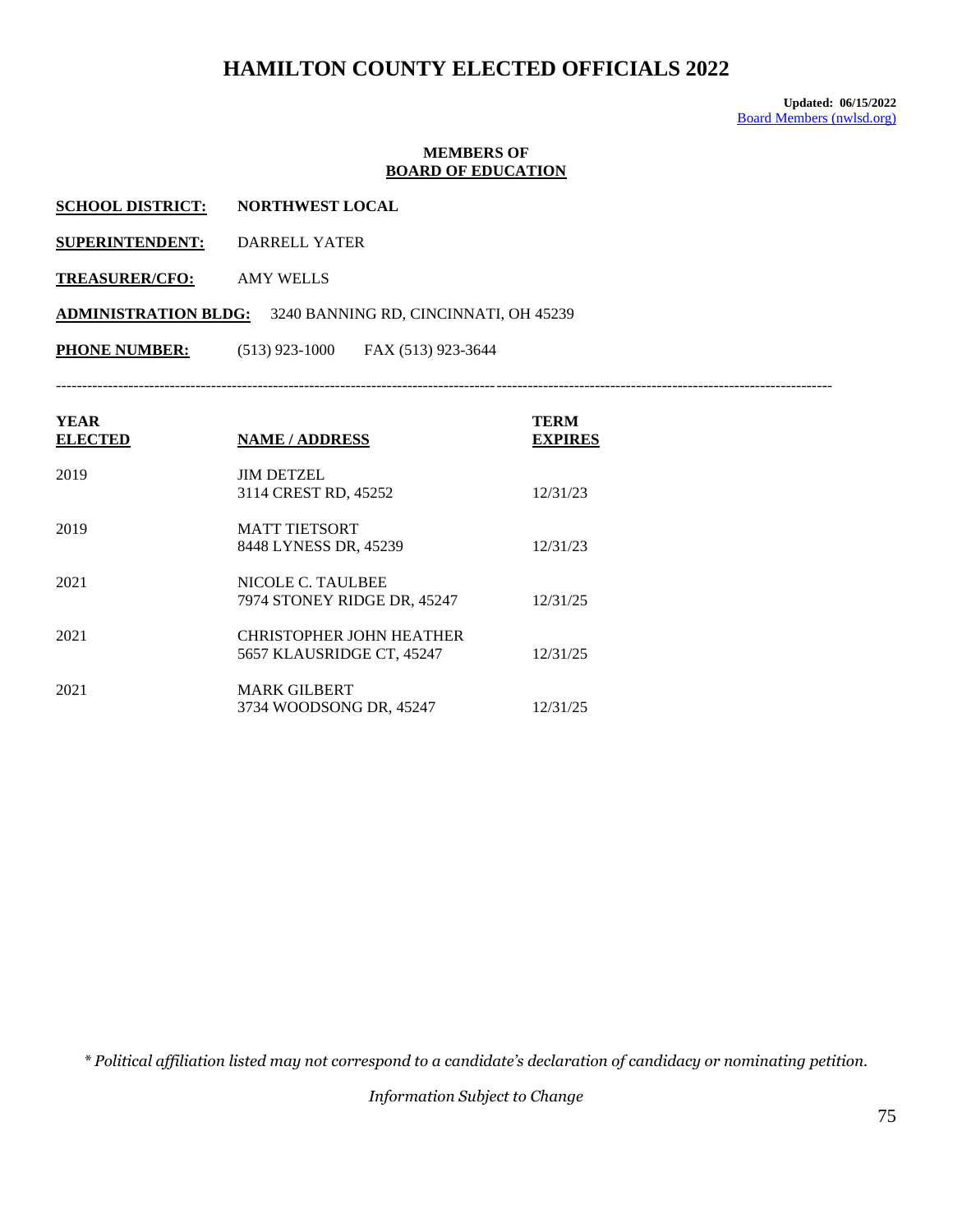**Updated: 06/15/2022** <https://www.ohlsd.us/departments/board-of-education-2/>

#### **MEMBERS OF BOARD OF EDUCATION**

**SUPERINTENDENT:** JEFF BRANDT

**TREASURER:** STEVE BAIN

**ADMINISTRATION BLDG:** 6325 RAPID RUN RD, CINCINNATI, OH 45233

**PHONE NUMBER:** (513) 574-3200 FAX (513) 964-0288

------------------------------------------------------------------------------------------------------------------------------------------------------

| <b>YEAR</b><br><b>ELECTED</b>        | <b>NAME / ADDRESS</b>                                               | TERM<br><b>EXPIRES</b> |
|--------------------------------------|---------------------------------------------------------------------|------------------------|
| 2019                                 | <b>JANICE HUNTER</b><br>2573 COUNTRYLAKE DR, 45233                  | 12/31/23               |
| 2019<br>P.Cooper resigned $12/15/21$ | JEANNIE SCHOONOVER (appointed 1/3/2022)<br>5910 QUAILHILL DR, 45233 | 12/31/23               |
| 2021                                 | <b>BART WEST</b><br>6780 MENZ LN, 45233                             | 12/31/25               |
| 2021                                 | <b>RICH HAFFEY</b><br>5188 WESSELMAN WOODS DR, 45002                | 12/31/25               |
| 2021                                 | <b>MISCHELLE PHILPOT</b><br>3580 EBENEZER RD, 45248                 | 12/31/25               |

*\* Political affiliation listed may not correspond to a candidate's declaration of candidacy or nominating petition.*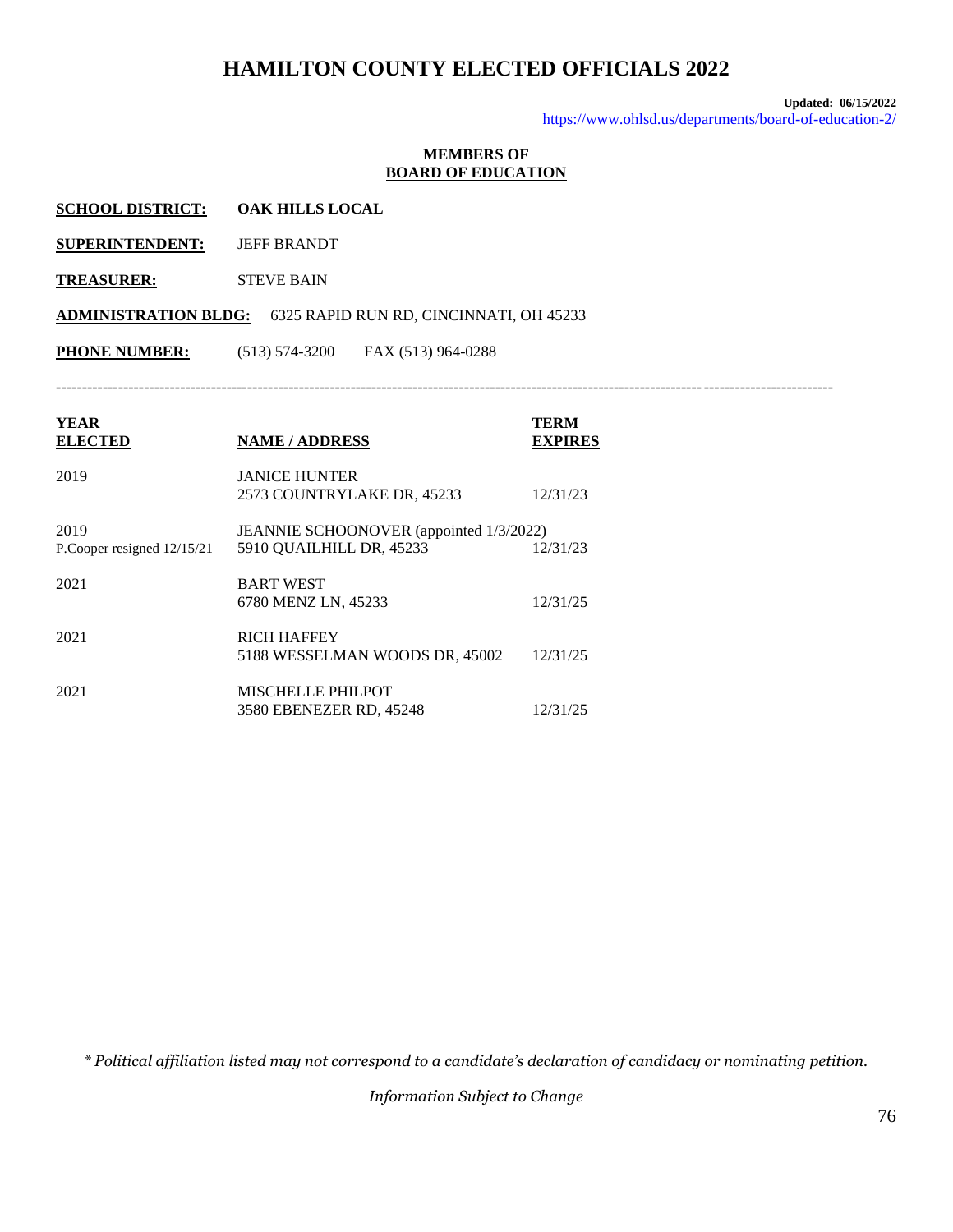**Updated: 06/15/2022** Southwest Local School District - [departments \(southwestschools.org\)](https://www.southwestschools.org/departments/board-of-education-2/members-3/)

#### **MEMBERS OF BOARD OF EDUCATION**

| <b>SCHOOL DISTRICT:</b> | <b>SOUTHWEST LOCAL</b> |
|-------------------------|------------------------|
|                         |                        |

**SUPERINTENDENT:** JOHN HAMSTRA

**TREASURER:** THOMAS LOWE

**ADMINISTRATION BLDG:** 10800 CAMPBELL ROAD, HARRISON, OH 45030

**PHONE NUMBER:** (513) 367-4139 FAX (513) 367-2287

------------------------------------------------------------------------------------------------------------------------------------------------------

| <b>YEAR</b><br><b>ELECTED</b>                                 | <b>NAME / ADDRESS</b>                                                     | <b>TERM</b><br><b>EXPIRES</b> |
|---------------------------------------------------------------|---------------------------------------------------------------------------|-------------------------------|
| 2019                                                          | <b>JEFFREY PAUL BIDDLE</b><br>215 ELBERN AVE, HARRISON, 45030             | 12/31/23                      |
| 2021 Elected to unexpired term<br>L. Peak resigned 02/18/2021 | <b>ROBERT KEIF</b><br>1563 FAIRCHILD DR. HARRISON, 45030                  | 12/31/23                      |
| T. Evanson resigned 4/15/2022                                 | CHRISTOPHER PAYNE (appointed 5/12/23)<br>9627 JARRETT CT, HARRISON, 45030 | 12/31/23                      |
| 2021                                                          | <b>MIKE KING</b><br>1084 SOUTH BRANCH, 45030                              | 12/31/25                      |
| 2021                                                          | <b>SUSAN ROBARDS</b><br>10445 HOWARD RD. HARRISON. 45030                  | 12/31/25                      |

*\* Political affiliation listed may not correspond to a candidate's declaration of candidacy or nominating petition.*